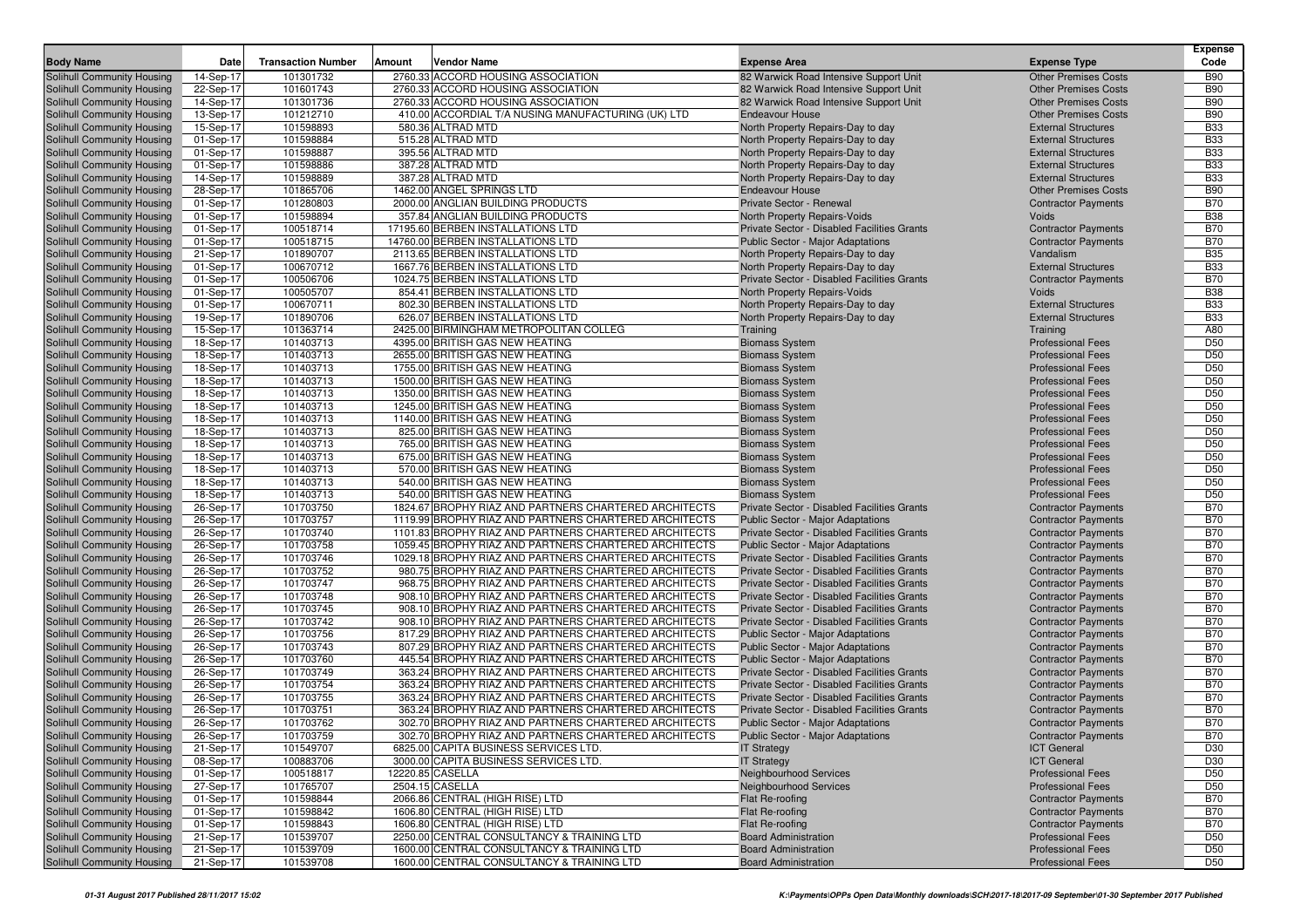|                                                          |                        |                           |                                                      |                                                                           |                                                          | <b>Expense</b>           |
|----------------------------------------------------------|------------------------|---------------------------|------------------------------------------------------|---------------------------------------------------------------------------|----------------------------------------------------------|--------------------------|
| <b>Body Name</b>                                         | Date                   | <b>Transaction Number</b> | Amount<br>Vendor Name                                | <b>Expense Area</b>                                                       | <b>Expense Type</b>                                      | Code                     |
| Solihull Community Housing                               | 01-Sep-17              | 100518712                 | 1392.30 CHAPMANS ELECTRICAL                          | <b>Mechanical &amp; Electrical</b>                                        | <b>Utility Related Works</b>                             | <b>B34</b>               |
| Solihull Community Housing                               | 13-Sep-17              | 101213708                 | 578.38 CHUBB ELECTRONIC SECURITY SYSTEMS LTD         | <b>Frontline Offices</b>                                                  | Security                                                 | <b>B43</b>               |
| Solihull Community Housing                               | 05-Sep-17              | 100645706                 | 977.00 CLEARWATER TECHNOLOGY LTD                     | Client ¿ H & S Water Risk                                                 | <b>Water risks</b>                                       | <b>B13</b>               |
| Solihull Community Housing                               | 05-Sep-17              | 100646708                 | 884.84 CLEARWATER TECHNOLOGY LTD                     | Client ¿ H & S Water Risk                                                 | <b>Water risks</b>                                       | <b>B13</b>               |
| Solihull Community Housing                               | 01-Sep-17              | 100804744                 | 884.00 CONTOUR SHOWERS LTD                           | Stores-Stores and delivery                                                | <b>Stocks</b>                                            | R <sub>10</sub>          |
| Solihull Community Housing                               | 14-Sep-17              | 101695761                 | 884.00 CONTOUR SHOWERS LTD                           | Stores-Stores and delivery                                                | <b>Stocks</b>                                            | R <sub>10</sub>          |
| Solihull Community Housing                               | 08-Sep-17              | 101292767                 | 454.00 CONTOUR SHOWERS LTD                           | Stores-Stores and delivery                                                | <b>Stocks</b>                                            | R <sub>10</sub>          |
| Solihull Community Housing                               | 11-Sep-17              | 101292768                 | 401.70 CONTOUR SHOWERS LTD                           | Stores-Stores and delivery                                                | <b>Stocks</b>                                            | R <sub>10</sub>          |
| Solihull Community Housing                               | 08-Sep-17              | 101292767                 | 48.00 CONTOUR SHOWERS LTD                            | Stores-Stores and delivery                                                | <b>Stocks</b>                                            | R <sub>10</sub>          |
| Solihull Community Housing                               | 19-Sep-17              | 101447726                 | 13750.00 CONTRACTORUMBRELLA LTD                      | <b>Central Administration</b>                                             | <b>Agency Staff</b>                                      | A60                      |
| Solihull Community Housing                               | 19-Sep-17              | 101447722                 | 4375.00 CONTRACTORUMBRELLA LTD                       | <b>Central Administration</b>                                             | <b>Agency Staff</b>                                      | A60                      |
| Solihull Community Housing                               | 28-Sep-17              | 101866725                 | 1100.74 DANIEL OWEN LTD                              | North Property Repairs-Day to day                                         | <b>Agency Staff</b>                                      | A60                      |
| Solihull Community Housing                               | 01-Sep-17              | 100670729                 | 225.00 DMW ENVIRONMENTAL                             | <b>Cyclical Maintenance</b>                                               | <b>Contractor Payments</b>                               | <b>B70</b><br><b>B70</b> |
| Solihull Community Housing<br>Solihull Community Housing | 01-Sep-17              | 100670729<br>100670729    | 225.00 DMW ENVIRONMENTAL                             | Gas Warm Air/B'boiler/Storage Heater                                      | <b>Contractor Payments</b>                               | <b>B70</b>               |
|                                                          | 01-Sep-17              | 100670729                 | 225.00 DMW ENVIRONMENTAL<br>225.00 DMW ENVIRONMENTAL | Gas Warm Air/B'boiler/Storage Heater                                      | <b>Contractor Payments</b><br><b>Contractor Payments</b> | <b>B70</b>               |
| Solihull Community Housing<br>Solihull Community Housing | 01-Sep-17<br>01-Sep-17 | 101413737                 | 225.00 DMW ENVIRONMENTAL                             | Gas Warm Air/B'boiler/Storage Heater<br>North Property Repairs-Day to day | <b>Internal Works</b>                                    | <b>B31</b>               |
| Solihull Community Housing                               | 01-Sep-17              | 101413737                 | 225.00 DMW ENVIRONMENTAL                             | North Property Repairs-Day to day                                         | <b>Internal Works</b>                                    | <b>B31</b>               |
| Solihull Community Housing                               | 01-Sep-17              | 101413739                 | 225.00 DMW ENVIRONMENTAL                             | <b>Public Sector - Major Adaptations</b>                                  | <b>Contractor Payments</b>                               | <b>B70</b>               |
| Solihull Community Housing                               | 01-Sep-17              | 100670726                 | 135.00 DMW ENVIRONMENTAL                             | <b>Adaptations Major</b>                                                  | <b>Internal Works</b>                                    | <b>B31</b>               |
| Solihull Community Housing                               | 01-Sep-17              | 100670726                 | 135.00 DMW ENVIRONMENTAL                             | <b>Adaptations Major</b>                                                  | <b>Internal Works</b>                                    | <b>B31</b>               |
| Solihull Community Housing                               | 01-Sep-17              | 100670726                 | 135.00 DMW ENVIRONMENTAL                             | <b>Adaptations Major</b>                                                  | <b>Internal Works</b>                                    | <b>B31</b>               |
| Solihull Community Housing                               | 01-Sep-17              | 100670728                 | 135.00 DMW ENVIRONMENTAL                             | North Property Repairs-Day to day                                         | <b>Internal Works</b>                                    | <b>B31</b>               |
| Solihull Community Housing                               | 01-Sep-17              | 100670728                 | 135.00 DMW ENVIRONMENTAL                             | Kitchens                                                                  | <b>Contractor Payments</b>                               | <b>B70</b>               |
| Solihull Community Housing                               | 01-Sep-17              | 100670729                 | 135.00 DMW ENVIRONMENTAL                             | Lift Refurbishment                                                        | <b>Contractor Payments</b>                               | <b>B70</b>               |
| Solihull Community Housing                               | 01-Sep-17              | 100670729                 | 135.00 DMW ENVIRONMENTAL                             | Gas Warm Air/B'boiler/Storage Heater                                      | <b>Contractor Payments</b>                               | <b>B70</b>               |
| Solihull Community Housing                               | 01-Sep-17              | 100670729                 | 135.00 DMW ENVIRONMENTAL                             | Gas Warm Air/B'boiler/Storage Heater                                      | <b>Contractor Payments</b>                               | <b>B70</b>               |
| Solihull Community Housing                               | 01-Sep-17              | 100670729                 | 135.00 DMW ENVIRONMENTAL                             | Gas Warm Air/B'boiler/Storage Heater                                      | <b>Contractor Payments</b>                               | <b>B70</b>               |
| Solihull Community Housing                               | 01-Sep-17              | 100670729                 | 135.00 DMW ENVIRONMENTAL                             | Gas Warm Air/B'boiler/Storage Heater                                      | <b>Contractor Payments</b>                               | <b>B70</b>               |
| Solihull Community Housing                               | 01-Sep-17              | 100670729                 | 135.00 DMW ENVIRONMENTAL                             | Gas Warm Air/B'boiler/Storage Heater                                      | <b>Contractor Payments</b>                               | <b>B70</b>               |
| Solihull Community Housing                               | 01-Sep-17              | 100670729                 | 135.00 DMW ENVIRONMENTAL                             | Gas Warm Air/B'boiler/Storage Heater                                      | <b>Contractor Payments</b>                               | <b>B70</b>               |
| Solihull Community Housing                               | 01-Sep-17              | 100670729                 | 135.00 DMW ENVIRONMENTAL                             | Gas Warm Air/B'boiler/Storage Heater                                      | <b>Contractor Payments</b>                               | <b>B70</b>               |
| Solihull Community Housing                               | 01-Sep-17              | 100670729                 | 135.00 DMW ENVIRONMENTAL                             | Gas Warm Air/B'boiler/Storage Heater                                      | <b>Contractor Payments</b>                               | <b>B70</b>               |
| Solihull Community Housing                               | 01-Sep-17              | 100670729                 | 135.00 DMW ENVIRONMENTAL                             | Gas Warm Air/B'boiler/Storage Heater                                      | <b>Contractor Payments</b>                               | <b>B70</b>               |
| Solihull Community Housing                               | 01-Sep-17              | 100670729                 | 135.00 DMW ENVIRONMENTAL                             | Gas Warm Air/B'boiler/Storage Heater                                      | <b>Contractor Payments</b>                               | <b>B70</b>               |
| Solihull Community Housing                               | 01-Sep-17              | 100670729                 | 135.00 DMW ENVIRONMENTAL                             | Gas Warm Air/B'boiler/Storage Heater                                      | <b>Contractor Payments</b>                               | <b>B70</b>               |
| Solihull Community Housing                               | 01-Sep-17              | 100670729                 | 135.00 DMW ENVIRONMENTAL                             | Gas Warm Air/B'boiler/Storage Heater                                      | <b>Contractor Payments</b>                               | <b>B70</b>               |
| Solihull Community Housing                               | 01-Sep-17              | 101413735                 | 135.00 DMW ENVIRONMENTAL                             | Kitchens                                                                  | <b>Contractor Payments</b>                               | <b>B70</b>               |
| Solihull Community Housing                               | 01-Sep-17              | 101413735                 | 135.00 DMW ENVIRONMENTAL                             | Kitchens                                                                  | <b>Contractor Payments</b>                               | <b>B70</b>               |
| Solihull Community Housing                               | 01-Sep-17              | 101413735                 | 135.00 DMW ENVIRONMENTAL                             | Kitchens                                                                  | <b>Contractor Payments</b>                               | <b>B70</b>               |
| Solihull Community Housing                               | 01-Sep-17              | 101413736                 | 135.00 DMW ENVIRONMENTAL                             | <b>Adaptations Major</b>                                                  | <b>Internal Works</b>                                    | <b>B31</b>               |
| Solihull Community Housing                               | 01-Sep-17              | 101413736                 | 135.00 DMW ENVIRONMENTAL                             | <b>Adaptations Major</b>                                                  | <b>Internal Works</b>                                    | <b>B31</b>               |
| Solihull Community Housing                               | 01-Sep-17              | 101413736                 | 135.00 DMW ENVIRONMENTAL                             | <b>Adaptations Major</b>                                                  | <b>Internal Works</b>                                    | <b>B31</b>               |
| Solihull Community Housing                               | 01-Sep-17              | 101413736                 | 135.00 DMW ENVIRONMENTAL                             | <b>Adaptations Major</b>                                                  | <b>Internal Works</b>                                    | <b>B31</b>               |
| Solihull Community Housing                               | 01-Sep-17              | 101413736                 | 135.00 DMW ENVIRONMENTAL                             | <b>Adaptations Major</b>                                                  | <b>Internal Works</b>                                    | <b>B31</b>               |
| Solihull Community Housing                               | 01-Sep-17              | 101413736                 | 135.00 DMW ENVIRONMENTAL                             | <b>Adaptations Major</b>                                                  | <b>Internal Works</b>                                    | <b>B31</b>               |
| Solihull Community Housing<br>Solihull Community Housing | 01-Sep-17<br>01-Sep-17 | 101413737<br>101413738    | 135.00 DMW ENVIRONMENTAL<br>135.00 DMW ENVIRONMENTAL | North Property Repairs-Day to day<br>North Property Repairs-Day to day    | <b>Internal Works</b><br><b>Internal Works</b>           | <b>B31</b><br><b>B31</b> |
| Solihull Community Housing                               | 01-Sep-17              | 101413738                 | 135.00 DMW ENVIRONMENTAL                             | North Property Repairs-Day to day                                         | <b>Internal Works</b>                                    | <b>B31</b>               |
| Solihull Community Housing                               | 01-Sep-17              | 101413738                 | 135.00 DMW ENVIRONMENTAL                             | North Property Repairs-Day to day                                         | <b>Internal Works</b>                                    | <b>B31</b>               |
| Solihull Community Housing                               | 01-Sep-17              | 101413738                 | 135.00 DMW ENVIRONMENTAL                             | North Property Repairs-Day to day                                         | <b>Internal Works</b>                                    | <b>B31</b>               |
| Solihull Community Housing                               | 01-Sep-17              | 101413738                 | 135.00 DMW ENVIRONMENTAL                             | North Property Repairs-Day to day                                         | <b>Internal Works</b>                                    | <b>B31</b>               |
| Solihull Community Housing                               | 01-Sep-17              | 101413738                 | 135.00 DMW ENVIRONMENTAL                             | North Property Repairs-Day to day                                         | <b>Internal Works</b>                                    | <b>B31</b>               |
| Solihull Community Housing                               | 01-Sep-17              | 101413738                 | 135.00 DMW ENVIRONMENTAL                             | North Property Repairs-Day to day                                         | <b>Internal Works</b>                                    | <b>B31</b>               |
| Solihull Community Housing                               | 01-Sep-17              | 101413738                 | 135.00 DMW ENVIRONMENTAL                             | <b>Kitchens</b>                                                           | <b>Contractor Payments</b>                               | <b>B70</b>               |
| Solihull Community Housing                               | 01-Sep-17              | 101413738                 | 135.00 DMW ENVIRONMENTAL                             | Kitchens                                                                  | <b>Contractor Payments</b>                               | <b>B70</b>               |
| Solihull Community Housing                               | 01-Sep-17              | 101413739                 | 135.00 DMW ENVIRONMENTAL                             | Lift Refurbishment                                                        | <b>Contractor Payments</b>                               | <b>B70</b>               |
| Solihull Community Housing                               | 01-Sep-17              | 101413739                 | 135.00 DMW ENVIRONMENTAL                             | Lift Refurbishment                                                        | <b>Contractor Payments</b>                               | <b>B70</b>               |
| Solihull Community Housing                               | 01-Sep-17              | 101413739                 | 135.00 DMW ENVIRONMENTAL                             | Lift Refurbishment                                                        | <b>Contractor Payments</b>                               | <b>B70</b>               |
| Solihull Community Housing                               | 01-Sep-17              | 101413739                 | 135.00 DMW ENVIRONMENTAL                             | Lift Refurbishment                                                        | <b>Contractor Payments</b>                               | <b>B70</b>               |
| Solihull Community Housing                               | 01-Sep-17              | 101413739                 | 135.00 DMW ENVIRONMENTAL                             | Gas Warm Air/B'boiler/Storage Heater                                      | <b>Contractor Payments</b>                               | <b>B70</b>               |
| Solihull Community Housing                               | 01-Sep-17              | 101413739                 | 135.00 DMW ENVIRONMENTAL                             | Gas Warm Air/B'boiler/Storage Heater                                      | <b>Contractor Payments</b>                               | <b>B70</b>               |
| Solihull Community Housing                               | 01-Sep-17              | 101413739                 | 135.00 DMW ENVIRONMENTAL                             | Gas Warm Air/B'boiler/Storage Heater                                      | <b>Contractor Payments</b>                               | <b>B70</b>               |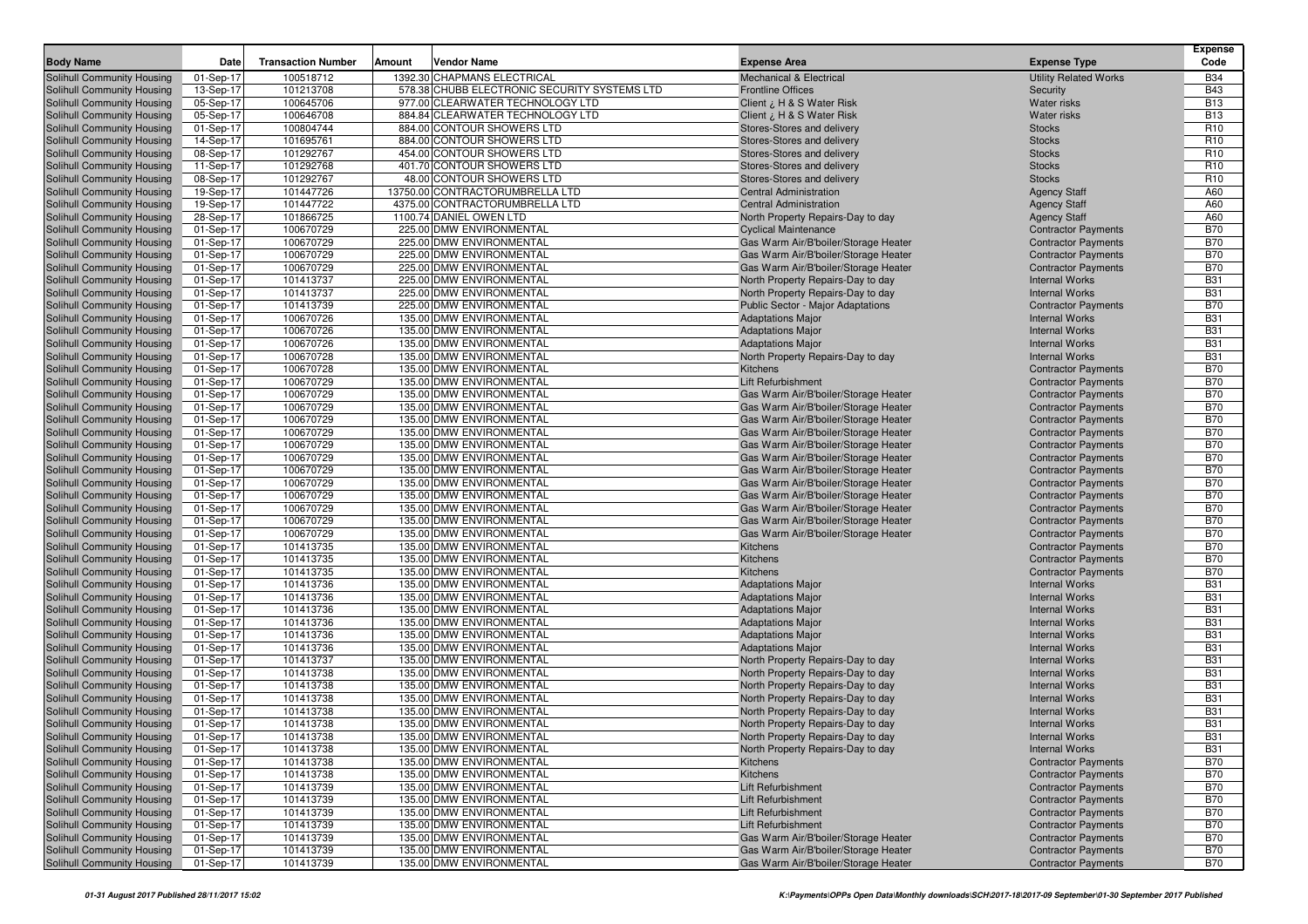| <b>Body Name</b>                                         | Date                    | <b>Transaction Number</b> | Amount | Vendor Name                                        | <b>Expense Area</b>                                                    | <b>Expense Type</b>                            | Expense<br>Code          |
|----------------------------------------------------------|-------------------------|---------------------------|--------|----------------------------------------------------|------------------------------------------------------------------------|------------------------------------------------|--------------------------|
| <b>Solihull Community Housing</b>                        | 01-Sep-17               | 101413739                 |        | 135.00 DMW ENVIRONMENTAL                           | Gas Warm Air/B'boiler/Storage Heater                                   | <b>Contractor Payments</b>                     | <b>B70</b>               |
| Solihull Community Housing                               | 01-Sep-17               | 101413739                 |        | 135.00 DMW ENVIRONMENTAL                           | Gas Warm Air/B'boiler/Storage Heater                                   | <b>Contractor Payments</b>                     | <b>B70</b>               |
| Solihull Community Housing                               | 01-Sep-17               | 101413739                 |        | 135.00 DMW ENVIRONMENTAL                           | Gas Warm Air/B'boiler/Storage Heater                                   | <b>Contractor Payments</b>                     | <b>B70</b>               |
| Solihull Community Housing                               | 01-Sep-17               | 100670727                 |        | 95.00 DMW ENVIRONMENTAL                            | North Property Repairs-Day to day                                      | <b>Internal Works</b>                          | <b>B31</b>               |
| Solihull Community Housing                               | 01-Sep-17               | 100670727                 |        | 95.00 DMW ENVIRONMENTAL                            | North Property Repairs-Day to day                                      | <b>Internal Works</b>                          | <b>B31</b>               |
| Solihull Community Housing                               | 01-Sep-17               | 100670727                 |        | 95.00 DMW ENVIRONMENTAL                            | North Property Repairs-Day to day                                      | <b>Internal Works</b>                          | <b>B31</b>               |
| Solihull Community Housing                               | 01-Sep-17               | 100670727                 |        | 95.00 DMW ENVIRONMENTAL                            | North Property Repairs-Day to day                                      | <b>Internal Works</b>                          | <b>B31</b>               |
| Solihull Community Housing                               | 01-Sep-17               | 100670727                 |        | 95.00 DMW ENVIRONMENTAL                            | North Property Repairs-Day to day                                      | <b>Internal Works</b>                          | <b>B31</b>               |
| Solihull Community Housing                               | 01-Sep-17               | 100670727                 |        | 95.00 DMW ENVIRONMENTAL                            | North Property Repairs-Day to day                                      | <b>Internal Works</b>                          | <b>B31</b>               |
| Solihull Community Housing                               | 01-Sep-17               | 100670727                 |        | 95.00 DMW ENVIRONMENTAL                            | North Property Repairs-Day to day                                      | <b>Internal Works</b>                          | <b>B31</b>               |
| Solihull Community Housing                               | 01-Sep-17               | 100670727                 |        | 95.00 DMW ENVIRONMENTAL                            | North Property Repairs-Day to day                                      | <b>Internal Works</b>                          | <b>B31</b>               |
| Solihull Community Housing                               | 01-Sep-17               | 100670727                 |        | 95.00 DMW ENVIRONMENTAL                            | North Property Repairs-Day to day                                      | <b>Internal Works</b>                          | <b>B31</b>               |
| Solihull Community Housing                               | 01-Sep-17               | 100670727                 |        | 95.00 DMW ENVIRONMENTAL                            | North Property Repairs-Day to day                                      | <b>Internal Works</b>                          | <b>B31</b>               |
| Solihull Community Housing                               | 01-Sep-17               | 100670727                 |        | 95.00 DMW ENVIRONMENTAL                            | North Property Repairs-Day to day                                      | <b>Internal Works</b>                          | <b>B31</b>               |
| Solihull Community Housing                               | 01-Sep-17               | 100670727                 |        | 95.00 DMW ENVIRONMENTAL                            | North Property Repairs-Day to day                                      | <b>Internal Works</b>                          | <b>B31</b>               |
| Solihull Community Housing                               | 01-Sep-17               | 100670727                 |        | 95.00 DMW ENVIRONMENTAL                            | North Property Repairs-Day to day                                      | <b>Internal Works</b>                          | <b>B31</b>               |
| Solihull Community Housing                               | 01-Sep-17               | 100670727                 |        | 95.00 DMW ENVIRONMENTAL                            | North Property Repairs-Day to day                                      | <b>Internal Works</b>                          | <b>B31</b>               |
| Solihull Community Housing                               | 01-Sep-17               | 100670727                 |        | 95.00 DMW ENVIRONMENTAL                            | North Property Repairs-Day to day                                      | <b>Internal Works</b>                          | <b>B31</b>               |
| Solihull Community Housing                               | 01-Sep-17               | 100670727                 |        | 95.00 DMW ENVIRONMENTAL                            | North Property Repairs-Day to day                                      | <b>Internal Works</b>                          | <b>B31</b>               |
| Solihull Community Housing                               | 01-Sep-17               | 100670727                 |        | 95.00 DMW ENVIRONMENTAL                            | North Property Repairs-Day to day                                      | <b>Internal Works</b>                          | <b>B31</b>               |
| Solihull Community Housing                               | 01-Sep-17               | 100670727                 |        | 95.00 DMW ENVIRONMENTAL                            | North Property Repairs-Day to day                                      | <b>Internal Works</b>                          | <b>B31</b>               |
| Solihull Community Housing                               | 01-Sep-17               | 100670727                 |        | 95.00 DMW ENVIRONMENTAL                            | North Property Repairs-Day to day                                      | <b>Internal Works</b>                          | <b>B31</b>               |
| Solihull Community Housing                               | 01-Sep-17               | 100670727                 |        | 95.00 DMW ENVIRONMENTAL                            | North Property Repairs-Day to day                                      | <b>Internal Works</b>                          | <b>B31</b>               |
| Solihull Community Housing                               | 01-Sep-17               | 100670727                 |        | 95.00 DMW ENVIRONMENTAL                            | North Property Repairs-Day to day                                      | <b>Internal Works</b>                          | <b>B31</b>               |
| Solihull Community Housing                               | 01-Sep-17               | 100670727                 |        | 95.00 DMW ENVIRONMENTAL                            | North Property Repairs-Day to day                                      | <b>Internal Works</b>                          | <b>B31</b>               |
| Solihull Community Housing                               | 01-Sep-17               | 100670727                 |        | 95.00 DMW ENVIRONMENTAL                            | North Property Repairs-Day to day                                      | <b>Internal Works</b>                          | <b>B31</b>               |
| Solihull Community Housing                               | 01-Sep-17               | 100670727                 |        | 95.00 DMW ENVIRONMENTAL                            | North Property Repairs-Day to day                                      | <b>Internal Works</b>                          | <b>B31</b>               |
| Solihull Community Housing                               | 01-Sep-17               | 100670727                 |        | 95.00 DMW ENVIRONMENTAL                            | North Property Repairs-Day to day                                      | <b>Internal Works</b>                          | <b>B31</b>               |
| Solihull Community Housing                               | 01-Sep-17               | 100670727                 |        | 95.00 DMW ENVIRONMENTAL                            | North Property Repairs-Day to day                                      | <b>Internal Works</b>                          | <b>B31</b>               |
| Solihull Community Housing                               | 01-Sep-17               | 100670727<br>100670727    |        | 95.00 DMW ENVIRONMENTAL<br>95.00 DMW ENVIRONMENTAL | North Property Repairs-Day to day                                      | <b>Internal Works</b>                          | <b>B31</b><br><b>B31</b> |
| Solihull Community Housing                               | 01-Sep-17               | 100670727                 |        | 95.00 DMW ENVIRONMENTAL                            | North Property Repairs-Day to day                                      | <b>Internal Works</b><br><b>Internal Works</b> | <b>B31</b>               |
| Solihull Community Housing                               | 01-Sep-17               | 100670727                 |        | 95.00 DMW ENVIRONMENTAL                            | North Property Repairs-Day to day                                      |                                                | <b>B31</b>               |
| Solihull Community Housing                               | 01-Sep-17               | 100670727                 |        | 95.00 DMW ENVIRONMENTAL                            | North Property Repairs-Day to day<br>North Property Repairs-Day to day | <b>Internal Works</b><br><b>Internal Works</b> | <b>B31</b>               |
| Solihull Community Housing<br>Solihull Community Housing | 01-Sep-17<br>01-Sep-17  | 100670728                 |        | 95.00 DMW ENVIRONMENTAL                            | North Property Repairs-Day to day                                      | <b>Internal Works</b>                          | <b>B31</b>               |
| Solihull Community Housing                               | 01-Sep-17               | 100670728                 |        | 95.00 DMW ENVIRONMENTAL                            | North Property Repairs-Day to day                                      | <b>Internal Works</b>                          | <b>B31</b>               |
| Solihull Community Housing                               | 01-Sep-17               | 100670728                 |        | 95.00 DMW ENVIRONMENTAL                            | North Property Repairs-Day to day                                      | <b>Internal Works</b>                          | <b>B31</b>               |
| Solihull Community Housing                               | 01-Sep-17               | 100670728                 |        | 95.00 DMW ENVIRONMENTAL                            | North Property Repairs-Day to day                                      | <b>Internal Works</b>                          | <b>B31</b>               |
| Solihull Community Housing                               | 01-Sep-17               | 100670728                 |        | 95.00 DMW ENVIRONMENTAL                            | North Property Repairs-Day to day                                      | <b>Internal Works</b>                          | <b>B31</b>               |
| Solihull Community Housing                               | 01-Sep-17               | 100670728                 |        | 95.00 DMW ENVIRONMENTAL                            | North Property Repairs-Day to day                                      | <b>Internal Works</b>                          | <b>B31</b>               |
| Solihull Community Housing                               | 01-Sep-17               | 100670728                 |        | 95.00 DMW ENVIRONMENTAL                            | North Property Repairs-Day to day                                      | <b>Internal Works</b>                          | <b>B31</b>               |
| Solihull Community Housing                               | 01-Sep-17               | 100670728                 |        | 95.00 DMW ENVIRONMENTAL                            | North Property Repairs-Day to day                                      | <b>Internal Works</b>                          | <b>B31</b>               |
| Solihull Community Housing                               | 01-Sep-17               | 100670728                 |        | 95.00 DMW ENVIRONMENTAL                            | North Property Repairs-Day to day                                      | <b>Internal Works</b>                          | <b>B31</b>               |
| Solihull Community Housing                               | 01-Sep-17               | 100670728                 |        | 95.00 DMW ENVIRONMENTAL                            | North Property Repairs-Day to day                                      | <b>Internal Works</b>                          | <b>B31</b>               |
| Solihull Community Housing                               | 01-Sep-17               | 100670728                 |        | 95.00 DMW ENVIRONMENTAL                            | North Property Repairs-Day to day                                      | <b>Internal Works</b>                          | <b>B31</b>               |
| Solihull Community Housing                               | 01-Sep-17               | 100670728                 |        | 95.00 DMW ENVIRONMENTAL                            | North Property Repairs-Day to day                                      | <b>Internal Works</b>                          | <b>B31</b>               |
| Solihull Community Housing                               | 01-Sep-17               | 100670728                 |        | 95.00 DMW ENVIRONMENTAL                            | North Property Repairs-Day to day                                      | <b>Internal Works</b>                          | <b>B31</b>               |
| Solihull Community Housing                               | 01-Sep-17               | 100670728                 |        | 95.00 DMW ENVIRONMENTAL                            | North Property Repairs-Day to day                                      | <b>Internal Works</b>                          | <b>B31</b>               |
| Solihull Community Housing                               | 01-Sep-17               | 100670728                 |        | 95.00 DMW ENVIRONMENTAL                            | North Property Repairs-Day to day                                      | <b>Internal Works</b>                          | <b>B31</b>               |
| Solihull Community Housing                               | 01-Sep-17               | 100670728                 |        | 95.00 DMW ENVIRONMENTAL                            | North Property Repairs-Day to day                                      | <b>Internal Works</b>                          | <b>B31</b>               |
| Solihull Community Housing                               | 01-Sep-17               | 100670728                 |        | 95.00 DMW ENVIRONMENTAL                            | North Property Repairs-Day to day                                      | <b>Internal Works</b>                          | <b>B31</b>               |
| Solihull Community Housing                               | 01-Sep-17               | 100670728                 |        | 95.00 DMW ENVIRONMENTAL                            | North Property Repairs-Day to day                                      | <b>Internal Works</b>                          | <b>B31</b>               |
| Solihull Community Housing                               | $\overline{01}$ -Sep-17 | 100670728                 |        | 95.00 DMW ENVIRONMENTAL                            | North Property Repairs-Day to day                                      | <b>Internal Works</b>                          | <b>B31</b>               |
| Solihull Community Housing                               | 01-Sep-17               | 100670728                 |        | 95.00 DMW ENVIRONMENTAL                            | North Property Repairs-Day to day                                      | <b>Internal Works</b>                          | <b>B31</b>               |
| Solihull Community Housing                               | 01-Sep-17               | 100670728                 |        | 95.00 DMW ENVIRONMENTAL                            | North Property Repairs-Day to day                                      | <b>Internal Works</b>                          | <b>B31</b>               |
| Solihull Community Housing                               | 01-Sep-17               | 100670728                 |        | 95.00 DMW ENVIRONMENTAL                            | North Property Repairs-Day to day                                      | <b>Internal Works</b>                          | <b>B31</b>               |
| Solihull Community Housing                               | 01-Sep-17               | 100670728                 |        | 95.00 DMW ENVIRONMENTAL                            | North Property Repairs-Day to day                                      | <b>Internal Works</b>                          | <b>B31</b>               |
| Solihull Community Housing                               | 01-Sep-17               | 100670728                 |        | 95.00 DMW ENVIRONMENTAL                            | North Property Repairs-Day to day                                      | <b>Internal Works</b>                          | <b>B31</b>               |
| Solihull Community Housing                               | 01-Sep-17               | 100670728                 |        | 95.00 DMW ENVIRONMENTAL                            | North Property Repairs-Day to day                                      | <b>Internal Works</b>                          | <b>B31</b>               |
| Solihull Community Housing                               | 01-Sep-17               | 100670728                 |        | 95.00 DMW ENVIRONMENTAL                            | North Property Repairs-Day to day                                      | <b>Internal Works</b>                          | <b>B31</b>               |
| Solihull Community Housing                               | 01-Sep-17               | 100670728                 |        | 95.00 DMW ENVIRONMENTAL                            | North Property Repairs-Day to day                                      | <b>Internal Works</b>                          | <b>B31</b>               |
| Solihull Community Housing                               | 01-Sep-17               | 100670728                 |        | 95.00 DMW ENVIRONMENTAL                            | North Property Repairs-Day to day                                      | <b>Internal Works</b>                          | <b>B31</b>               |
| Solihull Community Housing                               | 01-Sep-17               | 100670728                 |        | 95.00 DMW ENVIRONMENTAL                            | North Property Repairs-Day to day                                      | <b>Internal Works</b>                          | <b>B31</b>               |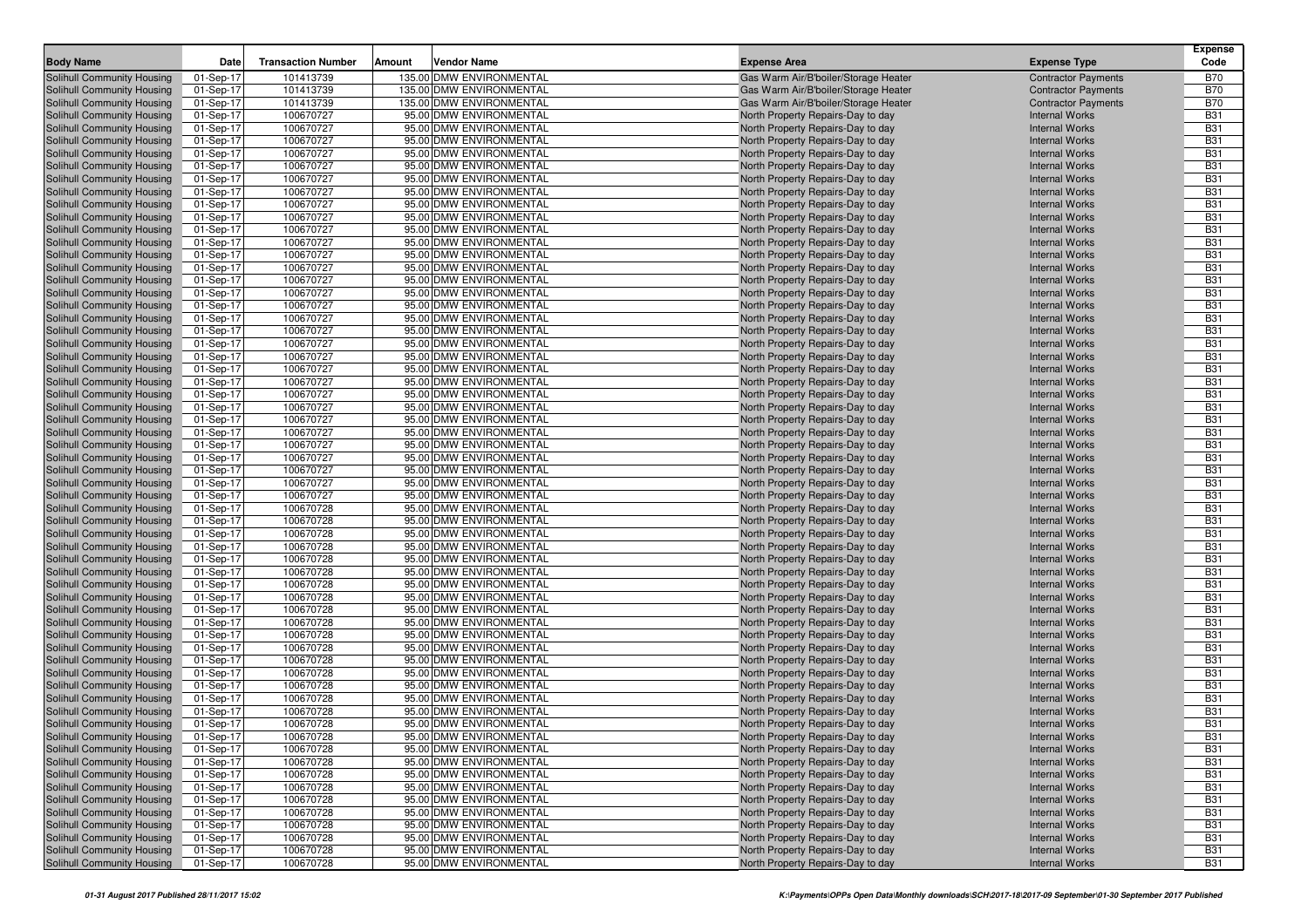|                                                          |                        |                           |        |                                                    |                                                                              |                                                          | <b>Expense</b>           |
|----------------------------------------------------------|------------------------|---------------------------|--------|----------------------------------------------------|------------------------------------------------------------------------------|----------------------------------------------------------|--------------------------|
| <b>Body Name</b>                                         | Date                   | <b>Transaction Number</b> | Amount | Vendor Name                                        | <b>Expense Area</b>                                                          | <b>Expense Type</b>                                      | Code                     |
| Solihull Community Housing                               | 01-Sep-17              | 100670728                 |        | 95.00 DMW ENVIRONMENTAL                            | North Property Repairs-Day to day                                            | <b>Internal Works</b>                                    | <b>B31</b>               |
| Solihull Community Housing                               | 01-Sep-17              | 100670728                 |        | 95.00 DMW ENVIRONMENTAL                            | North Property Repairs-Day to day                                            | <b>Internal Works</b>                                    | <b>B31</b>               |
| Solihull Community Housing                               | 01-Sep-17              | 100670728                 |        | 95.00 DMW ENVIRONMENTAL                            | North Property Repairs-Day to day                                            | <b>Internal Works</b>                                    | <b>B31</b>               |
| Solihull Community Housing                               | 01-Sep-17              | 100670728                 |        | 95.00 DMW ENVIRONMENTAL                            | North Property Repairs-Day to day                                            | <b>Internal Works</b>                                    | <b>B31</b><br><b>B70</b> |
| Solihull Community Housing                               | 01-Sep-17<br>01-Sep-17 | 100670729<br>100670729    |        | 95.00 DMW ENVIRONMENTAL<br>95.00 DMW ENVIRONMENTAL | <b>Cyclical Maintenance</b>                                                  | <b>Contractor Payments</b>                               | <b>B70</b>               |
| Solihull Community Housing<br>Solihull Community Housing | 01-Sep-17              | 100670729                 |        | 95.00 DMW ENVIRONMENTAL                            | Gas Warm Air/B'boiler/Storage Heater<br>Gas Warm Air/B'boiler/Storage Heater | <b>Contractor Payments</b><br><b>Contractor Payments</b> | <b>B70</b>               |
| Solihull Community Housing                               | 01-Sep-17              | 100670729                 |        | 95.00 DMW ENVIRONMENTAL                            | Gas Warm Air/B'boiler/Storage Heater                                         | <b>Contractor Payments</b>                               | <b>B70</b>               |
| Solihull Community Housing                               | 01-Sep-17              | 100670729                 |        | 95.00 DMW ENVIRONMENTAL                            | Gas Warm Air/B'boiler/Storage Heater                                         | <b>Contractor Payments</b>                               | <b>B70</b>               |
| Solihull Community Housing                               | 01-Sep-17              | 100670729                 |        | 95.00 DMW ENVIRONMENTAL                            | Gas Warm Air/B'boiler/Storage Heater                                         | <b>Contractor Payments</b>                               | <b>B70</b>               |
| Solihull Community Housing                               | 01-Sep-17              | 101413737                 |        | 95.00 DMW ENVIRONMENTAL                            | North Property Repairs-Day to day                                            | <b>Internal Works</b>                                    | <b>B31</b>               |
| Solihull Community Housing                               | 01-Sep-17              | 101413737                 |        | 95.00 DMW ENVIRONMENTAL                            | North Property Repairs-Day to day                                            | <b>Internal Works</b>                                    | <b>B31</b>               |
| Solihull Community Housing                               | 01-Sep-17              | 101413737                 |        | 95.00 DMW ENVIRONMENTAL                            | North Property Repairs-Day to day                                            | <b>Internal Works</b>                                    | <b>B31</b>               |
| Solihull Community Housing                               | 01-Sep-17              | 101413737                 |        | 95.00 DMW ENVIRONMENTAL                            | North Property Repairs-Day to day                                            | <b>Internal Works</b>                                    | <b>B31</b>               |
| Solihull Community Housing                               | 01-Sep-17              | 101413737                 |        | 95.00 DMW ENVIRONMENTAL                            | North Property Repairs-Day to day                                            | <b>Internal Works</b>                                    | <b>B31</b>               |
| Solihull Community Housing                               | 01-Sep-17              | 101413737                 |        | 95.00 DMW ENVIRONMENTAL                            | North Property Repairs-Day to day                                            | <b>Internal Works</b>                                    | <b>B31</b>               |
| Solihull Community Housing                               | 01-Sep-17              | 101413737                 |        | 95.00 DMW ENVIRONMENTAL                            | North Property Repairs-Day to day                                            | <b>Internal Works</b>                                    | <b>B31</b>               |
| Solihull Community Housing                               | 01-Sep-17              | 101413737                 |        | 95.00 DMW ENVIRONMENTAL                            | North Property Repairs-Day to day                                            | <b>Internal Works</b>                                    | <b>B31</b>               |
| Solihull Community Housing                               | 01-Sep-17              | 101413737                 |        | 95.00 DMW ENVIRONMENTAL                            | North Property Repairs-Day to day                                            | <b>Internal Works</b>                                    | <b>B31</b>               |
| Solihull Community Housing                               | 01-Sep-17              | 101413737                 |        | 95.00 DMW ENVIRONMENTAL                            | North Property Repairs-Day to day                                            | <b>Internal Works</b>                                    | <b>B31</b>               |
| Solihull Community Housing                               | 01-Sep-17              | 101413737                 |        | 95.00 DMW ENVIRONMENTAL                            | North Property Repairs-Day to day                                            | <b>Internal Works</b>                                    | <b>B31</b>               |
| Solihull Community Housing                               | 01-Sep-17              | 101413737                 |        | 95.00 DMW ENVIRONMENTAL                            | North Property Repairs-Day to day                                            | <b>Internal Works</b>                                    | <b>B31</b>               |
| Solihull Community Housing                               | 01-Sep-17              | 101413737                 |        | 95.00 DMW ENVIRONMENTAL                            | North Property Repairs-Day to day                                            | <b>Internal Works</b>                                    | <b>B31</b>               |
| Solihull Community Housing                               | 01-Sep-17              | 101413737                 |        | 95.00 DMW ENVIRONMENTAL                            | North Property Repairs-Day to day                                            | <b>Internal Works</b>                                    | <b>B31</b>               |
| Solihull Community Housing                               | 01-Sep-17              | 101413738                 |        | 95.00 DMW ENVIRONMENTAL                            | North Property Repairs-Day to day                                            | <b>Internal Works</b>                                    | <b>B31</b>               |
| Solihull Community Housing                               | 01-Sep-17              | 101413738                 |        | 95.00 DMW ENVIRONMENTAL                            | North Property Repairs-Day to day                                            | <b>Internal Works</b>                                    | <b>B31</b>               |
| Solihull Community Housing                               | 01-Sep-17              | 101413738                 |        | 95.00 DMW ENVIRONMENTAL                            | North Property Repairs-Day to day                                            | <b>Internal Works</b>                                    | <b>B31</b>               |
| Solihull Community Housing                               | 01-Sep-17              | 101413738                 |        | 95.00 DMW ENVIRONMENTAL                            | North Property Repairs-Day to day                                            | <b>Internal Works</b>                                    | <b>B31</b>               |
| Solihull Community Housing                               | 01-Sep-17              | 101413738                 |        | 95.00 DMW ENVIRONMENTAL                            | North Property Repairs-Day to day                                            | <b>Internal Works</b>                                    | <b>B31</b>               |
| Solihull Community Housing                               | 01-Sep-17              | 101413738                 |        | 95.00 DMW ENVIRONMENTAL                            | North Property Repairs-Day to day                                            | <b>Internal Works</b>                                    | <b>B31</b>               |
| Solihull Community Housing                               | 01-Sep-17              | 101413738                 |        | 95.00 DMW ENVIRONMENTAL                            | North Property Repairs-Day to day                                            | <b>Internal Works</b>                                    | <b>B31</b>               |
| Solihull Community Housing                               | 01-Sep-17              | 101413738                 |        | 95.00 DMW ENVIRONMENTAL                            | North Property Repairs-Day to day                                            | <b>Internal Works</b>                                    | <b>B31</b>               |
| Solihull Community Housing                               | 01-Sep-17              | 101413738                 |        | 95.00 DMW ENVIRONMENTAL                            | North Property Repairs-Day to day                                            | <b>Internal Works</b>                                    | <b>B31</b>               |
| Solihull Community Housing                               | 01-Sep-17              | 101413738                 |        | 95.00 DMW ENVIRONMENTAL                            | North Property Repairs-Day to day                                            | <b>Internal Works</b>                                    | <b>B31</b>               |
| Solihull Community Housing                               | 01-Sep-17              | 101413738                 |        | 95.00 DMW ENVIRONMENTAL                            | North Property Repairs-Day to day                                            | <b>Internal Works</b>                                    | <b>B31</b>               |
| Solihull Community Housing                               | 01-Sep-17              | 101413738                 |        | 95.00 DMW ENVIRONMENTAL                            | North Property Repairs-Day to day                                            | <b>Internal Works</b>                                    | <b>B31</b>               |
| Solihull Community Housing                               | 01-Sep-17              | 101413738                 |        | 95.00 DMW ENVIRONMENTAL                            | North Property Repairs-Day to day                                            | <b>Internal Works</b>                                    | <b>B31</b>               |
| Solihull Community Housing                               | 01-Sep-17              | 101413738                 |        | 95.00 DMW ENVIRONMENTAL                            | North Property Repairs-Day to day                                            | <b>Internal Works</b>                                    | <b>B31</b>               |
| Solihull Community Housing                               | 01-Sep-17              | 101413738                 |        | 95.00 DMW ENVIRONMENTAL                            | North Property Repairs-Day to day                                            | <b>Internal Works</b>                                    | <b>B31</b>               |
| Solihull Community Housing                               | 01-Sep-17              | 101413738                 |        | 95.00 DMW ENVIRONMENTAL                            | North Property Repairs-Day to day                                            | <b>Internal Works</b>                                    | <b>B31</b>               |
| Solihull Community Housing                               | 01-Sep-17              | 101413738                 |        | 95.00 DMW ENVIRONMENTAL                            | North Property Repairs-Day to day                                            | <b>Internal Works</b>                                    | <b>B31</b>               |
| Solihull Community Housing                               | 01-Sep-17              | 101413738                 |        | 95.00 DMW ENVIRONMENTAL                            | North Property Repairs-Day to day                                            | <b>Internal Works</b>                                    | <b>B31</b>               |
| Solihull Community Housing                               | 01-Sep-17              | 101413738                 |        | 95.00 DMW ENVIRONMENTAL                            | North Property Repairs-Day to day                                            | <b>Internal Works</b>                                    | <b>B31</b>               |
| Solihull Community Housing                               | 01-Sep-17              | 101413738                 |        | 95.00 DMW ENVIRONMENTAL                            | North Property Repairs-Day to day                                            | <b>Internal Works</b>                                    | <b>B31</b>               |
| Solihull Community Housing                               | 01-Sep-17              | 101413738                 |        | 95.00 DMW ENVIRONMENTAL                            | North Property Repairs-Day to day                                            | <b>Internal Works</b>                                    | <b>B31</b>               |
| Solihull Community Housing                               | 01-Sep-17              | 101413738                 |        | 95.00 DMW ENVIRONMENTAL                            | North Property Repairs-Day to day                                            | <b>Internal Works</b>                                    | <b>B31</b>               |
| Solihull Community Housing                               | 01-Sep-17              | 101413738                 |        | 95.00 DMW ENVIRONMENTAL                            | North Property Repairs-Day to day                                            | <b>Internal Works</b>                                    | <b>B31</b>               |
| Solihull Community Housing                               | 01-Sep-17              | 101413738                 |        | 95.00 DMW ENVIRONMENTAL                            | North Property Repairs-Day to day                                            | <b>Internal Works</b>                                    | <b>B31</b>               |
| Solihull Community Housing                               | 01-Sep-17              | 101413738                 |        | 95.00 DMW ENVIRONMENTAL                            | North Property Repairs-Day to day                                            | <b>Internal Works</b>                                    | <b>B31</b>               |
| Solihull Community Housing                               | 01-Sep-17              | 101413738                 |        | 95.00 DMW ENVIRONMENTAL                            | North Property Repairs-Day to day                                            | <b>Internal Works</b>                                    | <b>B31</b>               |
| Solihull Community Housing                               | 01-Sep-17              | 101413738                 |        | 95.00 DMW ENVIRONMENTAL                            | North Property Repairs-Day to day                                            | <b>Internal Works</b>                                    | <b>B31</b>               |
| Solihull Community Housing                               | 01-Sep-17              | 101413738                 |        | 95.00 DMW ENVIRONMENTAL                            | North Property Repairs-Day to day                                            | <b>Internal Works</b>                                    | <b>B31</b>               |
| Solihull Community Housing<br>Solihull Community Housing | 01-Sep-17              | 101413738<br>101413738    |        | 95.00 DMW ENVIRONMENTAL<br>95.00 DMW ENVIRONMENTAL | North Property Repairs-Day to day<br>North Property Repairs-Day to day       | <b>Internal Works</b><br><b>Internal Works</b>           | <b>B31</b><br><b>B31</b> |
| Solihull Community Housing                               | 01-Sep-17<br>01-Sep-17 | 101413738                 |        | 95.00 DMW ENVIRONMENTAL                            | North Property Repairs-Day to day                                            | <b>Internal Works</b>                                    | <b>B31</b>               |
|                                                          |                        |                           |        |                                                    |                                                                              |                                                          |                          |
| Solihull Community Housing<br>Solihull Community Housing | 01-Sep-17<br>01-Sep-17 | 101413738<br>101413738    |        | 95.00 DMW ENVIRONMENTAL<br>95.00 DMW ENVIRONMENTAL | North Property Repairs-Day to day<br>North Property Repairs-Day to day       | <b>Internal Works</b><br><b>Internal Works</b>           | <b>B31</b><br><b>B31</b> |
| Solihull Community Housing                               | 01-Sep-17              | 101413738                 |        | 95.00 DMW ENVIRONMENTAL                            | North Property Repairs-Day to day                                            | <b>Internal Works</b>                                    | <b>B31</b>               |
| Solihull Community Housing                               | 01-Sep-17              | 101413739                 |        | 95.00 DMW ENVIRONMENTAL                            | Gas Warm Air/B'boiler/Storage Heater                                         | <b>Contractor Payments</b>                               | <b>B70</b>               |
| Solihull Community Housing                               | 01-Sep-17              | 101413739                 |        | 95.00 DMW ENVIRONMENTAL                            | Gas Warm Air/B'boiler/Storage Heater                                         | <b>Contractor Payments</b>                               | <b>B70</b>               |
| Solihull Community Housing                               | 01-Sep-17              | 100670726                 |        | 85.00 DMW ENVIRONMENTAL                            | <b>Adaptations Major</b>                                                     | <b>Internal Works</b>                                    | <b>B31</b>               |
| Solihull Community Housing                               | 01-Sep-17              | 100670726                 |        | 85.00 DMW ENVIRONMENTAL                            | <b>Adaptations Major</b>                                                     | <b>Internal Works</b>                                    | <b>B31</b>               |
| Solihull Community Housing                               | 01-Sep-17              | 100670726                 |        | 85.00 DMW ENVIRONMENTAL                            | <b>Adaptations Major</b>                                                     | <b>Internal Works</b>                                    | <b>B31</b>               |
|                                                          |                        |                           |        |                                                    |                                                                              |                                                          |                          |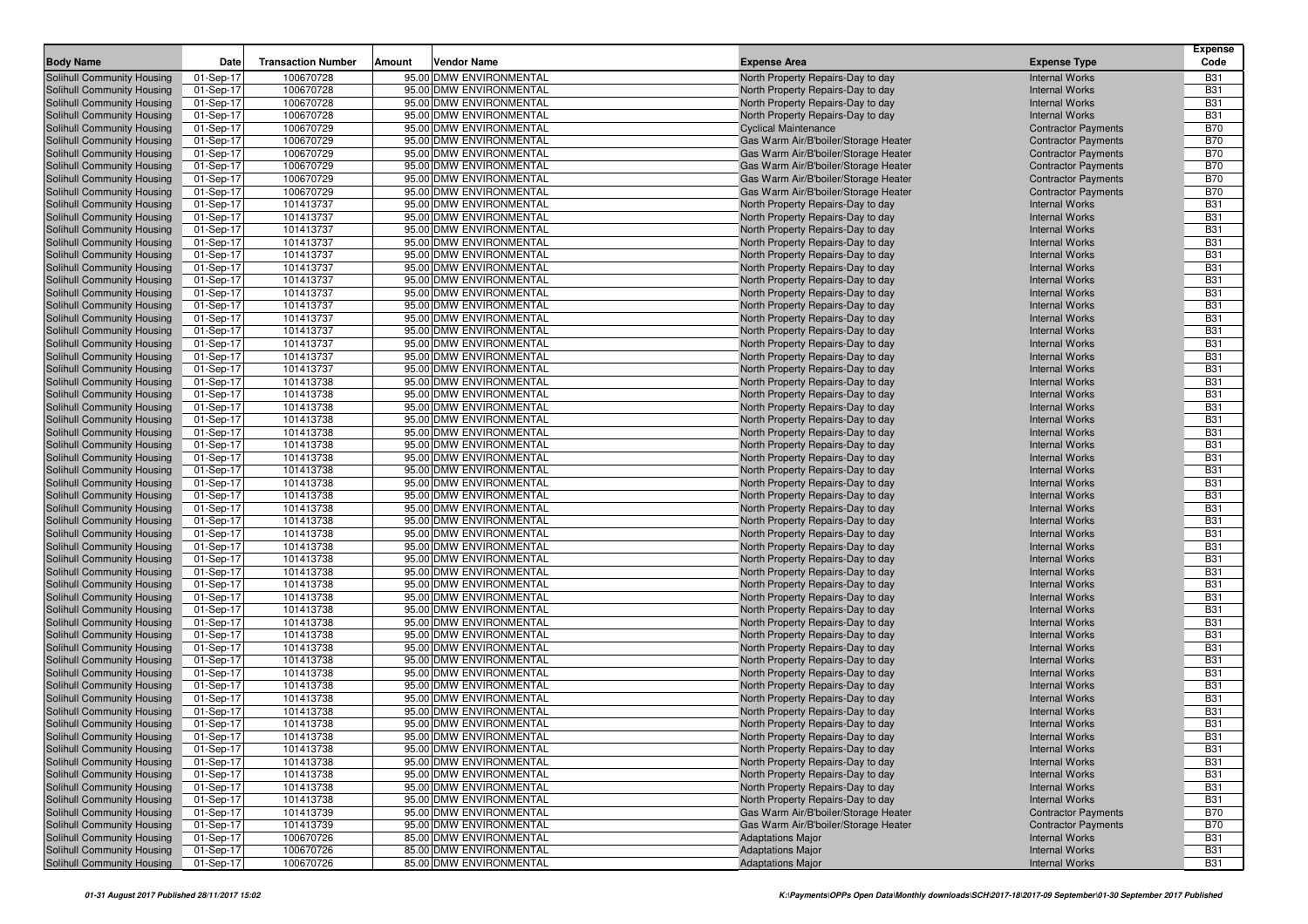|                                                          |                        |                           |        |                                                    |                                                                              |                                                          | <b>Expense</b>           |
|----------------------------------------------------------|------------------------|---------------------------|--------|----------------------------------------------------|------------------------------------------------------------------------------|----------------------------------------------------------|--------------------------|
| <b>Body Name</b>                                         | Date                   | <b>Transaction Number</b> | Amount | Vendor Name                                        | <b>Expense Area</b>                                                          | <b>Expense Type</b>                                      | Code                     |
| Solihull Community Housing                               | 01-Sep-17              | 100670726                 |        | 85.00 DMW ENVIRONMENTAL                            | <b>Adaptations Major</b>                                                     | <b>Internal Works</b>                                    | <b>B31</b>               |
| Solihull Community Housing                               | 01-Sep-17              | 101413735                 |        | 85.00 DMW ENVIRONMENTAL                            | Kitchens                                                                     | <b>Contractor Payments</b>                               | <b>B70</b>               |
| Solihull Community Housing                               | 01-Sep-17              | 101413735<br>100670727    |        | 85.00 DMW ENVIRONMENTAL                            | Kitchens                                                                     | <b>Contractor Payments</b>                               | <b>B70</b>               |
| Solihull Community Housing<br>Solihull Community Housing | 01-Sep-17<br>01-Sep-17 | 100670727                 |        | 45.00 DMW ENVIRONMENTAL<br>45.00 DMW ENVIRONMENTAL | North Property Repairs-Day to day<br>North Property Repairs-Day to day       | <b>Internal Works</b><br><b>Internal Works</b>           | <b>B31</b><br><b>B31</b> |
| Solihull Community Housing                               | 01-Sep-17              | 100670727                 |        | 45.00 DMW ENVIRONMENTAL                            | North Property Repairs-Day to day                                            | <b>Internal Works</b>                                    | <b>B31</b>               |
| Solihull Community Housing                               | 01-Sep-17              | 100670729                 |        | 45.00 DMW ENVIRONMENTAL                            | Pitched Re-roofing                                                           | <b>Contractor Payments</b>                               | <b>B70</b>               |
| Solihull Community Housing                               | 01-Sep-17              | 100670729                 |        | 45.00 DMW ENVIRONMENTAL                            | <b>Cyclical Maintenance</b>                                                  | <b>Contractor Payments</b>                               | <b>B70</b>               |
| Solihull Community Housing                               | 01-Sep-17              | 100670729                 |        | 45.00 DMW ENVIRONMENTAL                            | Low Rise - Envelope Programme                                                | <b>Contractor Payments</b>                               | <b>B70</b>               |
| Solihull Community Housing                               | 01-Sep-17              | 100670729                 |        | 45.00 DMW ENVIRONMENTAL                            | Low Rise - Envelope Programme                                                | <b>Contractor Payments</b>                               | <b>B70</b>               |
| Solihull Community Housing                               | 01-Sep-17              | 100670729                 |        | 45.00 DMW ENVIRONMENTAL                            | Low Rise - Envelope Programme                                                | <b>Contractor Payments</b>                               | <b>B70</b>               |
| Solihull Community Housing                               | 01-Sep-17              | 100518800                 |        | 10464.30 DODD GROUP                                | Mechanical & Electrical                                                      | <b>Other Building Costs</b>                              | <b>B39</b>               |
| Solihull Community Housing                               | 01-Sep-17              | 100518798                 |        | 10410.44 DODD GROUP                                | <b>Mechanical &amp; Electrical</b>                                           | <b>Other Building Costs</b>                              | <b>B39</b>               |
| Solihull Community Housing                               | 01-Sep-17              | 100518799                 |        | 10410.44 DODD GROUP                                | <b>Mechanical &amp; Electrical</b>                                           | <b>Other Building Costs</b>                              | <b>B39</b>               |
| Solihull Community Housing                               | 12-Sep-17              | 101254740                 |        | 3648.87 DODD GROUP                                 | North Property Repairs-Voids                                                 | Voids                                                    | <b>B38</b>               |
| Solihull Community Housing                               | 12-Sep-17              | 101254753                 |        | 3085.60 DODD GROUP                                 | Gas Warm Air/B'boiler/Storage Heater                                         | <b>Contractor Payments</b>                               | <b>B70</b>               |
| Solihull Community Housing                               | 12-Sep-17              | 101254754                 |        | 3085.60 DODD GROUP                                 | Gas Warm Air/B'boiler/Storage Heater                                         | <b>Contractor Payments</b>                               | <b>B70</b>               |
| Solihull Community Housing                               | 12-Sep-17              | 101254755                 |        | 3085.60 DODD GROUP                                 | Gas Warm Air/B'boiler/Storage Heater                                         | <b>Contractor Payments</b>                               | <b>B70</b>               |
| Solihull Community Housing                               | 12-Sep-17              | 101254756                 |        | 3085.60 DODD GROUP                                 | Gas Warm Air/B'boiler/Storage Heater                                         | <b>Contractor Payments</b>                               | <b>B70</b>               |
| Solihull Community Housing                               | 12-Sep-17              | 101254757                 |        | 3085.60 DODD GROUP                                 | Gas Warm Air/B'boiler/Storage Heater                                         | <b>Contractor Payments</b>                               | <b>B70</b>               |
| Solihull Community Housing<br>Solihull Community Housing | 12-Sep-17              | 101254760<br>101254762    |        | 3085.60 DODD GROUP<br>3085.60 DODD GROUP           | Gas Warm Air/B'boiler/Storage Heater                                         | <b>Contractor Payments</b>                               | <b>B70</b><br><b>B70</b> |
| Solihull Community Housing                               | 12-Sep-17<br>12-Sep-17 | 101254763                 |        | 3085.60 DODD GROUP                                 | Gas Warm Air/B'boiler/Storage Heater<br>Gas Warm Air/B'boiler/Storage Heater | <b>Contractor Payments</b><br><b>Contractor Payments</b> | <b>B70</b>               |
| Solihull Community Housing                               | 12-Sep-17              | 101254764                 |        | 3085.60 DODD GROUP                                 | Gas Warm Air/B'boiler/Storage Heater                                         | <b>Contractor Payments</b>                               | <b>B70</b>               |
| Solihull Community Housing                               | 12-Sep-17              | 101254759                 |        | 2322.94 DODD GROUP                                 | Gas Warm Air/B'boiler/Storage Heater                                         | <b>Contractor Payments</b>                               | <b>B70</b>               |
| Solihull Community Housing                               | 12-Sep-17              | 101254761                 |        | 2322.94 DODD GROUP                                 | Gas Warm Air/B'boiler/Storage Heater                                         | <b>Contractor Payments</b>                               | <b>B70</b>               |
| Solihull Community Housing                               | 14-Sep-17              | 101304718                 |        | 2040.80 DODD GROUP                                 | Mechanical & Electrical                                                      | <b>Other Building Costs</b>                              | <b>B39</b>               |
| Solihull Community Housing                               | 11-Sep-17              | 101254713                 |        | 2033.52 DODD GROUP                                 | North Property Repairs-Voids                                                 | Voids                                                    | <b>B38</b>               |
| Solihull Community Housing                               | 11-Sep-17              | 101254717                 |        | 1957.57 DODD GROUP                                 | North Property Repairs-Voids                                                 | Voids                                                    | <b>B38</b>               |
| Solihull Community Housing                               | 14-Sep-17              | 101304726                 |        | 1909.06 DODD GROUP                                 | <b>Mechanical &amp; Electrical</b>                                           | <b>Other Building Costs</b>                              | <b>B39</b>               |
| Solihull Community Housing                               | 12-Sep-17              | 101254758                 |        | 1818.59 DODD GROUP                                 | Gas Warm Air/B'boiler/Storage Heater                                         | <b>Contractor Payments</b>                               | <b>B70</b>               |
| Solihull Community Housing                               | 11-Sep-17              | 101254721                 |        | 1222.92 DODD GROUP                                 | North Property Repairs-Voids                                                 | Voids                                                    | <b>B38</b>               |
| Solihull Community Housing                               | 12-Sep-17              | 101254750                 |        | 1138.23 DODD GROUP                                 | Private Sector - Disabled Facilities Grants                                  | <b>Contractor Payments</b>                               | <b>B70</b>               |
| Solihull Community Housing                               | 01-Sep-17              | 101254706                 |        | 986.98 DODD GROUP                                  | North Property Repairs-Voids                                                 | Voids                                                    | <b>B38</b>               |
| Solihull Community Housing                               | 12-Sep-17              | 101254776                 |        | 978.21 DODD GROUP                                  | <b>Mechanical &amp; Electrical</b>                                           | <b>Utility Related Works</b>                             | <b>B34</b>               |
| Solihull Community Housing                               | 11-Sep-17<br>11-Sep-17 | 101254715<br>101254719    |        | 938.61 DODD GROUP<br>803.34 DODD GROUP             | North Property Repairs-Voids                                                 | Voids<br>Voids                                           | <b>B38</b><br><b>B38</b> |
| Solihull Community Housing<br>Solihull Community Housing | 11-Sep-17              | 101175750                 |        | 754.36 DODD GROUP                                  | North Property Repairs-Voids<br><b>Mechanical &amp; Electrical</b>           | <b>Other Building Costs</b>                              | <b>B39</b>               |
| Solihull Community Housing                               | 08-Sep-17              | 101254708                 |        | 725.30 DODD GROUP                                  | <b>Electrical Improvement Works</b>                                          | <b>Contractor Payments</b>                               | <b>B70</b>               |
| Solihull Community Housing                               | 08-Sep-17              | 101254711                 |        | 712.15 DODD GROUP                                  | <b>Electrical Improvement Works</b>                                          | <b>Contractor Payments</b>                               | <b>B70</b>               |
| Solihull Community Housing                               | 12-Sep-17              | 101176078                 |        | 654.76 DODD GROUP                                  | North Property Repairs-Voids                                                 | Voids                                                    | <b>B38</b>               |
| Solihull Community Housing                               | 11-Sep-17              | 101254722                 |        | 604.27 DODD GROUP                                  | North Property Repairs-Voids                                                 | Voids                                                    | <b>B38</b>               |
| Solihull Community Housing                               | 11-Sep-17              | 101254720                 |        | 595.28 DODD GROUP                                  | North Property Repairs-Voids                                                 | Voids                                                    | <b>B38</b>               |
| Solihull Community Housing                               | 12-Sep-17              | 101254746                 |        | 569.57 DODD GROUP                                  | North Property Repairs-Voids                                                 | Voids                                                    | <b>B38</b>               |
| Solihull Community Housing                               | 08-Sep-17              | 101254709                 |        | 544.49 DODD GROUP                                  | <b>Electrical Improvement Works</b>                                          | <b>Contractor Payments</b>                               | <b>B70</b>               |
| Solihull Community Housing                               | 11-Sep-17              | 101254716                 |        | 539.60 DODD GROUP                                  | North Property Repairs-Voids                                                 | Voids                                                    | <b>B38</b>               |
| Solihull Community Housing                               | 12-Sep-17              | 101254742                 |        | 538.57 DODD GROUP                                  | North Property Repairs-Voids                                                 | Voids                                                    | <b>B38</b>               |
| Solihull Community Housing                               | 14-Sep-17              | 101304733                 |        | 537.30 DODD GROUP                                  | Mechanical & Electrical                                                      | <b>Other Building Costs</b>                              | <b>B39</b>               |
| Solihull Community Housing                               | 08-Sep-17              | 101254710                 |        | 537.16 DODD GROUP                                  | <b>Electrical Improvement Works</b>                                          | <b>Contractor Payments</b>                               | <b>B70</b>               |
| Solihull Community Housing                               | 12-Sep-17              | 101254738<br>101176093    |        | 532.42 DODD GROUP<br>528.00 DODD GROUP             | North Property Repairs-Voids                                                 | Voids<br>Voids                                           | <b>B38</b><br><b>B38</b> |
| Solihull Community Housing<br>Solihull Community Housing | 12-Sep-17<br>11-Sep-17 | 101254724                 |        | 524.34 DODD GROUP                                  | North Property Repairs-Voids<br>North Property Repairs-Voids                 | Voids                                                    | <b>B38</b>               |
| Solihull Community Housing                               | 11-Sep-17              | 101254723                 |        | 521.45 DODD GROUP                                  | North Property Repairs-Voids                                                 | Voids                                                    | <b>B38</b>               |
| Solihull Community Housing                               | 13-Sep-17              | 101295783                 |        | 512.36 DODD GROUP                                  | North Property Repairs-Day to day                                            | <b>Internal Works</b>                                    | <b>B31</b>               |
| Solihull Community Housing                               | 14-Sep-17              | 101301787                 |        | 508.07 DODD GROUP                                  | <b>Mechanical &amp; Electrical</b>                                           | <b>Other Building Costs</b>                              | <b>B39</b>               |
| Solihull Community Housing                               | 13-Sep-17              | 101295805                 |        | 503.81 DODD GROUP                                  | North Property Repairs-Day to day                                            | <b>Internal Works</b>                                    | <b>B31</b>               |
| Solihull Community Housing                               | 12-Sep-17              | 101254748                 |        | 494.62 DODD GROUP                                  | North Property Repairs-Voids                                                 | Voids                                                    | <b>B38</b>               |
| Solihull Community Housing                               | 12-Sep-17              | 101254729                 |        | 493.70 DODD GROUP                                  | North Property Repairs-Voids                                                 | Voids                                                    | <b>B38</b>               |
| Solihull Community Housing                               | 08-Sep-17              | 101254712                 |        | 485.68 DODD GROUP                                  | <b>Electrical Improvement Works</b>                                          | <b>Contractor Payments</b>                               | <b>B70</b>               |
| Solihull Community Housing                               | 08-Sep-17              | 101175718                 |        | 485.23 DODD GROUP                                  | <b>Electrical Improvement Works</b>                                          | <b>Contractor Payments</b>                               | <b>B70</b>               |
| Solihull Community Housing                               | 11-Sep-17              | 101254714                 |        | 480.09 DODD GROUP                                  | North Property Repairs-Voids                                                 | Voids                                                    | <b>B38</b>               |
| Solihull Community Housing                               | 14-Sep-17              | 101304734                 |        | 477.86 DODD GROUP                                  | <b>Mechanical &amp; Electrical</b>                                           | <b>Other Building Costs</b>                              | <b>B39</b>               |
| Solihull Community Housing                               | 08-Sep-17              | 101175709                 |        | 469.57 DODD GROUP                                  | Electrical Improvement Works                                                 | <b>Contractor Payments</b>                               | <b>B70</b>               |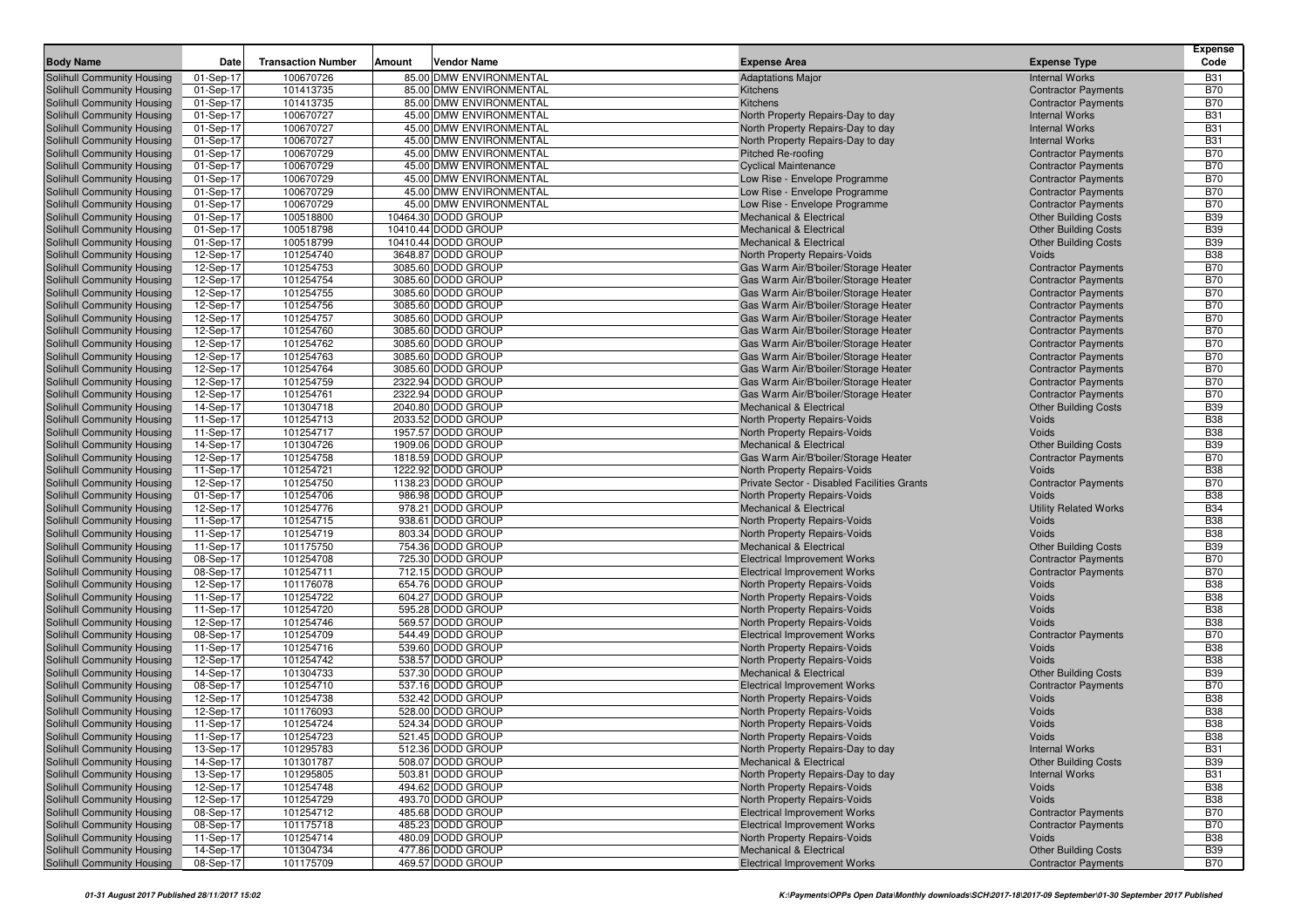|                                                          |                        |                           |        |                                        |                                                                           |                                                       | <b>Expense</b>           |
|----------------------------------------------------------|------------------------|---------------------------|--------|----------------------------------------|---------------------------------------------------------------------------|-------------------------------------------------------|--------------------------|
| <b>Body Name</b>                                         | Date                   | <b>Transaction Number</b> | Amount | <b>Vendor Name</b>                     | <b>Expense Area</b>                                                       | <b>Expense Type</b>                                   | Code                     |
| Solihull Community Housing                               | 11-Sep-17              | 101175731                 |        | 465.09 DODD GROUP                      | <b>Adaptations Major</b>                                                  | <b>Internal Works</b>                                 | <b>B31</b>               |
| Solihull Community Housing                               | 08-Sep-17              | 101175727                 |        | 460.96 DODD GROUP                      | <b>Electrical Improvement Works</b>                                       | <b>Contractor Payments</b>                            | <b>B70</b>               |
| Solihull Community Housing                               | 12-Sep-17              | 101254736                 |        | 451.90 DODD GROUP                      | Low Rise - Envelope Programme                                             | <b>Contractor Payments</b>                            | <b>B70</b>               |
| Solihull Community Housing                               | 13-Sep-17              | 101295778                 |        | 451.20 DODD GROUP                      | North Property Repairs-Day to day                                         | <b>Internal Works</b>                                 | <b>B31</b>               |
| Solihull Community Housing                               | 12-Sep-17              | 101254744                 |        | 449.53 DODD GROUP                      | <b>Mechanical &amp; Electrical</b>                                        | <b>Utility Related Works</b>                          | <b>B34</b>               |
| Solihull Community Housing<br>Solihull Community Housing | 12-Sep-17              | 101254741                 |        | 433.93 DODD GROUP                      | North Property Repairs-Voids                                              | Voids<br><b>Internal Works</b>                        | <b>B38</b>               |
|                                                          | 11-Sep-17              | 101175732<br>101175710    |        | 432.70 DODD GROUP<br>432.34 DODD GROUP | <b>Adaptations Major</b>                                                  | <b>Contractor Payments</b>                            | <b>B31</b><br><b>B70</b> |
| Solihull Community Housing<br>Solihull Community Housing | 08-Sep-17<br>14-Sep-17 | 101304739                 |        | 431.61 DODD GROUP                      | <b>Electrical Improvement Works</b><br><b>Mechanical &amp; Electrical</b> | <b>Other Building Costs</b>                           | <b>B39</b>               |
| Solihull Community Housing                               | 11-Sep-17              | 101175730                 |        | 422.77 DODD GROUP                      | <b>Adaptations Major</b>                                                  | <b>Internal Works</b>                                 | <b>B31</b>               |
| Solihull Community Housing                               | 08-Sep-17              | 101175712                 |        | 422.45 DODD GROUP                      | <b>Electrical Improvement Works</b>                                       | <b>Contractor Payments</b>                            | <b>B70</b>               |
| Solihull Community Housing                               | 08-Sep-17              | 101175726                 |        | 415.84 DODD GROUP                      | <b>Electrical Improvement Works</b>                                       | <b>Contractor Payments</b>                            | <b>B70</b>               |
| Solihull Community Housing                               | 11-Sep-17              | 101254718                 |        | 414.68 DODD GROUP                      | North Property Repairs-Voids                                              | Voids                                                 | <b>B38</b>               |
| Solihull Community Housing                               | 14-Sep-17              | 101301769                 |        | 407.52 DODD GROUP                      | <b>Mechanical &amp; Electrical</b>                                        | <b>Other Building Costs</b>                           | <b>B39</b>               |
| Solihull Community Housing                               | 08-Sep-17              | 101175708                 |        | 399.86 DODD GROUP                      | <b>Electrical Improvement Works</b>                                       | <b>Contractor Payments</b>                            | <b>B70</b>               |
| Solihull Community Housing                               | 14-Sep-17              | 101304721                 |        | 392.43 DODD GROUP                      | <b>Mechanical &amp; Electrical</b>                                        | <b>Other Building Costs</b>                           | <b>B39</b>               |
| Solihull Community Housing                               | 11-Sep-17              | 101175787                 |        | 388.82 DODD GROUP                      | North Property Repairs-Voids                                              | Voids                                                 | <b>B38</b>               |
| Solihull Community Housing                               | 14-Sep-17              | 101304746                 |        | 387.38 DODD GROUP                      | <b>Mechanical &amp; Electrical</b>                                        | <b>Other Building Costs</b>                           | <b>B39</b>               |
| Solihull Community Housing                               | 12-Sep-17              | 101254765                 |        | 383.27 DODD GROUP                      | <b>Mechanical &amp; Electrical</b>                                        | <b>Utility Related Works</b>                          | <b>B34</b>               |
| Solihull Community Housing                               | 12-Sep-17              | 101254792                 |        | 379.37 DODD GROUP                      | <b>Mechanical &amp; Electrical</b>                                        | <b>Utility Related Works</b>                          | <b>B34</b>               |
| Solihull Community Housing                               | 11-Sep-17              | 101175767                 |        | 377.52 DODD GROUP                      | North Property Repairs-Voids                                              | Voids                                                 | <b>B38</b>               |
| Solihull Community Housing                               | 12-Sep-17              | 101254795                 |        | 377.34 DODD GROUP                      | <b>Mechanical &amp; Electrical</b>                                        | <b>Utility Related Works</b>                          | <b>B34</b>               |
| Solihull Community Housing                               | 13-Sep-17              | 101295734                 |        | 371.62 DODD GROUP                      | North Property Repairs-Day to day                                         | <b>Internal Works</b>                                 | <b>B31</b>               |
| Solihull Community Housing                               | 08-Sep-17              | 101175707                 |        | 369.73 DODD GROUP                      | <b>Electrical Improvement Works</b>                                       | <b>Contractor Payments</b>                            | <b>B70</b>               |
| Solihull Community Housing                               | 11-Sep-17              | 101175840                 |        | 368.56 DODD GROUP                      | North Property Repairs-Voids                                              | Voids                                                 | <b>B38</b>               |
| Solihull Community Housing                               | 12-Sep-17              | 101254751                 |        | 366.32 DODD GROUP                      | <b>Mechanical &amp; Electrical</b>                                        | <b>Utility Related Works</b>                          | <b>B34</b>               |
| Solihull Community Housing                               | 12-Sep-17              | 101254766                 |        | 365.98 DODD GROUP                      | <b>Mechanical &amp; Electrical</b>                                        | <b>Utility Related Works</b>                          | <b>B34</b>               |
| Solihull Community Housing                               | 12-Sep-17              | 101254739                 |        | 361.51 DODD GROUP                      | <b>Mechanical &amp; Electrical</b>                                        | <b>Utility Related Works</b>                          | <b>B34</b>               |
| Solihull Community Housing                               | 12-Sep-17              | 101254785                 |        | 360.08 DODD GROUP                      | <b>Mechanical &amp; Electrical</b>                                        | <b>Utility Related Works</b>                          | <b>B34</b>               |
| Solihull Community Housing                               | 12-Sep-17              | 101254786                 |        | 359.31 DODD GROUP                      | <b>Mechanical &amp; Electrical</b>                                        | <b>Utility Related Works</b>                          | <b>B34</b>               |
| Solihull Community Housing                               | 12-Sep-17              | 101254734                 |        | 359.24 DODD GROUP                      | Low Rise - Envelope Programme                                             | <b>Contractor Payments</b>                            | <b>B70</b>               |
| Solihull Community Housing                               | 12-Sep-17              | 101254735                 |        | 359.24 DODD GROUP<br>359.02 DODD GROUP | Low Rise - Envelope Programme                                             | <b>Contractor Payments</b>                            | <b>B70</b><br><b>B34</b> |
| Solihull Community Housing                               | 12-Sep-17              | 101254784<br>101295799    |        | 358.31 DODD GROUP                      | <b>Mechanical &amp; Electrical</b>                                        | <b>Utility Related Works</b>                          | <b>B31</b>               |
| Solihull Community Housing<br>Solihull Community Housing | 13-Sep-17<br>01-Sep-17 | 101175706                 |        | 358.08 DODD GROUP                      | North Property Repairs-Day to day<br><b>Mechanical &amp; Electrical</b>   | <b>Internal Works</b><br><b>Utility Related Works</b> | <b>B34</b>               |
| Solihull Community Housing                               | 12-Sep-17              | 101176025                 |        | 354.38 DODD GROUP                      | North Property Repairs-Voids                                              | Voids                                                 | <b>B38</b>               |
| Solihull Community Housing                               | 12-Sep-17              | 101254769                 |        | 353.67 DODD GROUP                      | <b>Mechanical &amp; Electrical</b>                                        | <b>Utility Related Works</b>                          | <b>B34</b>               |
| Solihull Community Housing                               | 13-Sep-17              | 101295757                 |        | 353.46 DODD GROUP                      | North Property Repairs-Day to day                                         | <b>Internal Works</b>                                 | <b>B31</b>               |
| Solihull Community Housing                               | 11-Sep-17              | 101175803                 |        | 352.63 DODD GROUP                      | North Property Repairs-Voids                                              | Voids                                                 | <b>B38</b>               |
| Solihull Community Housing                               | 12-Sep-17              | 101254787                 |        | 349.04 DODD GROUP                      | <b>Mechanical &amp; Electrical</b>                                        | <b>Utility Related Works</b>                          | <b>B34</b>               |
| Solihull Community Housing                               | 12-Sep-17              | 101254773                 |        | 347.75 DODD GROUP                      | <b>Mechanical &amp; Electrical</b>                                        | <b>Utility Related Works</b>                          | <b>B34</b>               |
| Solihull Community Housing                               | 12-Sep-17              | 101254777                 |        | 341.83 DODD GROUP                      | <b>Mechanical &amp; Electrical</b>                                        | <b>Utility Related Works</b>                          | <b>B34</b>               |
| Solihull Community Housing                               | 12-Sep-17              | 101254778                 |        | 341.83 DODD GROUP                      | <b>Mechanical &amp; Electrical</b>                                        | <b>Utility Related Works</b>                          | <b>B34</b>               |
| Solihull Community Housing                               | 12-Sep-17              | 101254796                 |        | 341.83 DODD GROUP                      | <b>Mechanical &amp; Electrical</b>                                        | <b>Utility Related Works</b>                          | <b>B34</b>               |
| Solihull Community Housing                               | 11-Sep-17              | 101175792                 |        | 341.42 DODD GROUP                      | North Property Repairs-Voids                                              | Voids                                                 | <b>B38</b>               |
| Solihull Community Housing                               | 12-Sep-17              | 101254797                 |        | 338.87 DODD GROUP                      | <b>Mechanical &amp; Electrical</b>                                        | <b>Utility Related Works</b>                          | <b>B34</b>               |
| Solihull Community Housing                               | 12-Sep-17              | 101254782                 |        | 328.81 DODD GROUP                      | <b>Mechanical &amp; Electrical</b>                                        | <b>Utility Related Works</b>                          | <b>B34</b>               |
| Solihull Community Housing                               | 12-Sep-17              | 101254788                 |        | 327.78 DODD GROUP                      | <b>Mechanical &amp; Electrical</b>                                        | <b>Utility Related Works</b>                          | <b>B34</b>               |
| Solihull Community Housing                               | 12-Sep-17              | 101106757                 |        | 327.00 DODD GROUP                      | <b>Electrical Improvement Works</b>                                       | <b>Contractor Payments</b>                            | <b>B70</b>               |
| Solihull Community Housing                               | 13-Sep-17              | 101295788                 |        | 322.55 DODD GROUP                      | North Property Repairs-Day to day                                         | <b>Internal Works</b>                                 | <b>B31</b>               |
| Solihull Community Housing                               | 08-Sep-17              | 101175714                 |        | 318.25 DODD GROUP                      | <b>Electrical Improvement Works</b>                                       | <b>Contractor Payments</b>                            | <b>B70</b>               |
| Solihull Community Housing                               | 11-Sep-17              | 101175756                 |        | 316.58 DODD GROUP                      | <b>Mechanical &amp; Electrical</b>                                        | <b>Other Building Costs</b>                           | <b>B39</b>               |
| Solihull Community Housing                               | 11-Sep-17              | 101175757                 |        | 316.58 DODD GROUP                      | <b>Mechanical &amp; Electrical</b>                                        | <b>Other Building Costs</b>                           | <b>B39</b>               |
| Solihull Community Housing                               | 08-Sep-17              | 101175728                 |        | 303.42 DODD GROUP                      | <b>Electrical Improvement Works</b>                                       | <b>Contractor Payments</b>                            | <b>B70</b>               |
| Solihull Community Housing                               | 14-Sep-17              | 101304720                 |        | 298.59 DODD GROUP                      | <b>Mechanical &amp; Electrical</b>                                        | <b>Other Building Costs</b>                           | <b>B39</b>               |
| Solihull Community Housing                               | 12-Sep-17              | 101254770                 |        | 298.23 DODD GROUP                      | <b>Mechanical &amp; Electrical</b>                                        | <b>Utility Related Works</b>                          | <b>B34</b>               |
| Solihull Community Housing<br>Solihull Community Housing | 13-Sep-17              | 101295798                 |        | 297.13 DODD GROUP                      | North Property Repairs-Day to day                                         | <b>Internal Works</b>                                 | <b>B31</b>               |
| Solihull Community Housing                               | 14-Sep-17              | 101301786                 |        | 295.67 DODD GROUP                      | <b>Mechanical &amp; Electrical</b>                                        | <b>Other Building Costs</b>                           | <b>B39</b>               |
| Solihull Community Housing                               | 13-Sep-17<br>14-Sep-17 | 101295804<br>101301784    |        | 295.38 DODD GROUP<br>295.32 DODD GROUP | North Property Repairs-Day to day<br><b>Mechanical &amp; Electrical</b>   | <b>Internal Works</b><br><b>Other Building Costs</b>  | <b>B31</b><br><b>B39</b> |
| Solihull Community Housing                               | 12-Sep-17              | 101254772                 |        | 294.48 DODD GROUP                      | <b>Mechanical &amp; Electrical</b>                                        | <b>Utility Related Works</b>                          | <b>B34</b>               |
| Solihull Community Housing                               | 14-Sep-17              | 101301773                 |        | 292.62 DODD GROUP                      | <b>Mechanical &amp; Electrical</b>                                        | <b>Other Building Costs</b>                           | <b>B39</b>               |
| Solihull Community Housing                               | 12-Sep-17              | 101254747                 |        | 292.59 DODD GROUP                      | <b>Mechanical &amp; Electrical</b>                                        | <b>Utility Related Works</b>                          | <b>B34</b>               |
|                                                          |                        |                           |        |                                        |                                                                           |                                                       |                          |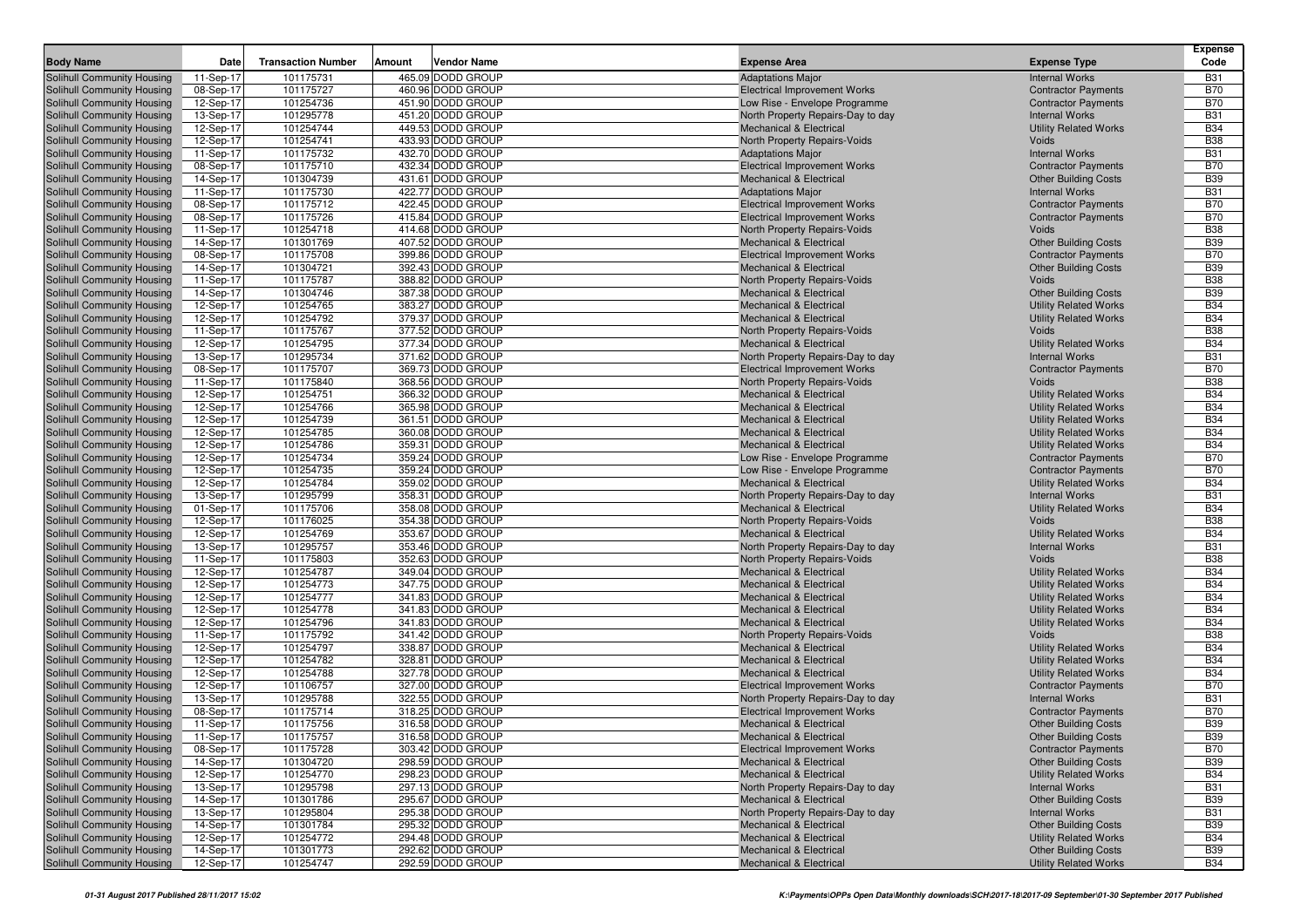| <b>Body Name</b>                                         | Date                   | <b>Transaction Number</b> | Vendor Name<br>Amount                    | <b>Expense Area</b>                                                 | <b>Expense Type</b>          | <b>Expense</b><br>Code   |
|----------------------------------------------------------|------------------------|---------------------------|------------------------------------------|---------------------------------------------------------------------|------------------------------|--------------------------|
| Solihull Community Housing                               | 11-Sep-17              | 101175838                 | 291.07 DODD GROUP                        | North Property Repairs-Voids                                        | Voids                        | <b>B38</b>               |
| Solihull Community Housing                               | 14-Sep-17              | 101304740                 | 287.13 DODD GROUP                        | <b>Mechanical &amp; Electrical</b>                                  | <b>Other Building Costs</b>  | <b>B39</b>               |
| Solihull Community Housing                               | 12-Sep-17              | 101254745                 | 286.80 DODD GROUP                        | <b>Mechanical &amp; Electrical</b>                                  | <b>Utility Related Works</b> | <b>B34</b>               |
| Solihull Community Housing                               | 12-Sep-17              | 101254793                 | 286.40 DODD GROUP                        | <b>Mechanical &amp; Electrical</b>                                  | <b>Utility Related Works</b> | <b>B34</b>               |
| Solihull Community Housing                               | 08-Sep-17              | 101254707                 | 285.26 DODD GROUP                        | <b>Electrical Improvement Works</b>                                 | <b>Contractor Payments</b>   | <b>B70</b>               |
| Solihull Community Housing                               | 14-Sep-17              | 101304732                 | 279.46 DODD GROUP                        | <b>Mechanical &amp; Electrical</b>                                  | <b>Other Building Costs</b>  | <b>B39</b>               |
| Solihull Community Housing                               | 13-Sep-17              | 101295741                 | 277.89 DODD GROUP                        | North Property Repairs-Day to day                                   | <b>Internal Works</b>        | <b>B31</b>               |
| Solihull Community Housing                               | 14-Sep-17              | 101304719                 | 276.87 DODD GROUP                        | <b>Mechanical &amp; Electrical</b>                                  | <b>Other Building Costs</b>  | <b>B39</b>               |
| Solihull Community Housing                               | 12-Sep-17              | 101254781                 | 276.72 DODD GROUP                        | <b>Mechanical &amp; Electrical</b>                                  | <b>Utility Related Works</b> | <b>B34</b>               |
| Solihull Community Housing                               | 14-Sep-17              | 101304724                 | 275.72 DODD GROUP                        | <b>Mechanical &amp; Electrical</b>                                  | <b>Other Building Costs</b>  | <b>B39</b>               |
| Solihull Community Housing                               | 12-Sep-17              | 101176088                 | 274.61 DODD GROUP                        | North Property Repairs-Voids                                        | Voids                        | <b>B38</b>               |
| Solihull Community Housing                               | 12-Sep-17              | 101175993                 | 273.60 DODD GROUP                        | North Property Repairs-Voids                                        | Voids                        | <b>B38</b>               |
| Solihull Community Housing                               | 12-Sep-17              | 101254727                 | 269.91 DODD GROUP                        | <b>Mechanical &amp; Electrical</b>                                  | <b>Utility Related Works</b> | <b>B34</b>               |
| Solihull Community Housing                               | 12-Sep-17              | 101254791                 | 269.52 DODD GROUP                        | <b>Mechanical &amp; Electrical</b>                                  | <b>Utility Related Works</b> | <b>B34</b>               |
| Solihull Community Housing                               | 12-Sep-17              | 101176086                 | 269.14 DODD GROUP                        | North Property Repairs-Voids                                        | Voids                        | <b>B38</b>               |
| Solihull Community Housing                               | 12-Sep-17              | 101254743                 | 268.25 DODD GROUP                        | <b>Mechanical &amp; Electrical</b>                                  | <b>Utility Related Works</b> | <b>B34</b>               |
| Solihull Community Housing                               | 12-Sep-17              | 101254779                 | 267.61 DODD GROUP                        | <b>Mechanical &amp; Electrical</b>                                  | <b>Utility Related Works</b> | <b>B34</b>               |
| Solihull Community Housing                               | 14-Sep-17              | 101304736                 | 262.70 DODD GROUP                        | <b>Mechanical &amp; Electrical</b>                                  | <b>Other Building Costs</b>  | <b>B39</b>               |
| Solihull Community Housing                               | 13-Sep-17              | 101295752                 | 262.61 DODD GROUP                        | North Property Repairs-Day to day                                   | <b>Internal Works</b>        | <b>B31</b>               |
| Solihull Community Housing                               | 11-Sep-17              | 101175827                 | 258.53 DODD GROUP                        | <b>North Property Repairs-Voids</b>                                 | Voids                        | <b>B38</b>               |
| Solihull Community Housing                               | 14-Sep-17              | 101304731                 | 256.08 DODD GROUP                        | <b>Mechanical &amp; Electrical</b>                                  | <b>Other Building Costs</b>  | <b>B39</b>               |
| Solihull Community Housing                               | 11-Sep-17              | 101175788                 | 254.65 DODD GROUP                        | <b>North Property Repairs-Voids</b>                                 | Voids                        | <b>B38</b>               |
| Solihull Community Housing                               | 14-Sep-17              | 101304730                 | 254.44 DODD GROUP                        | <b>Mechanical &amp; Electrical</b>                                  | <b>Other Building Costs</b>  | <b>B39</b>               |
| Solihull Community Housing                               | 12-Sep-17              | 101254730                 | 253.01 DODD GROUP                        | <b>Mechanical &amp; Electrical</b>                                  | <b>Utility Related Works</b> | <b>B34</b>               |
| Solihull Community Housing                               | 12-Sep-17              | 101254790                 | 251.65 DODD GROUP                        | <b>Mechanical &amp; Electrical</b>                                  | <b>Utility Related Works</b> | <b>B34</b>               |
| Solihull Community Housing                               | 14-Sep-17              | 101304725                 | 242.69 DODD GROUP                        | <b>Mechanical &amp; Electrical</b>                                  | <b>Other Building Costs</b>  | <b>B39</b><br><b>B38</b> |
| Solihull Community Housing<br>Solihull Community Housing | 11-Sep-17              | 101175794<br>101175809    | 242.03 DODD GROUP<br>238.29 DODD GROUP   | North Property Repairs-Voids<br><b>North Property Repairs-Voids</b> | Voids<br>Voids               | <b>B38</b>               |
| Solihull Community Housing                               | 11-Sep-17<br>12-Sep-17 | 101254725                 | 234.78 DODD GROUP                        | <b>Mechanical &amp; Electrical</b>                                  | <b>Utility Related Works</b> | <b>B34</b>               |
| Solihull Community Housing                               | 14-Sep-17              | 101301789                 | 232.96 DODD GROUP                        | <b>Mechanical &amp; Electrical</b>                                  | <b>Other Building Costs</b>  | <b>B39</b>               |
| Solihull Community Housing                               | 13-Sep-17              | 101295800                 | 232.18 DODD GROUP                        | North Property Repairs-Day to day                                   | <b>Internal Works</b>        | <b>B31</b>               |
| Solihull Community Housing                               | 12-Sep-17              | 101254783                 | 227.22 DODD GROUP                        | <b>Mechanical &amp; Electrical</b>                                  | <b>Utility Related Works</b> | <b>B34</b>               |
| Solihull Community Housing                               | 12-Sep-17              | 101254780                 | 227.18 DODD GROUP                        | <b>Mechanical &amp; Electrical</b>                                  | <b>Utility Related Works</b> | <b>B34</b>               |
| Solihull Community Housing                               | 13-Sep-17              | 101295740                 | 227.08 DODD GROUP                        | North Property Repairs-Day to day                                   | <b>Internal Works</b>        | <b>B31</b>               |
| Solihull Community Housing                               | 12-Sep-17              | 101254728                 | 226.90 DODD GROUP                        | Mechanical & Electrical                                             | <b>Utility Related Works</b> | <b>B34</b>               |
| Solihull Community Housing                               | 12-Sep-17              | 101254789                 | 219.67 DODD GROUP                        | <b>Mechanical &amp; Electrical</b>                                  | <b>Utility Related Works</b> | <b>B34</b>               |
| Solihull Community Housing                               | 12-Sep-17              | 101176083                 | 219.49 DODD GROUP                        | North Property Repairs-Voids                                        | Voids                        | <b>B38</b>               |
| Solihull Community Housing                               | 12-Sep-17              | 101254767                 | 213.28 DODD GROUP                        | <b>Mechanical &amp; Electrical</b>                                  | <b>Utility Related Works</b> | <b>B34</b>               |
| Solihull Community Housing                               | 12-Sep-17              | 101254752                 | 210.69 DODD GROUP                        | <b>Mechanical &amp; Electrical</b>                                  | <b>Utility Related Works</b> | <b>B34</b>               |
| Solihull Community Housing                               | 13-Sep-17              | 101295777                 | 210.68 DODD GROUP                        | North Property Repairs-Day to day                                   | <b>Internal Works</b>        | <b>B31</b>               |
| Solihull Community Housing                               | 12-Sep-17              | 101254731                 | 210.06 DODD GROUP                        | <b>Mechanical &amp; Electrical</b>                                  | <b>Utility Related Works</b> | <b>B34</b>               |
| Solihull Community Housing                               | 13-Sep-17              | 101295773                 | 208.72 DODD GROUP                        | North Property Repairs-Day to day                                   | <b>Internal Works</b>        | <b>B31</b>               |
| Solihull Community Housing                               | 13-Sep-17              | 101211709                 | 359.00 DON RUFFLES LTD                   | <b>Mechanical &amp; Electrical</b>                                  | <b>Utility Related Works</b> | <b>B34</b>               |
| Solihull Community Housing                               | 15-Sep-17              | 101695716                 | 726.00 DOORFIT PRODUCTS LTD              | Stores-Stores and delivery                                          | <b>Stocks</b>                | R <sub>10</sub>          |
| Solihull Community Housing                               | 01-Sep-17              | 101292707                 | 363.00 DOORFIT PRODUCTS LTD              | Stores-Stores and delivery                                          | <b>Stocks</b>                | R <sub>10</sub>          |
| Solihull Community Housing                               | 01-Sep-17              | 100804710                 | 319.00 DOORFIT PRODUCTS LTD              | Stores-Stores and delivery                                          | <b>Stocks</b>                | R <sub>10</sub>          |
| Solihull Community Housing                               | 01-Sep-17              | 100804711                 | 319.00 DOORFIT PRODUCTS LTD              | Stores-Stores and delivery                                          | <b>Stocks</b>                | <b>R10</b>               |
| Solihull Community Housing                               | 01-Sep-17              | 100804712                 | 319.00 DOORFIT PRODUCTS LTD              | Stores-Stores and delivery                                          | <b>Stocks</b>                | R <sub>10</sub>          |
| Solihull Community Housing                               | 08-Sep-17              | 101695710                 | 239.90 DOORFIT PRODUCTS LTD              | Stores-Stores and delivery                                          | <b>Stocks</b>                | R <sub>10</sub>          |
| Solihull Community Housing                               | 01-Sep-17              | 100804712                 | 120.00 DOORFIT PRODUCTS LTD              | Stores-Stores and delivery                                          | <b>Stocks</b>                | R <sub>10</sub>          |
| Solihull Community Housing                               | 01-Sep-17              | 101292710                 | 100.20 DOORFIT PRODUCTS LTD              | Stores-Stores and delivery                                          | <b>Stocks</b>                | R <sub>10</sub>          |
| Solihull Community Housing                               | 01-Sep-17              | 101292710                 | 94.80 DOORFIT PRODUCTS LTD               | Stores-Stores and delivery                                          | <b>Stocks</b>                | R <sub>10</sub>          |
| Solihull Community Housing                               | 01-Sep-17              | 101292710                 | 58.68 DOORFIT PRODUCTS LTD               | Stores-Stores and delivery                                          | <b>Stocks</b>                | R <sub>10</sub>          |
| Solihull Community Housing                               | 01-Sep-17              | 101292710                 | 51.00 DOORFIT PRODUCTS LTD               | Stores-Stores and delivery                                          | <b>Stocks</b>                | R <sub>10</sub>          |
| Solihull Community Housing                               | 08-Sep-17              | 101695710                 | 47.40 DOORFIT PRODUCTS LTD               | Stores-Stores and delivery                                          | <b>Stocks</b>                | R <sub>10</sub>          |
| Solihull Community Housing                               | 01-Sep-17              | 100804712                 | 27.50 DOORFIT PRODUCTS LTD               | Stores-Stores and delivery                                          | <b>Stocks</b>                | R <sub>10</sub>          |
| Solihull Community Housing                               | 01-Sep-17              | 101292710                 | 27.50 DOORFIT PRODUCTS LTD               | Stores-Stores and delivery                                          | <b>Stocks</b>                | R <sub>10</sub>          |
| Solihull Community Housing                               | 01-Sep-17              | 100804712                 | 25.00 DOORFIT PRODUCTS LTD               | Stores-Stores and delivery                                          | <b>Stocks</b>                | R <sub>10</sub>          |
| Solihull Community Housing                               | 01-Sep-17              | 101292710                 | 8.10 DOORFIT PRODUCTS LTD                | Stores-Stores and delivery                                          | <b>Stocks</b>                | R <sub>10</sub>          |
| Solihull Community Housing                               | 01-Sep-17              | 100507715                 | 1031.20 DR GAIL YOUNG                    | <b>Housing Aid &amp; Homelessness</b>                               | <b>Tenant Medicals</b>       | D63                      |
| Solihull Community Housing                               | 29-Sep-17              | 101911770                 | 412.48 DR GAIL YOUNG                     | <b>Housing Aid &amp; Homelessness</b>                               | <b>Tenant Medicals</b>       | D63                      |
| Solihull Community Housing                               | 01-Sep-17              | 101280742                 | 594.61 DRAINTECH SERVICES (MIDLANDS) LTD | North Property Repairs-Day to day                                   | Other Works                  | <b>B32</b>               |
| Solihull Community Housing                               | 20-Sep-17              | 101500792                 | 563.74 DRAINTECH SERVICES (MIDLANDS) LTD | North Property Repairs-Day to day                                   | Other Works                  | <b>B32</b>               |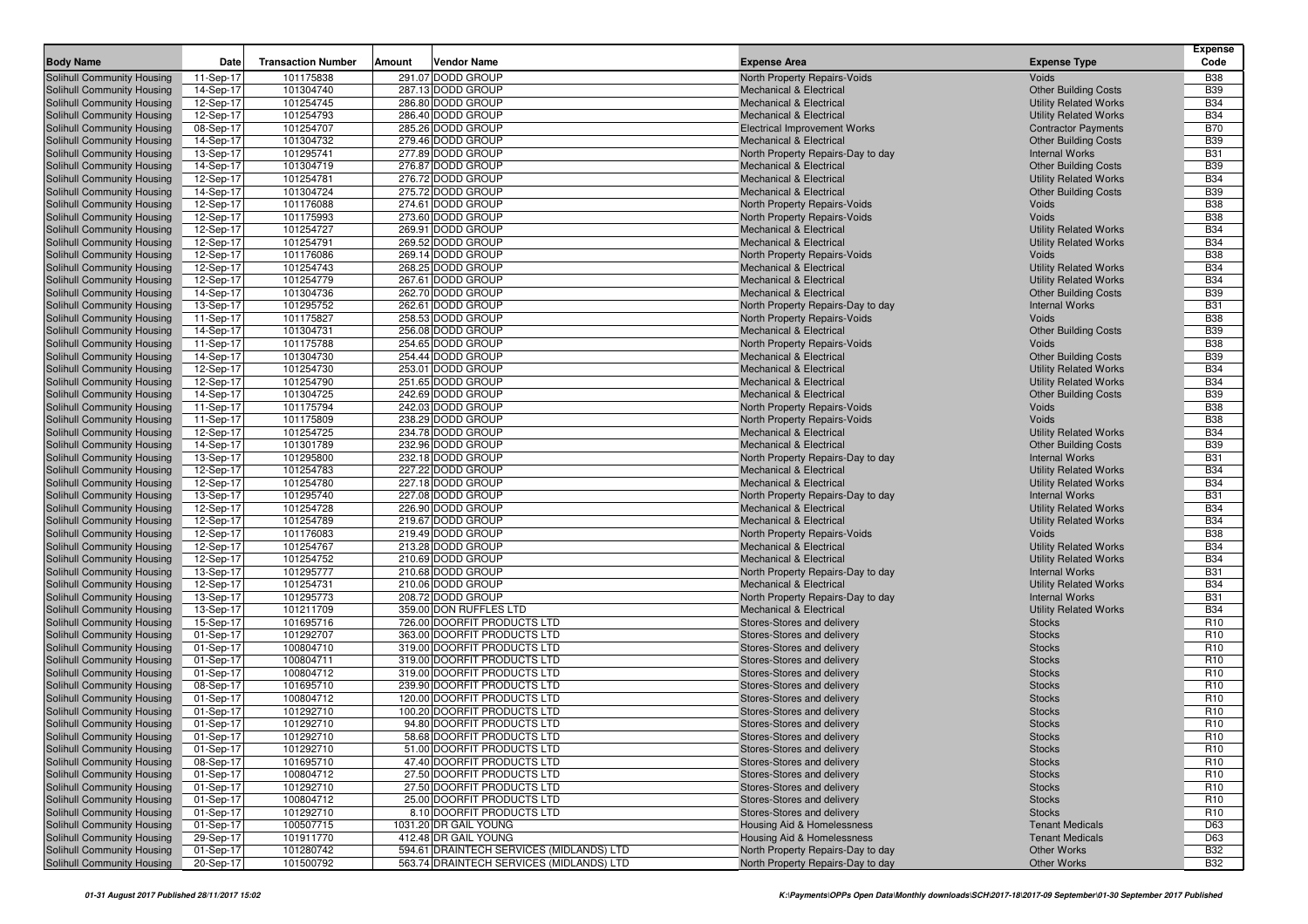| <b>Body Name</b>                                         | Date                   | <b>Transaction Number</b> | Amount<br>Vendor Name                          | <b>Expense Area</b>                                                    | <b>Expense Type</b>                                      | <b>Expense</b><br>Code   |
|----------------------------------------------------------|------------------------|---------------------------|------------------------------------------------|------------------------------------------------------------------------|----------------------------------------------------------|--------------------------|
|                                                          |                        | 101280736                 | 415.52 DRAINTECH SERVICES (MIDLANDS) LTD       |                                                                        |                                                          | <b>B32</b>               |
| Solihull Community Housing<br>Solihull Community Housing | 01-Sep-17<br>01-Sep-17 | 101280747                 | 239.32 DRAINTECH SERVICES (MIDLANDS) LTD       | North Property Repairs-Day to day<br>North Property Repairs-Day to day | <b>Other Works</b><br><b>Other Works</b>                 | <b>B32</b>               |
| Solihull Community Housing                               | 20-Sep-17              | 101501706                 | -563.74 DRAINTECH SERVICES (MIDLANDS) LTD      | North Property Repairs-Day to day                                      | <b>Other Works</b>                                       | <b>B32</b>               |
| Solihull Community Housing                               | 15-Sep-17              | 101379706                 | 449.05 DULUX DECORATOR CENTRES                 | North Property Repairs-Voids                                           | <b>Internal Works</b>                                    | <b>B31</b>               |
| Solihull Community Housing                               | 15-Sep-17              | 101379706                 | 364.76 DULUX DECORATOR CENTRES                 | Gas Warm Air/B'boiler/Storage Heater                                   | <b>Contractor Payments</b>                               | <b>B70</b>               |
| Solihull Community Housing                               | 15-Sep-17              | 101379706                 | 41.20 DULUX DECORATOR CENTRES                  | <b>Cyclical Maintenance</b>                                            | <b>Contractor Payments</b>                               | <b>B70</b>               |
| Solihull Community Housing                               | 01-Sep-17              | 100804717                 | 133.41 E J GILBERT & SONS                      | Stores-Stores and delivery                                             | <b>Stocks</b>                                            | R <sub>10</sub>          |
| Solihull Community Housing                               | 01-Sep-17              | 100804717                 | 46.98 E J GILBERT & SONS                       | Stores-Stores and delivery                                             | <b>Stocks</b>                                            | R <sub>10</sub>          |
| Solihull Community Housing                               | 01-Sep-17              | 100804717                 | 16.74 E J GILBERT & SONS                       | Stores-Stores and delivery                                             | <b>Stocks</b>                                            | R <sub>10</sub>          |
| Solihull Community Housing                               | 01-Sep-17              | 100804717                 | 10.72 E J GILBERT & SONS                       | Stores-Stores and delivery                                             | <b>Stocks</b>                                            | R <sub>10</sub>          |
| Solihull Community Housing                               | 01-Sep-17              | 100804717                 | 4.50 E J GILBERT & SONS                        | Stores-Stores and delivery                                             | <b>Stocks</b>                                            | R <sub>10</sub>          |
| Solihull Community Housing                               | 05-Sep-17              | 100584706                 | 886.00 EDENRED                                 | <b>Payroll Deductions</b>                                              | <b>General Creditors</b>                                 | S01                      |
| Solihull Community Housing                               | 05-Sep-17              | 100584706                 | 3.54 EDENRED                                   | <b>Central Administration</b>                                          | Other Fees & Charges                                     | D <sub>59</sub>          |
| Solihull Community Housing                               | 20-Sep-17              | 101510706                 | 2858.53 ELDERCARE                              | Wellbeing Service (inc. Handy Person & Garden Service)                 | <b>Other Supplier/Services Costs</b>                     | D90                      |
| Solihull Community Housing                               | 20-Sep-17              | 101509708                 | 451.63 ELDERCARE                               | Wellbeing Service (inc. Handy Person & Garden Service)                 | <b>Equipment Rental/Lease</b>                            | D <sub>18</sub>          |
| Solihull Community Housing                               | 27-Sep-17              | 101803706                 | 13455.00 ENCRAFT LTD                           | <b>Biomass System</b>                                                  | Other Fees & Charges                                     | D <sub>59</sub>          |
| Solihull Community Housing                               | 01-Sep-17              | 100505819                 | 900.00 ENVIROCALL LTD                          | Low Rise - Envelope Programme                                          | <b>Contractor Payments</b>                               | <b>B70</b>               |
| Solihull Community Housing                               | 01-Sep-17              | 100505819                 | 900.00 ENVIROCALL LTD                          | Low Rise - Envelope Programme                                          | <b>Contractor Payments</b>                               | <b>B70</b>               |
| Solihull Community Housing                               | 01-Sep-17              | 100505819                 | 900.00 ENVIROCALL LTD                          | Low Rise - Envelope Programme                                          | <b>Contractor Payments</b>                               | <b>B70</b>               |
| Solihull Community Housing                               | 01-Sep-17              | 100505819                 | 900.00 ENVIROCALL LTD                          | Low Rise - Envelope Programme                                          | <b>Contractor Payments</b>                               | <b>B70</b>               |
| Solihull Community Housing                               | 01-Sep-17              | 100505819                 | 900.00 ENVIROCALL LTD                          | Low Rise - Envelope Programme                                          | <b>Contractor Payments</b>                               | <b>B70</b>               |
| Solihull Community Housing                               | 01-Sep-17              | 100505819                 | 900.00 ENVIROCALL LTD                          | Low Rise - Envelope Programme                                          | <b>Contractor Payments</b>                               | <b>B70</b>               |
| Solihull Community Housing                               | 01-Sep-17              | 100505819                 | 900.00 ENVIROCALL LTD                          | Low Rise - Envelope Programme                                          | <b>Contractor Payments</b>                               | <b>B70</b>               |
| Solihull Community Housing                               | 01-Sep-17              | 100505819                 | 900.00 ENVIROCALL LTD                          | Low Rise - Envelope Programme                                          | <b>Contractor Payments</b>                               | <b>B70</b>               |
| Solihull Community Housing                               | 01-Sep-17              | 100505820                 | 900.00 ENVIROCALL LTD<br>900.00 ENVIROCALL LTD | Low Rise - Envelope Programme                                          | <b>Contractor Payments</b>                               | <b>B70</b>               |
| Solihull Community Housing<br>Solihull Community Housing | 01-Sep-17<br>01-Sep-17 | 100505820<br>100505820    | 900.00 ENVIROCALL LTD                          | Low Rise - Envelope Programme<br>Low Rise - Envelope Programme         | <b>Contractor Payments</b><br><b>Contractor Payments</b> | <b>B70</b><br><b>B70</b> |
| Solihull Community Housing                               | 01-Sep-17              | 100505820                 | 900.00 ENVIROCALL LTD                          | Low Rise - Envelope Programme                                          | <b>Contractor Payments</b>                               | <b>B70</b>               |
| Solihull Community Housing                               | 01-Sep-17              | 100505820                 | 900.00 ENVIROCALL LTD                          | Low Rise - Envelope Programme                                          | <b>Contractor Payments</b>                               | <b>B70</b>               |
| Solihull Community Housing                               | 01-Sep-17              | 100505820                 | 900.00 ENVIROCALL LTD                          | Low Rise - Envelope Programme                                          | <b>Contractor Payments</b>                               | <b>B70</b>               |
| Solihull Community Housing                               | 01-Sep-17              | 100505820                 | 900.00 ENVIROCALL LTD                          | Low Rise - Envelope Programme                                          | <b>Contractor Payments</b>                               | <b>B70</b>               |
| Solihull Community Housing                               | 01-Sep-17              | 100505820                 | 900.00 ENVIROCALL LTD                          | Low Rise - Envelope Programme                                          | <b>Contractor Payments</b>                               | <b>B70</b>               |
| Solihull Community Housing                               | 01-Sep-17              | 100505820                 | 900.00 ENVIROCALL LTD                          | Low Rise - Envelope Programme                                          | <b>Contractor Payments</b>                               | <b>B70</b>               |
| Solihull Community Housing                               | 01-Sep-17              | 100505820                 | 900.00 ENVIROCALL LTD                          | Low Rise - Envelope Programme                                          | <b>Contractor Payments</b>                               | <b>B70</b>               |
| Solihull Community Housing                               | 18-Sep-17              | 101598902                 | 900.00 ENVIROCALL LTD                          | Low Rise - Envelope Programme                                          | <b>Contractor Payments</b>                               | <b>B70</b>               |
| Solihull Community Housing                               | 18-Sep-17              | 101598902                 | 900.00 ENVIROCALL LTD                          | Low Rise - Envelope Programme                                          | <b>Contractor Payments</b>                               | <b>B70</b>               |
| Solihull Community Housing                               | 18-Sep-17              | 101598902                 | 900.00 ENVIROCALL LTD                          | Low Rise - Envelope Programme                                          | <b>Contractor Payments</b>                               | <b>B70</b>               |
| Solihull Community Housing                               | 18-Sep-17              | 101598902                 | 900.00 ENVIROCALL LTD                          | Low Rise - Envelope Programme                                          | <b>Contractor Payments</b>                               | <b>B70</b>               |
| Solihull Community Housing                               | 18-Sep-17              | 101598902                 | 900.00 ENVIROCALL LTD                          | Low Rise - Envelope Programme                                          | <b>Contractor Payments</b>                               | <b>B70</b>               |
| Solihull Community Housing                               | 18-Sep-17              | 101598902                 | 900.00 ENVIROCALL LTD                          | Low Rise - Envelope Programme                                          | <b>Contractor Payments</b>                               | <b>B70</b>               |
| Solihull Community Housing                               | 18-Sep-17              | 101598902                 | 900.00 ENVIROCALL LTD                          | Low Rise - Envelope Programme                                          | <b>Contractor Payments</b>                               | <b>B70</b>               |
| Solihull Community Housing                               | 18-Sep-17              | 101598902                 | 900.00 ENVIROCALL LTD                          | Low Rise - Envelope Programme                                          | <b>Contractor Payments</b>                               | <b>B70</b>               |
| Solihull Community Housing                               | 18-Sep-17              | 101598902                 | 900.00 ENVIROCALL LTD                          | Low Rise - Envelope Programme                                          | <b>Contractor Payments</b>                               | <b>B70</b>               |
| Solihull Community Housing                               | 18-Sep-17              | 101598902                 | 900.00 ENVIROCALL LTD                          | Low Rise - Envelope Programme                                          | <b>Contractor Payments</b>                               | <b>B70</b>               |
| Solihull Community Housing                               | 18-Sep-17              | 101598903                 | 900.00 ENVIROCALL LTD                          | Low Rise - Envelope Programme                                          | <b>Contractor Payments</b>                               | <b>B70</b>               |
| Solihull Community Housing                               | 18-Sep-17              | 101598903                 | 900.00 ENVIROCALL LTD                          | Low Rise - Envelope Programme                                          | <b>Contractor Payments</b>                               | <b>B70</b>               |
| Solihull Community Housing                               | 18-Sep-17<br>18-Sep-17 | 101598903<br>101598903    | 900.00 ENVIROCALL LTD                          | Low Rise - Envelope Programme                                          | <b>Contractor Payments</b>                               | <b>B70</b><br><b>B70</b> |
| Solihull Community Housing<br>Solihull Community Housing | 18-Sep-17              | 101598903                 | 900.00 ENVIROCALL LTD<br>900.00 ENVIROCALL LTD | Low Rise - Envelope Programme<br>Low Rise - Envelope Programme         | <b>Contractor Payments</b>                               | <b>B70</b>               |
| Solihull Community Housing                               | 18-Sep-17              | 101598903                 | 900.00 ENVIROCALL LTD                          | Low Rise - Envelope Programme                                          | <b>Contractor Payments</b><br><b>Contractor Payments</b> | <b>B70</b>               |
| Solihull Community Housing                               | 18-Sep-17              | 101598903                 | 900.00 ENVIROCALL LTD                          | Low Rise - Envelope Programme                                          | <b>Contractor Payments</b>                               | <b>B70</b>               |
| Solihull Community Housing                               | 18-Sep-17              | 101598903                 | 900.00 ENVIROCALL LTD                          | Low Rise - Envelope Programme                                          | <b>Contractor Payments</b>                               | <b>B70</b>               |
| <b>Solihull Community Housing</b>                        | 01-Sep-17              | 101280807                 | 730.25 ENVIROCALL LTD                          | Public Sector - Major Adaptations                                      | <b>Contractor Payments</b>                               | <b>B70</b>               |
| Solihull Community Housing                               | 01-Sep-17              | 101598898                 | 607.30 ENVIROCALL LTD                          | <b>Cyclical Maintenance</b>                                            | <b>Contractor Payments</b>                               | <b>B70</b>               |
| Solihull Community Housing                               | 01-Sep-17              | 101598899                 | 574.80 ENVIROCALL LTD                          | North Property Repairs-Day to day                                      | <b>Internal Works</b>                                    | <b>B31</b>               |
| Solihull Community Housing                               | 15-Sep-17              | 101598900                 | 557.20 ENVIROCALL LTD                          | North Property Repairs-Day to day                                      | <b>Internal Works</b>                                    | <b>B31</b>               |
| Solihull Community Housing                               | 01-Sep-17              | 101598904                 | 533.80 ENVIROCALL LTD                          | <b>Cyclical Maintenance</b>                                            | <b>Contractor Payments</b>                               | <b>B70</b>               |
| Solihull Community Housing                               | 01-Sep-17              | 101598904                 | 533.80 ENVIROCALL LTD                          | <b>Cyclical Maintenance</b>                                            | <b>Contractor Payments</b>                               | <b>B70</b>               |
| Solihull Community Housing                               | 15-Sep-17              | 101598900                 | 396.80 ENVIROCALL LTD                          | North Property Repairs-Day to day                                      | <b>Internal Works</b>                                    | <b>B31</b>               |
| Solihull Community Housing                               | 15-Sep-17              | 101598900                 | 382.50 ENVIROCALL LTD                          | North Property Repairs-Day to day                                      | <b>Internal Works</b>                                    | <b>B31</b>               |
| Solihull Community Housing                               | 15-Sep-17              | 101598901                 | 373.40 ENVIROCALL LTD                          | <b>Cyclical Maintenance</b>                                            | <b>Contractor Payments</b>                               | <b>B70</b>               |
| Solihull Community Housing                               | 01-Sep-17              | 101598899                 | 365.30 ENVIROCALL LTD                          | North Property Repairs-Day to day                                      | <b>Internal Works</b>                                    | <b>B31</b>               |
| Solihull Community Housing                               | 01-Sep-17              | 101280807                 | 263.50 ENVIROCALL LTD                          | North Property Repairs-Day to day                                      | <b>Internal Works</b>                                    | <b>B31</b>               |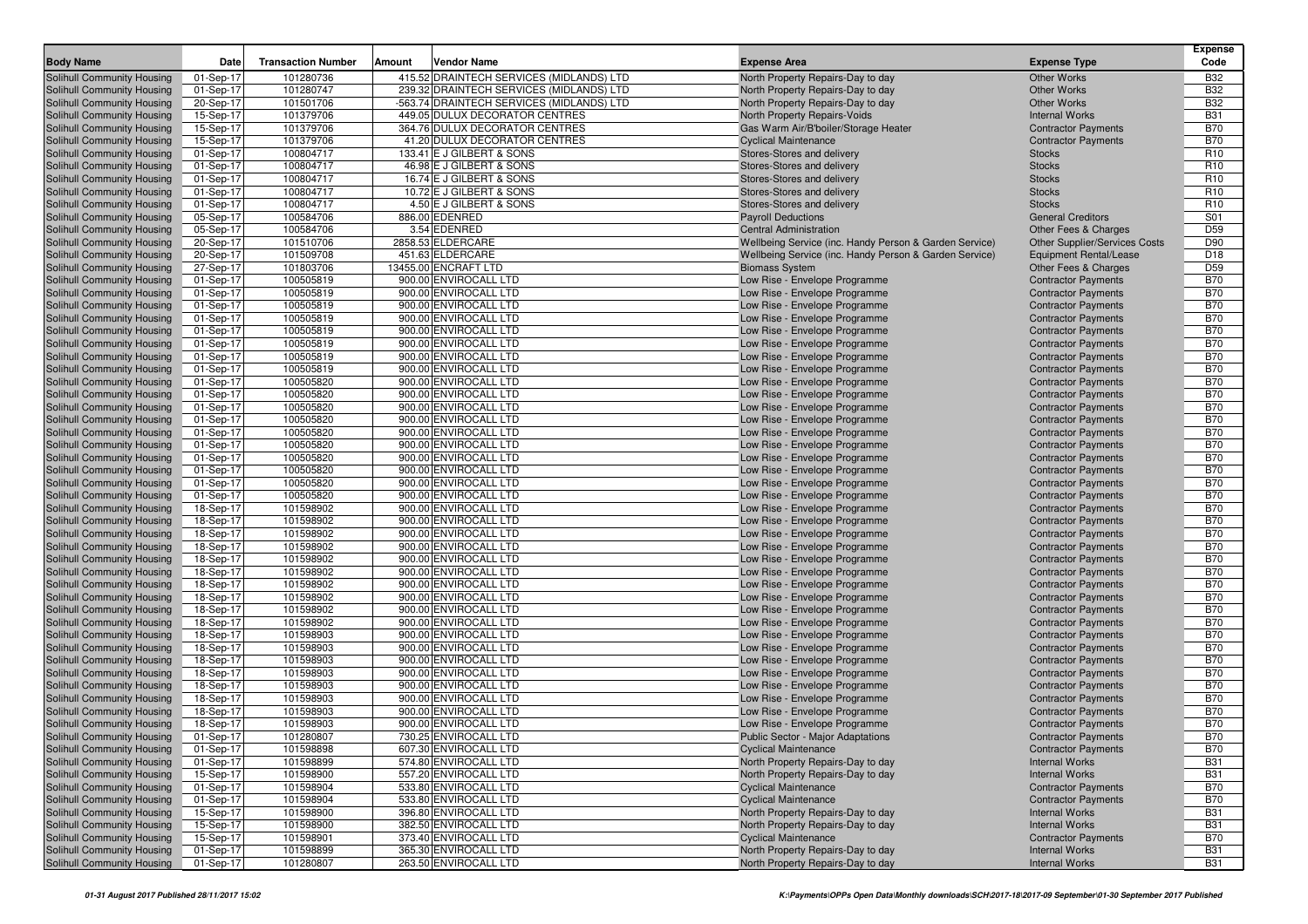|                                                          |                        |                           |                                                |                                                                        |                                                          | Expense                  |
|----------------------------------------------------------|------------------------|---------------------------|------------------------------------------------|------------------------------------------------------------------------|----------------------------------------------------------|--------------------------|
| <b>Body Name</b>                                         | Date                   | <b>Transaction Number</b> | Amount<br>Vendor Name                          | <b>Expense Area</b>                                                    | <b>Expense Type</b>                                      | Code                     |
| Solihull Community Housing                               | 15-Sep-17              | 101598900                 | 255.00 ENVIROCALL LTD                          | North Property Repairs-Day to day                                      | <b>Internal Works</b>                                    | <b>B31</b>               |
| Solihull Community Housing                               | 01-Sep-17              | 101598899                 | 253.50 ENVIROCALL LTD                          | North Property Repairs-Day to day                                      | <b>Internal Works</b>                                    | <b>B31</b>               |
| Solihull Community Housing                               | 01-Sep-17              | 101280807                 | 220.50 ENVIROCALL LTD                          | North Property Repairs-Day to day                                      | <b>Internal Works</b>                                    | <b>B31</b>               |
| Solihull Community Housing                               | 01-Sep-17              | 101280807                 | 193.75 ENVIROCALL LTD                          | North Property Repairs-Day to day                                      | <b>Internal Works</b>                                    | <b>B31</b>               |
| Solihull Community Housing                               | 15-Sep-17              | 101598901                 | 174.35 ENVIROCALL LTD                          | North Property Repairs-Day to day                                      | <b>Internal Works</b>                                    | <b>B31</b>               |
| Solihull Community Housing<br>Solihull Community Housing | 15-Sep-17              | 101598901<br>101598901    | 167.30 ENVIROCALL LTD<br>153.00 ENVIROCALL LTD | North Property Repairs-Day to day                                      | <b>Internal Works</b><br><b>Internal Works</b>           | <b>B31</b><br><b>B31</b> |
| Solihull Community Housing                               | 15-Sep-17<br>01-Sep-17 | 101598899                 | 150.60 ENVIROCALL LTD                          | North Property Repairs-Day to day<br>North Property Repairs-Day to day | <b>Internal Works</b>                                    | <b>B31</b>               |
| Solihull Community Housing                               | 15-Sep-17              | 101598900                 | 150.60 ENVIROCALL LTD                          | North Property Repairs-Day to day                                      | <b>Internal Works</b>                                    | <b>B31</b>               |
| Solihull Community Housing                               | 01-Sep-17              | 101598904                 | 149.40 ENVIROCALL LTD                          | North Property Repairs-Day to day                                      | <b>Internal Works</b>                                    | <b>B31</b>               |
| Solihull Community Housing                               | 01-Sep-17              | 101598904                 | 126.05 ENVIROCALL LTD                          | Public Sector - Major Adaptations                                      | <b>Contractor Payments</b>                               | <b>B70</b>               |
| Solihull Community Housing                               | 01-Sep-17              | 101598904                 | 124.20 ENVIROCALL LTD                          | North Property Repairs-Day to day                                      | <b>Internal Works</b>                                    | <b>B31</b>               |
| Solihull Community Housing                               | 01-Sep-17              | 101598898                 | 100.80 ENVIROCALL LTD                          | North Property Repairs-Day to day                                      | <b>Internal Works</b>                                    | <b>B31</b>               |
| Solihull Community Housing                               | 01-Sep-17              | 101598904                 | 99.00 ENVIROCALL LTD                           | North Property Repairs-Day to day                                      | <b>Internal Works</b>                                    | <b>B31</b>               |
| Solihull Community Housing                               | 01-Sep-17              | 101598899                 | 89.50 ENVIROCALL LTD                           | North Property Repairs-Day to day                                      | <b>Internal Works</b>                                    | <b>B31</b>               |
| Solihull Community Housing                               | 15-Sep-17              | 101598900                 | 89.50 ENVIROCALL LTD                           | North Property Repairs-Day to day                                      | <b>Internal Works</b>                                    | <b>B31</b>               |
| Solihull Community Housing                               | 15-Sep-17              | 101598901                 | 89.50 ENVIROCALL LTD                           | North Property Repairs-Day to day                                      | <b>Internal Works</b>                                    | <b>B31</b>               |
| Solihull Community Housing                               | 01-Sep-17              | 101598898                 | 88.00 ENVIROCALL LTD                           | <b>Pitched Re-roofing</b>                                              | <b>Contractor Payments</b>                               | <b>B70</b>               |
| Solihull Community Housing                               | 15-Sep-17              | 101598900                 | 88.00 ENVIROCALL LTD                           | Pitched Re-roofing                                                     | <b>Contractor Payments</b>                               | <b>B70</b>               |
| Solihull Community Housing                               | 15-Sep-17              | 101598900                 | 88.00 ENVIROCALL LTD                           | Pitched Re-roofing                                                     | <b>Contractor Payments</b>                               | <b>B70</b>               |
| Solihull Community Housing                               | 15-Sep-17              | 101598900                 | 88.00 ENVIROCALL LTD                           | Pitched Re-roofing                                                     | <b>Contractor Payments</b>                               | <b>B70</b>               |
| Solihull Community Housing                               | 15-Sep-17              | 101598900                 | 88.00 ENVIROCALL LTD                           | Pitched Re-roofing                                                     | <b>Contractor Payments</b>                               | <b>B70</b>               |
| Solihull Community Housing                               | 15-Sep-17              | 101598900                 | 88.00 ENVIROCALL LTD                           | Pitched Re-roofing                                                     | <b>Contractor Payments</b>                               | <b>B70</b>               |
| Solihull Community Housing                               | 01-Sep-17              | 101598899                 | 82.00 ENVIROCALL LTD                           | Pitched Re-roofing                                                     | <b>Contractor Payments</b>                               | <b>B70</b>               |
| Solihull Community Housing                               | 01-Sep-17              | 101598904                 | 82.00 ENVIROCALL LTD                           | North Property Repairs-Day to day                                      | <b>Internal Works</b>                                    | <b>B31</b>               |
| Solihull Community Housing                               | 01-Sep-17              | 101598904                 | 77.00 ENVIROCALL LTD                           | Private Sector Leasing - Pre Works                                     | <b>Internal Works</b>                                    | <b>B31</b>               |
| Solihull Community Housing                               | 15-Sep-17              | 101598900                 | 66.00 ENVIROCALL LTD                           | Pitched Re-roofing<br><b>Pitched Re-roofing</b>                        | <b>Contractor Payments</b>                               | <b>B70</b><br><b>B70</b> |
| Solihull Community Housing<br>Solihull Community Housing | 15-Sep-17<br>15-Sep-17 | 101598900<br>101598900    | 66.00 ENVIROCALL LTD<br>66.00 ENVIROCALL LTD   | <b>Pitched Re-roofing</b>                                              | <b>Contractor Payments</b><br><b>Contractor Payments</b> | <b>B70</b>               |
| Solihull Community Housing                               | 01-Sep-17              | 101598898                 | 64.50 ENVIROCALL LTD                           | North Property Repairs-Day to day                                      | <b>Internal Works</b>                                    | <b>B31</b>               |
| Solihull Community Housing                               | 01-Sep-17              | 101598898                 | 63.60 ENVIROCALL LTD                           | North Property Repairs-Day to day                                      | <b>Internal Works</b>                                    | <b>B31</b>               |
| Solihull Community Housing                               | 01-Sep-17              | 101598899                 | 59.40 ENVIROCALL LTD                           | North Property Repairs-Day to day                                      | <b>Internal Works</b>                                    | <b>B31</b>               |
| Solihull Community Housing                               | 01-Sep-17              | 101598904                 | 54.00 ENVIROCALL LTD                           | North Property Repairs-Day to day                                      | <b>Internal Works</b>                                    | <b>B31</b>               |
| Solihull Community Housing                               | 01-Sep-17              | 101280807                 | 51.00 ENVIROCALL LTD                           | Gas Warm Air/B'boiler/Storage Heater                                   | <b>Contractor Payments</b>                               | <b>B70</b>               |
| Solihull Community Housing                               | 01-Sep-17              | 101598898                 | 51.00 ENVIROCALL LTD                           | North Property Repairs-Day to day                                      | <b>Internal Works</b>                                    | <b>B31</b>               |
| Solihull Community Housing                               | 01-Sep-17              | 101598898                 | 51.00 ENVIROCALL LTD                           | North Property Repairs-Day to day                                      | <b>Internal Works</b>                                    | <b>B31</b>               |
| Solihull Community Housing                               | 01-Sep-17              | 101598904                 | 51.00 ENVIROCALL LTD                           | North Property Repairs-Day to day                                      | <b>Internal Works</b>                                    | <b>B31</b>               |
| Solihull Community Housing                               | 01-Sep-17              | 101280807                 | 49.60 ENVIROCALL LTD                           | North Property Repairs-Day to day                                      | <b>Internal Works</b>                                    | <b>B31</b>               |
| Solihull Community Housing                               | 01-Sep-17              | 101280807                 | 49.60 ENVIROCALL LTD                           | North Property Repairs-Day to day                                      | <b>Internal Works</b>                                    | <b>B31</b>               |
| Solihull Community Housing                               | 01-Sep-17              | 101280807                 | 49.60 ENVIROCALL LTD                           | North Property Repairs-Day to day                                      | <b>Internal Works</b>                                    | <b>B31</b>               |
| Solihull Community Housing                               | 01-Sep-17              | 101280807                 | 49.60 ENVIROCALL LTD                           | North Property Repairs-Day to day                                      | <b>Internal Works</b>                                    | <b>B31</b>               |
| Solihull Community Housing                               | 01-Sep-17              | 101280807                 | 49.60 ENVIROCALL LTD                           | North Property Repairs-Day to day                                      | <b>Internal Works</b>                                    | <b>B31</b>               |
| Solihull Community Housing                               | 01-Sep-17              | 101598898                 | 49.60 ENVIROCALL LTD                           | North Property Repairs-Day to day                                      | <b>Internal Works</b>                                    | <b>B31</b>               |
| Solihull Community Housing                               | 01-Sep-17              | 101598899                 | 49.60 ENVIROCALL LTD                           | North Property Repairs-Day to day                                      | <b>Internal Works</b>                                    | <b>B31</b>               |
| Solihull Community Housing                               | 01-Sep-17              | 101598899<br>101598899    | 49.60 ENVIROCALL LTD<br>49.60 ENVIROCALL LTD   | North Property Repairs-Day to day                                      | <b>Internal Works</b><br><b>Internal Works</b>           | <b>B31</b><br><b>B31</b> |
| Solihull Community Housing<br>Solihull Community Housing | 01-Sep-17<br>01-Sep-17 | 101598899                 | 49.60 ENVIROCALL LTD                           | North Property Repairs-Day to day<br>North Property Repairs-Day to day | <b>Internal Works</b>                                    | <b>B31</b>               |
| Solihull Community Housing                               | 01-Sep-17              | 101598904                 | 49.60 ENVIROCALL LTD                           | North Property Repairs-Day to day                                      | <b>Internal Works</b>                                    | <b>B31</b>               |
| Solihull Community Housing                               | 01-Sep-17              | 101598904                 | 49.60 ENVIROCALL LTD                           | North Property Repairs-Day to day                                      | <b>Internal Works</b>                                    | <b>B31</b>               |
| Solihull Community Housing                               | 01-Sep-17              | 101598904                 | 49.60 ENVIROCALL LTD                           | Gas Warm Air/B'boiler/Storage Heater                                   | <b>Contractor Payments</b>                               | <b>B70</b>               |
| Solihull Community Housing                               | 15-Sep-17              | 101598900                 | 49.60 ENVIROCALL LTD                           | <b>Pitched Re-roofing</b>                                              | <b>Contractor Payments</b>                               | <b>B70</b>               |
| <b>Solihull Community Housing</b>                        | 15-Sep-17              | 101598901                 | 49.60 ENVIROCALL LTD                           | North Property Repairs-Day to day                                      | <b>Internal Works</b>                                    | <b>B31</b>               |
| Solihull Community Housing                               | 15-Sep-17              | 101598901                 | 49.60 ENVIROCALL LTD                           | North Property Repairs-Day to day                                      | <b>Internal Works</b>                                    | <b>B31</b>               |
| Solihull Community Housing                               | 15-Sep-17              | 101598901                 | 49.60 ENVIROCALL LTD                           | North Property Repairs-Day to day                                      | <b>Internal Works</b>                                    | <b>B31</b>               |
| Solihull Community Housing                               | 15-Sep-17              | 101598901                 | 49.60 ENVIROCALL LTD                           | Gas Warm Air/B'boiler/Storage Heater                                   | <b>Contractor Payments</b>                               | <b>B70</b>               |
| Solihull Community Housing                               | 15-Sep-17              | 101598901                 | 49.60 ENVIROCALL LTD                           | Gas Warm Air/B'boiler/Storage Heater                                   | <b>Contractor Payments</b>                               | <b>B70</b>               |
| Solihull Community Housing                               | 01-Sep-17              | 101280807                 | 49.50 ENVIROCALL LTD                           | North Property Repairs-Day to day                                      | <b>Internal Works</b>                                    | <b>B31</b>               |
| Solihull Community Housing                               | 15-Sep-17              | 101598901                 | 44.75 ENVIROCALL LTD                           | North Property Repairs-Day to day                                      | <b>Internal Works</b>                                    | <b>B31</b>               |
| Solihull Community Housing                               | 01-Sep-17              | 101598904                 | 39.60 ENVIROCALL LTD                           | North Property Repairs-Day to day                                      | <b>Internal Works</b>                                    | <b>B31</b>               |
| Solihull Community Housing                               | 15-Sep-17              | 101598901                 | 39.60 ENVIROCALL LTD                           | North Property Repairs-Day to day                                      | <b>Internal Works</b>                                    | <b>B31</b>               |
| Solihull Community Housing                               | 15-Sep-17              | 101598901                 | 38.80 ENVIROCALL LTD                           | North Property Repairs-Day to day                                      | <b>Internal Works</b>                                    | <b>B31</b>               |
| Solihull Community Housing                               | 01-Sep-17              | 101280807                 | 38.50 ENVIROCALL LTD                           | North Property Repairs-Day to day                                      | <b>Internal Works</b>                                    | <b>B31</b>               |
| Solihull Community Housing                               | 01-Sep-17              | 101598904                 | 38.50 ENVIROCALL LTD                           | North Property Repairs-Day to day                                      | <b>Internal Works</b>                                    | <b>B31</b>               |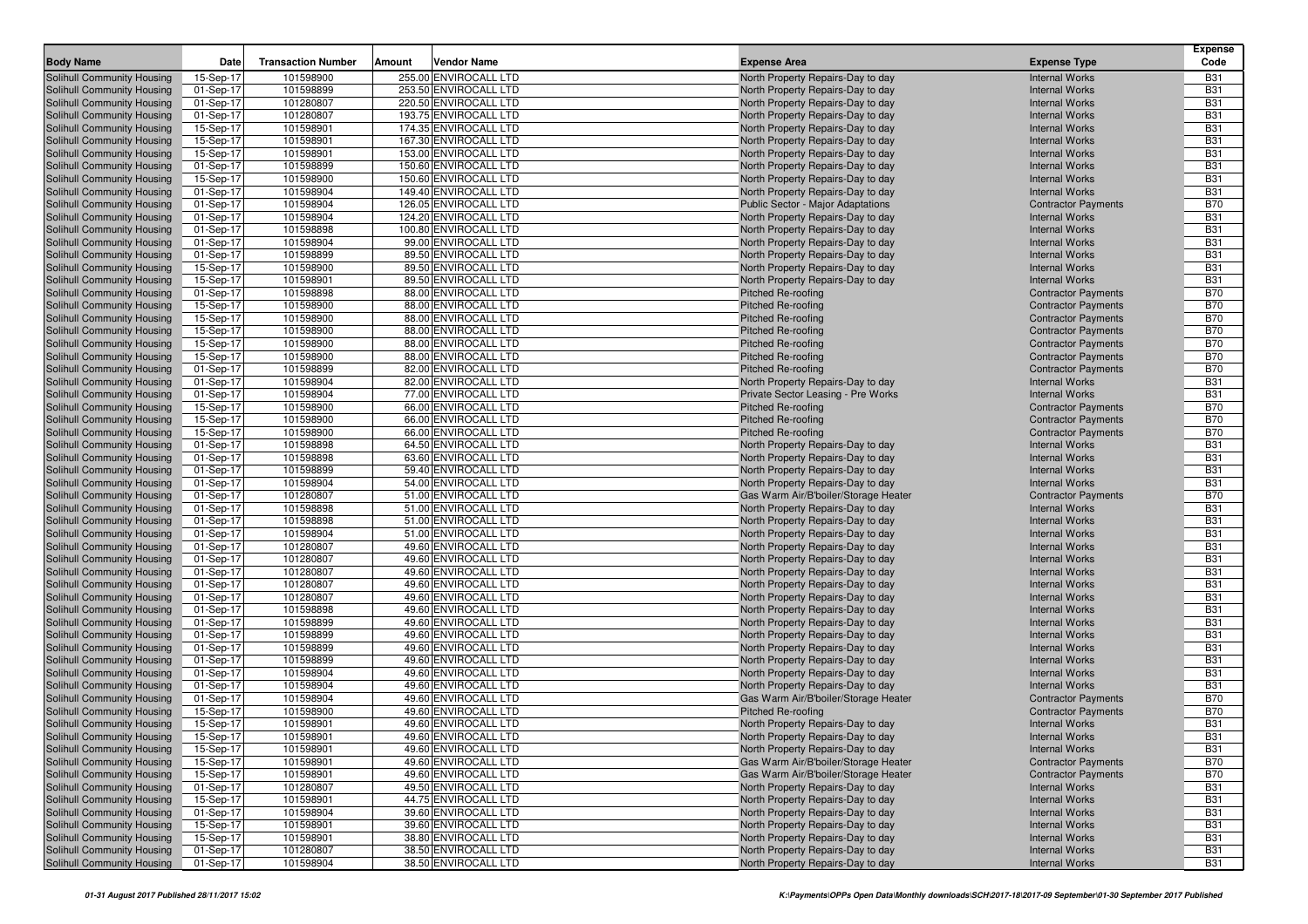|                                                          |                        |                           |               |                                                                           |                                                                        |                                                | <b>Expense</b>           |
|----------------------------------------------------------|------------------------|---------------------------|---------------|---------------------------------------------------------------------------|------------------------------------------------------------------------|------------------------------------------------|--------------------------|
| <b>Body Name</b>                                         | Date                   | <b>Transaction Number</b> | <b>Amount</b> | <b>Vendor Name</b>                                                        | <b>Expense Area</b>                                                    | <b>Expense Type</b>                            | Code                     |
| Solihull Community Housing                               | 15-Sep-17              | 101598901                 |               | 38.50 ENVIROCALL LTD                                                      | North Property Repairs-Day to day                                      | <b>Internal Works</b>                          | <b>B31</b>               |
| Solihull Community Housing                               | 15-Sep-17              | 101598901                 |               | 32.25 ENVIROCALL LTD                                                      | North Property Repairs-Day to day                                      | <b>Internal Works</b>                          | <b>B31</b>               |
| Solihull Community Housing                               | 15-Sep-17              | 101598901                 |               | 31.50 ENVIROCALL LTD<br>27.90 ENVIROCALL LTD                              | North Property Repairs-Day to day                                      | <b>Internal Works</b>                          | <b>B31</b>               |
| Solihull Community Housing                               | 01-Sep-17<br>01-Sep-17 | 101598898<br>101280807    |               | 26.00 ENVIROCALL LTD                                                      | North Property Repairs-Day to day                                      | <b>Internal Works</b><br><b>Internal Works</b> | <b>B31</b><br><b>B31</b> |
| Solihull Community Housing<br>Solihull Community Housing | 15-Sep-17              | 101598901                 |               | 26.00 ENVIROCALL LTD                                                      | North Property Repairs-Day to day<br>North Property Repairs-Day to day | <b>Internal Works</b>                          | <b>B31</b>               |
| Solihull Community Housing                               | 15-Sep-17              | 101598901                 |               | 26.00 ENVIROCALL LTD                                                      | North Property Repairs-Day to day                                      | <b>Internal Works</b>                          | <b>B31</b>               |
| Solihull Community Housing                               | 15-Sep-17              | 101598901                 |               | 26.00 ENVIROCALL LTD                                                      | North Property Repairs-Day to day                                      | <b>Internal Works</b>                          | <b>B31</b>               |
| Solihull Community Housing                               | 01-Sep-17              | 101598904                 |               | 24.80 ENVIROCALL LTD                                                      | North Property Repairs-Day to day                                      | <b>Internal Works</b>                          | <b>B31</b>               |
| Solihull Community Housing                               | 01-Sep-17              | 101280807                 |               | 19.80 ENVIROCALL LTD                                                      | North Property Repairs-Day to day                                      | <b>Internal Works</b>                          | <b>B31</b>               |
| Solihull Community Housing                               | 01-Sep-17              | 101598898                 |               | 19.80 ENVIROCALL LTD                                                      | North Property Repairs-Day to day                                      | <b>Internal Works</b>                          | <b>B31</b>               |
| Solihull Community Housing                               | 01-Sep-17              | 101598898                 |               | 19.80 ENVIROCALL LTD                                                      | North Property Repairs-Day to day                                      | <b>Internal Works</b>                          | <b>B31</b>               |
| Solihull Community Housing                               | 01-Sep-17              | 101598898                 |               | 19.80 ENVIROCALL LTD                                                      | North Property Repairs-Day to day                                      | <b>Internal Works</b>                          | <b>B31</b>               |
| Solihull Community Housing                               | 01-Sep-17              | 101598904                 |               | 19.80 ENVIROCALL LTD                                                      | North Property Repairs-Day to day                                      | <b>Internal Works</b>                          | <b>B31</b>               |
| Solihull Community Housing                               | 15-Sep-17              | 101598901                 |               | 19.80 ENVIROCALL LTD                                                      | North Property Repairs-Day to day                                      | <b>Internal Works</b>                          | <b>B31</b>               |
| Solihull Community Housing                               | 01-Sep-17              | 101598899                 |               | 19.75 ENVIROCALL LTD                                                      | North Property Repairs-Day to day                                      | <b>Internal Works</b>                          | <b>B31</b>               |
| Solihull Community Housing                               | 15-Sep-17              | 101598900                 |               | 19.75 ENVIROCALL LTD                                                      | North Property Repairs-Day to day                                      | <b>Internal Works</b>                          | <b>B31</b>               |
| Solihull Community Housing                               | 01-Sep-17              | 101598898                 |               | 8.50 ENVIROCALL LTD                                                       | North Property Repairs-Day to day                                      | <b>Internal Works</b>                          | <b>B31</b>               |
| Solihull Community Housing                               | 15-Sep-17              | 101316781                 |               | 13972.75 ENVIRONMENTAL CONTRACTS LTD                                      | Stores-Stores and delivery                                             | <b>Waste Disposal</b>                          | E20                      |
| Solihull Community Housing                               | 05-Sep-17              | 100647706                 |               | 522.50 EUROPEAN METAL RECYCLING LTD                                       | Stores-Stores and delivery                                             | <b>Waste Disposal</b>                          | E20                      |
| Solihull Community Housing                               | 13-Sep-17              | 101176660                 |               | 895.00 FAMILY CARE TRUST (SOLIHULL)                                       | North Property Repairs-Voids                                           | Voids                                          | <b>B38</b>               |
| Solihull Community Housing                               | 14-Sep-17              | 101309707                 |               | 35.00 FAMILY CARE TRUST (SOLIHULL)                                        | PSL - Private Sector Leasing                                           | <b>Other Works</b>                             | <b>B32</b>               |
| Solihull Community Housing                               | 14-Sep-17              | 101309707                 |               | 25.00 FAMILY CARE TRUST (SOLIHULL)                                        | PSL - Private Sector Leasing                                           | <b>Other Works</b>                             | <b>B32</b><br><b>B32</b> |
| Solihull Community Housing                               | 14-Sep-17              | 101309707<br>101309707    |               | 25.00 FAMILY CARE TRUST (SOLIHULL)<br>25.00 FAMILY CARE TRUST (SOLIHULL)  | PSL - Private Sector Leasing<br>PSL - Private Sector Leasing           | <b>Other Works</b><br><b>Other Works</b>       | <b>B32</b>               |
| Solihull Community Housing<br>Solihull Community Housing | 14-Sep-17<br>14-Sep-17 | 101309707                 |               | 25.00 FAMILY CARE TRUST (SOLIHULL)                                        | PSL - Private Sector Leasing                                           | <b>Other Works</b>                             | <b>B32</b>               |
| Solihull Community Housing                               | 14-Sep-17              | 101309707                 |               | 25.00 FAMILY CARE TRUST (SOLIHULL)                                        | PSL - Private Sector Leasing                                           | <b>Other Works</b>                             | <b>B32</b>               |
| Solihull Community Housing                               | 14-Sep-17              | 101309707                 |               | 20.00 FAMILY CARE TRUST (SOLIHULL)                                        | <b>PSL - Private Sector Leasing</b>                                    | <b>Other Works</b>                             | <b>B32</b>               |
| Solihull Community Housing                               | 14-Sep-17              | 101309707                 |               | 20.00 FAMILY CARE TRUST (SOLIHULL)                                        | PSL - Private Sector Leasing                                           | <b>Other Works</b>                             | <b>B32</b>               |
| Solihull Community Housing                               | 14-Sep-17              | 101309707                 |               | 20.00 FAMILY CARE TRUST (SOLIHULL)                                        | PSL - Private Sector Leasing                                           | <b>Other Works</b>                             | <b>B32</b>               |
| Solihull Community Housing                               | 14-Sep-17              | 101309707                 |               | 20.00 FAMILY CARE TRUST (SOLIHULL)                                        | PSL - Private Sector Leasing                                           | <b>Other Works</b>                             | <b>B32</b>               |
| Solihull Community Housing                               | 14-Sep-17              | 101309707                 |               | 15.00 FAMILY CARE TRUST (SOLIHULL)                                        | PSL - Private Sector Leasing                                           | <b>Other Works</b>                             | <b>B32</b>               |
| Solihull Community Housing                               | 14-Sep-17              | 101309707                 |               | 15.00 FAMILY CARE TRUST (SOLIHULL)                                        | PSL - Private Sector Leasing                                           | <b>Other Works</b>                             | <b>B32</b>               |
| Solihull Community Housing                               | 14-Sep-17              | 101309707                 |               | 10.00 FAMILY CARE TRUST (SOLIHULL)                                        | PSL - Private Sector Leasing                                           | Other Works                                    | <b>B32</b>               |
| Solihull Community Housing                               | 08-Sep-17              | 100904706                 |               | 629.00 FAST TRACK MANAGEMENT SERVICES LTD                                 | North Property Repairs-Day to day                                      | <b>Agency Staff</b>                            | A60                      |
| Solihull Community Housing                               | 08-Sep-17              | 100904707                 |               | 629.00 FAST TRACK MANAGEMENT SERVICES LTD                                 | North Property Repairs-Day to day                                      | <b>Agency Staff</b>                            | A60                      |
| Solihull Community Housing                               | 08-Sep-17              | 100905707                 |               | 629.00 FAST TRACK MANAGEMENT SERVICES LTD                                 | North Property Repairs-Day to day                                      | <b>Agency Staff</b>                            | A60                      |
| Solihull Community Housing                               | 28-Sep-17              | 101866721                 |               | 629.00 FAST TRACK MANAGEMENT SERVICES LTD                                 | North Property Repairs-Day to day                                      | <b>Agency Staff</b>                            | A60                      |
| Solihull Community Housing                               | 08-Sep-17              | 100906706                 |               | 376.04 FAST TRACK MANAGEMENT SERVICES LTD                                 | North Property Repairs-Day to day                                      | <b>Agency Staff</b>                            | A60                      |
| Solihull Community Housing                               | 28-Sep-17              | 101866719                 |               | 376.04 FAST TRACK MANAGEMENT SERVICES LTD                                 | North Property Repairs-Day to day                                      | <b>Agency Staff</b>                            | A60                      |
| Solihull Community Housing<br>Solihull Community Housing | 01-Sep-17<br>01-Sep-17 | 100670718<br>101598706    |               | 739.57 FLOOR RESTORATIONS LTD<br>227.80 FLOOR RESTORATIONS LTD            | North Property Repairs-Day to day<br><b>Adaptations Major</b>          | <b>Internal Works</b><br><b>Internal Works</b> | <b>B31</b><br><b>B31</b> |
| Solihull Community Housing                               | 01-Sep-17              | 101280712                 |               | 210.24 FLOOR RESTORATIONS LTD                                             | <b>Adaptations Major</b>                                               | <b>Internal Works</b>                          | <b>B31</b>               |
| Solihull Community Housing                               | 08-Sep-17              | 101598709                 |               | 210.24 FLOOR RESTORATIONS LTD                                             | <b>Adaptations Major</b>                                               | <b>Internal Works</b>                          | <b>B31</b>               |
| Solihull Community Housing                               | 01-Sep-17              | 100922726                 |               | 54120.88 GENERAL ASPHALTE COMPANY LTD                                     | Flat Re-roofing                                                        | <b>Contractor Payments</b>                     | <b>B70</b>               |
| Solihull Community Housing                               | 01-Sep-17              | 100922728                 |               | 54120.88 GENERAL ASPHALTE COMPANY LTD                                     | Flat Re-roofing                                                        | <b>Contractor Payments</b>                     | <b>B70</b>               |
| Solihull Community Housing                               | 01-Sep-17              | 100922727                 |               | 35790.19 GENERAL ASPHALTE COMPANY LTD                                     | Flat Re-roofing                                                        | <b>Contractor Payments</b>                     | <b>B70</b>               |
| Solihull Community Housing                               | 26-Sep-17              | 101703733                 |               | 230.00 GRANGE REMOVAL CO LTD                                              | <b>Tenancy Sustainment</b>                                             | <b>Professional Fees</b>                       | D <sub>50</sub>          |
| Solihull Community Housing                               | 07-Sep-17              | 100845706                 |               | 715.40 HAMMOND LUBRICANTS & CHEMICALS LTD                                 | Anti Graffiti Team                                                     | <b>Materials</b>                               | D <sub>13</sub>          |
| Solihull Community Housing                               | 01-Sep-17              | 100670724                 |               | 4986.00 HANDICARE ACCESSIBILITY LTD                                       | Public Sector - Major Adaptations                                      | <b>Contractor Payments</b>                     | <b>B70</b>               |
| Solihull Community Housing                               | 01-Sep-17              | 101280727                 |               | 4828.80 HANDICARE ACCESSIBILITY LTD                                       | Public Sector - Major Adaptations                                      | <b>Contractor Payments</b>                     | <b>B70</b>               |
| Solihull Community Housing                               | 01-Sep-17              | 100670720                 |               | 4175.80 HANDICARE ACCESSIBILITY LTD                                       | Private Sector - Disabled Facilities Grants                            | <b>Contractor Payments</b>                     | <b>B70</b>               |
| Solihull Community Housing                               | 01-Sep-17              | 101890708                 |               | 3795.80 HANDICARE ACCESSIBILITY LTD                                       | Private Sector - Disabled Facilities Grants                            | <b>Contractor Payments</b>                     | <b>B70</b>               |
| Solihull Community Housing                               | 01-Sep-17              | 100670725                 |               | 3686.00 HANDICARE ACCESSIBILITY LTD                                       | Private Sector - Disabled Facilities Grants                            | <b>Contractor Payments</b>                     | <b>B70</b>               |
| Solihull Community Housing                               | 01-Sep-17              | 100670722                 |               | 2789.00 HANDICARE ACCESSIBILITY LTD                                       | Public Sector - Major Adaptations                                      | <b>Contractor Payments</b>                     | <b>B70</b>               |
| Solihull Community Housing                               | 01-Sep-17              | 101890710                 |               | 2550.34 HANDICARE ACCESSIBILITY LTD                                       | Private Sector - Disabled Facilities Grants                            | <b>Contractor Payments</b>                     | <b>B70</b>               |
| Solihull Community Housing                               | 01-Sep-17              | 101890711                 |               | 2446.00 HANDICARE ACCESSIBILITY LTD                                       | Private Sector - Disabled Facilities Grants                            | <b>Contractor Payments</b>                     | <b>B70</b>               |
| Solihull Community Housing                               | 01-Sep-17              | 100670721                 |               | 2100.00 HANDICARE ACCESSIBILITY LTD                                       | Public Sector - Major Adaptations                                      | <b>Contractor Payments</b>                     | <b>B70</b>               |
| Solihull Community Housing                               | 01-Sep-17              | 100670723                 |               | 1850.00 HANDICARE ACCESSIBILITY LTD                                       | Public Sector - Major Adaptations                                      | <b>Contractor Payments</b>                     | <b>B70</b>               |
| Solihull Community Housing<br>Solihull Community Housing | 01-Sep-17<br>19-Sep-17 | 101890709<br>101447743    |               | 1720.00 HANDICARE ACCESSIBILITY LTD<br>937.50 HANDICARE ACCESSIBILITY LTD | <b>Public Sector - Major Adaptations</b><br>Home Improvement Agency    | <b>Contractor Payments</b><br>Adaptations      | <b>B70</b><br><b>B83</b> |
| Solihull Community Housing                               | 19-Sep-17              | 101447745                 |               | 641.74 HANDICARE ACCESSIBILITY LTD                                        | Home Improvement Agency                                                | Adaptations                                    | <b>B83</b>               |
| Solihull Community Housing                               | 11-Sep-17              | 100946706                 |               | 3978.32 HARDYMAN GROUP LTD                                                | Private Sector - Disabled Facilities Grants                            | <b>Contractor Payments</b>                     | <b>B70</b>               |
|                                                          |                        |                           |               |                                                                           |                                                                        |                                                |                          |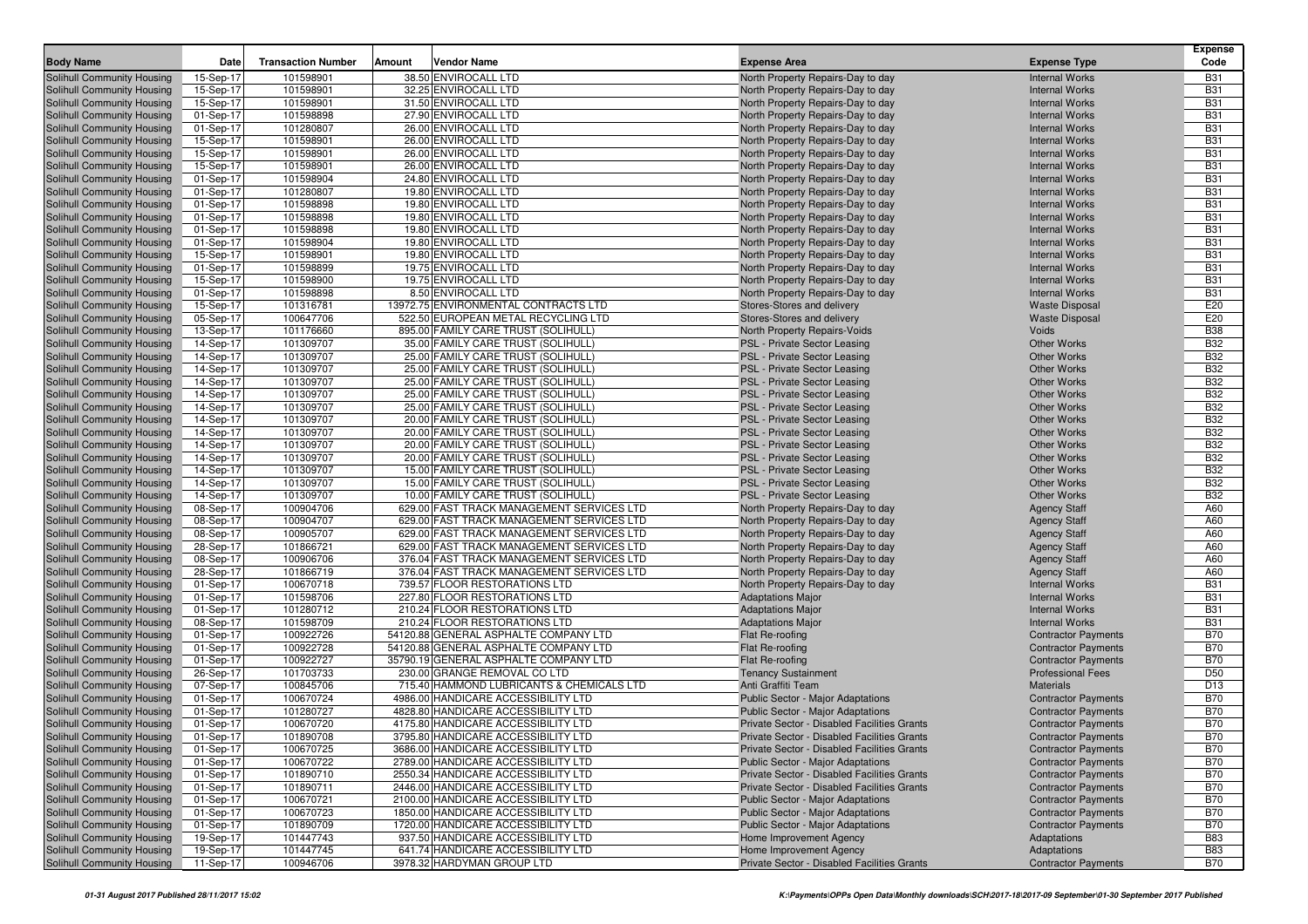|                                                          |                        |                           |                                                                                  |                                                          |                                 | <b>Expense</b>                     |
|----------------------------------------------------------|------------------------|---------------------------|----------------------------------------------------------------------------------|----------------------------------------------------------|---------------------------------|------------------------------------|
| <b>Body Name</b>                                         | Date                   | <b>Transaction Number</b> | Vendor Name<br>Amount                                                            | <b>Expense Area</b>                                      | <b>Expense Type</b>             | Code                               |
| Solihull Community Housing                               | 28-Sep-17              | 101866711                 | 3186.49 HI-SPEC FACILITIES SERVICES PLC                                          | <b>Endeavour House</b>                                   | Cleaning                        | <b>B50</b>                         |
| Solihull Community Housing                               | 08-Sep-17              | 100881706                 | 2476.59 HI-SPEC FACILITIES SERVICES PLC                                          | <b>Endeavour House</b>                                   | Cleaning                        | <b>B50</b>                         |
| Solihull Community Housing                               | 08-Sep-17              | 100882706                 | 2476.59 HI-SPEC FACILITIES SERVICES PLC                                          | <b>Endeavour House</b>                                   | Cleaning                        | <b>B50</b>                         |
| Solihull Community Housing                               | 28-Sep-17              | 101866711                 | 1221.76 HI-SPEC FACILITIES SERVICES PLC                                          | Business Support - MST Back Office Support               | Cleaning                        | <b>B50</b>                         |
| Solihull Community Housing                               | 08-Sep-17              | 100881706                 | 1051.67 HI-SPEC FACILITIES SERVICES PLC                                          | <b>Endeavour House</b>                                   | <b>Other Premises Costs</b>     | <b>B90</b>                         |
| Solihull Community Housing                               | 08-Sep-17              | 100882706                 | 1051.67 HI-SPEC FACILITIES SERVICES PLC                                          | <b>Endeavour House</b>                                   | <b>Other Premises Costs</b>     | <b>B90</b>                         |
| Solihull Community Housing                               | 28-Sep-17              | 101866711                 | 1051.67 HI-SPEC FACILITIES SERVICES PLC                                          | <b>Endeavour House</b>                                   | <b>Other Premises Costs</b>     | <b>B90</b>                         |
| Solihull Community Housing                               | 08-Sep-17              | 100881706                 | 924.92 HI-SPEC FACILITIES SERVICES PLC                                           | Business Support - MST Back Office Support               | Cleaning                        | <b>B50</b>                         |
| Solihull Community Housing                               | 08-Sep-17              | 100882706                 | 924.92 HI-SPEC FACILITIES SERVICES PLC                                           | Business Support - MST Back Office Support               | Cleaning                        | <b>B50</b>                         |
| Solihull Community Housing                               | 28-Sep-17              | 101866711                 | 709.03 HI-SPEC FACILITIES SERVICES PLC<br>675.43 HI-SPEC FACILITIES SERVICES PLC | <b>Frontline Offices</b><br><b>Frontline Offices</b>     | Cleaning                        | <b>B50</b>                         |
| Solihull Community Housing                               | 08-Sep-17              | 100881706                 | 675.43 HI-SPEC FACILITIES SERVICES PLC                                           |                                                          | Cleaning                        | <b>B50</b><br><b>B50</b>           |
| Solihull Community Housing                               | 08-Sep-17              | 100882706                 | 508.75 HI-SPEC FACILITIES SERVICES PLC                                           | <b>Frontline Offices</b>                                 | Cleaning                        | <b>B50</b>                         |
| Solihull Community Housing<br>Solihull Community Housing | 07-Sep-17<br>28-Sep-17 | 100849710<br>101866711    | 337.60 HI-SPEC FACILITIES SERVICES PLC                                           | <b>Endeavour House</b><br><b>CCTV</b>                    | Cleaning<br>Cleaning            | <b>B50</b>                         |
| Solihull Community Housing                               | 07-Sep-17              | 100849709                 | 329.00 HI-SPEC FACILITIES SERVICES PLC                                           | <b>Endeavour House</b>                                   | Cleaning                        | <b>B50</b>                         |
| Solihull Community Housing                               | 08-Sep-17              | 100881706                 | 315.20 HI-SPEC FACILITIES SERVICES PLC                                           | <b>CCTV</b>                                              | Cleaning                        | <b>B50</b>                         |
| Solihull Community Housing                               | 08-Sep-17              | 100882706                 | 315.20 HI-SPEC FACILITIES SERVICES PLC                                           | <b>CCTV</b>                                              | Cleaning                        | <b>B50</b>                         |
| Solihull Community Housing                               | 28-Sep-17              | 101866711                 | 253.14 HI-SPEC FACILITIES SERVICES PLC                                           | <b>Crabtree Hall</b>                                     | Cleaning                        | <b>B50</b>                         |
| Solihull Community Housing                               | 08-Sep-17              | 100881706                 | 225.14 HI-SPEC FACILITIES SERVICES PLC                                           | <b>Crabtree Hall</b>                                     | Cleaning                        | <b>B50</b>                         |
| Solihull Community Housing                               | 08-Sep-17              | 100882706                 | 225.14 HI-SPEC FACILITIES SERVICES PLC                                           | <b>Crabtree Hall</b>                                     | Cleaning                        | <b>B50</b>                         |
| Solihull Community Housing                               | 28-Sep-17              | 101866711                 | 198.38 HI-SPEC FACILITIES SERVICES PLC                                           | <b>Auckland Hall</b>                                     | Cleaning                        | <b>B50</b>                         |
| Solihull Community Housing                               | 28-Sep-17              | 101866711                 | 198.38 HI-SPEC FACILITIES SERVICES PLC                                           | Whar Hall Farm Community Hall                            | Cleaning                        | <b>B50</b>                         |
| Solihull Community Housing                               | 07-Sep-17              | 100849710                 | 190.00 HI-SPEC FACILITIES SERVICES PLC                                           | Business Support - MST Back Office Support               | Cleaning                        | <b>B50</b>                         |
| Solihull Community Housing                               | 08-Sep-17              | 100881706                 | 170.38 HI-SPEC FACILITIES SERVICES PLC                                           | <b>Auckland Hall</b>                                     | Cleaning                        | <b>B50</b>                         |
| Solihull Community Housing                               | 08-Sep-17              | 100881706                 | 170.38 HI-SPEC FACILITIES SERVICES PLC                                           | Whar Hall Farm Community Hall                            | Cleaning                        | <b>B50</b>                         |
| Solihull Community Housing                               | 08-Sep-17              | 100882706                 | 170.38 HI-SPEC FACILITIES SERVICES PLC                                           | <b>Auckland Hall</b>                                     | Cleaning                        | <b>B50</b>                         |
| Solihull Community Housing                               | 08-Sep-17              | 100882706                 | 170.38 HI-SPEC FACILITIES SERVICES PLC                                           | Whar Hall Farm Community Hall                            | Cleaning                        | <b>B50</b>                         |
| Solihull Community Housing                               | 07-Sep-17              | 100849706                 | 134.38 HI-SPEC FACILITIES SERVICES PLC                                           | <b>Endeavour House</b>                                   | Cleaning                        | <b>B50</b>                         |
| Solihull Community Housing                               | 07-Sep-17              | 100849706                 | 80.63 HI-SPEC FACILITIES SERVICES PLC                                            | Business Support - MST Back Office Support               | Cleaning                        | <b>B50</b>                         |
| Solihull Community Housing                               | 07-Sep-17              | 100849706                 | 32.25 HI-SPEC FACILITIES SERVICES PLC                                            | <b>Frontline Offices</b>                                 | Cleaning                        | <b>B50</b>                         |
| Solihull Community Housing                               | 07-Sep-17              | 100849706                 | 26.88 HI-SPEC FACILITIES SERVICES PLC                                            | <b>Auckland Hall</b>                                     | Cleaning                        | <b>B50</b>                         |
| Solihull Community Housing                               | 07-Sep-17              | 100849706                 | 26.88 HI-SPEC FACILITIES SERVICES PLC                                            | <b>Crabtree Hall</b>                                     | Cleaning                        | <b>B50</b>                         |
| Solihull Community Housing                               | 07-Sep-17              | 100849706                 | 26.88 HI-SPEC FACILITIES SERVICES PLC                                            | Whar Hall Farm Community Hall                            | Cleaning                        | <b>B50</b>                         |
| Solihull Community Housing                               | 07-Sep-17              | 100849706                 | 21.50 HI-SPEC FACILITIES SERVICES PLC                                            | <b>CCTV</b>                                              | Cleaning                        | <b>B50</b>                         |
| Solihull Community Housing                               | 06-Sep-17              | 100728706                 | 302.31 HUGHES TRADE                                                              | Homelessness                                             | Furniture                       | D11                                |
| Solihull Community Housing                               | 19-Sep-17              | 101447727                 | 139.39 HUGHES TRADE                                                              | Homelessness                                             | Furniture                       | D11                                |
| Solihull Community Housing                               | 19-Sep-17              | 101447727                 | 118.90 HUGHES TRADE                                                              | Homelessness                                             | Furniture                       | D11                                |
| Solihull Community Housing                               | 22-Sep-17              | 101601750                 | 118.90 HUGHES TRADE                                                              | Homelessness                                             | Furniture                       | D11                                |
| Solihull Community Housing                               | 22-Sep-17              | 101601750                 | 71.61 HUGHES TRADE                                                               | Homelessness                                             | Furniture                       | D11                                |
| Solihull Community Housing                               | 19-Sep-17              | 101447727                 | 35.00 HUGHES TRADE                                                               | Homelessness                                             | Furniture                       | D <sub>11</sub>                    |
| Solihull Community Housing                               | 22-Sep-17              | 101601750                 | 35.00 HUGHES TRADE                                                               | Homelessness                                             | Furniture                       | D <sub>11</sub>                    |
| Solihull Community Housing                               | 01-Sep-17              | 101890716                 | 1799.00 HUNTLEY REFRIGERATION LTD                                                | <b>Endeavour House</b>                                   | <b>General Building Costs</b>   | <b>B30</b>                         |
| Solihull Community Housing                               | 01-Sep-17              | 101890715                 | 531.00 HUNTLEY REFRIGERATION LTD                                                 | <b>CCTV</b>                                              | <b>Other Premises Costs</b>     | <b>B90</b>                         |
| Solihull Community Housing                               | 01-Sep-17              | 101890717                 | 266.00 HUNTLEY REFRIGERATION LTD                                                 | <b>CCTV</b>                                              | <b>Other Premises Costs</b>     | <b>B90</b>                         |
| Solihull Community Housing                               | 01-Sep-17              | 101890715                 | -75.25 HUNTLEY REFRIGERATION LTD                                                 | Sub Contractors Tax                                      | <b>Creditor: Inland Revenue</b> | S02                                |
| Solihull Community Housing                               | 01-Sep-17              | 100518709                 | 846.00 JAMES ANDREWS RECRUITMENT SOLUTIONS LTD                                   | Housing Aid & Homelessness                               | <b>Agency Staff</b>             | A60                                |
| Solihull Community Housing                               | 01-Sep-17              | 100518711                 | 769.63 JAMES ANDREWS RECRUITMENT SOLUTIONS LTD                                   | Housing Aid & Homelessness                               | <b>Agency Staff</b>             | A60                                |
| Solihull Community Housing                               | 27-Sep-17              | 101766706                 | 646.23 JAMES ANDREWS RECRUITMENT SOLUTIONS LTD                                   | Housing Aid & Homelessness                               | <b>Agency Staff</b>             | A60                                |
| Solihull Community Housing                               | 01-Sep-17              | 100518710                 | 552.25 JAMES ANDREWS RECRUITMENT SOLUTIONS LTD                                   | Housing Aid & Homelessness                               | <b>Agency Staff</b>             | A60                                |
| Solihull Community Housing                               | 06-Sep-17              | 100725706                 | 540.50 JAMES ANDREWS RECRUITMENT SOLUTIONS LTD                                   | Housing Aid & Homelessness                               | <b>Agency Staff</b>             | A60                                |
| Solihull Community Housing                               | 20-Sep-17              | 101504708                 | 528.75 JAMES ANDREWS RECRUITMENT SOLUTIONS LTD                                   | Housing Aid & Homelessness                               | <b>Agency Staff</b>             | A60                                |
| Solihull Community Housing                               | 06-Sep-17              | 100724706                 | 517.00 JAMES ANDREWS RECRUITMENT SOLUTIONS LTD                                   | Housing Aid & Homelessness                               | <b>Agency Staff</b>             | A60                                |
| Solihull Community Housing                               | 13-Sep-17              | 101176440                 | 423.00 JAMES ANDREWS RECRUITMENT SOLUTIONS LTD                                   | Housing Aid & Homelessness                               | <b>Agency Staff</b>             | A60                                |
| Solihull Community Housing                               | 06-Sep-17              | 100710706                 | 161975.86 JESSUP BROTHERS LTD                                                    | New Build - Coleshill Heath School Extra Care            | <b>Contractor Payments</b>      | <b>B70</b>                         |
| Solihull Community Housing                               | 07-Sep-17              | 101292743                 | 975.00 JEWSON LTD                                                                | Stores-Stores and delivery                               | <b>Stocks</b>                   | R <sub>10</sub>                    |
| Solihull Community Housing                               | 07-Sep-17              | 101292744                 | 975.00 JEWSON LTD                                                                | Stores-Stores and delivery                               | <b>Stocks</b>                   | R <sub>10</sub>                    |
| Solihull Community Housing                               | 14-Sep-17              | 101695732                 | 777.00 JEWSON LTD                                                                | Stores-Stores and delivery                               | <b>Stocks</b>                   | R <sub>10</sub>                    |
| Solihull Community Housing                               | 11-Sep-17              | 101292756                 | 705.00 JEWSON LTD                                                                | Stores-Stores and delivery                               | <b>Stocks</b>                   | R <sub>10</sub>                    |
| Solihull Community Housing                               | 06-Sep-17              | 101292741                 | 699.60 JEWSON LTD                                                                | Stores-Stores and delivery                               | <b>Stocks</b>                   | R <sub>10</sub>                    |
| Solihull Community Housing<br>Solihull Community Housing | 08-Sep-17              | 101292755                 | 635.70 JEWSON LTD<br>635.70 JEWSON LTD                                           | Stores-Stores and delivery<br>Stores-Stores and delivery | <b>Stocks</b><br><b>Stocks</b>  | R <sub>10</sub><br>R <sub>10</sub> |
| Solihull Community Housing                               | 18-Sep-17<br>14-Sep-17 | 101695743<br>101695730    | 631.06 JEWSON LTD                                                                | Stores-Stores and delivery                               | <b>Stocks</b>                   | R <sub>10</sub>                    |
| Solihull Community Housing                               | 01-Sep-17              | 100804722                 | 611.10 JEWSON LTD                                                                | Stores-Stores and delivery                               | <b>Stocks</b>                   | R <sub>10</sub>                    |
|                                                          |                        |                           |                                                                                  |                                                          |                                 |                                    |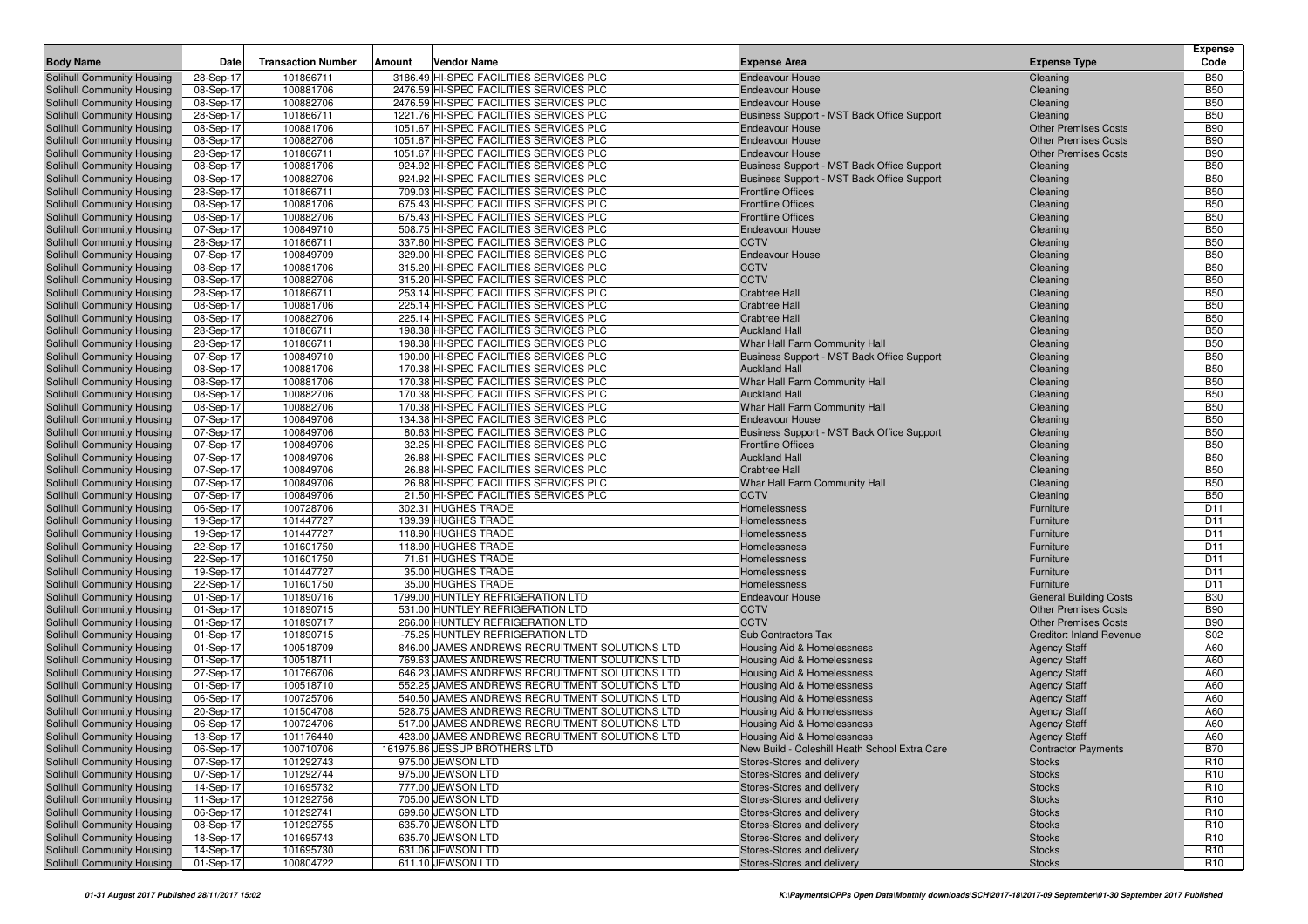| <b>Body Name</b>                                         | Date                   | <b>Transaction Number</b> | <b>Vendor Name</b><br>Amount           | <b>Expense Area</b>                                      | <b>Expense Type</b>            | <b>Expense</b><br>Code             |
|----------------------------------------------------------|------------------------|---------------------------|----------------------------------------|----------------------------------------------------------|--------------------------------|------------------------------------|
| Solihull Community Housing                               | 19-Sep-17              | 101695751                 | 600.00 JEWSON LTD                      | Stores-Stores and delivery                               | <b>Stocks</b>                  | R <sub>10</sub>                    |
| Solihull Community Housing                               | 12-Sep-17              | 101106714                 | 593.75 JEWSON LTD                      | North Property Repairs-Day to day                        | Tools                          | D <sub>16</sub>                    |
| Solihull Community Housing                               | 15-Sep-17              | 101695735                 | 584.26 JEWSON LTD                      | Stores-Stores and delivery                               | <b>Stocks</b>                  | R <sub>10</sub>                    |
| Solihull Community Housing                               | 01-Sep-17              | 100804731                 | 583.00 JEWSON LTD                      | Stores-Stores and delivery                               | <b>Stocks</b>                  | R <sub>10</sub>                    |
| Solihull Community Housing                               | 14-Sep-17              | 101695727                 | 583.00 JEWSON LTD                      | Stores-Stores and delivery                               | <b>Stocks</b>                  | R <sub>10</sub>                    |
| Solihull Community Housing                               | 14-Sep-17              | 101695727                 | 565.00 JEWSON LTD                      | Stores-Stores and delivery                               | <b>Stocks</b>                  | R <sub>10</sub>                    |
| Solihull Community Housing                               | 01-Sep-17              | 100804737                 | 545.50 JEWSON LTD                      | Stores-Stores and delivery                               | <b>Stocks</b>                  | R <sub>10</sub>                    |
| Solihull Community Housing                               | 12-Sep-17              | 101695723                 | 493.91 JEWSON LTD                      | Stores-Stores and delivery                               | <b>Stocks</b>                  | R <sub>10</sub>                    |
| Solihull Community Housing                               | 07-Sep-17              | 101292749                 | 475.76 JEWSON LTD                      | Stores-Stores and delivery                               | <b>Stocks</b>                  | R <sub>10</sub>                    |
| Solihull Community Housing                               | 05-Sep-17              | 101292737                 | 467.52 JEWSON LTD                      | Stores-Stores and delivery                               | <b>Stocks</b>                  | R <sub>10</sub>                    |
| Solihull Community Housing                               | 01-Sep-17              | 100804720                 | 454.14 JEWSON LTD                      | Stores-Stores and delivery                               | <b>Stocks</b>                  | R <sub>10</sub>                    |
| Solihull Community Housing                               | 06-Sep-17              | 101292742                 | 453.88 JEWSON LTD                      | Stores-Stores and delivery                               | <b>Stocks</b>                  | R <sub>10</sub>                    |
| Solihull Community Housing                               | 01-Sep-17              | 100804721                 | 437.98 JEWSON LTD                      | Stores-Stores and delivery                               | <b>Stocks</b>                  | R <sub>10</sub>                    |
| Solihull Community Housing                               | 14-Sep-17              | 101695732                 | 429.00 JEWSON LTD                      | Stores-Stores and delivery                               | <b>Stocks</b>                  | R <sub>10</sub>                    |
| Solihull Community Housing                               | 14-Sep-17              | 101695729                 | 403.20 JEWSON LTD                      | Stores-Stores and delivery                               | <b>Stocks</b>                  | R <sub>10</sub>                    |
| Solihull Community Housing                               | 01-Sep-17              | 100804736                 | 398.45 JEWSON LTD                      | Stores-Stores and delivery                               | <b>Stocks</b>                  | R <sub>10</sub>                    |
| Solihull Community Housing                               | 14-Sep-17              | 101695733                 | 390.00 JEWSON LTD                      | Stores-Stores and delivery                               | <b>Stocks</b>                  | R <sub>10</sub>                    |
| Solihull Community Housing                               | 05-Sep-17              | 101292736                 | 379.90 JEWSON LTD                      | Stores-Stores and delivery                               | <b>Stocks</b>                  | R <sub>10</sub>                    |
| Solihull Community Housing                               | 14-Sep-17              | 101695731                 | 375.75 JEWSON LTD                      | Stores-Stores and delivery                               | <b>Stocks</b>                  | R <sub>10</sub>                    |
| Solihull Community Housing                               | 14-Sep-17              | 101695731                 | 360.80 JEWSON LTD                      | Stores-Stores and delivery                               | <b>Stocks</b>                  | R <sub>10</sub>                    |
| Solihull Community Housing                               | 01-Sep-17              | 101292724                 | 336.30 JEWSON LTD                      | Stores-Stores and delivery                               | <b>Stocks</b>                  | R <sub>10</sub>                    |
| Solihull Community Housing                               | 01-Sep-17              | 100804730                 | 331.13 JEWSON LTD                      | Stores-Stores and delivery                               | <b>Stocks</b>                  | R <sub>10</sub>                    |
| Solihull Community Housing                               | 01-Sep-17              | 100804733                 | 319.85 JEWSON LTD                      | Stores-Stores and delivery                               | <b>Stocks</b>                  | R <sub>10</sub>                    |
| Solihull Community Housing                               | 14-Sep-17              | 101695731                 | 311.40 JEWSON LTD                      | Stores-Stores and delivery                               | <b>Stocks</b>                  | R <sub>10</sub>                    |
| Solihull Community Housing                               | 01-Sep-17              | 101292724                 | 310.80 JEWSON LTD                      | Stores-Stores and delivery                               | <b>Stocks</b>                  | R <sub>10</sub>                    |
| Solihull Community Housing                               | 19-Sep-17              | 101695749                 | 310.80 JEWSON LTD                      | Stores-Stores and delivery                               | <b>Stocks</b>                  | R <sub>10</sub>                    |
| Solihull Community Housing                               | 01-Sep-17              | 100804725                 | 281.80 JEWSON LTD                      | Stores-Stores and delivery                               | <b>Stocks</b>                  | R <sub>10</sub>                    |
| Solihull Community Housing                               | 01-Sep-17              | 100804739                 | 281.80 JEWSON LTD                      | Stores-Stores and delivery                               | <b>Stocks</b>                  | R <sub>10</sub>                    |
| Solihull Community Housing                               | 19-Sep-17              | 101695749                 | 281.80 JEWSON LTD                      | Stores-Stores and delivery                               | <b>Stocks</b>                  | R <sub>10</sub>                    |
| Solihull Community Housing                               | 11-Sep-17              | 101292756                 | 275.40 JEWSON LTD                      | Stores-Stores and delivery                               | <b>Stocks</b>                  | R <sub>10</sub>                    |
| Solihull Community Housing                               | 08-Sep-17              | 101292752                 | 260.36 JEWSON LTD                      | Stores-Stores and delivery                               | <b>Stocks</b>                  | R <sub>10</sub>                    |
| Solihull Community Housing                               | 18-Sep-17              | 101695743                 | 260.36 JEWSON LTD                      | Stores-Stores and delivery                               | <b>Stocks</b>                  | R <sub>10</sub>                    |
| Solihull Community Housing                               | 14-Sep-17              | 101695733                 | 255.60 JEWSON LTD                      | Stores-Stores and delivery                               | <b>Stocks</b>                  | R <sub>10</sub>                    |
| Solihull Community Housing                               | 01-Sep-17              | 100804733                 | 246.50 JEWSON LTD                      | Stores-Stores and delivery                               | <b>Stocks</b>                  | R <sub>10</sub>                    |
| Solihull Community Housing                               | 01-Sep-17              | 100804734                 | 244.50 JEWSON LTD                      | Stores-Stores and delivery                               | <b>Stocks</b>                  | R <sub>10</sub>                    |
| Solihull Community Housing                               | 14-Sep-17              | 101695728                 | 244.50 JEWSON LTD                      | Stores-Stores and delivery                               | <b>Stocks</b>                  | R <sub>10</sub>                    |
| Solihull Community Housing                               | 01-Sep-17              | 100804733                 | 244.28 JEWSON LTD                      | Stores-Stores and delivery                               | <b>Stocks</b>                  | R <sub>10</sub>                    |
| Solihull Community Housing                               | 06-Sep-17              | 101292741                 | 244.28 JEWSON LTD                      | Stores-Stores and delivery                               | <b>Stocks</b>                  | R <sub>10</sub>                    |
| Solihull Community Housing                               | 14-Sep-17              | 101695726                 | 234.44 JEWSON LTD                      | Stores-Stores and delivery                               | <b>Stocks</b>                  | R <sub>10</sub>                    |
| Solihull Community Housing                               | 18-Sep-17              | 101695743                 | 230.50 JEWSON LTD                      | Stores-Stores and delivery                               | <b>Stocks</b>                  | R <sub>10</sub>                    |
| Solihull Community Housing                               | 14-Sep-17              | 101695727                 | 225.30 JEWSON LTD                      | Stores-Stores and delivery                               | <b>Stocks</b>                  | R <sub>10</sub>                    |
| Solihull Community Housing                               | 01-Sep-17              | 100804739                 | 223.20 JEWSON LTD                      | Stores-Stores and delivery                               | <b>Stocks</b>                  | R <sub>10</sub>                    |
| Solihull Community Housing                               | 01-Sep-17              | 100804731<br>101292727    | 215.68 JEWSON LTD<br>201.50 JEWSON LTD | Stores-Stores and delivery                               | <b>Stocks</b>                  | R <sub>10</sub><br>R <sub>10</sub> |
| Solihull Community Housing<br>Solihull Community Housing | 01-Sep-17<br>01-Sep-17 | 100804733                 | 198.40 JEWSON LTD                      | Stores-Stores and delivery<br>Stores-Stores and delivery | <b>Stocks</b><br><b>Stocks</b> | R <sub>10</sub>                    |
| Solihull Community Housing                               | 11-Sep-17              | 101292756                 | 196.70 JEWSON LTD                      | Stores-Stores and delivery                               | <b>Stocks</b>                  | R <sub>10</sub>                    |
| Solihull Community Housing                               | 11-Sep-17              | 101292756                 | 193.60 JEWSON LTD                      | Stores-Stores and delivery                               | <b>Stocks</b>                  | R <sub>10</sub>                    |
| Solihull Community Housing                               | 18-Sep-17              | 101695743                 | 192.40 JEWSON LTD                      | Stores-Stores and delivery                               | <b>Stocks</b>                  | R <sub>10</sub>                    |
| Solihull Community Housing                               | 01-Sep-17              | 100804731                 | 188.65 JEWSON LTD                      | Stores-Stores and delivery                               | <b>Stocks</b>                  | R <sub>10</sub>                    |
| Solihull Community Housing                               | 01-Sep-17              | 100804725                 | 187.40 JEWSON LTD                      | Stores-Stores and delivery                               | <b>Stocks</b>                  | R <sub>10</sub>                    |
| Solihull Community Housing                               | 01-Sep-17              | 100804739                 | 187.40 JEWSON LTD                      | Stores-Stores and delivery                               | <b>Stocks</b>                  | R <sub>10</sub>                    |
| Solihull Community Housing                               | 07-Sep-17              | 101292746                 | 187.40 JEWSON LTD                      | Stores-Stores and delivery                               | <b>Stocks</b>                  | R <sub>10</sub>                    |
| Solihull Community Housing                               | 15-Sep-17              | 101695738                 | 187.40 JEWSON LTD                      | Stores-Stores and delivery                               | <b>Stocks</b>                  | R <sub>10</sub>                    |
| Solihull Community Housing                               | 01-Sep-17              | 101292727                 | 186.20 JEWSON LTD                      | Stores-Stores and delivery                               | <b>Stocks</b>                  | R <sub>10</sub>                    |
| <b>Solihull Community Housing</b>                        | 04-Sep-17              | 101292733                 | 186.20 JEWSON LTD                      | Stores-Stores and delivery                               | <b>Stocks</b>                  | R <sub>10</sub>                    |
| Solihull Community Housing                               | 01-Sep-17              | 100804734                 | 178.60 JEWSON LTD                      | Stores-Stores and delivery                               | <b>Stocks</b>                  | R <sub>10</sub>                    |
| Solihull Community Housing                               | 01-Sep-17              | 100804739                 | 177.60 JEWSON LTD                      | Stores-Stores and delivery                               | <b>Stocks</b>                  | R <sub>10</sub>                    |
| Solihull Community Housing                               | 01-Sep-17              | 100804733                 | 172.85 JEWSON LTD                      | Stores-Stores and delivery                               | <b>Stocks</b>                  | R <sub>10</sub>                    |
| Solihull Community Housing                               | 01-Sep-17              | 101292727                 | 172.85 JEWSON LTD                      | Stores-Stores and delivery                               | <b>Stocks</b>                  | R <sub>10</sub>                    |
| Solihull Community Housing                               | 07-Sep-17              | 101292746                 | 172.85 JEWSON LTD                      | Stores-Stores and delivery                               | <b>Stocks</b>                  | R <sub>10</sub>                    |
| Solihull Community Housing                               | 15-Sep-17              | 101695738                 | 172.85 JEWSON LTD                      | Stores-Stores and delivery                               | <b>Stocks</b>                  | R <sub>10</sub>                    |
| Solihull Community Housing                               | 14-Sep-17              | 101695728                 | 172.60 JEWSON LTD                      | Stores-Stores and delivery                               | Stocks                         | R <sub>10</sub>                    |
| Solihull Community Housing                               | 14-Sep-17              | 101695732                 | 168.20 JEWSON LTD                      | Stores-Stores and delivery                               | Stocks                         | R <sub>10</sub>                    |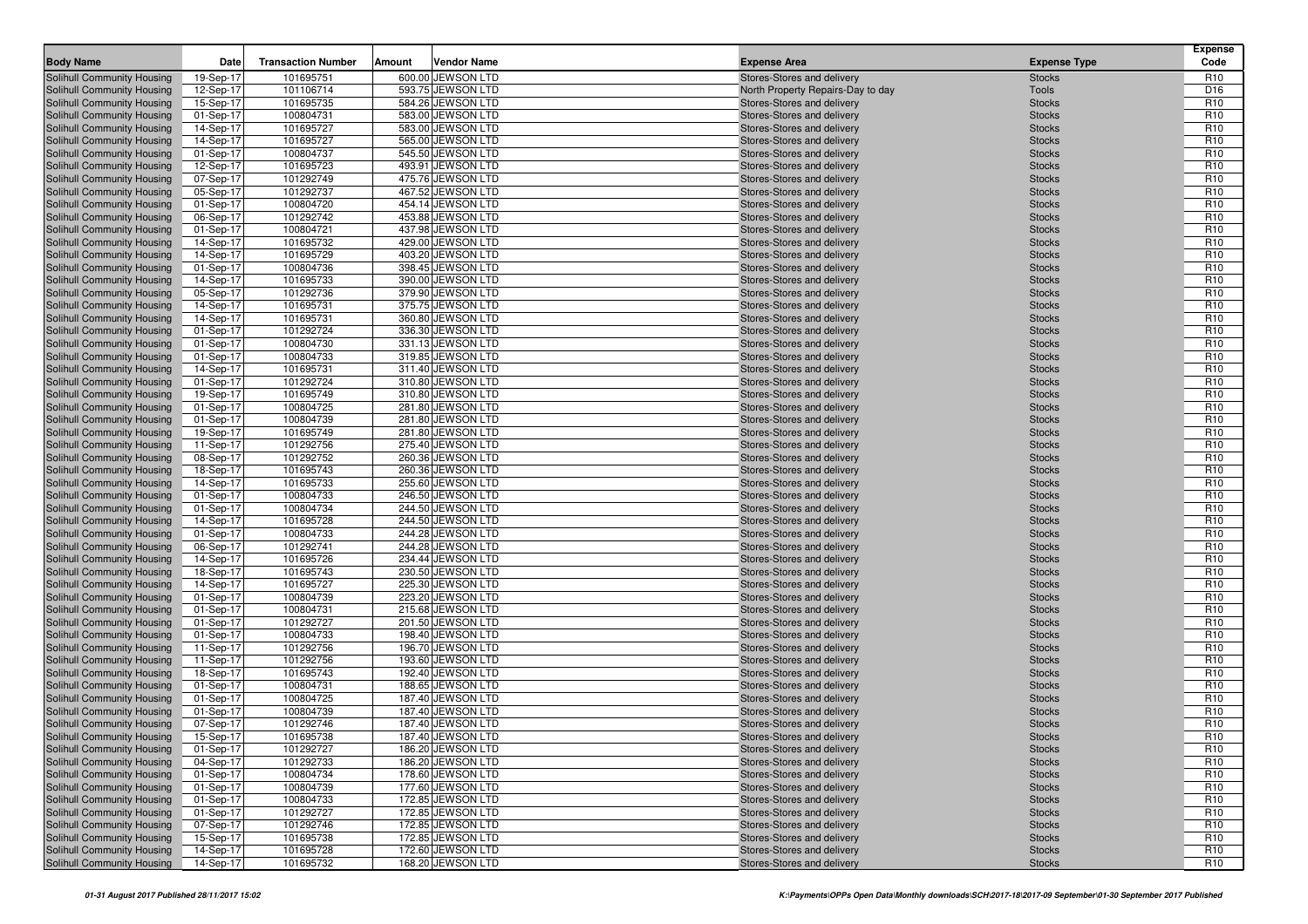| Solihull Community Housing<br>100804739<br>167.20 JEWSON LTD<br>Stores-Stores and delivery<br>R <sub>10</sub><br>01-Sep-17<br><b>Stocks</b><br>101292752<br>167.20 JEWSON LTD<br>R <sub>10</sub><br>Solihull Community Housing<br>08-Sep-17<br>Stores-Stores and delivery<br><b>Stocks</b><br>101695738<br>R <sub>10</sub><br>Solihull Community Housing<br>15-Sep-17<br>167.20 JEWSON LTD<br>Stores-Stores and delivery<br><b>Stocks</b><br>101292752<br>167.10 JEWSON LTD<br>R <sub>10</sub><br>Solihull Community Housing<br>08-Sep-17<br>Stores-Stores and delivery<br><b>Stocks</b><br>164.60 JEWSON LTD<br>R <sub>10</sub><br>Solihull Community Housing<br>11-Sep-17<br>101292756<br>Stores-Stores and delivery<br><b>Stocks</b><br>101292735<br>163.60 JEWSON LTD<br>R <sub>10</sub><br>Solihull Community Housing<br>04-Sep-17<br>Stores-Stores and delivery<br><b>Stocks</b><br>101292756<br>163.00 JEWSON LTD<br>R <sub>10</sub><br>Solihull Community Housing<br>11-Sep-17<br>Stores-Stores and delivery<br><b>Stocks</b><br>101292727<br>162.00 JEWSON LTD<br>R <sub>10</sub><br>Solihull Community Housing<br>01-Sep-17<br>Stores-Stores and delivery<br><b>Stocks</b><br>101292735<br>152.01 JEWSON LTD<br>R <sub>10</sub><br>Solihull Community Housing<br>04-Sep-17<br>Stores-Stores and delivery<br><b>Stocks</b><br>100804733<br>R <sub>10</sub><br>Solihull Community Housing<br>01-Sep-17<br>150.67 JEWSON LTD<br>Stores-Stores and delivery<br><b>Stocks</b><br>101695738<br>149.61 JEWSON LTD<br>R <sub>10</sub><br>Solihull Community Housing<br>Stores-Stores and delivery<br><b>Stocks</b><br>15-Sep-17<br>101695726<br>149.16 JEWSON LTD<br>R <sub>10</sub><br>Solihull Community Housing<br>14-Sep-17<br>Stores-Stores and delivery<br><b>Stocks</b><br>101292727<br>146.40 JEWSON LTD<br>R <sub>10</sub><br>Solihull Community Housing<br>01-Sep-17<br>Stores-Stores and delivery<br><b>Stocks</b><br>R <sub>10</sub><br>Solihull Community Housing<br>101292724<br>143.40 JEWSON LTD<br><b>Stocks</b><br>01-Sep-17<br>Stores-Stores and delivery<br>101695733<br>143.10 JEWSON LTD<br>R <sub>10</sub><br>Solihull Community Housing<br>14-Sep-17<br>Stores-Stores and delivery<br><b>Stocks</b><br>101695731<br>141.25 JEWSON LTD<br>R <sub>10</sub><br>Solihull Community Housing<br>14-Sep-17<br>Stores-Stores and delivery<br><b>Stocks</b><br>100804733<br>141.20 JEWSON LTD<br>R <sub>10</sub><br>Solihull Community Housing<br>01-Sep-17<br>Stores-Stores and delivery<br><b>Stocks</b><br>101292733<br>141.20 JEWSON LTD<br>R <sub>10</sub><br>Solihull Community Housing<br>04-Sep-17<br>Stores-Stores and delivery<br><b>Stocks</b><br>R <sub>10</sub><br>Solihull Community Housing<br>04-Sep-17<br>101292733<br>138.08 JEWSON LTD<br>Stores-Stores and delivery<br><b>Stocks</b><br>101292756<br>133.50 JEWSON LTD<br>R <sub>10</sub><br>Solihull Community Housing<br>11-Sep-17<br>Stores-Stores and delivery<br><b>Stocks</b><br>R <sub>10</sub><br>100804724<br>131.10 JEWSON LTD<br>Solihull Community Housing<br>01-Sep-17<br>Stores-Stores and delivery<br><b>Stocks</b><br>101292752<br>131.10 JEWSON LTD<br>R <sub>10</sub><br>Solihull Community Housing<br>08-Sep-17<br>Stores-Stores and delivery<br><b>Stocks</b><br>101695749<br>R <sub>10</sub><br>131.10 JEWSON LTD<br>Solihull Community Housing<br>19-Sep-17<br>Stores-Stores and delivery<br><b>Stocks</b><br>101292746<br>126.00 JEWSON LTD<br>R <sub>10</sub><br>Solihull Community Housing<br>07-Sep-17<br>Stores-Stores and delivery<br><b>Stocks</b><br>101292735<br>R <sub>10</sub><br>Solihull Community Housing<br>04-Sep-17<br>124.95 JEWSON LTD<br>Stores-Stores and delivery<br><b>Stocks</b><br>101292741<br>123.48 JEWSON LTD<br>R <sub>10</sub><br>Solihull Community Housing<br>06-Sep-17<br>Stores-Stores and delivery<br><b>Stocks</b><br>101292756<br>123.48 JEWSON LTD<br>R <sub>10</sub><br>Solihull Community Housing<br>11-Sep-17<br><b>Stocks</b><br>Stores-Stores and delivery<br>R <sub>10</sub><br>Solihull Community Housing<br>01-Sep-17<br>100804731<br>108.80 JEWSON LTD<br>Stores-Stores and delivery<br><b>Stocks</b><br>100804733<br>106.80 JEWSON LTD<br>R <sub>10</sub><br>Solihull Community Housing<br>01-Sep-17<br>Stores-Stores and delivery<br><b>Stocks</b><br>104.00 JEWSON LTD<br>R <sub>10</sub><br>Solihull Community Housing<br>11-Sep-17<br>101292756<br>Stores-Stores and delivery<br><b>Stocks</b><br>101292733<br>R <sub>10</sub><br>Solihull Community Housing<br>04-Sep-17<br>101.65 JEWSON LTD<br>Stores-Stores and delivery<br><b>Stocks</b><br>101292731<br>R <sub>10</sub><br>Solihull Community Housing<br>04-Sep-17<br>100.00 JEWSON LTD<br>Stores-Stores and delivery<br><b>Stocks</b><br>101292741<br>97.20 JEWSON LTD<br>R <sub>10</sub><br>Solihull Community Housing<br>06-Sep-17<br>Stores-Stores and delivery<br><b>Stocks</b><br>101292741<br>96.85 JEWSON LTD<br>R <sub>10</sub><br>Solihull Community Housing<br>06-Sep-17<br>Stores-Stores and delivery<br><b>Stocks</b><br>Solihull Community Housing<br>101292735<br>94.80 JEWSON LTD<br>R <sub>10</sub><br>04-Sep-17<br>Stores-Stores and delivery<br><b>Stocks</b><br>R <sub>10</sub><br>Solihull Community Housing<br>100804734<br>93.90 JEWSON LTD<br><b>Stocks</b><br>01-Sep-17<br>Stores-Stores and delivery<br>101292756<br>R <sub>10</sub><br>Solihull Community Housing<br>11-Sep-17<br>93.60 JEWSON LTD<br>Stores-Stores and delivery<br><b>Stocks</b><br>100804733<br>92.00 JEWSON LTD<br>R <sub>10</sub><br>Solihull Community Housing<br>01-Sep-17<br>Stores-Stores and delivery<br><b>Stocks</b><br>R <sub>10</sub><br>Solihull Community Housing<br>11-Sep-17<br>101292756<br>92.00 JEWSON LTD<br>Stores-Stores and delivery<br><b>Stocks</b><br>90.52 JEWSON LTD<br>R <sub>10</sub><br>Solihull Community Housing<br>14-Sep-17<br>101695726<br>Stores-Stores and delivery<br><b>Stocks</b><br>100804731<br>90.00 JEWSON LTD<br>R <sub>10</sub><br>Solihull Community Housing<br>01-Sep-17<br>Stores-Stores and delivery<br><b>Stocks</b><br>100804725<br>89.58 JEWSON LTD<br>R <sub>10</sub><br>Solihull Community Housing<br>01-Sep-17<br>Stores-Stores and delivery<br><b>Stocks</b><br>101292746<br>R <sub>10</sub><br>Solihull Community Housing<br>07-Sep-17<br>89.58 JEWSON LTD<br>Stores-Stores and delivery<br><b>Stocks</b><br>R <sub>10</sub><br>Solihull Community Housing<br>18-Sep-17<br>101695743<br>89.58 JEWSON LTD<br>Stores-Stores and delivery<br><b>Stocks</b><br>101292741<br>88.60 JEWSON LTD<br>R <sub>10</sub><br>Solihull Community Housing<br>06-Sep-17<br>Stores-Stores and delivery<br><b>Stocks</b><br>100804724<br>R <sub>10</sub><br>Solihull Community Housing<br>01-Sep-17<br>88.44 JEWSON LTD<br>Stores-Stores and delivery<br><b>Stocks</b><br>101292746<br>88.44 JEWSON LTD<br>R <sub>10</sub><br>Solihull Community Housing<br>07-Sep-17<br>Stores-Stores and delivery<br><b>Stocks</b><br>101292741<br>R <sub>10</sub><br>82.80 JEWSON LTD<br><b>Stocks</b><br>Solihull Community Housing<br>06-Sep-17<br>Stores-Stores and delivery<br>101695738<br>79.30 JEWSON LTD<br>R <sub>10</sub><br>Solihull Community Housing<br>15-Sep-17<br>Stores-Stores and delivery<br><b>Stocks</b><br>101292746<br>79.20 JEWSON LTD<br>R <sub>10</sub><br>Solihull Community Housing<br>Stores-Stores and delivery<br><b>Stocks</b><br>07-Sep-17<br>101292731<br>78.75 JEWSON LTD<br>R <sub>10</sub><br>Solihull Community Housing<br>04-Sep-17<br>Stores-Stores and delivery<br><b>Stocks</b><br>Solihull Community Housing<br>100804733<br>77.70 JEWSON LTD<br>R <sub>10</sub><br>01-Sep-17<br>Stores-Stores and delivery<br><b>Stocks</b><br>R <sub>10</sub><br><b>Solihull Community Housing</b><br>101292727<br>76.80 JEWSON LTD<br>Stores-Stores and delivery<br>01-Sep-17<br><b>Stocks</b><br>Solihull Community Housing<br>101695743<br>R <sub>10</sub><br>18-Sep-17<br>76.80 JEWSON LTD<br>Stores-Stores and delivery<br><b>Stocks</b><br>Solihull Community Housing<br>76.56 JEWSON LTD<br>R <sub>10</sub><br>01-Sep-17<br>101292727<br>Stores-Stores and delivery<br><b>Stocks</b><br>Solihull Community Housing<br>100804725<br>75.60 JEWSON LTD<br>Stores-Stores and delivery<br>R <sub>10</sub><br>01-Sep-17<br><b>Stocks</b><br>Solihull Community Housing<br>101292756<br>75.60 JEWSON LTD<br>Stores-Stores and delivery<br>R <sub>10</sub><br>11-Sep-17<br><b>Stocks</b><br>Solihull Community Housing<br>100804733<br>75.00 JEWSON LTD<br>R <sub>10</sub><br>01-Sep-17<br>Stores-Stores and delivery<br><b>Stocks</b><br>Solihull Community Housing<br>101695731<br>75.00 JEWSON LTD<br>Stores-Stores and delivery<br>R <sub>10</sub><br>14-Sep-17<br><b>Stocks</b><br>Solihull Community Housing<br>06-Sep-17<br>101292741<br>73.80 JEWSON LTD<br>Stores-Stores and delivery<br>R <sub>10</sub><br><b>Stocks</b><br>Solihull Community Housing<br>73.80 JEWSON LTD<br>14-Sep-17<br>101695727<br>Stores-Stores and delivery<br><b>Stocks</b><br>R <sub>10</sub><br>Solihull Community Housing<br>101695729<br>73.73 JEWSON LTD<br>Stores-Stores and delivery<br>R <sub>10</sub><br>14-Sep-17<br><b>Stocks</b><br>73.50 JEWSON LTD | <b>Body Name</b>           | Date      | <b>Transaction Number</b> | Amount | <b>Vendor Name</b> | <b>Expense Area</b>        | <b>Expense Type</b> | <b>Expense</b><br>Code |
|-----------------------------------------------------------------------------------------------------------------------------------------------------------------------------------------------------------------------------------------------------------------------------------------------------------------------------------------------------------------------------------------------------------------------------------------------------------------------------------------------------------------------------------------------------------------------------------------------------------------------------------------------------------------------------------------------------------------------------------------------------------------------------------------------------------------------------------------------------------------------------------------------------------------------------------------------------------------------------------------------------------------------------------------------------------------------------------------------------------------------------------------------------------------------------------------------------------------------------------------------------------------------------------------------------------------------------------------------------------------------------------------------------------------------------------------------------------------------------------------------------------------------------------------------------------------------------------------------------------------------------------------------------------------------------------------------------------------------------------------------------------------------------------------------------------------------------------------------------------------------------------------------------------------------------------------------------------------------------------------------------------------------------------------------------------------------------------------------------------------------------------------------------------------------------------------------------------------------------------------------------------------------------------------------------------------------------------------------------------------------------------------------------------------------------------------------------------------------------------------------------------------------------------------------------------------------------------------------------------------------------------------------------------------------------------------------------------------------------------------------------------------------------------------------------------------------------------------------------------------------------------------------------------------------------------------------------------------------------------------------------------------------------------------------------------------------------------------------------------------------------------------------------------------------------------------------------------------------------------------------------------------------------------------------------------------------------------------------------------------------------------------------------------------------------------------------------------------------------------------------------------------------------------------------------------------------------------------------------------------------------------------------------------------------------------------------------------------------------------------------------------------------------------------------------------------------------------------------------------------------------------------------------------------------------------------------------------------------------------------------------------------------------------------------------------------------------------------------------------------------------------------------------------------------------------------------------------------------------------------------------------------------------------------------------------------------------------------------------------------------------------------------------------------------------------------------------------------------------------------------------------------------------------------------------------------------------------------------------------------------------------------------------------------------------------------------------------------------------------------------------------------------------------------------------------------------------------------------------------------------------------------------------------------------------------------------------------------------------------------------------------------------------------------------------------------------------------------------------------------------------------------------------------------------------------------------------------------------------------------------------------------------------------------------------------------------------------------------------------------------------------------------------------------------------------------------------------------------------------------------------------------------------------------------------------------------------------------------------------------------------------------------------------------------------------------------------------------------------------------------------------------------------------------------------------------------------------------------------------------------------------------------------------------------------------------------------------------------------------------------------------------------------------------------------------------------------------------------------------------------------------------------------------------------------------------------------------------------------------------------------------------------------------------------------------------------------------------------------------------------------------------------------------------------------------------------------------------------------------------------------------------------------------------------------------------------------------------------------------------------------------------------------------------------------------------------------------------------------------------------------------------------------------------------------------------------------------------------------------------------------------------------------------------------------------------------------------------------------------------------------------------------------------------------------------------------------------------------------------------------------------------------------------------------------------------------------------------------------------------------------------------------------------------------------------------------------------------------------------------------------------------------------------------------------------------------------------------------------------------------------------------------------------------------------------------------------------------------------------------------------------------------------------------------------------------------------------------------------------------------------------------------------------------------------------------------------------------------------------------------------------------------------------------------------------------------------------------------------------------------------------------------------------------------------------------------------------------------------------------------------------------------------------------------------------------------------------------------------------------------------------------------------------------------------------------------------------------------------------------------------------------------------------------------------------------------------------------------------------------------------------------------------------------------------------------------------------------------------------------------------------------------------------------------------------------------------------------------------------------------------------------------------------------------------------------------------------------------------------------------------------------------------------------------------------------------------------------------------------------------------------------------------------------------------------------------------------------------------------------------------------------------------------------------------------------------------------------------------|----------------------------|-----------|---------------------------|--------|--------------------|----------------------------|---------------------|------------------------|
|                                                                                                                                                                                                                                                                                                                                                                                                                                                                                                                                                                                                                                                                                                                                                                                                                                                                                                                                                                                                                                                                                                                                                                                                                                                                                                                                                                                                                                                                                                                                                                                                                                                                                                                                                                                                                                                                                                                                                                                                                                                                                                                                                                                                                                                                                                                                                                                                                                                                                                                                                                                                                                                                                                                                                                                                                                                                                                                                                                                                                                                                                                                                                                                                                                                                                                                                                                                                                                                                                                                                                                                                                                                                                                                                                                                                                                                                                                                                                                                                                                                                                                                                                                                                                                                                                                                                                                                                                                                                                                                                                                                                                                                                                                                                                                                                                                                                                                                                                                                                                                                                                                                                                                                                                                                                                                                                                                                                                                                                                                                                                                                                                                                                                                                                                                                                                                                                                                                                                                                                                                                                                                                                                                                                                                                                                                                                                                                                                                                                                                                                                                                                                                                                                                                                                                                                                                                                                                                                                                                                                                                                                                                                                                                                                                                                                                                                                                                                                                                                                                                                                                                                                                                                                                                                                                                                                                                                                                                                                                                                                                                                                                                                                                                                                                                                                                                                                                                                                                                                                                                                                                                                                                                                                                                                                                                                                                                                                                                                                                                                                                                                                                                                                                                                                             |                            |           |                           |        |                    |                            |                     |                        |
|                                                                                                                                                                                                                                                                                                                                                                                                                                                                                                                                                                                                                                                                                                                                                                                                                                                                                                                                                                                                                                                                                                                                                                                                                                                                                                                                                                                                                                                                                                                                                                                                                                                                                                                                                                                                                                                                                                                                                                                                                                                                                                                                                                                                                                                                                                                                                                                                                                                                                                                                                                                                                                                                                                                                                                                                                                                                                                                                                                                                                                                                                                                                                                                                                                                                                                                                                                                                                                                                                                                                                                                                                                                                                                                                                                                                                                                                                                                                                                                                                                                                                                                                                                                                                                                                                                                                                                                                                                                                                                                                                                                                                                                                                                                                                                                                                                                                                                                                                                                                                                                                                                                                                                                                                                                                                                                                                                                                                                                                                                                                                                                                                                                                                                                                                                                                                                                                                                                                                                                                                                                                                                                                                                                                                                                                                                                                                                                                                                                                                                                                                                                                                                                                                                                                                                                                                                                                                                                                                                                                                                                                                                                                                                                                                                                                                                                                                                                                                                                                                                                                                                                                                                                                                                                                                                                                                                                                                                                                                                                                                                                                                                                                                                                                                                                                                                                                                                                                                                                                                                                                                                                                                                                                                                                                                                                                                                                                                                                                                                                                                                                                                                                                                                                                                             |                            |           |                           |        |                    |                            |                     |                        |
|                                                                                                                                                                                                                                                                                                                                                                                                                                                                                                                                                                                                                                                                                                                                                                                                                                                                                                                                                                                                                                                                                                                                                                                                                                                                                                                                                                                                                                                                                                                                                                                                                                                                                                                                                                                                                                                                                                                                                                                                                                                                                                                                                                                                                                                                                                                                                                                                                                                                                                                                                                                                                                                                                                                                                                                                                                                                                                                                                                                                                                                                                                                                                                                                                                                                                                                                                                                                                                                                                                                                                                                                                                                                                                                                                                                                                                                                                                                                                                                                                                                                                                                                                                                                                                                                                                                                                                                                                                                                                                                                                                                                                                                                                                                                                                                                                                                                                                                                                                                                                                                                                                                                                                                                                                                                                                                                                                                                                                                                                                                                                                                                                                                                                                                                                                                                                                                                                                                                                                                                                                                                                                                                                                                                                                                                                                                                                                                                                                                                                                                                                                                                                                                                                                                                                                                                                                                                                                                                                                                                                                                                                                                                                                                                                                                                                                                                                                                                                                                                                                                                                                                                                                                                                                                                                                                                                                                                                                                                                                                                                                                                                                                                                                                                                                                                                                                                                                                                                                                                                                                                                                                                                                                                                                                                                                                                                                                                                                                                                                                                                                                                                                                                                                                                                             |                            |           |                           |        |                    |                            |                     |                        |
|                                                                                                                                                                                                                                                                                                                                                                                                                                                                                                                                                                                                                                                                                                                                                                                                                                                                                                                                                                                                                                                                                                                                                                                                                                                                                                                                                                                                                                                                                                                                                                                                                                                                                                                                                                                                                                                                                                                                                                                                                                                                                                                                                                                                                                                                                                                                                                                                                                                                                                                                                                                                                                                                                                                                                                                                                                                                                                                                                                                                                                                                                                                                                                                                                                                                                                                                                                                                                                                                                                                                                                                                                                                                                                                                                                                                                                                                                                                                                                                                                                                                                                                                                                                                                                                                                                                                                                                                                                                                                                                                                                                                                                                                                                                                                                                                                                                                                                                                                                                                                                                                                                                                                                                                                                                                                                                                                                                                                                                                                                                                                                                                                                                                                                                                                                                                                                                                                                                                                                                                                                                                                                                                                                                                                                                                                                                                                                                                                                                                                                                                                                                                                                                                                                                                                                                                                                                                                                                                                                                                                                                                                                                                                                                                                                                                                                                                                                                                                                                                                                                                                                                                                                                                                                                                                                                                                                                                                                                                                                                                                                                                                                                                                                                                                                                                                                                                                                                                                                                                                                                                                                                                                                                                                                                                                                                                                                                                                                                                                                                                                                                                                                                                                                                                                             |                            |           |                           |        |                    |                            |                     |                        |
|                                                                                                                                                                                                                                                                                                                                                                                                                                                                                                                                                                                                                                                                                                                                                                                                                                                                                                                                                                                                                                                                                                                                                                                                                                                                                                                                                                                                                                                                                                                                                                                                                                                                                                                                                                                                                                                                                                                                                                                                                                                                                                                                                                                                                                                                                                                                                                                                                                                                                                                                                                                                                                                                                                                                                                                                                                                                                                                                                                                                                                                                                                                                                                                                                                                                                                                                                                                                                                                                                                                                                                                                                                                                                                                                                                                                                                                                                                                                                                                                                                                                                                                                                                                                                                                                                                                                                                                                                                                                                                                                                                                                                                                                                                                                                                                                                                                                                                                                                                                                                                                                                                                                                                                                                                                                                                                                                                                                                                                                                                                                                                                                                                                                                                                                                                                                                                                                                                                                                                                                                                                                                                                                                                                                                                                                                                                                                                                                                                                                                                                                                                                                                                                                                                                                                                                                                                                                                                                                                                                                                                                                                                                                                                                                                                                                                                                                                                                                                                                                                                                                                                                                                                                                                                                                                                                                                                                                                                                                                                                                                                                                                                                                                                                                                                                                                                                                                                                                                                                                                                                                                                                                                                                                                                                                                                                                                                                                                                                                                                                                                                                                                                                                                                                                                             |                            |           |                           |        |                    |                            |                     |                        |
|                                                                                                                                                                                                                                                                                                                                                                                                                                                                                                                                                                                                                                                                                                                                                                                                                                                                                                                                                                                                                                                                                                                                                                                                                                                                                                                                                                                                                                                                                                                                                                                                                                                                                                                                                                                                                                                                                                                                                                                                                                                                                                                                                                                                                                                                                                                                                                                                                                                                                                                                                                                                                                                                                                                                                                                                                                                                                                                                                                                                                                                                                                                                                                                                                                                                                                                                                                                                                                                                                                                                                                                                                                                                                                                                                                                                                                                                                                                                                                                                                                                                                                                                                                                                                                                                                                                                                                                                                                                                                                                                                                                                                                                                                                                                                                                                                                                                                                                                                                                                                                                                                                                                                                                                                                                                                                                                                                                                                                                                                                                                                                                                                                                                                                                                                                                                                                                                                                                                                                                                                                                                                                                                                                                                                                                                                                                                                                                                                                                                                                                                                                                                                                                                                                                                                                                                                                                                                                                                                                                                                                                                                                                                                                                                                                                                                                                                                                                                                                                                                                                                                                                                                                                                                                                                                                                                                                                                                                                                                                                                                                                                                                                                                                                                                                                                                                                                                                                                                                                                                                                                                                                                                                                                                                                                                                                                                                                                                                                                                                                                                                                                                                                                                                                                                             |                            |           |                           |        |                    |                            |                     |                        |
|                                                                                                                                                                                                                                                                                                                                                                                                                                                                                                                                                                                                                                                                                                                                                                                                                                                                                                                                                                                                                                                                                                                                                                                                                                                                                                                                                                                                                                                                                                                                                                                                                                                                                                                                                                                                                                                                                                                                                                                                                                                                                                                                                                                                                                                                                                                                                                                                                                                                                                                                                                                                                                                                                                                                                                                                                                                                                                                                                                                                                                                                                                                                                                                                                                                                                                                                                                                                                                                                                                                                                                                                                                                                                                                                                                                                                                                                                                                                                                                                                                                                                                                                                                                                                                                                                                                                                                                                                                                                                                                                                                                                                                                                                                                                                                                                                                                                                                                                                                                                                                                                                                                                                                                                                                                                                                                                                                                                                                                                                                                                                                                                                                                                                                                                                                                                                                                                                                                                                                                                                                                                                                                                                                                                                                                                                                                                                                                                                                                                                                                                                                                                                                                                                                                                                                                                                                                                                                                                                                                                                                                                                                                                                                                                                                                                                                                                                                                                                                                                                                                                                                                                                                                                                                                                                                                                                                                                                                                                                                                                                                                                                                                                                                                                                                                                                                                                                                                                                                                                                                                                                                                                                                                                                                                                                                                                                                                                                                                                                                                                                                                                                                                                                                                                                             |                            |           |                           |        |                    |                            |                     |                        |
|                                                                                                                                                                                                                                                                                                                                                                                                                                                                                                                                                                                                                                                                                                                                                                                                                                                                                                                                                                                                                                                                                                                                                                                                                                                                                                                                                                                                                                                                                                                                                                                                                                                                                                                                                                                                                                                                                                                                                                                                                                                                                                                                                                                                                                                                                                                                                                                                                                                                                                                                                                                                                                                                                                                                                                                                                                                                                                                                                                                                                                                                                                                                                                                                                                                                                                                                                                                                                                                                                                                                                                                                                                                                                                                                                                                                                                                                                                                                                                                                                                                                                                                                                                                                                                                                                                                                                                                                                                                                                                                                                                                                                                                                                                                                                                                                                                                                                                                                                                                                                                                                                                                                                                                                                                                                                                                                                                                                                                                                                                                                                                                                                                                                                                                                                                                                                                                                                                                                                                                                                                                                                                                                                                                                                                                                                                                                                                                                                                                                                                                                                                                                                                                                                                                                                                                                                                                                                                                                                                                                                                                                                                                                                                                                                                                                                                                                                                                                                                                                                                                                                                                                                                                                                                                                                                                                                                                                                                                                                                                                                                                                                                                                                                                                                                                                                                                                                                                                                                                                                                                                                                                                                                                                                                                                                                                                                                                                                                                                                                                                                                                                                                                                                                                                                             |                            |           |                           |        |                    |                            |                     |                        |
|                                                                                                                                                                                                                                                                                                                                                                                                                                                                                                                                                                                                                                                                                                                                                                                                                                                                                                                                                                                                                                                                                                                                                                                                                                                                                                                                                                                                                                                                                                                                                                                                                                                                                                                                                                                                                                                                                                                                                                                                                                                                                                                                                                                                                                                                                                                                                                                                                                                                                                                                                                                                                                                                                                                                                                                                                                                                                                                                                                                                                                                                                                                                                                                                                                                                                                                                                                                                                                                                                                                                                                                                                                                                                                                                                                                                                                                                                                                                                                                                                                                                                                                                                                                                                                                                                                                                                                                                                                                                                                                                                                                                                                                                                                                                                                                                                                                                                                                                                                                                                                                                                                                                                                                                                                                                                                                                                                                                                                                                                                                                                                                                                                                                                                                                                                                                                                                                                                                                                                                                                                                                                                                                                                                                                                                                                                                                                                                                                                                                                                                                                                                                                                                                                                                                                                                                                                                                                                                                                                                                                                                                                                                                                                                                                                                                                                                                                                                                                                                                                                                                                                                                                                                                                                                                                                                                                                                                                                                                                                                                                                                                                                                                                                                                                                                                                                                                                                                                                                                                                                                                                                                                                                                                                                                                                                                                                                                                                                                                                                                                                                                                                                                                                                                                                             |                            |           |                           |        |                    |                            |                     |                        |
|                                                                                                                                                                                                                                                                                                                                                                                                                                                                                                                                                                                                                                                                                                                                                                                                                                                                                                                                                                                                                                                                                                                                                                                                                                                                                                                                                                                                                                                                                                                                                                                                                                                                                                                                                                                                                                                                                                                                                                                                                                                                                                                                                                                                                                                                                                                                                                                                                                                                                                                                                                                                                                                                                                                                                                                                                                                                                                                                                                                                                                                                                                                                                                                                                                                                                                                                                                                                                                                                                                                                                                                                                                                                                                                                                                                                                                                                                                                                                                                                                                                                                                                                                                                                                                                                                                                                                                                                                                                                                                                                                                                                                                                                                                                                                                                                                                                                                                                                                                                                                                                                                                                                                                                                                                                                                                                                                                                                                                                                                                                                                                                                                                                                                                                                                                                                                                                                                                                                                                                                                                                                                                                                                                                                                                                                                                                                                                                                                                                                                                                                                                                                                                                                                                                                                                                                                                                                                                                                                                                                                                                                                                                                                                                                                                                                                                                                                                                                                                                                                                                                                                                                                                                                                                                                                                                                                                                                                                                                                                                                                                                                                                                                                                                                                                                                                                                                                                                                                                                                                                                                                                                                                                                                                                                                                                                                                                                                                                                                                                                                                                                                                                                                                                                                                             |                            |           |                           |        |                    |                            |                     |                        |
|                                                                                                                                                                                                                                                                                                                                                                                                                                                                                                                                                                                                                                                                                                                                                                                                                                                                                                                                                                                                                                                                                                                                                                                                                                                                                                                                                                                                                                                                                                                                                                                                                                                                                                                                                                                                                                                                                                                                                                                                                                                                                                                                                                                                                                                                                                                                                                                                                                                                                                                                                                                                                                                                                                                                                                                                                                                                                                                                                                                                                                                                                                                                                                                                                                                                                                                                                                                                                                                                                                                                                                                                                                                                                                                                                                                                                                                                                                                                                                                                                                                                                                                                                                                                                                                                                                                                                                                                                                                                                                                                                                                                                                                                                                                                                                                                                                                                                                                                                                                                                                                                                                                                                                                                                                                                                                                                                                                                                                                                                                                                                                                                                                                                                                                                                                                                                                                                                                                                                                                                                                                                                                                                                                                                                                                                                                                                                                                                                                                                                                                                                                                                                                                                                                                                                                                                                                                                                                                                                                                                                                                                                                                                                                                                                                                                                                                                                                                                                                                                                                                                                                                                                                                                                                                                                                                                                                                                                                                                                                                                                                                                                                                                                                                                                                                                                                                                                                                                                                                                                                                                                                                                                                                                                                                                                                                                                                                                                                                                                                                                                                                                                                                                                                                                                             |                            |           |                           |        |                    |                            |                     |                        |
|                                                                                                                                                                                                                                                                                                                                                                                                                                                                                                                                                                                                                                                                                                                                                                                                                                                                                                                                                                                                                                                                                                                                                                                                                                                                                                                                                                                                                                                                                                                                                                                                                                                                                                                                                                                                                                                                                                                                                                                                                                                                                                                                                                                                                                                                                                                                                                                                                                                                                                                                                                                                                                                                                                                                                                                                                                                                                                                                                                                                                                                                                                                                                                                                                                                                                                                                                                                                                                                                                                                                                                                                                                                                                                                                                                                                                                                                                                                                                                                                                                                                                                                                                                                                                                                                                                                                                                                                                                                                                                                                                                                                                                                                                                                                                                                                                                                                                                                                                                                                                                                                                                                                                                                                                                                                                                                                                                                                                                                                                                                                                                                                                                                                                                                                                                                                                                                                                                                                                                                                                                                                                                                                                                                                                                                                                                                                                                                                                                                                                                                                                                                                                                                                                                                                                                                                                                                                                                                                                                                                                                                                                                                                                                                                                                                                                                                                                                                                                                                                                                                                                                                                                                                                                                                                                                                                                                                                                                                                                                                                                                                                                                                                                                                                                                                                                                                                                                                                                                                                                                                                                                                                                                                                                                                                                                                                                                                                                                                                                                                                                                                                                                                                                                                                                             |                            |           |                           |        |                    |                            |                     |                        |
|                                                                                                                                                                                                                                                                                                                                                                                                                                                                                                                                                                                                                                                                                                                                                                                                                                                                                                                                                                                                                                                                                                                                                                                                                                                                                                                                                                                                                                                                                                                                                                                                                                                                                                                                                                                                                                                                                                                                                                                                                                                                                                                                                                                                                                                                                                                                                                                                                                                                                                                                                                                                                                                                                                                                                                                                                                                                                                                                                                                                                                                                                                                                                                                                                                                                                                                                                                                                                                                                                                                                                                                                                                                                                                                                                                                                                                                                                                                                                                                                                                                                                                                                                                                                                                                                                                                                                                                                                                                                                                                                                                                                                                                                                                                                                                                                                                                                                                                                                                                                                                                                                                                                                                                                                                                                                                                                                                                                                                                                                                                                                                                                                                                                                                                                                                                                                                                                                                                                                                                                                                                                                                                                                                                                                                                                                                                                                                                                                                                                                                                                                                                                                                                                                                                                                                                                                                                                                                                                                                                                                                                                                                                                                                                                                                                                                                                                                                                                                                                                                                                                                                                                                                                                                                                                                                                                                                                                                                                                                                                                                                                                                                                                                                                                                                                                                                                                                                                                                                                                                                                                                                                                                                                                                                                                                                                                                                                                                                                                                                                                                                                                                                                                                                                                                             |                            |           |                           |        |                    |                            |                     |                        |
|                                                                                                                                                                                                                                                                                                                                                                                                                                                                                                                                                                                                                                                                                                                                                                                                                                                                                                                                                                                                                                                                                                                                                                                                                                                                                                                                                                                                                                                                                                                                                                                                                                                                                                                                                                                                                                                                                                                                                                                                                                                                                                                                                                                                                                                                                                                                                                                                                                                                                                                                                                                                                                                                                                                                                                                                                                                                                                                                                                                                                                                                                                                                                                                                                                                                                                                                                                                                                                                                                                                                                                                                                                                                                                                                                                                                                                                                                                                                                                                                                                                                                                                                                                                                                                                                                                                                                                                                                                                                                                                                                                                                                                                                                                                                                                                                                                                                                                                                                                                                                                                                                                                                                                                                                                                                                                                                                                                                                                                                                                                                                                                                                                                                                                                                                                                                                                                                                                                                                                                                                                                                                                                                                                                                                                                                                                                                                                                                                                                                                                                                                                                                                                                                                                                                                                                                                                                                                                                                                                                                                                                                                                                                                                                                                                                                                                                                                                                                                                                                                                                                                                                                                                                                                                                                                                                                                                                                                                                                                                                                                                                                                                                                                                                                                                                                                                                                                                                                                                                                                                                                                                                                                                                                                                                                                                                                                                                                                                                                                                                                                                                                                                                                                                                                                             |                            |           |                           |        |                    |                            |                     |                        |
|                                                                                                                                                                                                                                                                                                                                                                                                                                                                                                                                                                                                                                                                                                                                                                                                                                                                                                                                                                                                                                                                                                                                                                                                                                                                                                                                                                                                                                                                                                                                                                                                                                                                                                                                                                                                                                                                                                                                                                                                                                                                                                                                                                                                                                                                                                                                                                                                                                                                                                                                                                                                                                                                                                                                                                                                                                                                                                                                                                                                                                                                                                                                                                                                                                                                                                                                                                                                                                                                                                                                                                                                                                                                                                                                                                                                                                                                                                                                                                                                                                                                                                                                                                                                                                                                                                                                                                                                                                                                                                                                                                                                                                                                                                                                                                                                                                                                                                                                                                                                                                                                                                                                                                                                                                                                                                                                                                                                                                                                                                                                                                                                                                                                                                                                                                                                                                                                                                                                                                                                                                                                                                                                                                                                                                                                                                                                                                                                                                                                                                                                                                                                                                                                                                                                                                                                                                                                                                                                                                                                                                                                                                                                                                                                                                                                                                                                                                                                                                                                                                                                                                                                                                                                                                                                                                                                                                                                                                                                                                                                                                                                                                                                                                                                                                                                                                                                                                                                                                                                                                                                                                                                                                                                                                                                                                                                                                                                                                                                                                                                                                                                                                                                                                                                                             |                            |           |                           |        |                    |                            |                     |                        |
|                                                                                                                                                                                                                                                                                                                                                                                                                                                                                                                                                                                                                                                                                                                                                                                                                                                                                                                                                                                                                                                                                                                                                                                                                                                                                                                                                                                                                                                                                                                                                                                                                                                                                                                                                                                                                                                                                                                                                                                                                                                                                                                                                                                                                                                                                                                                                                                                                                                                                                                                                                                                                                                                                                                                                                                                                                                                                                                                                                                                                                                                                                                                                                                                                                                                                                                                                                                                                                                                                                                                                                                                                                                                                                                                                                                                                                                                                                                                                                                                                                                                                                                                                                                                                                                                                                                                                                                                                                                                                                                                                                                                                                                                                                                                                                                                                                                                                                                                                                                                                                                                                                                                                                                                                                                                                                                                                                                                                                                                                                                                                                                                                                                                                                                                                                                                                                                                                                                                                                                                                                                                                                                                                                                                                                                                                                                                                                                                                                                                                                                                                                                                                                                                                                                                                                                                                                                                                                                                                                                                                                                                                                                                                                                                                                                                                                                                                                                                                                                                                                                                                                                                                                                                                                                                                                                                                                                                                                                                                                                                                                                                                                                                                                                                                                                                                                                                                                                                                                                                                                                                                                                                                                                                                                                                                                                                                                                                                                                                                                                                                                                                                                                                                                                                                             |                            |           |                           |        |                    |                            |                     |                        |
|                                                                                                                                                                                                                                                                                                                                                                                                                                                                                                                                                                                                                                                                                                                                                                                                                                                                                                                                                                                                                                                                                                                                                                                                                                                                                                                                                                                                                                                                                                                                                                                                                                                                                                                                                                                                                                                                                                                                                                                                                                                                                                                                                                                                                                                                                                                                                                                                                                                                                                                                                                                                                                                                                                                                                                                                                                                                                                                                                                                                                                                                                                                                                                                                                                                                                                                                                                                                                                                                                                                                                                                                                                                                                                                                                                                                                                                                                                                                                                                                                                                                                                                                                                                                                                                                                                                                                                                                                                                                                                                                                                                                                                                                                                                                                                                                                                                                                                                                                                                                                                                                                                                                                                                                                                                                                                                                                                                                                                                                                                                                                                                                                                                                                                                                                                                                                                                                                                                                                                                                                                                                                                                                                                                                                                                                                                                                                                                                                                                                                                                                                                                                                                                                                                                                                                                                                                                                                                                                                                                                                                                                                                                                                                                                                                                                                                                                                                                                                                                                                                                                                                                                                                                                                                                                                                                                                                                                                                                                                                                                                                                                                                                                                                                                                                                                                                                                                                                                                                                                                                                                                                                                                                                                                                                                                                                                                                                                                                                                                                                                                                                                                                                                                                                                                             |                            |           |                           |        |                    |                            |                     |                        |
|                                                                                                                                                                                                                                                                                                                                                                                                                                                                                                                                                                                                                                                                                                                                                                                                                                                                                                                                                                                                                                                                                                                                                                                                                                                                                                                                                                                                                                                                                                                                                                                                                                                                                                                                                                                                                                                                                                                                                                                                                                                                                                                                                                                                                                                                                                                                                                                                                                                                                                                                                                                                                                                                                                                                                                                                                                                                                                                                                                                                                                                                                                                                                                                                                                                                                                                                                                                                                                                                                                                                                                                                                                                                                                                                                                                                                                                                                                                                                                                                                                                                                                                                                                                                                                                                                                                                                                                                                                                                                                                                                                                                                                                                                                                                                                                                                                                                                                                                                                                                                                                                                                                                                                                                                                                                                                                                                                                                                                                                                                                                                                                                                                                                                                                                                                                                                                                                                                                                                                                                                                                                                                                                                                                                                                                                                                                                                                                                                                                                                                                                                                                                                                                                                                                                                                                                                                                                                                                                                                                                                                                                                                                                                                                                                                                                                                                                                                                                                                                                                                                                                                                                                                                                                                                                                                                                                                                                                                                                                                                                                                                                                                                                                                                                                                                                                                                                                                                                                                                                                                                                                                                                                                                                                                                                                                                                                                                                                                                                                                                                                                                                                                                                                                                                                             |                            |           |                           |        |                    |                            |                     |                        |
|                                                                                                                                                                                                                                                                                                                                                                                                                                                                                                                                                                                                                                                                                                                                                                                                                                                                                                                                                                                                                                                                                                                                                                                                                                                                                                                                                                                                                                                                                                                                                                                                                                                                                                                                                                                                                                                                                                                                                                                                                                                                                                                                                                                                                                                                                                                                                                                                                                                                                                                                                                                                                                                                                                                                                                                                                                                                                                                                                                                                                                                                                                                                                                                                                                                                                                                                                                                                                                                                                                                                                                                                                                                                                                                                                                                                                                                                                                                                                                                                                                                                                                                                                                                                                                                                                                                                                                                                                                                                                                                                                                                                                                                                                                                                                                                                                                                                                                                                                                                                                                                                                                                                                                                                                                                                                                                                                                                                                                                                                                                                                                                                                                                                                                                                                                                                                                                                                                                                                                                                                                                                                                                                                                                                                                                                                                                                                                                                                                                                                                                                                                                                                                                                                                                                                                                                                                                                                                                                                                                                                                                                                                                                                                                                                                                                                                                                                                                                                                                                                                                                                                                                                                                                                                                                                                                                                                                                                                                                                                                                                                                                                                                                                                                                                                                                                                                                                                                                                                                                                                                                                                                                                                                                                                                                                                                                                                                                                                                                                                                                                                                                                                                                                                                                                             |                            |           |                           |        |                    |                            |                     |                        |
|                                                                                                                                                                                                                                                                                                                                                                                                                                                                                                                                                                                                                                                                                                                                                                                                                                                                                                                                                                                                                                                                                                                                                                                                                                                                                                                                                                                                                                                                                                                                                                                                                                                                                                                                                                                                                                                                                                                                                                                                                                                                                                                                                                                                                                                                                                                                                                                                                                                                                                                                                                                                                                                                                                                                                                                                                                                                                                                                                                                                                                                                                                                                                                                                                                                                                                                                                                                                                                                                                                                                                                                                                                                                                                                                                                                                                                                                                                                                                                                                                                                                                                                                                                                                                                                                                                                                                                                                                                                                                                                                                                                                                                                                                                                                                                                                                                                                                                                                                                                                                                                                                                                                                                                                                                                                                                                                                                                                                                                                                                                                                                                                                                                                                                                                                                                                                                                                                                                                                                                                                                                                                                                                                                                                                                                                                                                                                                                                                                                                                                                                                                                                                                                                                                                                                                                                                                                                                                                                                                                                                                                                                                                                                                                                                                                                                                                                                                                                                                                                                                                                                                                                                                                                                                                                                                                                                                                                                                                                                                                                                                                                                                                                                                                                                                                                                                                                                                                                                                                                                                                                                                                                                                                                                                                                                                                                                                                                                                                                                                                                                                                                                                                                                                                                                             |                            |           |                           |        |                    |                            |                     |                        |
|                                                                                                                                                                                                                                                                                                                                                                                                                                                                                                                                                                                                                                                                                                                                                                                                                                                                                                                                                                                                                                                                                                                                                                                                                                                                                                                                                                                                                                                                                                                                                                                                                                                                                                                                                                                                                                                                                                                                                                                                                                                                                                                                                                                                                                                                                                                                                                                                                                                                                                                                                                                                                                                                                                                                                                                                                                                                                                                                                                                                                                                                                                                                                                                                                                                                                                                                                                                                                                                                                                                                                                                                                                                                                                                                                                                                                                                                                                                                                                                                                                                                                                                                                                                                                                                                                                                                                                                                                                                                                                                                                                                                                                                                                                                                                                                                                                                                                                                                                                                                                                                                                                                                                                                                                                                                                                                                                                                                                                                                                                                                                                                                                                                                                                                                                                                                                                                                                                                                                                                                                                                                                                                                                                                                                                                                                                                                                                                                                                                                                                                                                                                                                                                                                                                                                                                                                                                                                                                                                                                                                                                                                                                                                                                                                                                                                                                                                                                                                                                                                                                                                                                                                                                                                                                                                                                                                                                                                                                                                                                                                                                                                                                                                                                                                                                                                                                                                                                                                                                                                                                                                                                                                                                                                                                                                                                                                                                                                                                                                                                                                                                                                                                                                                                                                             |                            |           |                           |        |                    |                            |                     |                        |
|                                                                                                                                                                                                                                                                                                                                                                                                                                                                                                                                                                                                                                                                                                                                                                                                                                                                                                                                                                                                                                                                                                                                                                                                                                                                                                                                                                                                                                                                                                                                                                                                                                                                                                                                                                                                                                                                                                                                                                                                                                                                                                                                                                                                                                                                                                                                                                                                                                                                                                                                                                                                                                                                                                                                                                                                                                                                                                                                                                                                                                                                                                                                                                                                                                                                                                                                                                                                                                                                                                                                                                                                                                                                                                                                                                                                                                                                                                                                                                                                                                                                                                                                                                                                                                                                                                                                                                                                                                                                                                                                                                                                                                                                                                                                                                                                                                                                                                                                                                                                                                                                                                                                                                                                                                                                                                                                                                                                                                                                                                                                                                                                                                                                                                                                                                                                                                                                                                                                                                                                                                                                                                                                                                                                                                                                                                                                                                                                                                                                                                                                                                                                                                                                                                                                                                                                                                                                                                                                                                                                                                                                                                                                                                                                                                                                                                                                                                                                                                                                                                                                                                                                                                                                                                                                                                                                                                                                                                                                                                                                                                                                                                                                                                                                                                                                                                                                                                                                                                                                                                                                                                                                                                                                                                                                                                                                                                                                                                                                                                                                                                                                                                                                                                                                                             |                            |           |                           |        |                    |                            |                     |                        |
|                                                                                                                                                                                                                                                                                                                                                                                                                                                                                                                                                                                                                                                                                                                                                                                                                                                                                                                                                                                                                                                                                                                                                                                                                                                                                                                                                                                                                                                                                                                                                                                                                                                                                                                                                                                                                                                                                                                                                                                                                                                                                                                                                                                                                                                                                                                                                                                                                                                                                                                                                                                                                                                                                                                                                                                                                                                                                                                                                                                                                                                                                                                                                                                                                                                                                                                                                                                                                                                                                                                                                                                                                                                                                                                                                                                                                                                                                                                                                                                                                                                                                                                                                                                                                                                                                                                                                                                                                                                                                                                                                                                                                                                                                                                                                                                                                                                                                                                                                                                                                                                                                                                                                                                                                                                                                                                                                                                                                                                                                                                                                                                                                                                                                                                                                                                                                                                                                                                                                                                                                                                                                                                                                                                                                                                                                                                                                                                                                                                                                                                                                                                                                                                                                                                                                                                                                                                                                                                                                                                                                                                                                                                                                                                                                                                                                                                                                                                                                                                                                                                                                                                                                                                                                                                                                                                                                                                                                                                                                                                                                                                                                                                                                                                                                                                                                                                                                                                                                                                                                                                                                                                                                                                                                                                                                                                                                                                                                                                                                                                                                                                                                                                                                                                                                             |                            |           |                           |        |                    |                            |                     |                        |
|                                                                                                                                                                                                                                                                                                                                                                                                                                                                                                                                                                                                                                                                                                                                                                                                                                                                                                                                                                                                                                                                                                                                                                                                                                                                                                                                                                                                                                                                                                                                                                                                                                                                                                                                                                                                                                                                                                                                                                                                                                                                                                                                                                                                                                                                                                                                                                                                                                                                                                                                                                                                                                                                                                                                                                                                                                                                                                                                                                                                                                                                                                                                                                                                                                                                                                                                                                                                                                                                                                                                                                                                                                                                                                                                                                                                                                                                                                                                                                                                                                                                                                                                                                                                                                                                                                                                                                                                                                                                                                                                                                                                                                                                                                                                                                                                                                                                                                                                                                                                                                                                                                                                                                                                                                                                                                                                                                                                                                                                                                                                                                                                                                                                                                                                                                                                                                                                                                                                                                                                                                                                                                                                                                                                                                                                                                                                                                                                                                                                                                                                                                                                                                                                                                                                                                                                                                                                                                                                                                                                                                                                                                                                                                                                                                                                                                                                                                                                                                                                                                                                                                                                                                                                                                                                                                                                                                                                                                                                                                                                                                                                                                                                                                                                                                                                                                                                                                                                                                                                                                                                                                                                                                                                                                                                                                                                                                                                                                                                                                                                                                                                                                                                                                                                                             |                            |           |                           |        |                    |                            |                     |                        |
|                                                                                                                                                                                                                                                                                                                                                                                                                                                                                                                                                                                                                                                                                                                                                                                                                                                                                                                                                                                                                                                                                                                                                                                                                                                                                                                                                                                                                                                                                                                                                                                                                                                                                                                                                                                                                                                                                                                                                                                                                                                                                                                                                                                                                                                                                                                                                                                                                                                                                                                                                                                                                                                                                                                                                                                                                                                                                                                                                                                                                                                                                                                                                                                                                                                                                                                                                                                                                                                                                                                                                                                                                                                                                                                                                                                                                                                                                                                                                                                                                                                                                                                                                                                                                                                                                                                                                                                                                                                                                                                                                                                                                                                                                                                                                                                                                                                                                                                                                                                                                                                                                                                                                                                                                                                                                                                                                                                                                                                                                                                                                                                                                                                                                                                                                                                                                                                                                                                                                                                                                                                                                                                                                                                                                                                                                                                                                                                                                                                                                                                                                                                                                                                                                                                                                                                                                                                                                                                                                                                                                                                                                                                                                                                                                                                                                                                                                                                                                                                                                                                                                                                                                                                                                                                                                                                                                                                                                                                                                                                                                                                                                                                                                                                                                                                                                                                                                                                                                                                                                                                                                                                                                                                                                                                                                                                                                                                                                                                                                                                                                                                                                                                                                                                                                             |                            |           |                           |        |                    |                            |                     |                        |
|                                                                                                                                                                                                                                                                                                                                                                                                                                                                                                                                                                                                                                                                                                                                                                                                                                                                                                                                                                                                                                                                                                                                                                                                                                                                                                                                                                                                                                                                                                                                                                                                                                                                                                                                                                                                                                                                                                                                                                                                                                                                                                                                                                                                                                                                                                                                                                                                                                                                                                                                                                                                                                                                                                                                                                                                                                                                                                                                                                                                                                                                                                                                                                                                                                                                                                                                                                                                                                                                                                                                                                                                                                                                                                                                                                                                                                                                                                                                                                                                                                                                                                                                                                                                                                                                                                                                                                                                                                                                                                                                                                                                                                                                                                                                                                                                                                                                                                                                                                                                                                                                                                                                                                                                                                                                                                                                                                                                                                                                                                                                                                                                                                                                                                                                                                                                                                                                                                                                                                                                                                                                                                                                                                                                                                                                                                                                                                                                                                                                                                                                                                                                                                                                                                                                                                                                                                                                                                                                                                                                                                                                                                                                                                                                                                                                                                                                                                                                                                                                                                                                                                                                                                                                                                                                                                                                                                                                                                                                                                                                                                                                                                                                                                                                                                                                                                                                                                                                                                                                                                                                                                                                                                                                                                                                                                                                                                                                                                                                                                                                                                                                                                                                                                                                                             |                            |           |                           |        |                    |                            |                     |                        |
|                                                                                                                                                                                                                                                                                                                                                                                                                                                                                                                                                                                                                                                                                                                                                                                                                                                                                                                                                                                                                                                                                                                                                                                                                                                                                                                                                                                                                                                                                                                                                                                                                                                                                                                                                                                                                                                                                                                                                                                                                                                                                                                                                                                                                                                                                                                                                                                                                                                                                                                                                                                                                                                                                                                                                                                                                                                                                                                                                                                                                                                                                                                                                                                                                                                                                                                                                                                                                                                                                                                                                                                                                                                                                                                                                                                                                                                                                                                                                                                                                                                                                                                                                                                                                                                                                                                                                                                                                                                                                                                                                                                                                                                                                                                                                                                                                                                                                                                                                                                                                                                                                                                                                                                                                                                                                                                                                                                                                                                                                                                                                                                                                                                                                                                                                                                                                                                                                                                                                                                                                                                                                                                                                                                                                                                                                                                                                                                                                                                                                                                                                                                                                                                                                                                                                                                                                                                                                                                                                                                                                                                                                                                                                                                                                                                                                                                                                                                                                                                                                                                                                                                                                                                                                                                                                                                                                                                                                                                                                                                                                                                                                                                                                                                                                                                                                                                                                                                                                                                                                                                                                                                                                                                                                                                                                                                                                                                                                                                                                                                                                                                                                                                                                                                                                             |                            |           |                           |        |                    |                            |                     |                        |
|                                                                                                                                                                                                                                                                                                                                                                                                                                                                                                                                                                                                                                                                                                                                                                                                                                                                                                                                                                                                                                                                                                                                                                                                                                                                                                                                                                                                                                                                                                                                                                                                                                                                                                                                                                                                                                                                                                                                                                                                                                                                                                                                                                                                                                                                                                                                                                                                                                                                                                                                                                                                                                                                                                                                                                                                                                                                                                                                                                                                                                                                                                                                                                                                                                                                                                                                                                                                                                                                                                                                                                                                                                                                                                                                                                                                                                                                                                                                                                                                                                                                                                                                                                                                                                                                                                                                                                                                                                                                                                                                                                                                                                                                                                                                                                                                                                                                                                                                                                                                                                                                                                                                                                                                                                                                                                                                                                                                                                                                                                                                                                                                                                                                                                                                                                                                                                                                                                                                                                                                                                                                                                                                                                                                                                                                                                                                                                                                                                                                                                                                                                                                                                                                                                                                                                                                                                                                                                                                                                                                                                                                                                                                                                                                                                                                                                                                                                                                                                                                                                                                                                                                                                                                                                                                                                                                                                                                                                                                                                                                                                                                                                                                                                                                                                                                                                                                                                                                                                                                                                                                                                                                                                                                                                                                                                                                                                                                                                                                                                                                                                                                                                                                                                                                                             |                            |           |                           |        |                    |                            |                     |                        |
|                                                                                                                                                                                                                                                                                                                                                                                                                                                                                                                                                                                                                                                                                                                                                                                                                                                                                                                                                                                                                                                                                                                                                                                                                                                                                                                                                                                                                                                                                                                                                                                                                                                                                                                                                                                                                                                                                                                                                                                                                                                                                                                                                                                                                                                                                                                                                                                                                                                                                                                                                                                                                                                                                                                                                                                                                                                                                                                                                                                                                                                                                                                                                                                                                                                                                                                                                                                                                                                                                                                                                                                                                                                                                                                                                                                                                                                                                                                                                                                                                                                                                                                                                                                                                                                                                                                                                                                                                                                                                                                                                                                                                                                                                                                                                                                                                                                                                                                                                                                                                                                                                                                                                                                                                                                                                                                                                                                                                                                                                                                                                                                                                                                                                                                                                                                                                                                                                                                                                                                                                                                                                                                                                                                                                                                                                                                                                                                                                                                                                                                                                                                                                                                                                                                                                                                                                                                                                                                                                                                                                                                                                                                                                                                                                                                                                                                                                                                                                                                                                                                                                                                                                                                                                                                                                                                                                                                                                                                                                                                                                                                                                                                                                                                                                                                                                                                                                                                                                                                                                                                                                                                                                                                                                                                                                                                                                                                                                                                                                                                                                                                                                                                                                                                                                             |                            |           |                           |        |                    |                            |                     |                        |
|                                                                                                                                                                                                                                                                                                                                                                                                                                                                                                                                                                                                                                                                                                                                                                                                                                                                                                                                                                                                                                                                                                                                                                                                                                                                                                                                                                                                                                                                                                                                                                                                                                                                                                                                                                                                                                                                                                                                                                                                                                                                                                                                                                                                                                                                                                                                                                                                                                                                                                                                                                                                                                                                                                                                                                                                                                                                                                                                                                                                                                                                                                                                                                                                                                                                                                                                                                                                                                                                                                                                                                                                                                                                                                                                                                                                                                                                                                                                                                                                                                                                                                                                                                                                                                                                                                                                                                                                                                                                                                                                                                                                                                                                                                                                                                                                                                                                                                                                                                                                                                                                                                                                                                                                                                                                                                                                                                                                                                                                                                                                                                                                                                                                                                                                                                                                                                                                                                                                                                                                                                                                                                                                                                                                                                                                                                                                                                                                                                                                                                                                                                                                                                                                                                                                                                                                                                                                                                                                                                                                                                                                                                                                                                                                                                                                                                                                                                                                                                                                                                                                                                                                                                                                                                                                                                                                                                                                                                                                                                                                                                                                                                                                                                                                                                                                                                                                                                                                                                                                                                                                                                                                                                                                                                                                                                                                                                                                                                                                                                                                                                                                                                                                                                                                                             |                            |           |                           |        |                    |                            |                     |                        |
|                                                                                                                                                                                                                                                                                                                                                                                                                                                                                                                                                                                                                                                                                                                                                                                                                                                                                                                                                                                                                                                                                                                                                                                                                                                                                                                                                                                                                                                                                                                                                                                                                                                                                                                                                                                                                                                                                                                                                                                                                                                                                                                                                                                                                                                                                                                                                                                                                                                                                                                                                                                                                                                                                                                                                                                                                                                                                                                                                                                                                                                                                                                                                                                                                                                                                                                                                                                                                                                                                                                                                                                                                                                                                                                                                                                                                                                                                                                                                                                                                                                                                                                                                                                                                                                                                                                                                                                                                                                                                                                                                                                                                                                                                                                                                                                                                                                                                                                                                                                                                                                                                                                                                                                                                                                                                                                                                                                                                                                                                                                                                                                                                                                                                                                                                                                                                                                                                                                                                                                                                                                                                                                                                                                                                                                                                                                                                                                                                                                                                                                                                                                                                                                                                                                                                                                                                                                                                                                                                                                                                                                                                                                                                                                                                                                                                                                                                                                                                                                                                                                                                                                                                                                                                                                                                                                                                                                                                                                                                                                                                                                                                                                                                                                                                                                                                                                                                                                                                                                                                                                                                                                                                                                                                                                                                                                                                                                                                                                                                                                                                                                                                                                                                                                                                             |                            |           |                           |        |                    |                            |                     |                        |
|                                                                                                                                                                                                                                                                                                                                                                                                                                                                                                                                                                                                                                                                                                                                                                                                                                                                                                                                                                                                                                                                                                                                                                                                                                                                                                                                                                                                                                                                                                                                                                                                                                                                                                                                                                                                                                                                                                                                                                                                                                                                                                                                                                                                                                                                                                                                                                                                                                                                                                                                                                                                                                                                                                                                                                                                                                                                                                                                                                                                                                                                                                                                                                                                                                                                                                                                                                                                                                                                                                                                                                                                                                                                                                                                                                                                                                                                                                                                                                                                                                                                                                                                                                                                                                                                                                                                                                                                                                                                                                                                                                                                                                                                                                                                                                                                                                                                                                                                                                                                                                                                                                                                                                                                                                                                                                                                                                                                                                                                                                                                                                                                                                                                                                                                                                                                                                                                                                                                                                                                                                                                                                                                                                                                                                                                                                                                                                                                                                                                                                                                                                                                                                                                                                                                                                                                                                                                                                                                                                                                                                                                                                                                                                                                                                                                                                                                                                                                                                                                                                                                                                                                                                                                                                                                                                                                                                                                                                                                                                                                                                                                                                                                                                                                                                                                                                                                                                                                                                                                                                                                                                                                                                                                                                                                                                                                                                                                                                                                                                                                                                                                                                                                                                                                                             |                            |           |                           |        |                    |                            |                     |                        |
|                                                                                                                                                                                                                                                                                                                                                                                                                                                                                                                                                                                                                                                                                                                                                                                                                                                                                                                                                                                                                                                                                                                                                                                                                                                                                                                                                                                                                                                                                                                                                                                                                                                                                                                                                                                                                                                                                                                                                                                                                                                                                                                                                                                                                                                                                                                                                                                                                                                                                                                                                                                                                                                                                                                                                                                                                                                                                                                                                                                                                                                                                                                                                                                                                                                                                                                                                                                                                                                                                                                                                                                                                                                                                                                                                                                                                                                                                                                                                                                                                                                                                                                                                                                                                                                                                                                                                                                                                                                                                                                                                                                                                                                                                                                                                                                                                                                                                                                                                                                                                                                                                                                                                                                                                                                                                                                                                                                                                                                                                                                                                                                                                                                                                                                                                                                                                                                                                                                                                                                                                                                                                                                                                                                                                                                                                                                                                                                                                                                                                                                                                                                                                                                                                                                                                                                                                                                                                                                                                                                                                                                                                                                                                                                                                                                                                                                                                                                                                                                                                                                                                                                                                                                                                                                                                                                                                                                                                                                                                                                                                                                                                                                                                                                                                                                                                                                                                                                                                                                                                                                                                                                                                                                                                                                                                                                                                                                                                                                                                                                                                                                                                                                                                                                                                             |                            |           |                           |        |                    |                            |                     |                        |
|                                                                                                                                                                                                                                                                                                                                                                                                                                                                                                                                                                                                                                                                                                                                                                                                                                                                                                                                                                                                                                                                                                                                                                                                                                                                                                                                                                                                                                                                                                                                                                                                                                                                                                                                                                                                                                                                                                                                                                                                                                                                                                                                                                                                                                                                                                                                                                                                                                                                                                                                                                                                                                                                                                                                                                                                                                                                                                                                                                                                                                                                                                                                                                                                                                                                                                                                                                                                                                                                                                                                                                                                                                                                                                                                                                                                                                                                                                                                                                                                                                                                                                                                                                                                                                                                                                                                                                                                                                                                                                                                                                                                                                                                                                                                                                                                                                                                                                                                                                                                                                                                                                                                                                                                                                                                                                                                                                                                                                                                                                                                                                                                                                                                                                                                                                                                                                                                                                                                                                                                                                                                                                                                                                                                                                                                                                                                                                                                                                                                                                                                                                                                                                                                                                                                                                                                                                                                                                                                                                                                                                                                                                                                                                                                                                                                                                                                                                                                                                                                                                                                                                                                                                                                                                                                                                                                                                                                                                                                                                                                                                                                                                                                                                                                                                                                                                                                                                                                                                                                                                                                                                                                                                                                                                                                                                                                                                                                                                                                                                                                                                                                                                                                                                                                                             |                            |           |                           |        |                    |                            |                     |                        |
|                                                                                                                                                                                                                                                                                                                                                                                                                                                                                                                                                                                                                                                                                                                                                                                                                                                                                                                                                                                                                                                                                                                                                                                                                                                                                                                                                                                                                                                                                                                                                                                                                                                                                                                                                                                                                                                                                                                                                                                                                                                                                                                                                                                                                                                                                                                                                                                                                                                                                                                                                                                                                                                                                                                                                                                                                                                                                                                                                                                                                                                                                                                                                                                                                                                                                                                                                                                                                                                                                                                                                                                                                                                                                                                                                                                                                                                                                                                                                                                                                                                                                                                                                                                                                                                                                                                                                                                                                                                                                                                                                                                                                                                                                                                                                                                                                                                                                                                                                                                                                                                                                                                                                                                                                                                                                                                                                                                                                                                                                                                                                                                                                                                                                                                                                                                                                                                                                                                                                                                                                                                                                                                                                                                                                                                                                                                                                                                                                                                                                                                                                                                                                                                                                                                                                                                                                                                                                                                                                                                                                                                                                                                                                                                                                                                                                                                                                                                                                                                                                                                                                                                                                                                                                                                                                                                                                                                                                                                                                                                                                                                                                                                                                                                                                                                                                                                                                                                                                                                                                                                                                                                                                                                                                                                                                                                                                                                                                                                                                                                                                                                                                                                                                                                                                             |                            |           |                           |        |                    |                            |                     |                        |
|                                                                                                                                                                                                                                                                                                                                                                                                                                                                                                                                                                                                                                                                                                                                                                                                                                                                                                                                                                                                                                                                                                                                                                                                                                                                                                                                                                                                                                                                                                                                                                                                                                                                                                                                                                                                                                                                                                                                                                                                                                                                                                                                                                                                                                                                                                                                                                                                                                                                                                                                                                                                                                                                                                                                                                                                                                                                                                                                                                                                                                                                                                                                                                                                                                                                                                                                                                                                                                                                                                                                                                                                                                                                                                                                                                                                                                                                                                                                                                                                                                                                                                                                                                                                                                                                                                                                                                                                                                                                                                                                                                                                                                                                                                                                                                                                                                                                                                                                                                                                                                                                                                                                                                                                                                                                                                                                                                                                                                                                                                                                                                                                                                                                                                                                                                                                                                                                                                                                                                                                                                                                                                                                                                                                                                                                                                                                                                                                                                                                                                                                                                                                                                                                                                                                                                                                                                                                                                                                                                                                                                                                                                                                                                                                                                                                                                                                                                                                                                                                                                                                                                                                                                                                                                                                                                                                                                                                                                                                                                                                                                                                                                                                                                                                                                                                                                                                                                                                                                                                                                                                                                                                                                                                                                                                                                                                                                                                                                                                                                                                                                                                                                                                                                                                                             |                            |           |                           |        |                    |                            |                     |                        |
|                                                                                                                                                                                                                                                                                                                                                                                                                                                                                                                                                                                                                                                                                                                                                                                                                                                                                                                                                                                                                                                                                                                                                                                                                                                                                                                                                                                                                                                                                                                                                                                                                                                                                                                                                                                                                                                                                                                                                                                                                                                                                                                                                                                                                                                                                                                                                                                                                                                                                                                                                                                                                                                                                                                                                                                                                                                                                                                                                                                                                                                                                                                                                                                                                                                                                                                                                                                                                                                                                                                                                                                                                                                                                                                                                                                                                                                                                                                                                                                                                                                                                                                                                                                                                                                                                                                                                                                                                                                                                                                                                                                                                                                                                                                                                                                                                                                                                                                                                                                                                                                                                                                                                                                                                                                                                                                                                                                                                                                                                                                                                                                                                                                                                                                                                                                                                                                                                                                                                                                                                                                                                                                                                                                                                                                                                                                                                                                                                                                                                                                                                                                                                                                                                                                                                                                                                                                                                                                                                                                                                                                                                                                                                                                                                                                                                                                                                                                                                                                                                                                                                                                                                                                                                                                                                                                                                                                                                                                                                                                                                                                                                                                                                                                                                                                                                                                                                                                                                                                                                                                                                                                                                                                                                                                                                                                                                                                                                                                                                                                                                                                                                                                                                                                                                             |                            |           |                           |        |                    |                            |                     |                        |
|                                                                                                                                                                                                                                                                                                                                                                                                                                                                                                                                                                                                                                                                                                                                                                                                                                                                                                                                                                                                                                                                                                                                                                                                                                                                                                                                                                                                                                                                                                                                                                                                                                                                                                                                                                                                                                                                                                                                                                                                                                                                                                                                                                                                                                                                                                                                                                                                                                                                                                                                                                                                                                                                                                                                                                                                                                                                                                                                                                                                                                                                                                                                                                                                                                                                                                                                                                                                                                                                                                                                                                                                                                                                                                                                                                                                                                                                                                                                                                                                                                                                                                                                                                                                                                                                                                                                                                                                                                                                                                                                                                                                                                                                                                                                                                                                                                                                                                                                                                                                                                                                                                                                                                                                                                                                                                                                                                                                                                                                                                                                                                                                                                                                                                                                                                                                                                                                                                                                                                                                                                                                                                                                                                                                                                                                                                                                                                                                                                                                                                                                                                                                                                                                                                                                                                                                                                                                                                                                                                                                                                                                                                                                                                                                                                                                                                                                                                                                                                                                                                                                                                                                                                                                                                                                                                                                                                                                                                                                                                                                                                                                                                                                                                                                                                                                                                                                                                                                                                                                                                                                                                                                                                                                                                                                                                                                                                                                                                                                                                                                                                                                                                                                                                                                                             |                            |           |                           |        |                    |                            |                     |                        |
|                                                                                                                                                                                                                                                                                                                                                                                                                                                                                                                                                                                                                                                                                                                                                                                                                                                                                                                                                                                                                                                                                                                                                                                                                                                                                                                                                                                                                                                                                                                                                                                                                                                                                                                                                                                                                                                                                                                                                                                                                                                                                                                                                                                                                                                                                                                                                                                                                                                                                                                                                                                                                                                                                                                                                                                                                                                                                                                                                                                                                                                                                                                                                                                                                                                                                                                                                                                                                                                                                                                                                                                                                                                                                                                                                                                                                                                                                                                                                                                                                                                                                                                                                                                                                                                                                                                                                                                                                                                                                                                                                                                                                                                                                                                                                                                                                                                                                                                                                                                                                                                                                                                                                                                                                                                                                                                                                                                                                                                                                                                                                                                                                                                                                                                                                                                                                                                                                                                                                                                                                                                                                                                                                                                                                                                                                                                                                                                                                                                                                                                                                                                                                                                                                                                                                                                                                                                                                                                                                                                                                                                                                                                                                                                                                                                                                                                                                                                                                                                                                                                                                                                                                                                                                                                                                                                                                                                                                                                                                                                                                                                                                                                                                                                                                                                                                                                                                                                                                                                                                                                                                                                                                                                                                                                                                                                                                                                                                                                                                                                                                                                                                                                                                                                                                             |                            |           |                           |        |                    |                            |                     |                        |
|                                                                                                                                                                                                                                                                                                                                                                                                                                                                                                                                                                                                                                                                                                                                                                                                                                                                                                                                                                                                                                                                                                                                                                                                                                                                                                                                                                                                                                                                                                                                                                                                                                                                                                                                                                                                                                                                                                                                                                                                                                                                                                                                                                                                                                                                                                                                                                                                                                                                                                                                                                                                                                                                                                                                                                                                                                                                                                                                                                                                                                                                                                                                                                                                                                                                                                                                                                                                                                                                                                                                                                                                                                                                                                                                                                                                                                                                                                                                                                                                                                                                                                                                                                                                                                                                                                                                                                                                                                                                                                                                                                                                                                                                                                                                                                                                                                                                                                                                                                                                                                                                                                                                                                                                                                                                                                                                                                                                                                                                                                                                                                                                                                                                                                                                                                                                                                                                                                                                                                                                                                                                                                                                                                                                                                                                                                                                                                                                                                                                                                                                                                                                                                                                                                                                                                                                                                                                                                                                                                                                                                                                                                                                                                                                                                                                                                                                                                                                                                                                                                                                                                                                                                                                                                                                                                                                                                                                                                                                                                                                                                                                                                                                                                                                                                                                                                                                                                                                                                                                                                                                                                                                                                                                                                                                                                                                                                                                                                                                                                                                                                                                                                                                                                                                                             |                            |           |                           |        |                    |                            |                     |                        |
|                                                                                                                                                                                                                                                                                                                                                                                                                                                                                                                                                                                                                                                                                                                                                                                                                                                                                                                                                                                                                                                                                                                                                                                                                                                                                                                                                                                                                                                                                                                                                                                                                                                                                                                                                                                                                                                                                                                                                                                                                                                                                                                                                                                                                                                                                                                                                                                                                                                                                                                                                                                                                                                                                                                                                                                                                                                                                                                                                                                                                                                                                                                                                                                                                                                                                                                                                                                                                                                                                                                                                                                                                                                                                                                                                                                                                                                                                                                                                                                                                                                                                                                                                                                                                                                                                                                                                                                                                                                                                                                                                                                                                                                                                                                                                                                                                                                                                                                                                                                                                                                                                                                                                                                                                                                                                                                                                                                                                                                                                                                                                                                                                                                                                                                                                                                                                                                                                                                                                                                                                                                                                                                                                                                                                                                                                                                                                                                                                                                                                                                                                                                                                                                                                                                                                                                                                                                                                                                                                                                                                                                                                                                                                                                                                                                                                                                                                                                                                                                                                                                                                                                                                                                                                                                                                                                                                                                                                                                                                                                                                                                                                                                                                                                                                                                                                                                                                                                                                                                                                                                                                                                                                                                                                                                                                                                                                                                                                                                                                                                                                                                                                                                                                                                                                             |                            |           |                           |        |                    |                            |                     |                        |
|                                                                                                                                                                                                                                                                                                                                                                                                                                                                                                                                                                                                                                                                                                                                                                                                                                                                                                                                                                                                                                                                                                                                                                                                                                                                                                                                                                                                                                                                                                                                                                                                                                                                                                                                                                                                                                                                                                                                                                                                                                                                                                                                                                                                                                                                                                                                                                                                                                                                                                                                                                                                                                                                                                                                                                                                                                                                                                                                                                                                                                                                                                                                                                                                                                                                                                                                                                                                                                                                                                                                                                                                                                                                                                                                                                                                                                                                                                                                                                                                                                                                                                                                                                                                                                                                                                                                                                                                                                                                                                                                                                                                                                                                                                                                                                                                                                                                                                                                                                                                                                                                                                                                                                                                                                                                                                                                                                                                                                                                                                                                                                                                                                                                                                                                                                                                                                                                                                                                                                                                                                                                                                                                                                                                                                                                                                                                                                                                                                                                                                                                                                                                                                                                                                                                                                                                                                                                                                                                                                                                                                                                                                                                                                                                                                                                                                                                                                                                                                                                                                                                                                                                                                                                                                                                                                                                                                                                                                                                                                                                                                                                                                                                                                                                                                                                                                                                                                                                                                                                                                                                                                                                                                                                                                                                                                                                                                                                                                                                                                                                                                                                                                                                                                                                                             |                            |           |                           |        |                    |                            |                     |                        |
|                                                                                                                                                                                                                                                                                                                                                                                                                                                                                                                                                                                                                                                                                                                                                                                                                                                                                                                                                                                                                                                                                                                                                                                                                                                                                                                                                                                                                                                                                                                                                                                                                                                                                                                                                                                                                                                                                                                                                                                                                                                                                                                                                                                                                                                                                                                                                                                                                                                                                                                                                                                                                                                                                                                                                                                                                                                                                                                                                                                                                                                                                                                                                                                                                                                                                                                                                                                                                                                                                                                                                                                                                                                                                                                                                                                                                                                                                                                                                                                                                                                                                                                                                                                                                                                                                                                                                                                                                                                                                                                                                                                                                                                                                                                                                                                                                                                                                                                                                                                                                                                                                                                                                                                                                                                                                                                                                                                                                                                                                                                                                                                                                                                                                                                                                                                                                                                                                                                                                                                                                                                                                                                                                                                                                                                                                                                                                                                                                                                                                                                                                                                                                                                                                                                                                                                                                                                                                                                                                                                                                                                                                                                                                                                                                                                                                                                                                                                                                                                                                                                                                                                                                                                                                                                                                                                                                                                                                                                                                                                                                                                                                                                                                                                                                                                                                                                                                                                                                                                                                                                                                                                                                                                                                                                                                                                                                                                                                                                                                                                                                                                                                                                                                                                                                             |                            |           |                           |        |                    |                            |                     |                        |
|                                                                                                                                                                                                                                                                                                                                                                                                                                                                                                                                                                                                                                                                                                                                                                                                                                                                                                                                                                                                                                                                                                                                                                                                                                                                                                                                                                                                                                                                                                                                                                                                                                                                                                                                                                                                                                                                                                                                                                                                                                                                                                                                                                                                                                                                                                                                                                                                                                                                                                                                                                                                                                                                                                                                                                                                                                                                                                                                                                                                                                                                                                                                                                                                                                                                                                                                                                                                                                                                                                                                                                                                                                                                                                                                                                                                                                                                                                                                                                                                                                                                                                                                                                                                                                                                                                                                                                                                                                                                                                                                                                                                                                                                                                                                                                                                                                                                                                                                                                                                                                                                                                                                                                                                                                                                                                                                                                                                                                                                                                                                                                                                                                                                                                                                                                                                                                                                                                                                                                                                                                                                                                                                                                                                                                                                                                                                                                                                                                                                                                                                                                                                                                                                                                                                                                                                                                                                                                                                                                                                                                                                                                                                                                                                                                                                                                                                                                                                                                                                                                                                                                                                                                                                                                                                                                                                                                                                                                                                                                                                                                                                                                                                                                                                                                                                                                                                                                                                                                                                                                                                                                                                                                                                                                                                                                                                                                                                                                                                                                                                                                                                                                                                                                                                                             |                            |           |                           |        |                    |                            |                     |                        |
|                                                                                                                                                                                                                                                                                                                                                                                                                                                                                                                                                                                                                                                                                                                                                                                                                                                                                                                                                                                                                                                                                                                                                                                                                                                                                                                                                                                                                                                                                                                                                                                                                                                                                                                                                                                                                                                                                                                                                                                                                                                                                                                                                                                                                                                                                                                                                                                                                                                                                                                                                                                                                                                                                                                                                                                                                                                                                                                                                                                                                                                                                                                                                                                                                                                                                                                                                                                                                                                                                                                                                                                                                                                                                                                                                                                                                                                                                                                                                                                                                                                                                                                                                                                                                                                                                                                                                                                                                                                                                                                                                                                                                                                                                                                                                                                                                                                                                                                                                                                                                                                                                                                                                                                                                                                                                                                                                                                                                                                                                                                                                                                                                                                                                                                                                                                                                                                                                                                                                                                                                                                                                                                                                                                                                                                                                                                                                                                                                                                                                                                                                                                                                                                                                                                                                                                                                                                                                                                                                                                                                                                                                                                                                                                                                                                                                                                                                                                                                                                                                                                                                                                                                                                                                                                                                                                                                                                                                                                                                                                                                                                                                                                                                                                                                                                                                                                                                                                                                                                                                                                                                                                                                                                                                                                                                                                                                                                                                                                                                                                                                                                                                                                                                                                                                             |                            |           |                           |        |                    |                            |                     |                        |
|                                                                                                                                                                                                                                                                                                                                                                                                                                                                                                                                                                                                                                                                                                                                                                                                                                                                                                                                                                                                                                                                                                                                                                                                                                                                                                                                                                                                                                                                                                                                                                                                                                                                                                                                                                                                                                                                                                                                                                                                                                                                                                                                                                                                                                                                                                                                                                                                                                                                                                                                                                                                                                                                                                                                                                                                                                                                                                                                                                                                                                                                                                                                                                                                                                                                                                                                                                                                                                                                                                                                                                                                                                                                                                                                                                                                                                                                                                                                                                                                                                                                                                                                                                                                                                                                                                                                                                                                                                                                                                                                                                                                                                                                                                                                                                                                                                                                                                                                                                                                                                                                                                                                                                                                                                                                                                                                                                                                                                                                                                                                                                                                                                                                                                                                                                                                                                                                                                                                                                                                                                                                                                                                                                                                                                                                                                                                                                                                                                                                                                                                                                                                                                                                                                                                                                                                                                                                                                                                                                                                                                                                                                                                                                                                                                                                                                                                                                                                                                                                                                                                                                                                                                                                                                                                                                                                                                                                                                                                                                                                                                                                                                                                                                                                                                                                                                                                                                                                                                                                                                                                                                                                                                                                                                                                                                                                                                                                                                                                                                                                                                                                                                                                                                                                                             |                            |           |                           |        |                    |                            |                     |                        |
|                                                                                                                                                                                                                                                                                                                                                                                                                                                                                                                                                                                                                                                                                                                                                                                                                                                                                                                                                                                                                                                                                                                                                                                                                                                                                                                                                                                                                                                                                                                                                                                                                                                                                                                                                                                                                                                                                                                                                                                                                                                                                                                                                                                                                                                                                                                                                                                                                                                                                                                                                                                                                                                                                                                                                                                                                                                                                                                                                                                                                                                                                                                                                                                                                                                                                                                                                                                                                                                                                                                                                                                                                                                                                                                                                                                                                                                                                                                                                                                                                                                                                                                                                                                                                                                                                                                                                                                                                                                                                                                                                                                                                                                                                                                                                                                                                                                                                                                                                                                                                                                                                                                                                                                                                                                                                                                                                                                                                                                                                                                                                                                                                                                                                                                                                                                                                                                                                                                                                                                                                                                                                                                                                                                                                                                                                                                                                                                                                                                                                                                                                                                                                                                                                                                                                                                                                                                                                                                                                                                                                                                                                                                                                                                                                                                                                                                                                                                                                                                                                                                                                                                                                                                                                                                                                                                                                                                                                                                                                                                                                                                                                                                                                                                                                                                                                                                                                                                                                                                                                                                                                                                                                                                                                                                                                                                                                                                                                                                                                                                                                                                                                                                                                                                                                             |                            |           |                           |        |                    |                            |                     |                        |
|                                                                                                                                                                                                                                                                                                                                                                                                                                                                                                                                                                                                                                                                                                                                                                                                                                                                                                                                                                                                                                                                                                                                                                                                                                                                                                                                                                                                                                                                                                                                                                                                                                                                                                                                                                                                                                                                                                                                                                                                                                                                                                                                                                                                                                                                                                                                                                                                                                                                                                                                                                                                                                                                                                                                                                                                                                                                                                                                                                                                                                                                                                                                                                                                                                                                                                                                                                                                                                                                                                                                                                                                                                                                                                                                                                                                                                                                                                                                                                                                                                                                                                                                                                                                                                                                                                                                                                                                                                                                                                                                                                                                                                                                                                                                                                                                                                                                                                                                                                                                                                                                                                                                                                                                                                                                                                                                                                                                                                                                                                                                                                                                                                                                                                                                                                                                                                                                                                                                                                                                                                                                                                                                                                                                                                                                                                                                                                                                                                                                                                                                                                                                                                                                                                                                                                                                                                                                                                                                                                                                                                                                                                                                                                                                                                                                                                                                                                                                                                                                                                                                                                                                                                                                                                                                                                                                                                                                                                                                                                                                                                                                                                                                                                                                                                                                                                                                                                                                                                                                                                                                                                                                                                                                                                                                                                                                                                                                                                                                                                                                                                                                                                                                                                                                                             |                            |           |                           |        |                    |                            |                     |                        |
|                                                                                                                                                                                                                                                                                                                                                                                                                                                                                                                                                                                                                                                                                                                                                                                                                                                                                                                                                                                                                                                                                                                                                                                                                                                                                                                                                                                                                                                                                                                                                                                                                                                                                                                                                                                                                                                                                                                                                                                                                                                                                                                                                                                                                                                                                                                                                                                                                                                                                                                                                                                                                                                                                                                                                                                                                                                                                                                                                                                                                                                                                                                                                                                                                                                                                                                                                                                                                                                                                                                                                                                                                                                                                                                                                                                                                                                                                                                                                                                                                                                                                                                                                                                                                                                                                                                                                                                                                                                                                                                                                                                                                                                                                                                                                                                                                                                                                                                                                                                                                                                                                                                                                                                                                                                                                                                                                                                                                                                                                                                                                                                                                                                                                                                                                                                                                                                                                                                                                                                                                                                                                                                                                                                                                                                                                                                                                                                                                                                                                                                                                                                                                                                                                                                                                                                                                                                                                                                                                                                                                                                                                                                                                                                                                                                                                                                                                                                                                                                                                                                                                                                                                                                                                                                                                                                                                                                                                                                                                                                                                                                                                                                                                                                                                                                                                                                                                                                                                                                                                                                                                                                                                                                                                                                                                                                                                                                                                                                                                                                                                                                                                                                                                                                                                             |                            |           |                           |        |                    |                            |                     |                        |
|                                                                                                                                                                                                                                                                                                                                                                                                                                                                                                                                                                                                                                                                                                                                                                                                                                                                                                                                                                                                                                                                                                                                                                                                                                                                                                                                                                                                                                                                                                                                                                                                                                                                                                                                                                                                                                                                                                                                                                                                                                                                                                                                                                                                                                                                                                                                                                                                                                                                                                                                                                                                                                                                                                                                                                                                                                                                                                                                                                                                                                                                                                                                                                                                                                                                                                                                                                                                                                                                                                                                                                                                                                                                                                                                                                                                                                                                                                                                                                                                                                                                                                                                                                                                                                                                                                                                                                                                                                                                                                                                                                                                                                                                                                                                                                                                                                                                                                                                                                                                                                                                                                                                                                                                                                                                                                                                                                                                                                                                                                                                                                                                                                                                                                                                                                                                                                                                                                                                                                                                                                                                                                                                                                                                                                                                                                                                                                                                                                                                                                                                                                                                                                                                                                                                                                                                                                                                                                                                                                                                                                                                                                                                                                                                                                                                                                                                                                                                                                                                                                                                                                                                                                                                                                                                                                                                                                                                                                                                                                                                                                                                                                                                                                                                                                                                                                                                                                                                                                                                                                                                                                                                                                                                                                                                                                                                                                                                                                                                                                                                                                                                                                                                                                                                                             |                            |           |                           |        |                    |                            |                     |                        |
|                                                                                                                                                                                                                                                                                                                                                                                                                                                                                                                                                                                                                                                                                                                                                                                                                                                                                                                                                                                                                                                                                                                                                                                                                                                                                                                                                                                                                                                                                                                                                                                                                                                                                                                                                                                                                                                                                                                                                                                                                                                                                                                                                                                                                                                                                                                                                                                                                                                                                                                                                                                                                                                                                                                                                                                                                                                                                                                                                                                                                                                                                                                                                                                                                                                                                                                                                                                                                                                                                                                                                                                                                                                                                                                                                                                                                                                                                                                                                                                                                                                                                                                                                                                                                                                                                                                                                                                                                                                                                                                                                                                                                                                                                                                                                                                                                                                                                                                                                                                                                                                                                                                                                                                                                                                                                                                                                                                                                                                                                                                                                                                                                                                                                                                                                                                                                                                                                                                                                                                                                                                                                                                                                                                                                                                                                                                                                                                                                                                                                                                                                                                                                                                                                                                                                                                                                                                                                                                                                                                                                                                                                                                                                                                                                                                                                                                                                                                                                                                                                                                                                                                                                                                                                                                                                                                                                                                                                                                                                                                                                                                                                                                                                                                                                                                                                                                                                                                                                                                                                                                                                                                                                                                                                                                                                                                                                                                                                                                                                                                                                                                                                                                                                                                                                             |                            |           |                           |        |                    |                            |                     |                        |
|                                                                                                                                                                                                                                                                                                                                                                                                                                                                                                                                                                                                                                                                                                                                                                                                                                                                                                                                                                                                                                                                                                                                                                                                                                                                                                                                                                                                                                                                                                                                                                                                                                                                                                                                                                                                                                                                                                                                                                                                                                                                                                                                                                                                                                                                                                                                                                                                                                                                                                                                                                                                                                                                                                                                                                                                                                                                                                                                                                                                                                                                                                                                                                                                                                                                                                                                                                                                                                                                                                                                                                                                                                                                                                                                                                                                                                                                                                                                                                                                                                                                                                                                                                                                                                                                                                                                                                                                                                                                                                                                                                                                                                                                                                                                                                                                                                                                                                                                                                                                                                                                                                                                                                                                                                                                                                                                                                                                                                                                                                                                                                                                                                                                                                                                                                                                                                                                                                                                                                                                                                                                                                                                                                                                                                                                                                                                                                                                                                                                                                                                                                                                                                                                                                                                                                                                                                                                                                                                                                                                                                                                                                                                                                                                                                                                                                                                                                                                                                                                                                                                                                                                                                                                                                                                                                                                                                                                                                                                                                                                                                                                                                                                                                                                                                                                                                                                                                                                                                                                                                                                                                                                                                                                                                                                                                                                                                                                                                                                                                                                                                                                                                                                                                                                                             |                            |           |                           |        |                    |                            |                     |                        |
|                                                                                                                                                                                                                                                                                                                                                                                                                                                                                                                                                                                                                                                                                                                                                                                                                                                                                                                                                                                                                                                                                                                                                                                                                                                                                                                                                                                                                                                                                                                                                                                                                                                                                                                                                                                                                                                                                                                                                                                                                                                                                                                                                                                                                                                                                                                                                                                                                                                                                                                                                                                                                                                                                                                                                                                                                                                                                                                                                                                                                                                                                                                                                                                                                                                                                                                                                                                                                                                                                                                                                                                                                                                                                                                                                                                                                                                                                                                                                                                                                                                                                                                                                                                                                                                                                                                                                                                                                                                                                                                                                                                                                                                                                                                                                                                                                                                                                                                                                                                                                                                                                                                                                                                                                                                                                                                                                                                                                                                                                                                                                                                                                                                                                                                                                                                                                                                                                                                                                                                                                                                                                                                                                                                                                                                                                                                                                                                                                                                                                                                                                                                                                                                                                                                                                                                                                                                                                                                                                                                                                                                                                                                                                                                                                                                                                                                                                                                                                                                                                                                                                                                                                                                                                                                                                                                                                                                                                                                                                                                                                                                                                                                                                                                                                                                                                                                                                                                                                                                                                                                                                                                                                                                                                                                                                                                                                                                                                                                                                                                                                                                                                                                                                                                                                             |                            |           |                           |        |                    |                            |                     |                        |
|                                                                                                                                                                                                                                                                                                                                                                                                                                                                                                                                                                                                                                                                                                                                                                                                                                                                                                                                                                                                                                                                                                                                                                                                                                                                                                                                                                                                                                                                                                                                                                                                                                                                                                                                                                                                                                                                                                                                                                                                                                                                                                                                                                                                                                                                                                                                                                                                                                                                                                                                                                                                                                                                                                                                                                                                                                                                                                                                                                                                                                                                                                                                                                                                                                                                                                                                                                                                                                                                                                                                                                                                                                                                                                                                                                                                                                                                                                                                                                                                                                                                                                                                                                                                                                                                                                                                                                                                                                                                                                                                                                                                                                                                                                                                                                                                                                                                                                                                                                                                                                                                                                                                                                                                                                                                                                                                                                                                                                                                                                                                                                                                                                                                                                                                                                                                                                                                                                                                                                                                                                                                                                                                                                                                                                                                                                                                                                                                                                                                                                                                                                                                                                                                                                                                                                                                                                                                                                                                                                                                                                                                                                                                                                                                                                                                                                                                                                                                                                                                                                                                                                                                                                                                                                                                                                                                                                                                                                                                                                                                                                                                                                                                                                                                                                                                                                                                                                                                                                                                                                                                                                                                                                                                                                                                                                                                                                                                                                                                                                                                                                                                                                                                                                                                                             |                            |           |                           |        |                    |                            |                     |                        |
|                                                                                                                                                                                                                                                                                                                                                                                                                                                                                                                                                                                                                                                                                                                                                                                                                                                                                                                                                                                                                                                                                                                                                                                                                                                                                                                                                                                                                                                                                                                                                                                                                                                                                                                                                                                                                                                                                                                                                                                                                                                                                                                                                                                                                                                                                                                                                                                                                                                                                                                                                                                                                                                                                                                                                                                                                                                                                                                                                                                                                                                                                                                                                                                                                                                                                                                                                                                                                                                                                                                                                                                                                                                                                                                                                                                                                                                                                                                                                                                                                                                                                                                                                                                                                                                                                                                                                                                                                                                                                                                                                                                                                                                                                                                                                                                                                                                                                                                                                                                                                                                                                                                                                                                                                                                                                                                                                                                                                                                                                                                                                                                                                                                                                                                                                                                                                                                                                                                                                                                                                                                                                                                                                                                                                                                                                                                                                                                                                                                                                                                                                                                                                                                                                                                                                                                                                                                                                                                                                                                                                                                                                                                                                                                                                                                                                                                                                                                                                                                                                                                                                                                                                                                                                                                                                                                                                                                                                                                                                                                                                                                                                                                                                                                                                                                                                                                                                                                                                                                                                                                                                                                                                                                                                                                                                                                                                                                                                                                                                                                                                                                                                                                                                                                                                             |                            |           |                           |        |                    |                            |                     |                        |
|                                                                                                                                                                                                                                                                                                                                                                                                                                                                                                                                                                                                                                                                                                                                                                                                                                                                                                                                                                                                                                                                                                                                                                                                                                                                                                                                                                                                                                                                                                                                                                                                                                                                                                                                                                                                                                                                                                                                                                                                                                                                                                                                                                                                                                                                                                                                                                                                                                                                                                                                                                                                                                                                                                                                                                                                                                                                                                                                                                                                                                                                                                                                                                                                                                                                                                                                                                                                                                                                                                                                                                                                                                                                                                                                                                                                                                                                                                                                                                                                                                                                                                                                                                                                                                                                                                                                                                                                                                                                                                                                                                                                                                                                                                                                                                                                                                                                                                                                                                                                                                                                                                                                                                                                                                                                                                                                                                                                                                                                                                                                                                                                                                                                                                                                                                                                                                                                                                                                                                                                                                                                                                                                                                                                                                                                                                                                                                                                                                                                                                                                                                                                                                                                                                                                                                                                                                                                                                                                                                                                                                                                                                                                                                                                                                                                                                                                                                                                                                                                                                                                                                                                                                                                                                                                                                                                                                                                                                                                                                                                                                                                                                                                                                                                                                                                                                                                                                                                                                                                                                                                                                                                                                                                                                                                                                                                                                                                                                                                                                                                                                                                                                                                                                                                                             |                            |           |                           |        |                    |                            |                     |                        |
|                                                                                                                                                                                                                                                                                                                                                                                                                                                                                                                                                                                                                                                                                                                                                                                                                                                                                                                                                                                                                                                                                                                                                                                                                                                                                                                                                                                                                                                                                                                                                                                                                                                                                                                                                                                                                                                                                                                                                                                                                                                                                                                                                                                                                                                                                                                                                                                                                                                                                                                                                                                                                                                                                                                                                                                                                                                                                                                                                                                                                                                                                                                                                                                                                                                                                                                                                                                                                                                                                                                                                                                                                                                                                                                                                                                                                                                                                                                                                                                                                                                                                                                                                                                                                                                                                                                                                                                                                                                                                                                                                                                                                                                                                                                                                                                                                                                                                                                                                                                                                                                                                                                                                                                                                                                                                                                                                                                                                                                                                                                                                                                                                                                                                                                                                                                                                                                                                                                                                                                                                                                                                                                                                                                                                                                                                                                                                                                                                                                                                                                                                                                                                                                                                                                                                                                                                                                                                                                                                                                                                                                                                                                                                                                                                                                                                                                                                                                                                                                                                                                                                                                                                                                                                                                                                                                                                                                                                                                                                                                                                                                                                                                                                                                                                                                                                                                                                                                                                                                                                                                                                                                                                                                                                                                                                                                                                                                                                                                                                                                                                                                                                                                                                                                                                             |                            |           |                           |        |                    |                            |                     |                        |
|                                                                                                                                                                                                                                                                                                                                                                                                                                                                                                                                                                                                                                                                                                                                                                                                                                                                                                                                                                                                                                                                                                                                                                                                                                                                                                                                                                                                                                                                                                                                                                                                                                                                                                                                                                                                                                                                                                                                                                                                                                                                                                                                                                                                                                                                                                                                                                                                                                                                                                                                                                                                                                                                                                                                                                                                                                                                                                                                                                                                                                                                                                                                                                                                                                                                                                                                                                                                                                                                                                                                                                                                                                                                                                                                                                                                                                                                                                                                                                                                                                                                                                                                                                                                                                                                                                                                                                                                                                                                                                                                                                                                                                                                                                                                                                                                                                                                                                                                                                                                                                                                                                                                                                                                                                                                                                                                                                                                                                                                                                                                                                                                                                                                                                                                                                                                                                                                                                                                                                                                                                                                                                                                                                                                                                                                                                                                                                                                                                                                                                                                                                                                                                                                                                                                                                                                                                                                                                                                                                                                                                                                                                                                                                                                                                                                                                                                                                                                                                                                                                                                                                                                                                                                                                                                                                                                                                                                                                                                                                                                                                                                                                                                                                                                                                                                                                                                                                                                                                                                                                                                                                                                                                                                                                                                                                                                                                                                                                                                                                                                                                                                                                                                                                                                                             |                            |           |                           |        |                    |                            |                     |                        |
|                                                                                                                                                                                                                                                                                                                                                                                                                                                                                                                                                                                                                                                                                                                                                                                                                                                                                                                                                                                                                                                                                                                                                                                                                                                                                                                                                                                                                                                                                                                                                                                                                                                                                                                                                                                                                                                                                                                                                                                                                                                                                                                                                                                                                                                                                                                                                                                                                                                                                                                                                                                                                                                                                                                                                                                                                                                                                                                                                                                                                                                                                                                                                                                                                                                                                                                                                                                                                                                                                                                                                                                                                                                                                                                                                                                                                                                                                                                                                                                                                                                                                                                                                                                                                                                                                                                                                                                                                                                                                                                                                                                                                                                                                                                                                                                                                                                                                                                                                                                                                                                                                                                                                                                                                                                                                                                                                                                                                                                                                                                                                                                                                                                                                                                                                                                                                                                                                                                                                                                                                                                                                                                                                                                                                                                                                                                                                                                                                                                                                                                                                                                                                                                                                                                                                                                                                                                                                                                                                                                                                                                                                                                                                                                                                                                                                                                                                                                                                                                                                                                                                                                                                                                                                                                                                                                                                                                                                                                                                                                                                                                                                                                                                                                                                                                                                                                                                                                                                                                                                                                                                                                                                                                                                                                                                                                                                                                                                                                                                                                                                                                                                                                                                                                                                             |                            |           |                           |        |                    |                            |                     |                        |
|                                                                                                                                                                                                                                                                                                                                                                                                                                                                                                                                                                                                                                                                                                                                                                                                                                                                                                                                                                                                                                                                                                                                                                                                                                                                                                                                                                                                                                                                                                                                                                                                                                                                                                                                                                                                                                                                                                                                                                                                                                                                                                                                                                                                                                                                                                                                                                                                                                                                                                                                                                                                                                                                                                                                                                                                                                                                                                                                                                                                                                                                                                                                                                                                                                                                                                                                                                                                                                                                                                                                                                                                                                                                                                                                                                                                                                                                                                                                                                                                                                                                                                                                                                                                                                                                                                                                                                                                                                                                                                                                                                                                                                                                                                                                                                                                                                                                                                                                                                                                                                                                                                                                                                                                                                                                                                                                                                                                                                                                                                                                                                                                                                                                                                                                                                                                                                                                                                                                                                                                                                                                                                                                                                                                                                                                                                                                                                                                                                                                                                                                                                                                                                                                                                                                                                                                                                                                                                                                                                                                                                                                                                                                                                                                                                                                                                                                                                                                                                                                                                                                                                                                                                                                                                                                                                                                                                                                                                                                                                                                                                                                                                                                                                                                                                                                                                                                                                                                                                                                                                                                                                                                                                                                                                                                                                                                                                                                                                                                                                                                                                                                                                                                                                                                                             | Solihull Community Housing | 01-Sep-17 | 100804725                 |        |                    | Stores-Stores and delivery | <b>Stocks</b>       | R <sub>10</sub>        |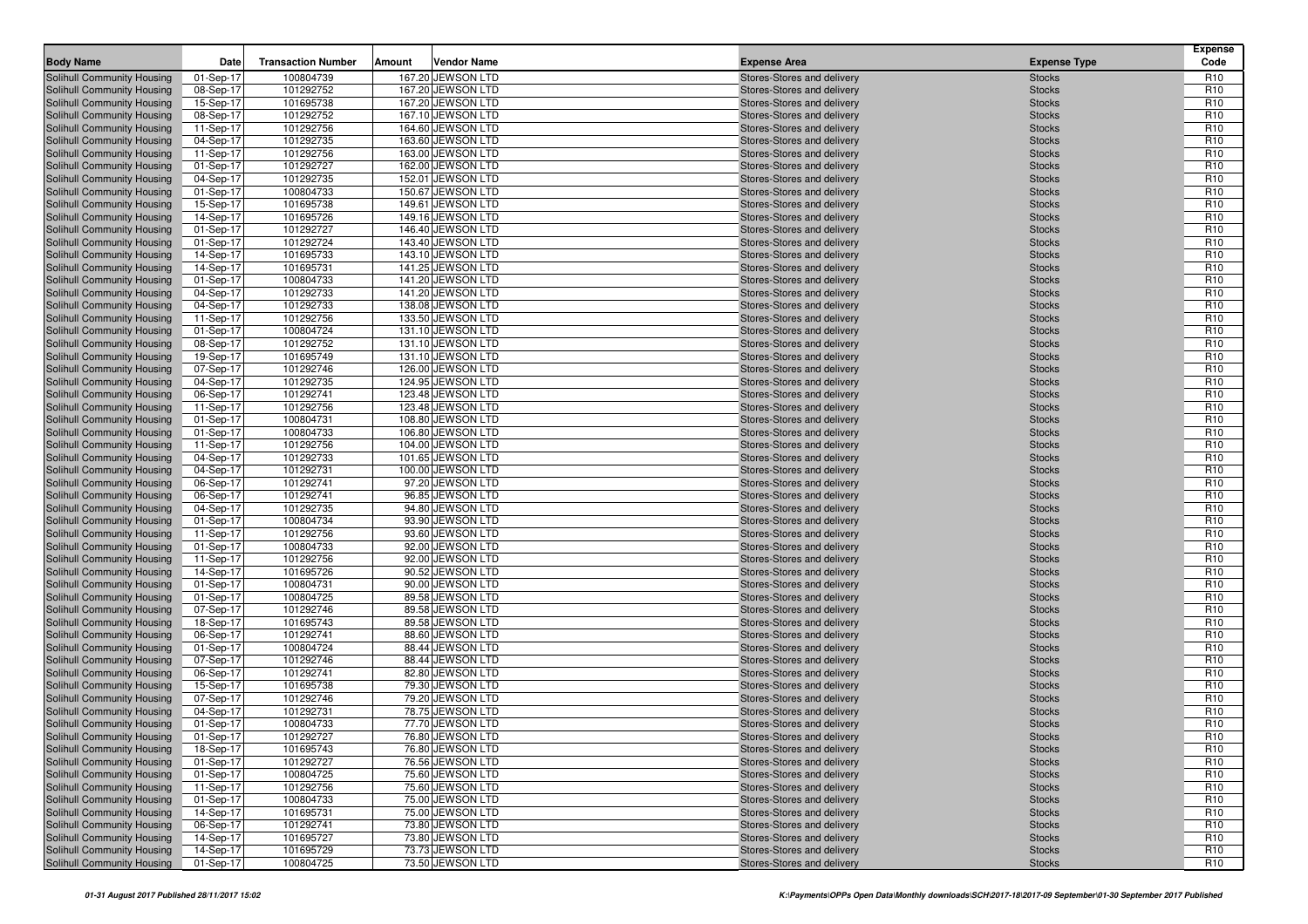|                                                                 |                        |                           |        |                                      |                                                          |                                | <b>Expense</b>                     |
|-----------------------------------------------------------------|------------------------|---------------------------|--------|--------------------------------------|----------------------------------------------------------|--------------------------------|------------------------------------|
| <b>Body Name</b>                                                | Date                   | <b>Transaction Number</b> | Amount | <b>Vendor Name</b>                   | <b>Expense Area</b>                                      | <b>Expense Type</b>            | Code                               |
| Solihull Community Housing                                      | 14-Sep-17              | 101695727                 |        | 73.50 JEWSON LTD                     | Stores-Stores and delivery                               | <b>Stocks</b>                  | R <sub>10</sub>                    |
| Solihull Community Housing                                      | 01-Sep-17              | 100804733                 |        | 72.36 JEWSON LTD<br>72.36 JEWSON LTD | Stores-Stores and delivery                               | <b>Stocks</b>                  | R <sub>10</sub><br>R <sub>10</sub> |
| Solihull Community Housing<br>Solihull Community Housing        | 08-Sep-17<br>15-Sep-17 | 101292752<br>101695738    |        | 71.85 JEWSON LTD                     | Stores-Stores and delivery<br>Stores-Stores and delivery | <b>Stocks</b><br><b>Stocks</b> | R <sub>10</sub>                    |
| Solihull Community Housing                                      | 01-Sep-17              | 100804739                 |        | 71.50 JEWSON LTD                     | Stores-Stores and delivery                               | <b>Stocks</b>                  | R <sub>10</sub>                    |
| Solihull Community Housing                                      | 07-Sep-17              | 101292746                 |        | 71.04 JEWSON LTD                     | Stores-Stores and delivery                               | <b>Stocks</b>                  | R <sub>10</sub>                    |
| Solihull Community Housing                                      | 11-Sep-17              | 101292756                 |        | 69.50 JEWSON LTD                     | Stores-Stores and delivery                               | <b>Stocks</b>                  | R <sub>10</sub>                    |
| Solihull Community Housing                                      | 01-Sep-17              | 100804731                 |        | 69.00 JEWSON LTD                     | Stores-Stores and delivery                               | <b>Stocks</b>                  | R <sub>10</sub>                    |
| Solihull Community Housing                                      | 07-Sep-17              | 101292746                 |        | 69.00 JEWSON LTD                     | Stores-Stores and delivery                               | <b>Stocks</b>                  | R <sub>10</sub>                    |
| Solihull Community Housing                                      | 15-Sep-17              | 101695738                 |        | 66.80 JEWSON LTD                     | Stores-Stores and delivery                               | <b>Stocks</b>                  | R <sub>10</sub>                    |
| Solihull Community Housing                                      | 01-Sep-17              | 100804731                 |        | 66.60 JEWSON LTD                     | Stores-Stores and delivery                               | <b>Stocks</b>                  | R <sub>10</sub>                    |
| Solihull Community Housing                                      | 18-Sep-17              | 101695743                 |        | 66.54 JEWSON LTD                     | Stores-Stores and delivery                               | <b>Stocks</b>                  | R <sub>10</sub>                    |
| Solihull Community Housing                                      | 04-Sep-17              | 101292731                 |        | 66.50 JEWSON LTD                     | Stores-Stores and delivery                               | <b>Stocks</b>                  | R <sub>10</sub>                    |
| Solihull Community Housing                                      | 04-Sep-17              | 101292733                 |        | 65.00 JEWSON LTD                     | Stores-Stores and delivery                               | <b>Stocks</b>                  | R <sub>10</sub>                    |
| Solihull Community Housing                                      | 14-Sep-17              | 101695727                 |        | 65.00 JEWSON LTD                     | Stores-Stores and delivery                               | <b>Stocks</b>                  | R <sub>10</sub>                    |
| Solihull Community Housing                                      | 01-Sep-17              | 100804739                 |        | 64.40 JEWSON LTD                     | Stores-Stores and delivery                               | <b>Stocks</b>                  | R <sub>10</sub>                    |
| Solihull Community Housing                                      | 04-Sep-17              | 101292735                 |        | 62.90 JEWSON LTD                     | Stores-Stores and delivery                               | <b>Stocks</b>                  | R <sub>10</sub>                    |
| Solihull Community Housing                                      | 18-Sep-17              | 101695743                 |        | 62.90 JEWSON LTD                     | Stores-Stores and delivery                               | <b>Stocks</b>                  | R <sub>10</sub>                    |
| Solihull Community Housing                                      | 01-Sep-17              | 100804725                 |        | 62.40 JEWSON LTD                     | Stores-Stores and delivery                               | <b>Stocks</b>                  | R <sub>10</sub>                    |
| Solihull Community Housing                                      | 06-Sep-17              | 101292741<br>101695731    |        | 62.40 JEWSON LTD                     | Stores-Stores and delivery                               | <b>Stocks</b>                  | R <sub>10</sub><br>R <sub>10</sub> |
| Solihull Community Housing<br>Solihull Community Housing        | 14-Sep-17<br>01-Sep-17 | 100804733                 |        | 62.40 JEWSON LTD<br>62.24 JEWSON LTD | Stores-Stores and delivery<br>Stores-Stores and delivery | <b>Stocks</b><br><b>Stocks</b> | R <sub>10</sub>                    |
| Solihull Community Housing                                      | 01-Sep-17              | 100804733                 |        | 62.10 JEWSON LTD                     | Stores-Stores and delivery                               | <b>Stocks</b>                  | R <sub>10</sub>                    |
| Solihull Community Housing                                      | 18-Sep-17              | 101695743                 |        | 62.10 JEWSON LTD                     | Stores-Stores and delivery                               | <b>Stocks</b>                  | R <sub>10</sub>                    |
| Solihull Community Housing                                      | 01-Sep-17              | 100804725                 |        | 61.72 JEWSON LTD                     | Stores-Stores and delivery                               | <b>Stocks</b>                  | R <sub>10</sub>                    |
| Solihull Community Housing                                      | 15-Sep-17              | 101695738                 |        | 61.72 JEWSON LTD                     | Stores-Stores and delivery                               | <b>Stocks</b>                  | R <sub>10</sub>                    |
| Solihull Community Housing                                      | 01-Sep-17              | 100804733                 |        | 61.50 JEWSON LTD                     | Stores-Stores and delivery                               | <b>Stocks</b>                  | R <sub>10</sub>                    |
| Solihull Community Housing                                      | 14-Sep-17              | 101695727                 |        | 60.40 JEWSON LTD                     | Stores-Stores and delivery                               | <b>Stocks</b>                  | R <sub>10</sub>                    |
| Solihull Community Housing                                      | 01-Sep-17              | 100804733                 |        | 60.00 JEWSON LTD                     | Stores-Stores and delivery                               | <b>Stocks</b>                  | R <sub>10</sub>                    |
| Solihull Community Housing                                      | 06-Sep-17              | 101292741                 |        | 60.00 JEWSON LTD                     | Stores-Stores and delivery                               | <b>Stocks</b>                  | R <sub>10</sub>                    |
| Solihull Community Housing                                      | 19-Sep-17              | 101695751                 |        | 60.00 JEWSON LTD                     | Stores-Stores and delivery                               | <b>Stocks</b>                  | R <sub>10</sub>                    |
| Solihull Community Housing                                      | 01-Sep-17              | 100804739                 |        | 59.85 JEWSON LTD                     | Stores-Stores and delivery                               | <b>Stocks</b>                  | R <sub>10</sub>                    |
| Solihull Community Housing                                      | 01-Sep-17              | 100804725                 |        | 59.10 JEWSON LTD                     | Stores-Stores and delivery                               | <b>Stocks</b>                  | R <sub>10</sub>                    |
| Solihull Community Housing                                      | 01-Sep-17              | 100804733                 |        | 58.50 JEWSON LTD                     | Stores-Stores and delivery                               | <b>Stocks</b>                  | R <sub>10</sub>                    |
| Solihull Community Housing                                      | 14-Sep-17              | 101695731                 |        | 58.40 JEWSON LTD                     | Stores-Stores and delivery                               | <b>Stocks</b>                  | R <sub>10</sub>                    |
| Solihull Community Housing<br>Solihull Community Housing        | 01-Sep-17<br>01-Sep-17 | 100804731<br>100804725    |        | 57.90 JEWSON LTD<br>56.50 JEWSON LTD | Stores-Stores and delivery<br>Stores-Stores and delivery | <b>Stocks</b><br><b>Stocks</b> | R <sub>10</sub><br>R <sub>10</sub> |
| Solihull Community Housing                                      | 06-Sep-17              | 101292741                 |        | 56.50 JEWSON LTD                     | Stores-Stores and delivery                               | <b>Stocks</b>                  | R <sub>10</sub>                    |
| Solihull Community Housing                                      | 18-Sep-17              | 101695743                 |        | 56.50 JEWSON LTD                     | Stores-Stores and delivery                               | <b>Stocks</b>                  | R <sub>10</sub>                    |
| Solihull Community Housing                                      | 06-Sep-17              | 101292741                 |        | 56.00 JEWSON LTD                     | Stores-Stores and delivery                               | <b>Stocks</b>                  | R <sub>10</sub>                    |
| Solihull Community Housing                                      | 01-Sep-17              | 100804733                 |        | 55.60 JEWSON LTD                     | Stores-Stores and delivery                               | <b>Stocks</b>                  | R <sub>10</sub>                    |
| Solihull Community Housing                                      | 01-Sep-17              | 100804733                 |        | 55.60 JEWSON LTD                     | Stores-Stores and delivery                               | <b>Stocks</b>                  | R <sub>10</sub>                    |
| Solihull Community Housing                                      | 04-Sep-17              | 101292733                 |        | 55.60 JEWSON LTD                     | Stores-Stores and delivery                               | <b>Stocks</b>                  | R <sub>10</sub>                    |
| Solihull Community Housing                                      | 08-Sep-17              | 101292752                 |        | 55.60 JEWSON LTD                     | Stores-Stores and delivery                               | <b>Stocks</b>                  | R <sub>10</sub>                    |
| Solihull Community Housing                                      | 14-Sep-17              | 101695731                 |        | 55.60 JEWSON LTD                     | Stores-Stores and delivery                               | <b>Stocks</b>                  | R <sub>10</sub>                    |
| Solihull Community Housing                                      | 18-Sep-17              | 101695743                 |        | 54.00 JEWSON LTD                     | Stores-Stores and delivery                               | <b>Stocks</b>                  | R <sub>10</sub>                    |
| Solihull Community Housing                                      | 15-Sep-17              | 101695738                 |        | 53.15 JEWSON LTD                     | Stores-Stores and delivery                               | <b>Stocks</b>                  | R <sub>10</sub>                    |
| Solihull Community Housing                                      | 11-Sep-17              | 101292756                 |        | 52.50 JEWSON LTD                     | Stores-Stores and delivery                               | <b>Stocks</b>                  | R <sub>10</sub>                    |
| Solihull Community Housing                                      | 08-Sep-17              | 101292752                 |        | 50.00 JEWSON LTD                     | Stores-Stores and delivery                               | <b>Stocks</b>                  | R <sub>10</sub>                    |
| Solihull Community Housing                                      | 01-Sep-17              | 100804739                 |        | 49.80 JEWSON LTD                     | Stores-Stores and delivery                               | <b>Stocks</b>                  | R <sub>10</sub>                    |
| Solihull Community Housing                                      | 14-Sep-17              | 101695727                 |        | 49.74 JEWSON LTD                     | Stores-Stores and delivery<br>Stores-Stores and delivery | <b>Stocks</b>                  | R <sub>10</sub>                    |
| <b>Solihull Community Housing</b><br>Solihull Community Housing | 04-Sep-17<br>04-Sep-17 | 101292733<br>101292735    |        | 48.70 JEWSON LTD<br>48.50 JEWSON LTD | Stores-Stores and delivery                               | <b>Stocks</b><br><b>Stocks</b> | R <sub>10</sub><br>R <sub>10</sub> |
| <b>Solihull Community Housing</b>                               | 01-Sep-17              | 100804734                 |        | 48.00 JEWSON LTD                     | Stores-Stores and delivery                               | <b>Stocks</b>                  | R <sub>10</sub>                    |
| Solihull Community Housing                                      | 06-Sep-17              | 101292741                 |        | 48.00 JEWSON LTD                     | Stores-Stores and delivery                               | <b>Stocks</b>                  | R <sub>10</sub>                    |
| Solihull Community Housing                                      | 14-Sep-17              | 101695727                 |        | 48.00 JEWSON LTD                     | Stores-Stores and delivery                               | <b>Stocks</b>                  | R <sub>10</sub>                    |
| Solihull Community Housing                                      | 01-Sep-17              | 100804731                 |        | 47.55 JEWSON LTD                     | Stores-Stores and delivery                               | <b>Stocks</b>                  | R <sub>10</sub>                    |
| Solihull Community Housing                                      | 04-Sep-17              | 101292733                 |        | 47.00 JEWSON LTD                     | Stores-Stores and delivery                               | <b>Stocks</b>                  | R <sub>10</sub>                    |
| Solihull Community Housing                                      | 01-Sep-17              | 100804731                 |        | 46.95 JEWSON LTD                     | Stores-Stores and delivery                               | <b>Stocks</b>                  | R <sub>10</sub>                    |
| Solihull Community Housing                                      | 07-Sep-17              | 101292746                 |        | 46.95 JEWSON LTD                     | Stores-Stores and delivery                               | <b>Stocks</b>                  | R <sub>10</sub>                    |
| Solihull Community Housing                                      | 01-Sep-17              | 100804725                 |        | 46.70 JEWSON LTD                     | Stores-Stores and delivery                               | <b>Stocks</b>                  | R <sub>10</sub>                    |
| Solihull Community Housing                                      | 14-Sep-17              | 101695727                 |        | 46.70 JEWSON LTD                     | Stores-Stores and delivery                               | <b>Stocks</b>                  | R <sub>10</sub>                    |
| Solihull Community Housing                                      | 01-Sep-17              | 100804733                 |        | 46.40 JEWSON LTD                     | Stores-Stores and delivery                               | <b>Stocks</b>                  | R <sub>10</sub>                    |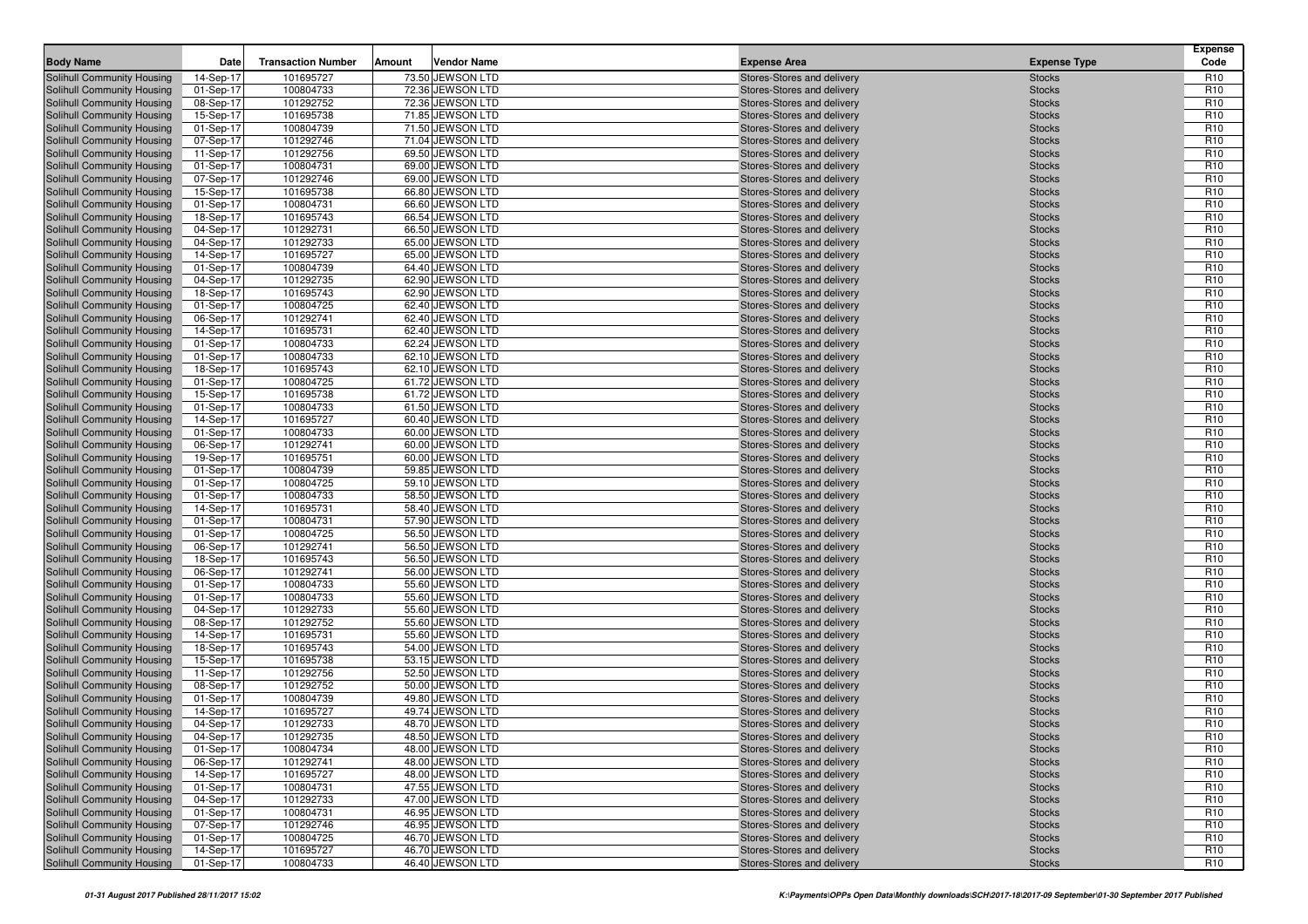| <b>Body Name</b>                                         | Date                   | <b>Transaction Number</b> | Amount | <b>Vendor Name</b>                   | <b>Expense Area</b>                                      | <b>Expense Type</b>            | <b>Expense</b><br>Code             |
|----------------------------------------------------------|------------------------|---------------------------|--------|--------------------------------------|----------------------------------------------------------|--------------------------------|------------------------------------|
| Solihull Community Housing                               | 01-Sep-17              | 100804731                 |        | 46.00 JEWSON LTD                     | Stores-Stores and delivery                               | <b>Stocks</b>                  | R <sub>10</sub>                    |
| Solihull Community Housing                               | 11-Sep-17              | 101292756                 |        | 45.56 JEWSON LTD                     | Stores-Stores and delivery                               | <b>Stocks</b>                  | R <sub>10</sub>                    |
| Solihull Community Housing                               | 06-Sep-17              | 101292741                 |        | 43.20 JEWSON LTD                     | Stores-Stores and delivery                               | <b>Stocks</b>                  | R <sub>10</sub>                    |
| Solihull Community Housing                               | 18-Sep-17              | 101695743                 |        | 43.20 JEWSON LTD                     | Stores-Stores and delivery                               | <b>Stocks</b>                  | R <sub>10</sub>                    |
| Solihull Community Housing                               | 07-Sep-17              | 101292746                 |        | 41.80 JEWSON LTD                     | Stores-Stores and delivery                               | <b>Stocks</b>                  | R <sub>10</sub>                    |
| Solihull Community Housing                               | 11-Sep-17              | 101292756                 |        | 39.30 JEWSON LTD                     | Stores-Stores and delivery                               | <b>Stocks</b>                  | R <sub>10</sub>                    |
| Solihull Community Housing                               | 01-Sep-17              | 101292727                 |        | 38.67 JEWSON LTD                     | Stores-Stores and delivery                               | <b>Stocks</b>                  | R <sub>10</sub>                    |
| Solihull Community Housing                               | 01-Sep-17              | 101292727                 |        | 38.67 JEWSON LTD                     | Stores-Stores and delivery                               | <b>Stocks</b>                  | R <sub>10</sub>                    |
| Solihull Community Housing                               | 04-Sep-17              | 101292735                 |        | 38.67 JEWSON LTD                     | Stores-Stores and delivery                               | <b>Stocks</b>                  | R <sub>10</sub>                    |
| Solihull Community Housing                               | 15-Sep-17              | 101695738                 |        | 38.67 JEWSON LTD                     | Stores-Stores and delivery                               | <b>Stocks</b>                  | R <sub>10</sub>                    |
| Solihull Community Housing                               | 15-Sep-17              | 101695738                 |        | 38.67 JEWSON LTD                     | Stores-Stores and delivery                               | <b>Stocks</b>                  | R <sub>10</sub>                    |
| Solihull Community Housing                               | 01-Sep-17              | 100804739                 |        | 38.64 JEWSON LTD                     | Stores-Stores and delivery                               | <b>Stocks</b>                  | R <sub>10</sub>                    |
| Solihull Community Housing                               | 14-Sep-17              | 101695727                 |        | 38.20 JEWSON LTD                     | Stores-Stores and delivery                               | <b>Stocks</b>                  | R <sub>10</sub>                    |
| <b>Solihull Community Housing</b>                        | 01-Sep-17              | 101292727                 |        | 38.10 JEWSON LTD                     | Stores-Stores and delivery                               | <b>Stocks</b>                  | R <sub>10</sub>                    |
| Solihull Community Housing                               | 08-Sep-17              | 101292752                 |        | 38.10 JEWSON LTD                     | Stores-Stores and delivery                               | <b>Stocks</b>                  | R <sub>10</sub>                    |
| Solihull Community Housing                               | 19-Sep-17              | 101695749                 |        | 38.10 JEWSON LTD                     | Stores-Stores and delivery                               | <b>Stocks</b>                  | R <sub>10</sub>                    |
| Solihull Community Housing                               | 08-Sep-17              | 101292752                 |        | 37.60 JEWSON LTD                     | Stores-Stores and delivery                               | <b>Stocks</b>                  | R <sub>10</sub>                    |
| Solihull Community Housing                               | 01-Sep-17              | 100804731                 |        | 36.12 JEWSON LTD                     | Stores-Stores and delivery                               | <b>Stocks</b>                  | R <sub>10</sub>                    |
| Solihull Community Housing                               | 04-Sep-17              | 101292733                 |        | 35.00 JEWSON LTD                     | Stores-Stores and delivery                               | <b>Stocks</b>                  | R <sub>10</sub>                    |
| Solihull Community Housing                               | 14-Sep-17              | 101695727                 |        | 35.00 JEWSON LTD                     | Stores-Stores and delivery                               | <b>Stocks</b>                  | R <sub>10</sub>                    |
| Solihull Community Housing                               | 01-Sep-17              | 100804733                 |        | 34.50 JEWSON LTD                     | Stores-Stores and delivery                               | <b>Stocks</b>                  | R <sub>10</sub>                    |
| Solihull Community Housing                               | 14-Sep-17              | 101695727                 |        | 33.60 JEWSON LTD                     | Stores-Stores and delivery                               | <b>Stocks</b>                  | R <sub>10</sub>                    |
| <b>Solihull Community Housing</b>                        | 01-Sep-17              | 100804733                 |        | 33.12 JEWSON LTD                     | Stores-Stores and delivery                               | <b>Stocks</b>                  | R <sub>10</sub>                    |
| Solihull Community Housing                               | 15-Sep-17              | 101695738                 |        | 32.50 JEWSON LTD                     | Stores-Stores and delivery                               | <b>Stocks</b>                  | R <sub>10</sub>                    |
| Solihull Community Housing                               | 18-Sep-17              | 101695743                 |        | 32.50 JEWSON LTD                     | Stores-Stores and delivery                               | <b>Stocks</b>                  | R <sub>10</sub>                    |
| Solihull Community Housing                               | 01-Sep-17              | 100804734                 |        | 32.40 JEWSON LTD                     | Stores-Stores and delivery                               | <b>Stocks</b>                  | R <sub>10</sub>                    |
| Solihull Community Housing                               | 01-Sep-17              | 100804725                 |        | 32.00 JEWSON LTD                     | Stores-Stores and delivery                               | <b>Stocks</b>                  | R <sub>10</sub>                    |
| Solihull Community Housing                               | 07-Sep-17              | 101292746                 |        | 30.00 JEWSON LTD                     | Stores-Stores and delivery                               | <b>Stocks</b>                  | R <sub>10</sub>                    |
| Solihull Community Housing                               | 04-Sep-17              | 101292733                 |        | 29.20 JEWSON LTD                     | Stores-Stores and delivery                               | <b>Stocks</b>                  | R <sub>10</sub>                    |
| Solihull Community Housing                               | 18-Sep-17              | 101695743                 |        | 29.20 JEWSON LTD                     | Stores-Stores and delivery                               | <b>Stocks</b>                  | R <sub>10</sub>                    |
| Solihull Community Housing                               | 01-Sep-17              | 101292727                 |        | 28.80 JEWSON LTD                     | Stores-Stores and delivery                               | <b>Stocks</b>                  | R <sub>10</sub>                    |
| Solihull Community Housing                               | 08-Sep-17              | 101292752                 |        | 28.80 JEWSON LTD                     | Stores-Stores and delivery                               | <b>Stocks</b>                  | R <sub>10</sub>                    |
| Solihull Community Housing                               | 01-Sep-17              | 100804725                 |        | 28.50 JEWSON LTD                     | Stores-Stores and delivery                               | <b>Stocks</b>                  | R <sub>10</sub>                    |
| Solihull Community Housing                               | 18-Sep-17              | 101695743                 |        | 28.26 JEWSON LTD                     | Stores-Stores and delivery                               | <b>Stocks</b>                  | R <sub>10</sub>                    |
| Solihull Community Housing<br>Solihull Community Housing | 01-Sep-17<br>14-Sep-17 | 101292727<br>101695727    |        | 28.20 JEWSON LTD<br>28.00 JEWSON LTD | Stores-Stores and delivery                               | <b>Stocks</b><br><b>Stocks</b> | R <sub>10</sub><br>R <sub>10</sub> |
| Solihull Community Housing                               | 01-Sep-17              | 100804733                 |        | 27.90 JEWSON LTD                     | Stores-Stores and delivery<br>Stores-Stores and delivery | <b>Stocks</b>                  | R <sub>10</sub>                    |
| Solihull Community Housing                               | 06-Sep-17              | 101292741                 |        | 27.90 JEWSON LTD                     | Stores-Stores and delivery                               | <b>Stocks</b>                  | R <sub>10</sub>                    |
| Solihull Community Housing                               | 14-Sep-17              | 101695731                 |        | 27.90 JEWSON LTD                     | Stores-Stores and delivery                               | <b>Stocks</b>                  | R <sub>10</sub>                    |
| Solihull Community Housing                               | 01-Sep-17              | 100804733                 |        | 27.80 JEWSON LTD                     | Stores-Stores and delivery                               | <b>Stocks</b>                  | R <sub>10</sub>                    |
| Solihull Community Housing                               | 01-Sep-17              | 101292727                 |        | 27.24 JEWSON LTD                     | Stores-Stores and delivery                               | <b>Stocks</b>                  | R <sub>10</sub>                    |
| Solihull Community Housing                               | 07-Sep-17              | 101292746                 |        | 27.20 JEWSON LTD                     | Stores-Stores and delivery                               | <b>Stocks</b>                  | R <sub>10</sub>                    |
| Solihull Community Housing                               | 01-Sep-17              | 100804739                 |        | 27.00 JEWSON LTD                     | Stores-Stores and delivery                               | <b>Stocks</b>                  | R <sub>10</sub>                    |
| Solihull Community Housing                               | 01-Sep-17              | 100804725                 |        | 26.95 JEWSON LTD                     | Stores-Stores and delivery                               | <b>Stocks</b>                  | R <sub>10</sub>                    |
| Solihull Community Housing                               | 01-Sep-17              | 100804733                 |        | 26.55 JEWSON LTD                     | Stores-Stores and delivery                               | <b>Stocks</b>                  | R <sub>10</sub>                    |
| Solihull Community Housing                               | 06-Sep-17              | 101292741                 |        | 26.40 JEWSON LTD                     | Stores-Stores and delivery                               | <b>Stocks</b>                  | R <sub>10</sub>                    |
| Solihull Community Housing                               | 01-Sep-17              | 100804739                 |        | 26.35 JEWSON LTD                     | Stores-Stores and delivery                               | <b>Stocks</b>                  | R <sub>10</sub>                    |
| <b>Solihull Community Housing</b>                        | 14-Sep-17              | 101695731                 |        | 26.35 JEWSON LTD                     | Stores-Stores and delivery                               | <b>Stocks</b>                  | R <sub>10</sub>                    |
| Solihull Community Housing                               | 08-Sep-17              | 101292752                 |        | 26.30 JEWSON LTD                     | Stores-Stores and delivery                               | <b>Stocks</b>                  | R <sub>10</sub>                    |
| Solihull Community Housing                               | 14-Sep-17              | 101695729                 |        | 26.00 JEWSON LTD                     | Stores-Stores and delivery                               | <b>Stocks</b>                  | R <sub>10</sub>                    |
| Solihull Community Housing                               | 01-Sep-17              | 101292727                 |        | 25.00 JEWSON LTD                     | Stores-Stores and delivery                               | <b>Stocks</b>                  | R <sub>10</sub>                    |
| Solihull Community Housing                               | 11-Sep-17              | 101292756                 |        | 24.60 JEWSON LTD                     | Stores-Stores and delivery                               | <b>Stocks</b>                  | R <sub>10</sub>                    |
| Solihull Community Housing                               | 14-Sep-17              | 101695731                 |        | 24.32 JEWSON LTD                     | Stores-Stores and delivery                               | <b>Stocks</b>                  | R <sub>10</sub>                    |
| Solihull Community Housing                               | 01-Sep-17              | 100804733                 |        | 24.30 JEWSON LTD                     | Stores-Stores and delivery                               | <b>Stocks</b>                  | R <sub>10</sub>                    |
| Solihull Community Housing                               | 18-Sep-17              | 101695743                 |        | 23.80 JEWSON LTD                     | Stores-Stores and delivery                               | <b>Stocks</b>                  | R <sub>10</sub>                    |
| Solihull Community Housing                               | 14-Sep-17              | 101695731                 |        | 23.40 JEWSON LTD                     | Stores-Stores and delivery                               | <b>Stocks</b>                  | R <sub>10</sub>                    |
| Solihull Community Housing                               | 01-Sep-17              | 101292727                 |        | 22.40 JEWSON LTD                     | Stores-Stores and delivery                               | <b>Stocks</b>                  | R <sub>10</sub>                    |
| Solihull Community Housing                               | 01-Sep-17              | 100804733                 |        | 22.19 JEWSON LTD                     | Stores-Stores and delivery                               | <b>Stocks</b>                  | R <sub>10</sub>                    |
| Solihull Community Housing                               | 01-Sep-17              | 100804739                 |        | 22.10 JEWSON LTD                     | Stores-Stores and delivery                               | <b>Stocks</b>                  | R <sub>10</sub>                    |
| Solihull Community Housing                               | 01-Sep-17              | 100804733                 |        | 21.80 JEWSON LTD                     | Stores-Stores and delivery                               | <b>Stocks</b>                  | R <sub>10</sub>                    |
| Solihull Community Housing                               | 01-Sep-17              | 100804739                 |        | 21.80 JEWSON LTD                     | Stores-Stores and delivery                               | <b>Stocks</b>                  | R <sub>10</sub>                    |
| Solihull Community Housing                               | 01-Sep-17              | 101292727                 |        | 20.08 JEWSON LTD                     | Stores-Stores and delivery                               | <b>Stocks</b>                  | R <sub>10</sub>                    |
| Solihull Community Housing                               | 01-Sep-17              | 101292727                 |        | 19.65 JEWSON LTD                     | Stores-Stores and delivery                               | <b>Stocks</b>                  | R <sub>10</sub>                    |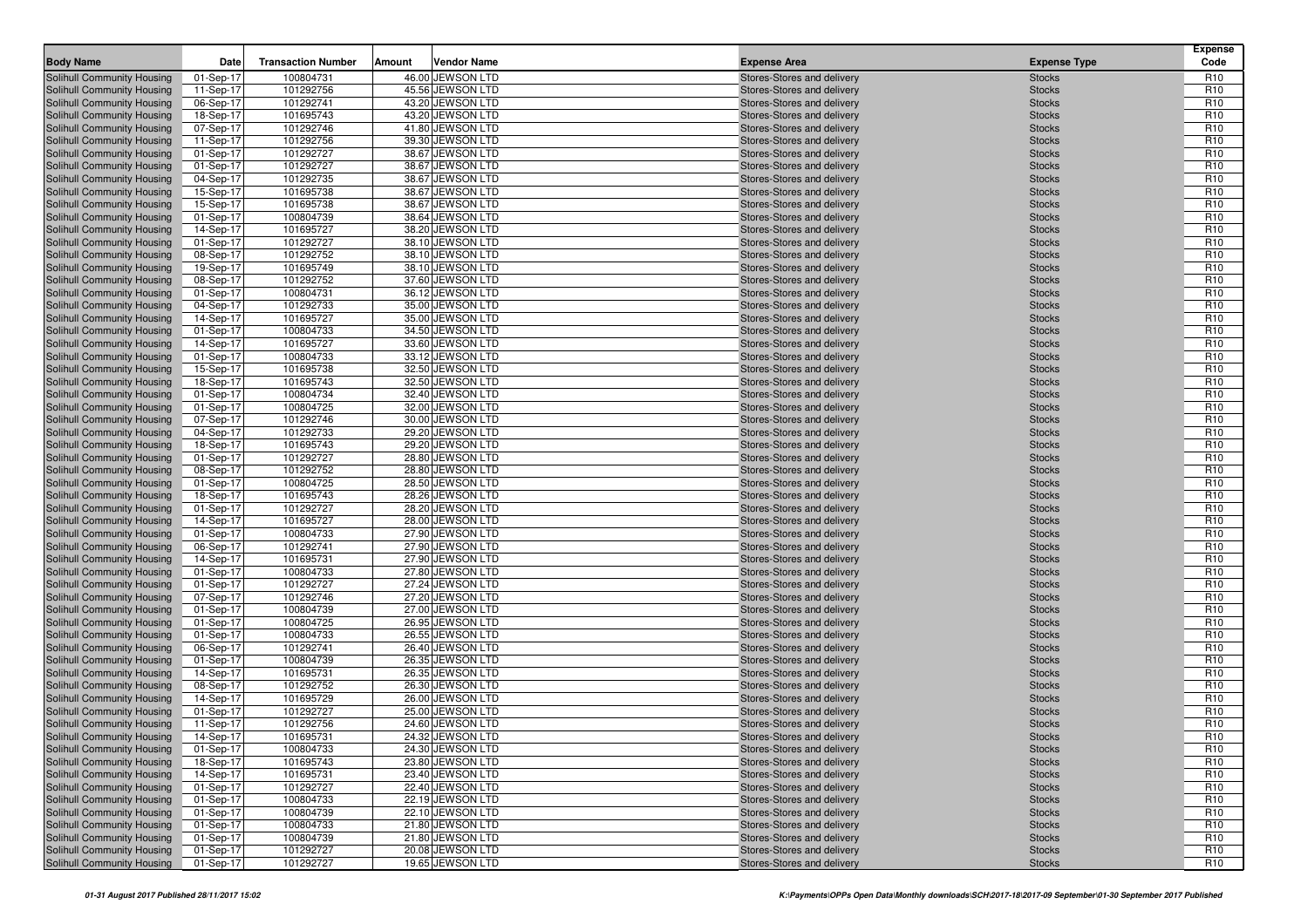| <b>Body Name</b>                  | Date      | <b>Transaction Number</b> | Amount | <b>Vendor Name</b> | <b>Expense Area</b>        | <b>Expense Type</b> | <b>Expense</b><br>Code |
|-----------------------------------|-----------|---------------------------|--------|--------------------|----------------------------|---------------------|------------------------|
| Solihull Community Housing        | 01-Sep-17 | 100804739                 |        | 19.65 JEWSON LTD   | Stores-Stores and delivery | <b>Stocks</b>       | R <sub>10</sub>        |
| Solihull Community Housing        | 14-Sep-17 | 101695726                 |        | 18.75 JEWSON LTD   | Stores-Stores and delivery | <b>Stocks</b>       | R <sub>10</sub>        |
| Solihull Community Housing        | 01-Sep-17 | 100804734                 |        | 18.60 JEWSON LTD   | Stores-Stores and delivery | <b>Stocks</b>       | R <sub>10</sub>        |
| Solihull Community Housing        | 01-Sep-17 | 101292727                 |        | 18.40 JEWSON LTD   | Stores-Stores and delivery | <b>Stocks</b>       | R <sub>10</sub>        |
| Solihull Community Housing        | 14-Sep-17 | 101695731                 |        | 18.00 JEWSON LTD   | Stores-Stores and delivery | <b>Stocks</b>       | R <sub>10</sub>        |
| Solihull Community Housing        | 19-Sep-17 | 101695749                 |        | 17.70 JEWSON LTD   | Stores-Stores and delivery | <b>Stocks</b>       | R <sub>10</sub>        |
| Solihull Community Housing        | 06-Sep-17 | 101292741                 |        | 17.25 JEWSON LTD   | Stores-Stores and delivery | <b>Stocks</b>       | R <sub>10</sub>        |
| Solihull Community Housing        | 01-Sep-17 | 100804725                 |        | 16.97 JEWSON LTD   | Stores-Stores and delivery | <b>Stocks</b>       | R <sub>10</sub>        |
| Solihull Community Housing        | 18-Sep-17 | 101695743                 |        | 16.80 JEWSON LTD   | Stores-Stores and delivery | <b>Stocks</b>       | R <sub>10</sub>        |
| Solihull Community Housing        | 18-Sep-17 | 101695743                 |        | 16.62 JEWSON LTD   | Stores-Stores and delivery | <b>Stocks</b>       | R <sub>10</sub>        |
| Solihull Community Housing        | 08-Sep-17 | 101292752                 |        | 16.30 JEWSON LTD   | Stores-Stores and delivery | <b>Stocks</b>       | R <sub>10</sub>        |
| Solihull Community Housing        | 01-Sep-17 | 101292727                 |        | 16.00 JEWSON LTD   | Stores-Stores and delivery | <b>Stocks</b>       | R <sub>10</sub>        |
| Solihull Community Housing        | 01-Sep-17 | 100804725                 |        | 15.80 JEWSON LTD   | Stores-Stores and delivery | <b>Stocks</b>       | R <sub>10</sub>        |
| <b>Solihull Community Housing</b> | 14-Sep-17 | 101695727                 |        | 15.80 JEWSON LTD   | Stores-Stores and delivery | <b>Stocks</b>       | R <sub>10</sub>        |
| Solihull Community Housing        | 15-Sep-17 | 101695738                 |        | 15.80 JEWSON LTD   | Stores-Stores and delivery | <b>Stocks</b>       | R <sub>10</sub>        |
| Solihull Community Housing        | 14-Sep-17 | 101695731                 |        | 15.60 JEWSON LTD   | Stores-Stores and delivery | <b>Stocks</b>       | R <sub>10</sub>        |
| Solihull Community Housing        | 01-Sep-17 | 100804731                 |        | 15.40 JEWSON LTD   | Stores-Stores and delivery | <b>Stocks</b>       | R <sub>10</sub>        |
| Solihull Community Housing        | 14-Sep-17 | 101695727                 |        | 15.40 JEWSON LTD   | Stores-Stores and delivery | <b>Stocks</b>       | R <sub>10</sub>        |
| Solihull Community Housing        | 01-Sep-17 | 100804739                 |        | 15.30 JEWSON LTD   | Stores-Stores and delivery | <b>Stocks</b>       | R <sub>10</sub>        |
| Solihull Community Housing        | 06-Sep-17 | 101292741                 |        | 15.10 JEWSON LTD   | Stores-Stores and delivery | <b>Stocks</b>       | R <sub>10</sub>        |
| Solihull Community Housing        | 01-Sep-17 | 101292727                 |        | 15.00 JEWSON LTD   | Stores-Stores and delivery | <b>Stocks</b>       | R <sub>10</sub>        |
| Solihull Community Housing        | 06-Sep-17 | 101292741                 |        | 15.00 JEWSON LTD   | Stores-Stores and delivery | <b>Stocks</b>       | R <sub>10</sub>        |
| Solihull Community Housing        | 07-Sep-17 | 101292746                 |        | 15.00 JEWSON LTD   | Stores-Stores and delivery | <b>Stocks</b>       | R <sub>10</sub>        |
| Solihull Community Housing        | 14-Sep-17 | 101695727                 |        | 15.00 JEWSON LTD   | Stores-Stores and delivery | <b>Stocks</b>       | R <sub>10</sub>        |
| Solihull Community Housing        | 14-Sep-17 | 101695731                 |        | 15.00 JEWSON LTD   | Stores-Stores and delivery | <b>Stocks</b>       | R <sub>10</sub>        |
| Solihull Community Housing        | 18-Sep-17 | 101695743                 |        | 14.80 JEWSON LTD   | Stores-Stores and delivery | <b>Stocks</b>       | R <sub>10</sub>        |
| Solihull Community Housing        | 11-Sep-17 | 101292756                 |        | 13.75 JEWSON LTD   | Stores-Stores and delivery | <b>Stocks</b>       | R <sub>10</sub>        |
| Solihull Community Housing        | 01-Sep-17 | 100804731                 |        | 13.57 JEWSON LTD   | Stores-Stores and delivery | <b>Stocks</b>       | R <sub>10</sub>        |
| Solihull Community Housing        | 15-Sep-17 | 101695738                 |        | 13.50 JEWSON LTD   | Stores-Stores and delivery | <b>Stocks</b>       | R <sub>10</sub>        |
| Solihull Community Housing        | 01-Sep-17 | 100804733                 |        | 13.32 JEWSON LTD   | Stores-Stores and delivery | <b>Stocks</b>       | R <sub>10</sub>        |
| Solihull Community Housing        | 19-Sep-17 | 101695749                 |        | 13.20 JEWSON LTD   | Stores-Stores and delivery | <b>Stocks</b>       | R <sub>10</sub>        |
| Solihull Community Housing        | 08-Sep-17 | 101292752                 |        | 11.80 JEWSON LTD   | Stores-Stores and delivery | <b>Stocks</b>       | R <sub>10</sub>        |
| Solihull Community Housing        | 14-Sep-17 | 101695727                 |        | 11.76 JEWSON LTD   | Stores-Stores and delivery | <b>Stocks</b>       | R <sub>10</sub>        |
| Solihull Community Housing        | 08-Sep-17 | 101292752                 |        | 11.20 JEWSON LTD   | Stores-Stores and delivery | <b>Stocks</b>       | R <sub>10</sub>        |
| Solihull Community Housing        | 14-Sep-17 | 101695731                 |        | 11.20 JEWSON LTD   | Stores-Stores and delivery | <b>Stocks</b>       | R <sub>10</sub>        |
| Solihull Community Housing        | 04-Sep-17 | 101292735                 |        | 11.10 JEWSON LTD   | Stores-Stores and delivery | <b>Stocks</b>       | R <sub>10</sub>        |
| Solihull Community Housing        | 04-Sep-17 | 101292733                 |        | 11.04 JEWSON LTD   | Stores-Stores and delivery | <b>Stocks</b>       | R <sub>10</sub>        |
| Solihull Community Housing        | 14-Sep-17 | 101695731                 |        | 11.00 JEWSON LTD   | Stores-Stores and delivery | <b>Stocks</b>       | R <sub>10</sub>        |
| Solihull Community Housing        | 15-Sep-17 | 101695738                 |        | 10.10 JEWSON LTD   | Stores-Stores and delivery | <b>Stocks</b>       | R <sub>10</sub>        |
| Solihull Community Housing        | 01-Sep-17 | 100804725                 |        | 10.00 JEWSON LTD   | Stores-Stores and delivery | <b>Stocks</b>       | R <sub>10</sub>        |
| Solihull Community Housing        | 15-Sep-17 | 101695738                 |        | 10.00 JEWSON LTD   | Stores-Stores and delivery | <b>Stocks</b>       | R <sub>10</sub>        |
| Solihull Community Housing        | 06-Sep-17 | 101292741                 |        | 9.60 JEWSON LTD    | Stores-Stores and delivery | <b>Stocks</b>       | R <sub>10</sub>        |
| Solihull Community Housing        | 06-Sep-17 | 101292741                 |        | 9.50 JEWSON LTD    | Stores-Stores and delivery | <b>Stocks</b>       | R <sub>10</sub>        |
| Solihull Community Housing        | 07-Sep-17 | 101292746                 |        | 9.50 JEWSON LTD    | Stores-Stores and delivery | <b>Stocks</b>       | R <sub>10</sub>        |
| Solihull Community Housing        | 19-Sep-17 | 101695749                 |        | 9.50 JEWSON LTD    | Stores-Stores and delivery | <b>Stocks</b>       | R <sub>10</sub>        |
| Solihull Community Housing        | 15-Sep-17 | 101695738                 |        | 9.20 JEWSON LTD    | Stores-Stores and delivery | <b>Stocks</b>       | R <sub>10</sub>        |
| Solihull Community Housing        | 08-Sep-17 | 101292752                 |        | 9.00 JEWSON LTD    | Stores-Stores and delivery | <b>Stocks</b>       | R <sub>10</sub>        |
| <b>Solihull Community Housing</b> | 15-Sep-17 | 101695738                 |        | 9.00 JEWSON LTD    | Stores-Stores and delivery | <b>Stocks</b>       | R <sub>10</sub>        |
| Solihull Community Housing        | 01-Sep-17 | 100804739                 |        | 8.50 JEWSON LTD    | Stores-Stores and delivery | <b>Stocks</b>       | R <sub>10</sub>        |
| Solihull Community Housing        | 07-Sep-17 | 101292746                 |        | 8.46 JEWSON LTD    | Stores-Stores and delivery | <b>Stocks</b>       | R <sub>10</sub>        |
| Solihull Community Housing        | 01-Sep-17 | 100804731                 |        | 8.20 JEWSON LTD    | Stores-Stores and delivery | <b>Stocks</b>       | R <sub>10</sub>        |
| Solihull Community Housing        | 14-Sep-17 | 101695731                 |        | 8.20 JEWSON LTD    | Stores-Stores and delivery | <b>Stocks</b>       | R <sub>10</sub>        |
| Solihull Community Housing        | 01-Sep-17 | 100804725                 |        | 8.00 JEWSON LTD    | Stores-Stores and delivery | <b>Stocks</b>       | R <sub>10</sub>        |
| Solihull Community Housing        | 07-Sep-17 | 101292746                 |        | 8.00 JEWSON LTD    | Stores-Stores and delivery | <b>Stocks</b>       | R <sub>10</sub>        |
| Solihull Community Housing        | 14-Sep-17 | 101695727                 |        | 8.00 JEWSON LTD    | Stores-Stores and delivery | <b>Stocks</b>       | R <sub>10</sub>        |
| Solihull Community Housing        | 14-Sep-17 | 101695731                 |        | 8.00 JEWSON LTD    | Stores-Stores and delivery | <b>Stocks</b>       | R <sub>10</sub>        |
| Solihull Community Housing        | 06-Sep-17 | 101292741                 |        | 7.70 JEWSON LTD    | Stores-Stores and delivery | <b>Stocks</b>       | R <sub>10</sub>        |
| Solihull Community Housing        | 18-Sep-17 | 101695743                 |        | 7.60 JEWSON LTD    | Stores-Stores and delivery | <b>Stocks</b>       | R <sub>10</sub>        |
| Solihull Community Housing        | 04-Sep-17 | 101292735                 |        | 7.50 JEWSON LTD    | Stores-Stores and delivery | <b>Stocks</b>       | R <sub>10</sub>        |
| Solihull Community Housing        | 08-Sep-17 | 101292752                 |        | 7.40 JEWSON LTD    | Stores-Stores and delivery | <b>Stocks</b>       | R <sub>10</sub>        |
| Solihull Community Housing        | 11-Sep-17 | 101292756                 |        | 6.95 JEWSON LTD    | Stores-Stores and delivery | <b>Stocks</b>       | R <sub>10</sub>        |
| Solihull Community Housing        | 01-Sep-17 | 100804733                 |        | 6.50 JEWSON LTD    | Stores-Stores and delivery | <b>Stocks</b>       | R <sub>10</sub>        |
| Solihull Community Housing        | 01-Sep-17 | 100804734                 |        | 6.50 JEWSON LTD    | Stores-Stores and delivery | <b>Stocks</b>       | R <sub>10</sub>        |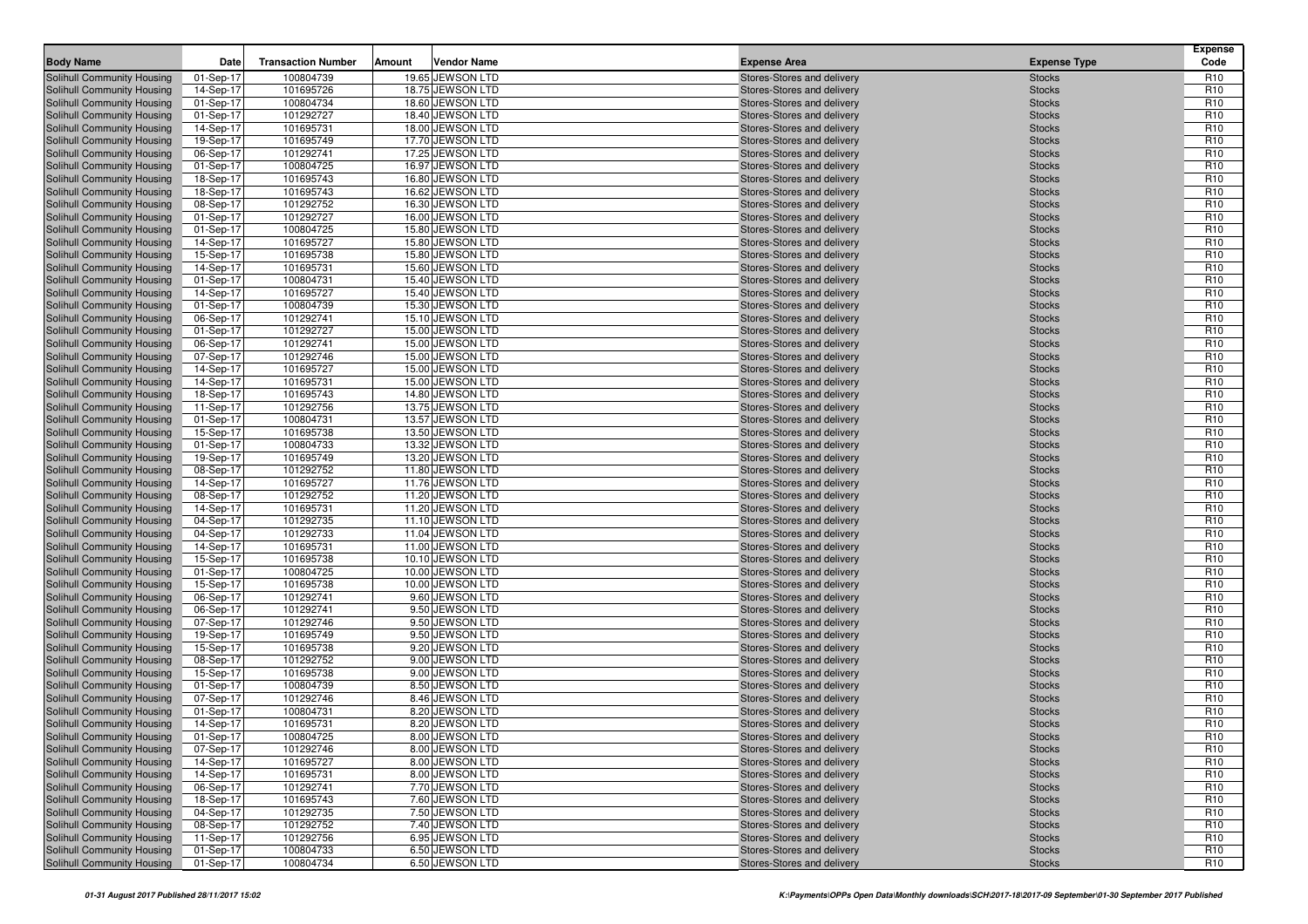|                                                          |                        |                           |        |                                                        |                                                              |                                            | <b>Expense</b>                     |
|----------------------------------------------------------|------------------------|---------------------------|--------|--------------------------------------------------------|--------------------------------------------------------------|--------------------------------------------|------------------------------------|
| <b>Body Name</b>                                         | Date                   | <b>Transaction Number</b> | Amount | <b>Vendor Name</b>                                     | <b>Expense Area</b>                                          | <b>Expense Type</b>                        | Code                               |
| Solihull Community Housing                               | 01-Sep-17              | 101292727                 |        | 6.00 JEWSON LTD                                        | Stores-Stores and delivery                                   | <b>Stocks</b>                              | R <sub>10</sub>                    |
| Solihull Community Housing                               | 07-Sep-17              | 101292746<br>101695727    |        | 5.79 JEWSON LTD<br>5.50 JEWSON LTD                     | Stores-Stores and delivery                                   | <b>Stocks</b>                              | R <sub>10</sub><br>R <sub>10</sub> |
| Solihull Community Housing<br>Solihull Community Housing | 14-Sep-17<br>01-Sep-17 | 100804731                 |        | 5.40 JEWSON LTD                                        | Stores-Stores and delivery<br>Stores-Stores and delivery     | <b>Stocks</b><br><b>Stocks</b>             | R <sub>10</sub>                    |
| Solihull Community Housing                               | 11-Sep-17              | 101292756                 |        | 5.30 JEWSON LTD                                        | Stores-Stores and delivery                                   | <b>Stocks</b>                              | R <sub>10</sub>                    |
| Solihull Community Housing                               | 01-Sep-17              | 100804725                 |        | 5.10 JEWSON LTD                                        | Stores-Stores and delivery                                   | <b>Stocks</b>                              | R <sub>10</sub>                    |
| Solihull Community Housing                               | 04-Sep-17              | 101292735                 |        | 4.80 JEWSON LTD                                        | Stores-Stores and delivery                                   | <b>Stocks</b>                              | R <sub>10</sub>                    |
| Solihull Community Housing                               | 01-Sep-17              | 100804725                 |        | 4.68 JEWSON LTD                                        | Stores-Stores and delivery                                   | <b>Stocks</b>                              | R <sub>10</sub>                    |
| Solihull Community Housing                               | 08-Sep-17              | 101292752                 |        | 4.30 JEWSON LTD                                        | Stores-Stores and delivery                                   | <b>Stocks</b>                              | R <sub>10</sub>                    |
| Solihull Community Housing                               | 07-Sep-17              | 101292746                 |        | 4.20 JEWSON LTD                                        | Stores-Stores and delivery                                   | <b>Stocks</b>                              | R <sub>10</sub>                    |
| Solihull Community Housing                               | 01-Sep-17              | 100804725                 |        | 4.10 JEWSON LTD                                        | Stores-Stores and delivery                                   | <b>Stocks</b>                              | R <sub>10</sub>                    |
| Solihull Community Housing                               | 04-Sep-17              | 101292735                 |        | 3.80 JEWSON LTD                                        | Stores-Stores and delivery                                   | <b>Stocks</b>                              | R <sub>10</sub>                    |
| Solihull Community Housing                               | 06-Sep-17              | 101292741                 |        | 3.60 JEWSON LTD                                        | Stores-Stores and delivery                                   | <b>Stocks</b>                              | R <sub>10</sub>                    |
| Solihull Community Housing                               | 11-Sep-17              | 101292756                 |        | 3.60 JEWSON LTD                                        | Stores-Stores and delivery                                   | <b>Stocks</b>                              | R <sub>10</sub>                    |
| Solihull Community Housing                               | 01-Sep-17              | 100804731                 |        | 3.40 JEWSON LTD                                        | Stores-Stores and delivery                                   | <b>Stocks</b>                              | R <sub>10</sub>                    |
| Solihull Community Housing                               | 07-Sep-17              | 101292746                 |        | 3.40 JEWSON LTD                                        | Stores-Stores and delivery                                   | <b>Stocks</b>                              | R <sub>10</sub>                    |
| Solihull Community Housing                               | 14-Sep-17              | 101695731                 |        | 3.40 JEWSON LTD                                        | Stores-Stores and delivery                                   | <b>Stocks</b>                              | R <sub>10</sub>                    |
| Solihull Community Housing                               | 01-Sep-17              | 100804734                 |        | 3.10 JEWSON LTD                                        | Stores-Stores and delivery                                   | <b>Stocks</b>                              | R <sub>10</sub>                    |
| Solihull Community Housing                               | 14-Sep-17              | 101695731                 |        | 3.10 JEWSON LTD                                        | Stores-Stores and delivery                                   | <b>Stocks</b>                              | R <sub>10</sub>                    |
| Solihull Community Housing                               | 01-Sep-17              | 100804733                 |        | 2.50 JEWSON LTD                                        | Stores-Stores and delivery                                   | <b>Stocks</b>                              | R <sub>10</sub>                    |
| Solihull Community Housing                               | 06-Sep-17              | 101292741                 |        | 2.10 JEWSON LTD                                        | Stores-Stores and delivery                                   | <b>Stocks</b>                              | R <sub>10</sub>                    |
| Solihull Community Housing                               | 14-Sep-17              | 101695731<br>101292741    |        | 2.10 JEWSON LTD<br>1.60 JEWSON LTD                     | Stores-Stores and delivery                                   | <b>Stocks</b>                              | R <sub>10</sub><br>R <sub>10</sub> |
| Solihull Community Housing<br>Solihull Community Housing | 06-Sep-17<br>18-Sep-17 | 101695743                 |        | 1.20 JEWSON LTD                                        | Stores-Stores and delivery<br>Stores-Stores and delivery     | <b>Stocks</b><br><b>Stocks</b>             | R <sub>10</sub>                    |
| Solihull Community Housing                               | 01-Sep-17              | 100804731                 |        | 1.04 JEWSON LTD                                        | Stores-Stores and delivery                                   | <b>Stocks</b>                              | R <sub>10</sub>                    |
| Solihull Community Housing                               | 19-Sep-17              | 101695749                 |        | 0.25 JEWSON LTD                                        | Stores-Stores and delivery                                   | <b>Stocks</b>                              | R <sub>10</sub>                    |
| Solihull Community Housing                               | 06-Sep-17              | 100715706                 |        | 656.04 JLA TOTAL CARE LTD                              | <b>Laundry Service</b>                                       | <b>Equipment Rental/Lease</b>              | D <sub>18</sub>                    |
| Solihull Community Housing                               | 26-Sep-17              | 101703780                 |        | 7522.82 KELBEC CIVILS                                  | <b>Tarmac &amp; Resurfacing Works</b>                        | <b>Contractor Payments</b>                 | <b>B70</b>                         |
| Solihull Community Housing                               | 26-Sep-17              | 101703778                 |        | 5069.35 KELBEC CIVILS                                  | <b>Tarmac &amp; Resurfacing Works</b>                        | <b>Contractor Payments</b>                 | <b>B70</b>                         |
| Solihull Community Housing                               | 26-Sep-17              | 101703781                 |        | 2690.33 KELBEC CIVILS                                  | <b>Tarmac &amp; Resurfacing Works</b>                        | <b>Contractor Payments</b>                 | <b>B70</b>                         |
| Solihull Community Housing                               | 20-Sep-17              | 101510707                 |        | 2710.48 LEGRAND                                        | Wellbeing Service (inc. Handy Person & Garden Service)       | <b>Equipment Rental/Lease</b>              | D <sub>18</sub>                    |
| Solihull Community Housing                               | 20-Sep-17              | 101512714                 |        | 2463.50 LEGRAND                                        | Wellbeing Service (inc. Handy Person & Garden Service)       | <b>Equipment Rental/Lease</b>              | D <sub>18</sub>                    |
| Solihull Community Housing                               | 22-Sep-17              | 101601745                 |        | 24917.45 LEX AUTOLEASE LIMITED                         | Client - Fleet Management                                    | Vehicle Hire                               | C <sub>30</sub>                    |
| Solihull Community Housing                               | 22-Sep-17              | 101601748                 |        | 24917.45 LEX AUTOLEASE LIMITED                         | Client - Fleet Management                                    | <b>Vehicle Hire</b>                        | C <sub>30</sub>                    |
| Solihull Community Housing                               | 07-Sep-17              | 100847706                 |        | 320.00 LEX AUTOLEASE LIMITED                           | Client - Fleet Management                                    | Vehicle service and repairs                | C60                                |
| Solihull Community Housing                               | 01-Sep-17              | 101176591                 |        | 2534.56 LIFT & ENGINEERING SERVICES                    | <b>Mechanical &amp; Electrical</b>                           | <b>Utility Related Works</b>               | <b>B34</b>                         |
| Solihull Community Housing                               | 08-Sep-17              | 101176601                 |        | 617.68 LIFT & ENGINEERING SERVICES                     | <b>Mechanical &amp; Electrical</b>                           | <b>Utility Related Works</b>               | <b>B34</b>                         |
| Solihull Community Housing                               | 08-Sep-17              | 101176602                 |        | 588.54 LIFT & ENGINEERING SERVICES                     | <b>Mechanical &amp; Electrical</b>                           | <b>Utility Related Works</b>               | <b>B34</b>                         |
| Solihull Community Housing                               | 08-Sep-17              | 101176642<br>100559710    |        | 360.74 LIFT & ENGINEERING SERVICES                     | <b>Mechanical &amp; Electrical</b><br><b>Endeavour House</b> | <b>Utility Related Works</b>               | <b>B34</b><br>D <sub>25</sub>      |
| Solihull Community Housing<br>Solihull Community Housing | 04-Sep-17<br>04-Sep-17 | 100559708                 |        | 1238.87 LYRECO UK LTD<br>454.29 LYRECO UK LTD          | <b>Endeavour House</b>                                       | Stationery<br>Stationery                   | D <sub>25</sub>                    |
| Solihull Community Housing                               | 26-Sep-17              | 101751706                 |        | 890.00 M.E.L RESEARCH                                  | Performance Management                                       | <b>Professional Fees</b>                   | D <sub>50</sub>                    |
| Solihull Community Housing                               | 26-Sep-17              | 101703763                 |        | 715.00 M3 HOUSING                                      | Business Support - MST Back Office Support                   | <b>Professional Fees</b>                   | D <sub>50</sub>                    |
| Solihull Community Housing                               | 21-Sep-17              | 101549706                 |        | 18061.39 MAN COMMERCIAL PROTECTION LTD                 | Private Sector Leasing - 87 Warwick Rd                       | <b>Professional Fees</b>                   | D <sub>50</sub>                    |
| Solihull Community Housing                               | 22-Sep-17              | 101601754                 |        | 563.37 MAN COMMERCIAL PROTECTION LTD                   | Private Sector Leasing - 87 Warwick Rd                       | <b>Professional Fees</b>                   | D <sub>50</sub>                    |
| Solihull Community Housing                               | 22-Sep-17              | 101601751                 |        | 563.37 MAN COMMERCIAL PROTECTION LTD                   | Private Sector Leasing - 87 Warwick Rd                       | <b>Professional Fees</b>                   | D <sub>50</sub>                    |
| Solihull Community Housing                               | 14-Sep-17              | 101309718                 |        | 386.75 MAN COMMERCIAL PROTECTION LTD                   | <b>CCTV</b>                                                  | Security                                   | <b>B43</b>                         |
| Solihull Community Housing                               | 14-Sep-17              | 101309710                 |        | 367.25 MAN COMMERCIAL PROTECTION LTD                   | <b>CCTV</b>                                                  | Security                                   | <b>B43</b>                         |
| Solihull Community Housing                               | 14-Sep-17              | 101309716                 |        | 360.75 MAN COMMERCIAL PROTECTION LTD                   | <b>CCTV</b>                                                  | Security                                   | <b>B43</b>                         |
| Solihull Community Housing                               | 14-Sep-17              | 101309714                 |        | 360.75 MAN COMMERCIAL PROTECTION LTD                   | <b>CCTV</b>                                                  | Security                                   | <b>B43</b>                         |
| Solihull Community Housing                               | 14-Sep-17              | 101309711                 |        | 360.75 MAN COMMERCIAL PROTECTION LTD                   | <b>CCTV</b>                                                  | Security                                   | <b>B43</b>                         |
| <b>Solihull Community Housing</b>                        | 26-Sep-17              | 101703782                 |        | 360.75 MAN COMMERCIAL PROTECTION LTD                   | <b>CCTV</b>                                                  | Security                                   | <b>B43</b>                         |
| Solihull Community Housing                               | 01-Sep-17              | 100518815                 |        | 288.00 MAN COMMERCIAL PROTECTION LTD                   | <b>CCTV</b>                                                  | Security                                   | <b>B43</b>                         |
| Solihull Community Housing                               | 14-Sep-17              | 101309708                 |        | 273.00 MAN COMMERCIAL PROTECTION LTD                   | <b>CCTV</b>                                                  | Security                                   | <b>B43</b>                         |
| Solihull Community Housing                               | 25-Sep-17              | 101767714                 |        | 10635.32 MITIE PROPERTY SERVICES MIDS LTD              | High Rise - Communal Decorating                              | <b>Contractor Payments</b>                 | <b>B70</b>                         |
| Solihull Community Housing                               | 21-Sep-17              | 101570732                 |        | 400.31 MORGAN HUNT UK LTD                              | <b>Contact Centre</b>                                        | <b>Agency Staff</b>                        | A60                                |
| Solihull Community Housing                               | 28-Sep-17              | 101866728                 |        | 386.40 MORGAN HUNT UK LTD                              | <b>Contact Centre</b>                                        | <b>Agency Staff</b>                        | A60                                |
| Solihull Community Housing                               | 21-Sep-17              | 101570737                 |        | 339.26 MORGAN HUNT UK LTD                              | <b>Contact Centre</b>                                        | <b>Agency Staff</b>                        | A60                                |
| Solihull Community Housing                               | 28-Sep-17              | 101866730                 |        | 310.28 MORGAN HUNT UK LTD                              | <b>Contact Centre</b>                                        | <b>Agency Staff</b>                        | A60                                |
| Solihull Community Housing<br>Solihull Community Housing | 01-Sep-17<br>01-Sep-17 | 100518786<br>100518788    |        | 302.68 MORGAN HUNT UK LTD<br>302.68 MORGAN HUNT UK LTD | <b>Contact Centre</b><br><b>Contact Centre</b>               | <b>Agency Staff</b><br><b>Agency Staff</b> | A60<br>A60                         |
| Solihull Community Housing                               | 21-Sep-17              | 101570729                 |        | 302.68 MORGAN HUNT UK LTD                              | <b>Contact Centre</b>                                        | <b>Agency Staff</b>                        | A60                                |
| Solihull Community Housing                               | 01-Sep-17              | 100518784                 |        | 270.48 MORGAN HUNT UK LTD                              | <b>Contact Centre</b>                                        | <b>Agency Staff</b>                        | A60                                |
|                                                          |                        |                           |        |                                                        |                                                              |                                            |                                    |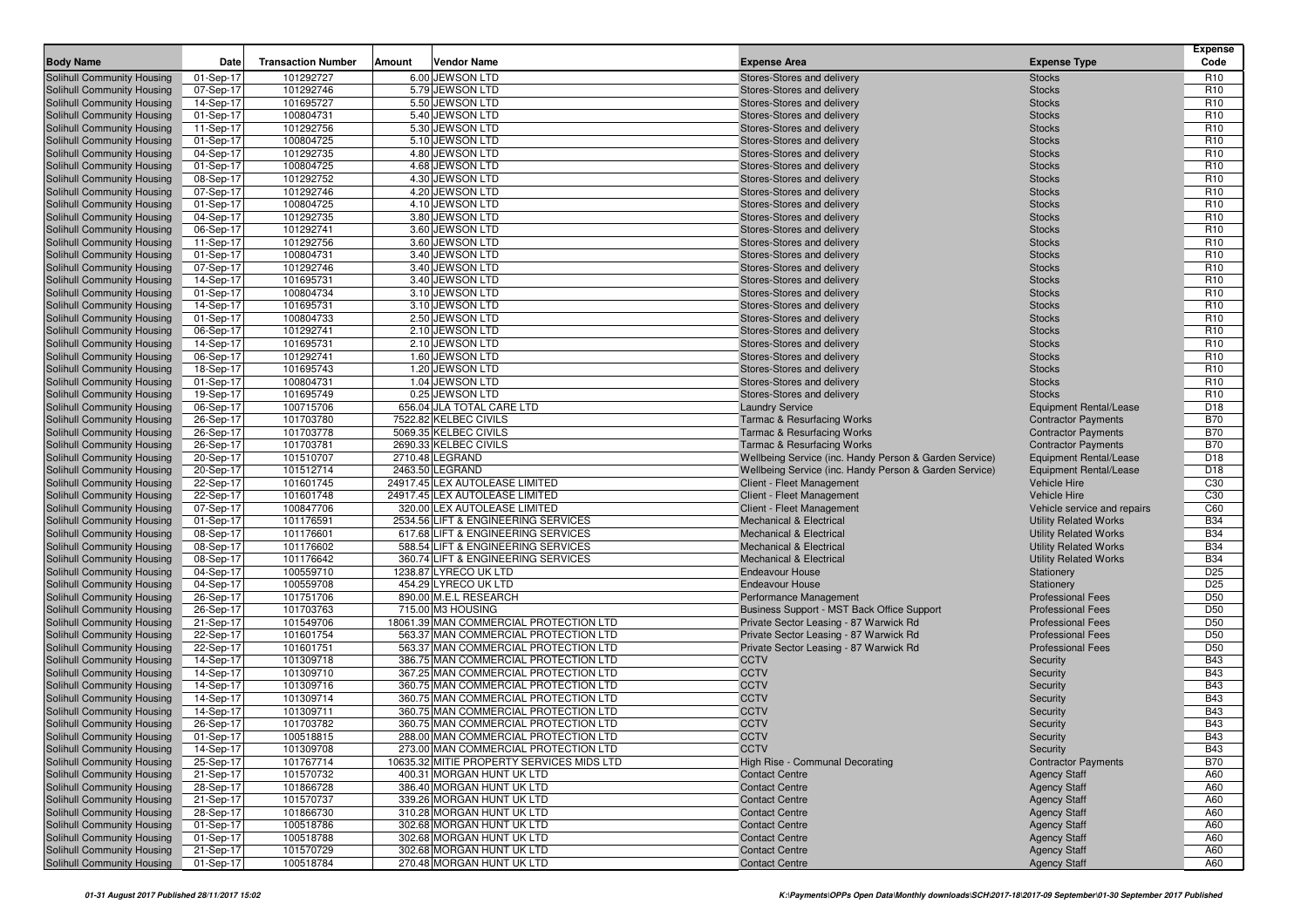| <b>Body Name</b>                                         | Date                   | <b>Transaction Number</b> | Amount | <b>Vendor Name</b>                                                                                     | <b>Expense Area</b>                                                      | <b>Expense Type</b>                                          | Expense<br>Code          |
|----------------------------------------------------------|------------------------|---------------------------|--------|--------------------------------------------------------------------------------------------------------|--------------------------------------------------------------------------|--------------------------------------------------------------|--------------------------|
| <b>Solihull Community Housing</b>                        | 21-Sep-17              | 101570735                 |        | 257.60 MORGAN HUNT UK LTD                                                                              | <b>Contact Centre</b>                                                    | <b>Agency Staff</b>                                          | A60                      |
| Solihull Community Housing                               | 28-Sep-17              | 101866732                 |        | 257.60 MORGAN HUNT UK LTD                                                                              | <b>Contact Centre</b>                                                    | <b>Agency Staff</b>                                          | A60                      |
| Solihull Community Housing                               | 01-Sep-17              | 100518783                 |        | 257.60 MORGAN HUNT UK LTD                                                                              | <b>Contact Centre</b>                                                    | <b>Agency Staff</b>                                          | A60                      |
| Solihull Community Housing                               | 01-Sep-17              | 100518787                 |        | 257.60 MORGAN HUNT UK LTD                                                                              | <b>Contact Centre</b>                                                    | <b>Agency Staff</b>                                          | A60                      |
| Solihull Community Housing                               | 01-Sep-17              | 100518789                 |        | 257.60 MORGAN HUNT UK LTD                                                                              | <b>Contact Centre</b>                                                    | <b>Agency Staff</b>                                          | A60                      |
| Solihull Community Housing                               | 01-Sep-17              | 100518790                 |        | 257.60 MORGAN HUNT UK LTD                                                                              | <b>Contact Centre</b>                                                    | <b>Agency Staff</b>                                          | A60                      |
| Solihull Community Housing                               | 21-Sep-17              | 101570730                 |        | 257.60 MORGAN HUNT UK LTD                                                                              | <b>Contact Centre</b>                                                    | <b>Agency Staff</b>                                          | A60                      |
| Solihull Community Housing                               | 21-Sep-17              | 101570728                 |        | 257.60 MORGAN HUNT UK LTD                                                                              | <b>Contact Centre</b>                                                    | <b>Agency Staff</b>                                          | A60                      |
| Solihull Community Housing                               | 28-Sep-17              | 101866713                 |        | 257.60 MORGAN HUNT UK LTD                                                                              | <b>Contact Centre</b>                                                    | <b>Agency Staff</b>                                          | A60                      |
| Solihull Community Housing                               | 01-Sep-17              | 100670730                 |        | 42.00 MOSSVALE MAINTENANCE & SEALING SERVICES LTD                                                      | <b>Mechanical &amp; Electrical</b>                                       | <b>Utility Related Works</b>                                 | <b>B34</b>               |
| Solihull Community Housing                               | 01-Sep-17              | 100670730                 |        | 42.00 MOSSVALE MAINTENANCE & SEALING SERVICES LTD                                                      | <b>Mechanical &amp; Electrical</b>                                       | <b>Utility Related Works</b>                                 | <b>B34</b>               |
| Solihull Community Housing                               | 01-Sep-17              | 100670730                 |        | 42.00 MOSSVALE MAINTENANCE & SEALING SERVICES LTD                                                      | <b>Mechanical &amp; Electrical</b>                                       | <b>Utility Related Works</b>                                 | <b>B34</b>               |
| Solihull Community Housing                               | 01-Sep-17              | 100670730                 |        | 42.00 MOSSVALE MAINTENANCE & SEALING SERVICES LTD                                                      | <b>Mechanical &amp; Electrical</b>                                       | <b>Utility Related Works</b>                                 | <b>B34</b>               |
| Solihull Community Housing                               | 01-Sep-17              | 100670730                 |        | 42.00 MOSSVALE MAINTENANCE & SEALING SERVICES LTD                                                      | <b>Mechanical &amp; Electrical</b>                                       | <b>Utility Related Works</b>                                 | <b>B34</b>               |
| Solihull Community Housing                               | 01-Sep-17              | 100670730                 |        | 42.00 MOSSVALE MAINTENANCE & SEALING SERVICES LTD                                                      | <b>Mechanical &amp; Electrical</b>                                       | <b>Utility Related Works</b>                                 | <b>B34</b>               |
| Solihull Community Housing                               | 01-Sep-17              | 100670730                 |        | 42.00 MOSSVALE MAINTENANCE & SEALING SERVICES LTD                                                      | <b>Mechanical &amp; Electrical</b>                                       | <b>Utility Related Works</b>                                 | <b>B34</b>               |
| Solihull Community Housing                               | 01-Sep-17              | 100670730                 |        | 42.00 MOSSVALE MAINTENANCE & SEALING SERVICES LTD                                                      | <b>Mechanical &amp; Electrical</b>                                       | <b>Utility Related Works</b>                                 | <b>B34</b>               |
| Solihull Community Housing                               | 01-Sep-17              | 100670730                 |        | 42.00 MOSSVALE MAINTENANCE & SEALING SERVICES LTD                                                      | <b>Mechanical &amp; Electrical</b>                                       | <b>Utility Related Works</b>                                 | <b>B34</b>               |
| Solihull Community Housing                               | 01-Sep-17              | 100670730                 |        | 42.00 MOSSVALE MAINTENANCE & SEALING SERVICES LTD                                                      | <b>Mechanical &amp; Electrical</b>                                       | <b>Utility Related Works</b>                                 | <b>B34</b>               |
| Solihull Community Housing                               | 01-Sep-17              | 100670730                 |        | 42.00 MOSSVALE MAINTENANCE & SEALING SERVICES LTD                                                      | <b>Mechanical &amp; Electrical</b>                                       | <b>Utility Related Works</b>                                 | <b>B34</b>               |
| Solihull Community Housing                               | 01-Sep-17              | 100670730                 |        | 42.00 MOSSVALE MAINTENANCE & SEALING SERVICES LTD                                                      | <b>Mechanical &amp; Electrical</b>                                       | <b>Utility Related Works</b>                                 | <b>B34</b>               |
| Solihull Community Housing                               | 01-Sep-17              | 100670730<br>100670730    |        | 42.00 MOSSVALE MAINTENANCE & SEALING SERVICES LTD<br>42.00 MOSSVALE MAINTENANCE & SEALING SERVICES LTD | <b>Mechanical &amp; Electrical</b><br><b>Mechanical &amp; Electrical</b> | <b>Utility Related Works</b>                                 | <b>B34</b><br><b>B34</b> |
| Solihull Community Housing<br>Solihull Community Housing | 01-Sep-17<br>01-Sep-17 | 100670730                 |        | 42.00 MOSSVALE MAINTENANCE & SEALING SERVICES LTD                                                      | <b>Mechanical &amp; Electrical</b>                                       | <b>Utility Related Works</b><br><b>Utility Related Works</b> | <b>B34</b>               |
| Solihull Community Housing                               | 01-Sep-17              | 100670730                 |        | 42.00 MOSSVALE MAINTENANCE & SEALING SERVICES LTD                                                      | <b>Mechanical &amp; Electrical</b>                                       | <b>Utility Related Works</b>                                 | <b>B34</b>               |
| Solihull Community Housing                               | 01-Sep-17              | 100670730                 |        | 42.00 MOSSVALE MAINTENANCE & SEALING SERVICES LTD                                                      | <b>Mechanical &amp; Electrical</b>                                       | <b>Utility Related Works</b>                                 | <b>B34</b>               |
| Solihull Community Housing                               | 01-Sep-17              | 100670730                 |        | 42.00 MOSSVALE MAINTENANCE & SEALING SERVICES LTD                                                      | <b>Mechanical &amp; Electrical</b>                                       | <b>Utility Related Works</b>                                 | <b>B34</b>               |
| Solihull Community Housing                               | 01-Sep-17              | 100670730                 |        | 42.00 MOSSVALE MAINTENANCE & SEALING SERVICES LTD                                                      | <b>Mechanical &amp; Electrical</b>                                       | <b>Utility Related Works</b>                                 | <b>B34</b>               |
| Solihull Community Housing                               | 01-Sep-17              | 100670730                 |        | 42.00 MOSSVALE MAINTENANCE & SEALING SERVICES LTD                                                      | <b>Mechanical &amp; Electrical</b>                                       | <b>Utility Related Works</b>                                 | <b>B34</b>               |
| Solihull Community Housing                               | 21-Sep-17              | 101695722                 |        | 239.25 NATIONAL PLASTICS                                                                               | Stores-Stores and delivery                                               | <b>Stocks</b>                                                | R <sub>10</sub>          |
| Solihull Community Housing                               | 12-Sep-17              | 101695720                 |        | 231.00 NATIONAL PLASTICS                                                                               | Stores-Stores and delivery                                               | <b>Stocks</b>                                                | R <sub>10</sub>          |
| Solihull Community Housing                               | 21-Sep-17              | 101695722                 |        | 34.80 NATIONAL PLASTICS                                                                                | Stores-Stores and delivery                                               | <b>Stocks</b>                                                | R <sub>10</sub>          |
| Solihull Community Housing                               | 11-Sep-17              | 101292764                 |        | 223.50 NATIONAL SAFETY SUPPLIES                                                                        | Stores-Stores and delivery                                               | <b>Stocks</b>                                                | R <sub>10</sub>          |
| Solihull Community Housing                               | 11-Sep-17              | 101292764                 |        | 179.80 NATIONAL SAFETY SUPPLIES                                                                        | Stores-Stores and delivery                                               | <b>Stocks</b>                                                | R <sub>10</sub>          |
| Solihull Community Housing                               | 11-Sep-17              | 101292764                 |        | 74.40 NATIONAL SAFETY SUPPLIES                                                                         | Stores-Stores and delivery                                               | <b>Stocks</b>                                                | R <sub>10</sub>          |
| Solihull Community Housing                               | 11-Sep-17              | 101292764                 |        | 6.88 NATIONAL SAFETY SUPPLIES                                                                          | Stores-Stores and delivery                                               | <b>Stocks</b>                                                | R <sub>10</sub>          |
| Solihull Community Housing                               | 11-Sep-17              | 101292764                 |        | 3.45 NATIONAL SAFETY SUPPLIES                                                                          | Stores-Stores and delivery                                               | <b>Stocks</b>                                                | R <sub>10</sub>          |
| Solihull Community Housing                               | 07-Sep-17              | 100842706                 |        | 463.22 NEOPOST FINANCE LTD                                                                             | <b>Endeavour House</b>                                                   | Postages                                                     | D <sub>21</sub>          |
| Solihull Community Housing                               | 01-Sep-17              | 100518706                 |        | 308.34 NEOPOST LTD                                                                                     | Endeavour House                                                          | Postages                                                     | D <sub>21</sub>          |
| Solihull Community Housing                               | 12-Sep-17              | 101106715                 |        | 629.00 NIYAA PEOPLE                                                                                    | North Property Repairs-Day to day                                        | <b>Agency Staff</b>                                          | A60                      |
| Solihull Community Housing                               | 19-Sep-17              | 101447730                 |        | 629.00 NIYAA PEOPLE                                                                                    | North Property Repairs-Day to day                                        | <b>Agency Staff</b>                                          | A60                      |
| Solihull Community Housing                               | 19-Sep-17              | 101447728                 |        | 629.00 NIYAA PEOPLE                                                                                    | North Property Repairs-Day to day                                        | <b>Agency Staff</b>                                          | A60                      |
| Solihull Community Housing                               | 26-Sep-17              | 101703791                 |        | 629.00 NIYAA PEOPLE                                                                                    | North Property Repairs-Day to day                                        | <b>Agency Staff</b>                                          | A60                      |
| Solihull Community Housing                               | 26-Sep-17              | 101703787<br>101703784    |        | 629.00 NIYAA PEOPLE<br>629.00 NIYAA PEOPLE                                                             | North Property Repairs-Day to day                                        | <b>Agency Staff</b><br><b>Agency Staff</b>                   | A60<br>A60               |
| Solihull Community Housing<br>Solihull Community Housing | 26-Sep-17<br>26-Sep-17 | 101703788                 |        | 592.00 NIYAA PEOPLE                                                                                    | North Property Repairs-Day to day<br>North Property Repairs-Day to day   |                                                              | A60                      |
| Solihull Community Housing                               | 19-Sep-17              | 101447731                 |        | 518.00 NIYAA PEOPLE                                                                                    | North Property Repairs-Day to day                                        | <b>Agency Staff</b><br><b>Agency Staff</b>                   | A60                      |
| Solihull Community Housing                               | 26-Sep-17              | 101703790                 |        | 518.00 NIYAA PEOPLE                                                                                    | North Property Repairs-Day to day                                        | <b>Agency Staff</b>                                          | A60                      |
| Solihull Community Housing                               | 05-Sep-17              | 100589707                 |        | 505.75 NIYAA PEOPLE                                                                                    | North Property Repairs-Day to day                                        | <b>Agency Staff</b>                                          | A60                      |
| Solihull Community Housing                               | 05-Sep-17              | 100587706                 |        | 505.75 NIYAA PEOPLE                                                                                    | North Property Repairs-Day to day                                        | <b>Agency Staff</b>                                          | A60                      |
| Solihull Community Housing                               | 05-Sep-17              | 100590707                 |        | 505.75 NIYAA PEOPLE                                                                                    | North Property Repairs-Day to day                                        | <b>Agency Staff</b>                                          | A60                      |
| Solihull Community Housing                               | 01-Sep-17              | 100518794                 |        | 494.00 NIYAA PEOPLE                                                                                    | <b>Contact Centre</b>                                                    | <b>Agency Staff</b>                                          | A60                      |
| Solihull Community Housing                               | 01-Sep-17              | 100518792                 |        | 487.50 NIYAA PEOPLE                                                                                    | <b>Contact Centre</b>                                                    | <b>Agency Staff</b>                                          | A60                      |
| Solihull Community Housing                               | 01-Sep-17              | 100518795                 |        | 487.50 NIYAA PEOPLE                                                                                    | <b>Contact Centre</b>                                                    | <b>Agency Staff</b>                                          | A60                      |
| Solihull Community Housing                               | 26-Sep-17              | 101703771                 |        | 481.00 NIYAA PEOPLE                                                                                    | Damp Removal & Painting                                                  | <b>Agency Staff</b>                                          | A60                      |
| Solihull Community Housing                               | 21-Sep-17              | 101570725                 |        | 481.00 NIYAA PEOPLE                                                                                    | <b>Contact Centre</b>                                                    | <b>Agency Staff</b>                                          | A60                      |
| Solihull Community Housing                               | 26-Sep-17              | 101703774                 |        | 481.00 NIYAA PEOPLE                                                                                    | Damp Removal & Painting                                                  | <b>Agency Staff</b>                                          | A60                      |
| Solihull Community Housing                               | 26-Sep-17              | 101703775                 |        | 481.00 NIYAA PEOPLE                                                                                    | Damp Removal & Painting                                                  | <b>Agency Staff</b>                                          | A60                      |
| <b>Solihull Community Housing</b>                        | 26-Sep-17              | 101703765                 |        | 481.00 NIYAA PEOPLE                                                                                    | Damp Removal & Painting                                                  | <b>Agency Staff</b>                                          | A60                      |
| Solihull Community Housing                               | 26-Sep-17              | 101703768                 |        | 481.00 NIYAA PEOPLE                                                                                    | Damp Removal & Painting                                                  | <b>Agency Staff</b>                                          | A60                      |
| <b>Solihull Community Housing</b>                        | 21-Sep-17              | 101570726                 |        | 474.50 NIYAA PEOPLE                                                                                    | <b>Contact Centre</b>                                                    | <b>Agency Staff</b>                                          | A60                      |
| Solihull Community Housing                               | 12-Sep-17              | 101106717                 |        | 451.50 NIYAA PEOPLE                                                                                    | North Property Repairs-Day to day                                        | <b>Agency Staff</b>                                          | A60                      |
| Solihull Community Housing                               | 12-Sep-17              | 101106719                 |        | 422.17 NIYAA PEOPLE                                                                                    | Direct - Asbestos                                                        | <b>Agency Staff</b>                                          | A60                      |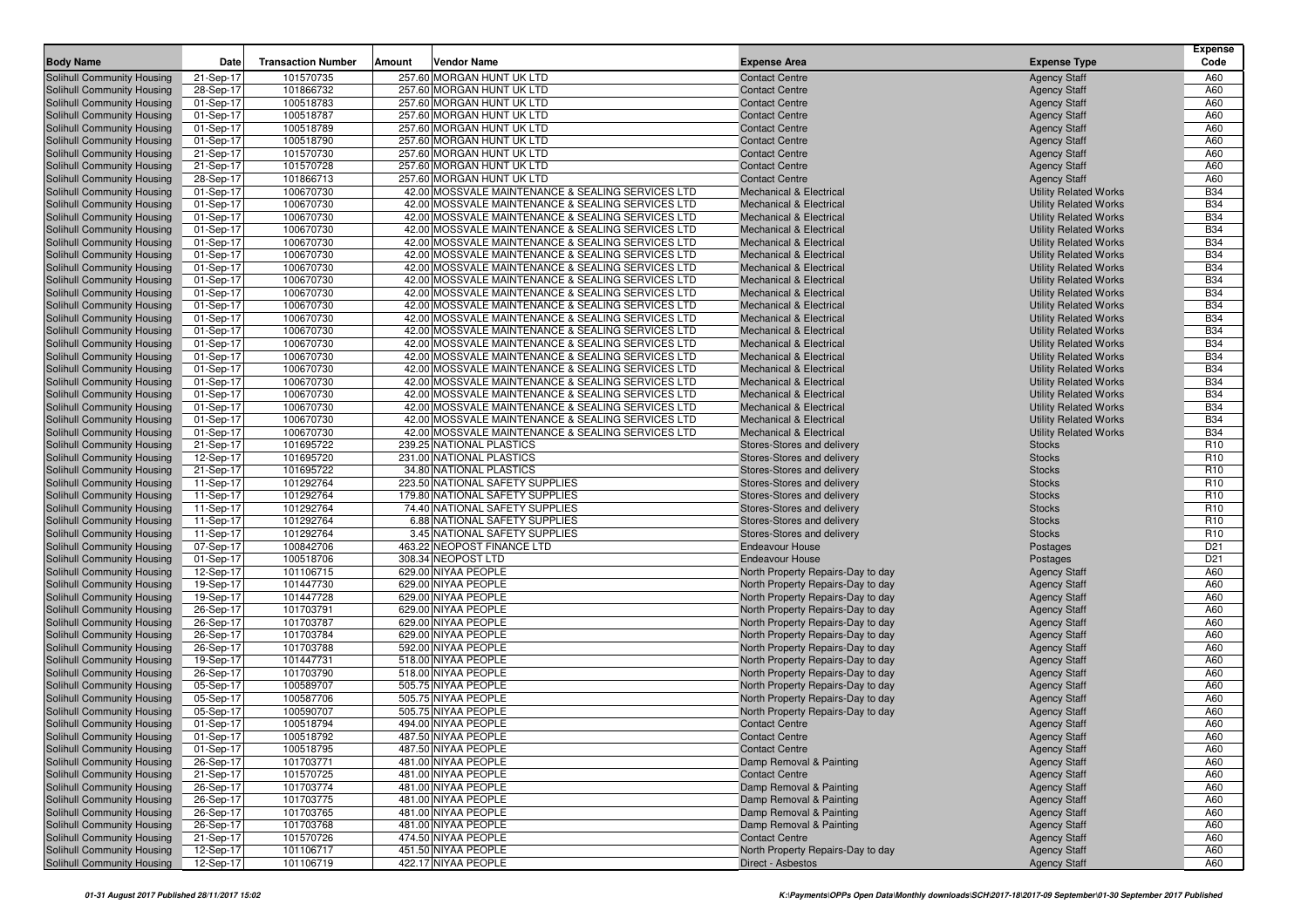| <b>Body Name</b>                                         | Date                   | <b>Transaction Number</b> | Amount | <b>Vendor Name</b>                                                               | <b>Expense Area</b>                                                      | <b>Expense Type</b>                                          | <b>Expense</b><br>Code   |
|----------------------------------------------------------|------------------------|---------------------------|--------|----------------------------------------------------------------------------------|--------------------------------------------------------------------------|--------------------------------------------------------------|--------------------------|
|                                                          |                        | 101447729                 |        | 422.17 NIYAA PEOPLE                                                              |                                                                          |                                                              |                          |
| Solihull Community Housing<br>Solihull Community Housing | 19-Sep-17<br>26-Sep-17 | 101703785                 |        | 422.17 NIYAA PEOPLE                                                              | Direct - Asbestos<br>Direct - Asbestos                                   | <b>Agency Staff</b><br><b>Agency Staff</b>                   | A60<br>A60               |
| Solihull Community Housing                               | 05-Sep-17              | 100588706                 |        | 416.50 NIYAA PEOPLE                                                              | North Property Repairs-Day to day                                        | <b>Agency Staff</b>                                          | A60                      |
| Solihull Community Housing                               | 21-Sep-17              | 101570727                 |        | 396.50 NIYAA PEOPLE                                                              | <b>Contact Centre</b>                                                    | <b>Agency Staff</b>                                          | A60                      |
| Solihull Community Housing                               | 05-Sep-17              | 100647728                 |        | 393.82 NIYAA PEOPLE                                                              | Wellbeing Service (inc. Handy Person & Garden Service)                   | <b>Agency Staff</b>                                          | A60                      |
| Solihull Community Housing                               | 21-Sep-17              | 101570723                 |        | 390.00 NIYAA PEOPLE                                                              | <b>Contact Centre</b>                                                    | <b>Agency Staff</b>                                          | A60                      |
| Solihull Community Housing                               | 12-Sep-17              | 101106716                 |        | 378.25 NIYAA PEOPLE                                                              | North Property Repairs-Day to day                                        | <b>Agency Staff</b>                                          | A60                      |
| Solihull Community Housing                               | 01-Sep-17              | 100518791                 |        | 377.00 NIYAA PEOPLE                                                              | <b>Contact Centre</b>                                                    | <b>Agency Staff</b>                                          | A60                      |
| Solihull Community Housing                               | 28-Sep-17              | 101866733                 |        | 360.75 NIYAA PEOPLE                                                              | <b>Contact Centre</b>                                                    | <b>Agency Staff</b>                                          | A60                      |
| Solihull Community Housing                               | 28-Sep-17              | 101866734                 |        | 354.25 NIYAA PEOPLE                                                              | <b>Contact Centre</b>                                                    | <b>Agency Staff</b>                                          | A60                      |
| Solihull Community Housing                               | 05-Sep-17              | 100586706                 |        | 336.60 NIYAA PEOPLE                                                              | Direct - Asbestos                                                        | <b>Agency Staff</b>                                          | A60                      |
| Solihull Community Housing                               | 21-Sep-17              | 101570724                 |        | 331.50 NIYAA PEOPLE                                                              | <b>Contact Centre</b>                                                    | <b>Agency Staff</b>                                          | A60                      |
| Solihull Community Housing                               | 21-Sep-17              | 101570722                 |        | 292.50 NIYAA PEOPLE                                                              | <b>Contact Centre</b>                                                    | <b>Agency Staff</b>                                          | A60                      |
| Solihull Community Housing                               | 01-Sep-17              | 100518793                 |        | 266.50 NIYAA PEOPLE                                                              | <b>Contact Centre</b>                                                    | <b>Agency Staff</b>                                          | A60                      |
| Solihull Community Housing                               | 12-Sep-17              | 101106717                 |        | 66.50 NIYAA PEOPLE                                                               | North Property Repairs-Day to day                                        | <b>Agency Staff</b>                                          | A60                      |
| Solihull Community Housing                               | 01-Sep-17              | 100922723                 |        | 38628.34 NOVUS PROPERTY SOLUTIONS                                                | <b>Cyclical Maintenance</b>                                              | <b>Contractor Payments</b>                                   | <b>B70</b>               |
| Solihull Community Housing                               | 01-Sep-17              | 100922723                 |        | 20102.18 NOVUS PROPERTY SOLUTIONS                                                | <b>Cyclical Maintenance</b>                                              | <b>Contractor Payments</b>                                   | <b>B70</b>               |
| Solihull Community Housing                               | 01-Sep-17              | 100922723                 |        | 10510.06 NOVUS PROPERTY SOLUTIONS                                                | <b>Cyclical Maintenance</b>                                              | <b>Contractor Payments</b>                                   | <b>B70</b>               |
| Solihull Community Housing                               | 01-Sep-17              | 100922723                 |        | 6277.11 NOVUS PROPERTY SOLUTIONS                                                 | <b>Cyclical Maintenance</b>                                              | <b>Contractor Payments</b>                                   | <b>B70</b>               |
| Solihull Community Housing                               | 01-Sep-17              | 100922723                 |        | 4825.01 NOVUS PROPERTY SOLUTIONS                                                 | <b>Cyclical Maintenance</b>                                              | <b>Contractor Payments</b>                                   | <b>B70</b><br><b>B70</b> |
| Solihull Community Housing<br>Solihull Community Housing | 01-Sep-17<br>01-Sep-17 | 100922723<br>100922723    |        | 4791.15 NOVUS PROPERTY SOLUTIONS<br>4393.96 NOVUS PROPERTY SOLUTIONS             | <b>Cyclical Maintenance</b><br><b>Cyclical Maintenance</b>               | <b>Contractor Payments</b><br><b>Contractor Payments</b>     | <b>B70</b>               |
| Solihull Community Housing                               | 01-Sep-17              | 100922723                 |        | 4316.56 NOVUS PROPERTY SOLUTIONS                                                 | <b>Cyclical Maintenance</b>                                              | <b>Contractor Payments</b>                                   | <b>B70</b>               |
| Solihull Community Housing                               | 01-Sep-17              | 100922723                 |        | 3597.19 NOVUS PROPERTY SOLUTIONS                                                 | <b>Cyclical Maintenance</b>                                              | <b>Contractor Payments</b>                                   | <b>B70</b>               |
| Solihull Community Housing                               | 01-Sep-17              | 100922723                 |        | 2893.59 NOVUS PROPERTY SOLUTIONS                                                 | <b>Cyclical Maintenance</b>                                              | <b>Contractor Payments</b>                                   | <b>B70</b>               |
| Solihull Community Housing                               | 01-Sep-17              | 100922723                 |        | 2633.74 NOVUS PROPERTY SOLUTIONS                                                 | <b>Cyclical Maintenance</b>                                              | <b>Contractor Payments</b>                                   | <b>B70</b>               |
| Solihull Community Housing                               | 01-Sep-17              | 100922723                 |        | 2375.59 NOVUS PROPERTY SOLUTIONS                                                 | <b>Cyclical Maintenance</b>                                              | <b>Contractor Payments</b>                                   | <b>B70</b>               |
| Solihull Community Housing                               | 01-Sep-17              | 100922723                 |        | 2329.27 NOVUS PROPERTY SOLUTIONS                                                 | <b>Cyclical Maintenance</b>                                              | <b>Contractor Payments</b>                                   | <b>B70</b>               |
| Solihull Community Housing                               | 01-Sep-17              | 100922724                 |        | 1375.10 NOVUS PROPERTY SOLUTIONS                                                 | <b>Cyclical Maintenance</b>                                              | <b>Contractor Payments</b>                                   | <b>B70</b>               |
| Solihull Community Housing                               | 01-Sep-17              | 100922725                 |        | 529.72 NOVUS PROPERTY SOLUTIONS                                                  | <b>Cyclical Maintenance</b>                                              | <b>Contractor Payments</b>                                   | <b>B70</b>               |
| Solihull Community Housing                               | 01-Sep-17              | 100922722                 |        | 359.02 NOVUS PROPERTY SOLUTIONS                                                  | <b>Pitched Re-roofing</b>                                                | <b>Contractor Payments</b>                                   | <b>B70</b>               |
| Solihull Community Housing                               | 01-Sep-17              | 100922723                 |        | 297.62 NOVUS PROPERTY SOLUTIONS                                                  | <b>Cyclical Maintenance</b>                                              | <b>Contractor Payments</b>                                   | <b>B70</b>               |
| Solihull Community Housing                               | 01-Sep-17              | 100922722                 |        | 179.51 NOVUS PROPERTY SOLUTIONS                                                  | <b>Pitched Re-roofing</b>                                                | <b>Contractor Payments</b>                                   | <b>B70</b>               |
| Solihull Community Housing                               | 01-Sep-17              | 100922722                 |        | 179.51 NOVUS PROPERTY SOLUTIONS                                                  | <b>Pitched Re-roofing</b>                                                | <b>Contractor Payments</b>                                   | <b>B70</b>               |
| Solihull Community Housing                               | 01-Sep-17              | 100505760                 |        | 2482.85 OPENVIEW SECURITY SOLUTIONS LTD                                          | <b>Cyclical Maintenance</b>                                              | <b>Contractor Payments</b>                                   | <b>B70</b>               |
| Solihull Community Housing                               | 01-Sep-17              | 101598728                 |        | 553.27 OPENVIEW SECURITY SOLUTIONS LTD                                           | Direct-Standby                                                           | <b>Other Building Costs</b>                                  | <b>B39</b>               |
| Solihull Community Housing                               | 01-Sep-17              | 101598729                 |        | 444.33 OPENVIEW SECURITY SOLUTIONS LTD                                           | <b>Mechanical &amp; Electrical</b>                                       | <b>Utility Related Works</b>                                 | <b>B34</b>               |
| Solihull Community Housing                               | 01-Sep-17              | 101598730                 |        | 444.33 OPENVIEW SECURITY SOLUTIONS LTD                                           | <b>Mechanical &amp; Electrical</b>                                       | <b>Utility Related Works</b>                                 | <b>B34</b>               |
| Solihull Community Housing<br>Solihull Community Housing | 01-Sep-17<br>01-Sep-17 | 101598731<br>101598732    |        | 444.33 OPENVIEW SECURITY SOLUTIONS LTD<br>444.00 OPENVIEW SECURITY SOLUTIONS LTD | <b>Mechanical &amp; Electrical</b><br><b>Mechanical &amp; Electrical</b> | <b>Utility Related Works</b><br><b>Utility Related Works</b> | <b>B34</b><br><b>B34</b> |
| Solihull Community Housing                               | 01-Sep-17              | 101598733                 |        | 444.00 OPENVIEW SECURITY SOLUTIONS LTD                                           | <b>Mechanical &amp; Electrical</b>                                       | <b>Utility Related Works</b>                                 | <b>B34</b>               |
| Solihull Community Housing                               | 01-Sep-17              | 101598734                 |        | 444.00 OPENVIEW SECURITY SOLUTIONS LTD                                           | <b>Mechanical &amp; Electrical</b>                                       | <b>Utility Related Works</b>                                 | <b>B34</b>               |
| Solihull Community Housing                               | 01-Sep-17              | 101598735                 |        | 444.00 OPENVIEW SECURITY SOLUTIONS LTD                                           | <b>Mechanical &amp; Electrical</b>                                       | <b>Utility Related Works</b>                                 | <b>B34</b>               |
| Solihull Community Housing                               | 01-Sep-17              | 101598736                 |        | 444.00 OPENVIEW SECURITY SOLUTIONS LTD                                           | <b>Mechanical &amp; Electrical</b>                                       | <b>Utility Related Works</b>                                 | <b>B34</b>               |
| Solihull Community Housing                               | 01-Sep-17              | 101598777                 |        | 402.27 OPENVIEW SECURITY SOLUTIONS LTD                                           | <b>Mechanical &amp; Electrical</b>                                       | <b>Utility Related Works</b>                                 | <b>B34</b>               |
| Solihull Community Housing                               | 01-Sep-17              | 101598724                 |        | 332.34 OPENVIEW SECURITY SOLUTIONS LTD                                           | <b>Mechanical &amp; Electrical</b>                                       | <b>Utility Related Works</b>                                 | <b>B34</b>               |
| Solihull Community Housing                               | 01-Sep-17              | 101598738                 |        | 332.34 OPENVIEW SECURITY SOLUTIONS LTD                                           | <b>Mechanical &amp; Electrical</b>                                       | <b>Utility Related Works</b>                                 | <b>B34</b>               |
| Solihull Community Housing                               | 01-Sep-17              | 101598742                 |        | 332.34 OPENVIEW SECURITY SOLUTIONS LTD                                           | <b>Mechanical &amp; Electrical</b>                                       | <b>Utility Related Works</b>                                 | <b>B34</b>               |
| Solihull Community Housing                               | 01-Sep-17              | 101598744                 |        | 332.34 OPENVIEW SECURITY SOLUTIONS LTD                                           | <b>Mechanical &amp; Electrical</b>                                       | <b>Utility Related Works</b>                                 | <b>B34</b>               |
| Solihull Community Housing                               | 01-Sep-17              | 101598745                 |        | 332.34 OPENVIEW SECURITY SOLUTIONS LTD                                           | <b>Mechanical &amp; Electrical</b>                                       | <b>Utility Related Works</b>                                 | <b>B34</b>               |
| Solihull Community Housing                               | 01-Sep-17              | 101598769                 |        | 332.34 OPENVIEW SECURITY SOLUTIONS LTD                                           | <b>Mechanical &amp; Electrical</b>                                       | <b>Utility Related Works</b>                                 | <b>B34</b>               |
| Solihull Community Housing                               | 01-Sep-17              | 101598771                 |        | 332.34 OPENVIEW SECURITY SOLUTIONS LTD                                           | <b>Mechanical &amp; Electrical</b>                                       | <b>Utility Related Works</b>                                 | <b>B34</b>               |
| Solihull Community Housing                               | 01-Sep-17              | 101598775                 |        | 332.34 OPENVIEW SECURITY SOLUTIONS LTD                                           | <b>Mechanical &amp; Electrical</b>                                       | <b>Utility Related Works</b>                                 | <b>B34</b>               |
| Solihull Community Housing                               | 01-Sep-17              | 100670775                 |        | 325.00 OPUS STRUCTURAL SURVEYS                                                   | <b>Mechanical &amp; Electrical</b>                                       | <b>Utility Related Works</b>                                 | <b>B34</b>               |
| Solihull Community Housing                               | 01-Sep-17              | 100670776                 |        | 220.00 OPUS STRUCTURAL SURVEYS                                                   | <b>MST</b> -Structural Works                                             | <b>Contractor Payments</b>                                   | <b>B70</b>               |
| Solihull Community Housing                               | 04-Sep-17              | 100544707                 |        | 3218.15 ORBIS PROTECT LIMITED                                                    | <b>Contact Centre</b>                                                    | Other Fees & Charges                                         | D <sub>59</sub>          |
| Solihull Community Housing                               | 01-Sep-17              | 100505806                 |        | 719.39 ORBIS PROTECT LIMITED                                                     | North Property Repairs-Voids                                             | Voids                                                        | <b>B38</b>               |
| Solihull Community Housing                               | 01-Sep-17              | 100505817                 |        | 493.35 ORBIS PROTECT LIMITED                                                     | North Property Repairs-Voids                                             | Voids                                                        | <b>B38</b>               |
| Solihull Community Housing                               | 14-Sep-17              | 101413783                 |        | 467.80 ORBIS PROTECT LIMITED                                                     | North Property Repairs-Voids                                             | Voids                                                        | <b>B38</b>               |
| Solihull Community Housing<br>Solihull Community Housing | 19-Sep-17              | 101598825<br>101413755    |        | 461.23 ORBIS PROTECT LIMITED<br>410.32 ORBIS PROTECT LIMITED                     | North Property Repairs-Voids<br>North Property Repairs-Voids             | Voids<br>Voids                                               | <b>B38</b><br><b>B38</b> |
| Solihull Community Housing                               | 12-Sep-17<br>01-Sep-17 | 100505769                 |        | 409.63 ORBIS PROTECT LIMITED                                                     | North Property Repairs-Voids                                             | Voids                                                        | <b>B38</b>               |
| Solihull Community Housing                               | 07-Sep-17              | 101280786                 |        | 329.72 ORBIS PROTECT LIMITED                                                     | North Property Repairs-Voids                                             | Voids                                                        | <b>B38</b>               |
|                                                          |                        |                           |        |                                                                                  |                                                                          |                                                              |                          |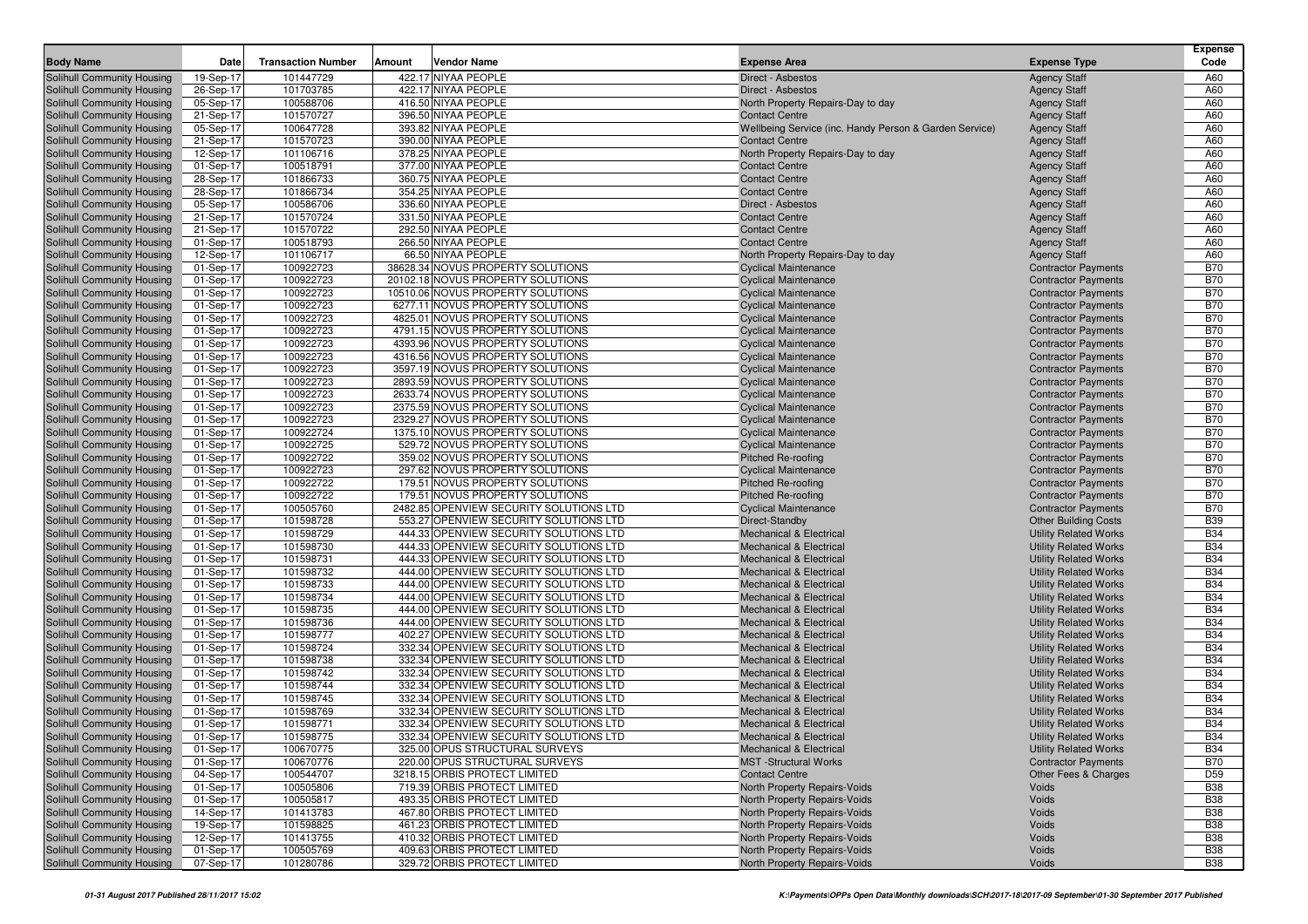| <b>Body Name</b>                                         | Date                   | <b>Transaction Number</b> | Amount | Vendor Name                                                                    | <b>Expense Area</b>                                     | <b>Expense Type</b>                                        | <b>Expense</b><br>Code   |
|----------------------------------------------------------|------------------------|---------------------------|--------|--------------------------------------------------------------------------------|---------------------------------------------------------|------------------------------------------------------------|--------------------------|
| Solihull Community Housing                               | 12-Sep-17              | 101413760                 |        | 310.03 ORBIS PROTECT LIMITED                                                   | North Property Repairs-Voids                            | Voids                                                      | <b>B38</b>               |
| Solihull Community Housing                               | 14-Sep-17              | 101413777                 |        | 310.03 ORBIS PROTECT LIMITED                                                   | North Property Repairs-Voids                            | Voids                                                      | <b>B38</b>               |
| Solihull Community Housing                               | 01-Sep-17              | 100505809                 |        | 294.62 ORBIS PROTECT LIMITED                                                   | North Property Repairs-Voids                            | Voids                                                      | <b>B38</b>               |
| Solihull Community Housing                               | 01-Sep-17              | 100670773                 |        | 288.30 ORBIS PROTECT LIMITED                                                   | North Property Repairs-Voids                            | Voids                                                      | <b>B38</b>               |
| Solihull Community Housing                               | 01-Sep-17              | 101280770                 |        | 280.79 ORBIS PROTECT LIMITED                                                   | North Property Repairs-Voids                            | Voids                                                      | <b>B38</b>               |
| Solihull Community Housing                               | 19-Sep-17              | 101598821                 |        | 280.79 ORBIS PROTECT LIMITED                                                   | North Property Repairs-Voids                            | Voids                                                      | <b>B38</b>               |
| Solihull Community Housing                               | 01-Sep-17              | 100505772                 |        | 278.93 ORBIS PROTECT LIMITED                                                   | North Property Repairs-Voids                            | Voids                                                      | <b>B38</b>               |
| Solihull Community Housing                               | 01-Sep-17              | 100670772                 |        | 276.63 ORBIS PROTECT LIMITED                                                   | North Property Repairs-Voids                            | Voids                                                      | <b>B38</b>               |
| Solihull Community Housing                               | 01-Sep-17              | 100670757                 |        | 272.53 ORBIS PROTECT LIMITED                                                   | North Property Repairs-Voids                            | Voids                                                      | <b>B38</b>               |
| Solihull Community Housing                               | 07-Sep-17              | 101280796                 |        | 256.13 ORBIS PROTECT LIMITED                                                   | North Property Repairs-Voids                            | Voids                                                      | <b>B38</b>               |
| Solihull Community Housing                               | 12-Sep-17              | 101413764                 |        | 256.13 ORBIS PROTECT LIMITED                                                   | <b>North Property Repairs-Voids</b>                     | Voids                                                      | <b>B38</b>               |
| Solihull Community Housing                               | 01-Sep-17              | 100670761                 |        | 251.55 ORBIS PROTECT LIMITED                                                   | North Property Repairs-Voids                            | Voids                                                      | <b>B38</b>               |
| Solihull Community Housing                               | 01-Sep-17              | 100670771                 |        | 250.80 ORBIS PROTECT LIMITED                                                   | North Property Repairs-Voids                            | Voids                                                      | <b>B38</b>               |
| Solihull Community Housing                               | 19-Sep-17              | 101598832                 |        | 239.43 ORBIS PROTECT LIMITED                                                   | North Property Repairs-Voids                            | Voids                                                      | <b>B38</b>               |
| Solihull Community Housing                               | 19-Sep-17              | 101598834                 |        | 236.93 ORBIS PROTECT LIMITED                                                   | North Property Repairs-Voids                            | Voids                                                      | <b>B38</b>               |
| Solihull Community Housing                               | 01-Sep-17              | 100505800                 |        | 222.31 ORBIS PROTECT LIMITED                                                   | North Property Repairs-Voids                            | Voids                                                      | <b>B38</b>               |
| Solihull Community Housing                               | 12-Sep-17              | 101413753                 |        | 222.31 ORBIS PROTECT LIMITED                                                   | North Property Repairs-Voids                            | Voids                                                      | <b>B38</b>               |
| Solihull Community Housing                               | 01-Sep-17              | 100670770                 |        | 221.56 ORBIS PROTECT LIMITED                                                   | North Property Repairs-Voids                            | Voids                                                      | <b>B38</b>               |
| Solihull Community Housing                               | 01-Sep-17              | 100505799                 |        | 212.69 ORBIS PROTECT LIMITED                                                   | North Property Repairs-Voids                            | Voids                                                      | <b>B38</b>               |
| Solihull Community Housing                               | 01-Sep-17              | 100518713                 |        | 7500.00 OT BATHROOMS LTD                                                       | Private Sector - Disabled Facilities Grants             | <b>Contractor Payments</b>                                 | <b>B70</b>               |
| Solihull Community Housing                               | 12-Sep-17              | 101695766                 |        | 6664.70 PACE PETROLEUM LTD                                                     | Stores-Stores and delivery                              | <b>Stocks</b>                                              | R <sub>10</sub>          |
| Solihull Community Housing                               | 08-Sep-17              | 100884706                 |        | 1178.00 PENNINGTON CHOICE LTD                                                  | <b>Energy Performance Certificates</b>                  | Other Fees & Charges                                       | D <sub>59</sub>          |
| Solihull Community Housing                               | 08-Sep-17              | 100883707                 |        | 440.00 PENNINGTON CHOICE LTD                                                   | <b>Energy Performance Certificates</b>                  | Other Fees & Charges                                       | D <sub>59</sub>          |
| Solihull Community Housing                               | 01-Sep-17              | 100518707                 |        | 228.00 PENNINGTON CHOICE LTD                                                   | <b>Energy Performance Certificates</b>                  | <b>Other Fees &amp; Charges</b>                            | D <sub>59</sub>          |
| Solihull Community Housing                               | 08-Sep-17              | 100907707                 |        | 2120.04 QUALITY GAS AUDIT SERVICES LTD                                         | <b>Mechanical &amp; Electrical</b>                      | <b>Utility Related Works</b>                               | <b>B34</b>               |
| Solihull Community Housing                               | 11-Sep-17              | 100946708                 |        | 250.00 RAPIDE COMMUNICATION LIMITED                                            | North Property Repairs-Day to day                       | <b>Mobile Telephones</b>                                   | D41                      |
| Solihull Community Housing                               | 25-Sep-17              | 101643750                 |        | 10000.00 REDACTED PERSONAL INFORMATION                                         | Private Sector - Disabled Facilities Grants             | <b>Contractor Payments</b>                                 | <b>B70</b>               |
| Solihull Community Housing                               | 13-Sep-17              | 101178706                 |        | 7908.18 REDACTED PERSONAL INFORMATION                                          | Private Sector - Disabled Facilities Grants             | <b>Contractor Payments</b>                                 | <b>B70</b>               |
| Solihull Community Housing                               | 04-Sep-17              | 100544706                 |        | 4869.70 REDACTED PERSONAL INFORMATION                                          | Private Sector - Disabled Facilities Grants             | <b>Contractor Payments</b>                                 | <b>B70</b>               |
| Solihull Community Housing                               | 26-Sep-17              | 101703728                 |        | 4655.72 REDACTED PERSONAL INFORMATION                                          | Private Sector - Disabled Facilities Grants             | <b>Contractor Payments</b>                                 | <b>B70</b>               |
| Solihull Community Housing                               | 07-Sep-17              | 100830706                 |        | 1784.19 REDACTED PERSONAL INFORMATION<br>1540.35 REDACTED PERSONAL INFORMATION | Movement Incentive Scheme                               | <b>Other Building Costs</b><br><b>Other Building Costs</b> | <b>B39</b><br><b>B39</b> |
| Solihull Community Housing<br>Solihull Community Housing | 25-Sep-17<br>20-Sep-17 | 101632801<br>101502706    |        | 868.00 RESOURCE PRINT SOLUTIONS                                                | Movement Incentive Scheme<br><b>Communications Team</b> | Printing                                                   | D80                      |
| Solihull Community Housing                               | 04-Sep-17              | 100555730                 |        | 1222.03 ROYAL MAIL                                                             | <b>Endeavour House</b>                                  | Postages                                                   | D <sub>21</sub>          |
| Solihull Community Housing                               | 04-Sep-17              | 100555729                 |        | 1162.08 ROYAL MAIL                                                             | <b>Endeavour House</b>                                  | Postages                                                   | D <sub>21</sub>          |
| Solihull Community Housing                               | 13-Sep-17              | 101213710                 |        | 1025.82 ROYAL MAIL                                                             | <b>Endeavour House</b>                                  | Postages                                                   | D <sub>21</sub>          |
| Solihull Community Housing                               | 04-Sep-17              | 100555727                 |        | 4650.00 SIMPLY UMBRELLA SERVICES LIMITED                                       | <b>Commercial Activity</b>                              | <b>Agency Staff</b>                                        | A60                      |
| Solihull Community Housing                               | 04-Sep-17              | 100555726                 |        | 750.00 SIMPLY UMBRELLA SERVICES LIMITED                                        | <b>Commercial Activity</b>                              | <b>Agency Staff</b>                                        | A60                      |
| Solihull Community Housing                               | 20-Sep-17              | 101500709                 |        | 181.93 SOLIHULL COMMUNITY HOUSING                                              | Anti Graffiti Team                                      | <b>Materials</b>                                           | D <sub>13</sub>          |
| Solihull Community Housing                               | 20-Sep-17              | 101500709                 |        | 35.14 SOLIHULL COMMUNITY HOUSING                                               | <b>Endeavour House</b>                                  | <b>Catering Provisions</b>                                 | D75                      |
| Solihull Community Housing                               | 20-Sep-17              | 101500709                 |        | 14.16 SOLIHULL COMMUNITY HOUSING                                               | <b>Endeavour House</b>                                  | <b>General Building Costs</b>                              | <b>B30</b>               |
| Solihull Community Housing                               | 20-Sep-17              | 101500709                 |        | 5.00 SOLIHULL COMMUNITY HOUSING                                                | <b>Board Administration</b>                             | <b>Officer Expenses</b>                                    | D60                      |
| Solihull Community Housing                               | 07-Sep-17              | 101292773                 |        | 2517.60 SUPRA UK LTD                                                           | Stores-Stores and delivery                              | <b>Stocks</b>                                              | R <sub>10</sub>          |
| Solihull Community Housing                               | 28-Sep-17              | 101869706                 |        | 59041.14 TOTAL GAS & POWER LTD                                                 | High & Low Rise (inc. Lakeside & Safe & Sound)          | Electricity                                                | <b>B11</b>               |
| Solihull Community Housing                               | 28-Sep-17              | 101869706                 |        | 22004.38 TOTAL GAS & POWER LTD                                                 | <b>Endeavour House</b>                                  | Electricity                                                | <b>B11</b>               |
| Solihull Community Housing                               | 28-Sep-17              | 101869706                 |        | 2962.52 TOTAL GAS & POWER LTD                                                  | <b>CCTV</b>                                             | Electricity                                                | <b>B11</b>               |
| Solihull Community Housing                               | 28-Sep-17              | 101869706                 |        | 2517.50 TOTAL GAS & POWER LTD                                                  | <b>Frontline Offices</b>                                | Electricity                                                | <b>B11</b>               |
| Solihull Community Housing                               | 28-Sep-17              | 101869706                 |        | 2102.62 TOTAL GAS & POWER LTD                                                  | Homelessness                                            | Electricity                                                | <b>B11</b>               |
| Solihull Community Housing                               | 28-Sep-17              | 101869706                 |        | 2067.60 TOTAL GAS & POWER LTD                                                  | Business Support - MST Back Office Support              | Electricity                                                | <b>B11</b>               |
| Solihull Community Housing                               | 28-Sep-17              | 101869706                 |        | 707.96 TOTAL GAS & POWER LTD                                                   | <b>Biomass System</b>                                   | Electricity                                                | <b>B11</b>               |
| Solihull Community Housing                               | 28-Sep-17              | 101869706                 |        | 568.96 TOTAL GAS & POWER LTD                                                   | Lakeside                                                | Electricity                                                | <b>B11</b>               |
| Solihull Community Housing                               | 28-Sep-17              | 101869706                 |        | 183.74 TOTAL GAS & POWER LTD                                                   | <b>Cesspool Emptying</b>                                | Electricity                                                | <b>B11</b>               |
| Solihull Community Housing                               | 28-Sep-17              | 101869706                 |        | 176.36 TOTAL GAS & POWER LTD                                                   | <b>Auckland Hall</b>                                    | Electricity                                                | <b>B11</b>               |
| Solihull Community Housing                               | 28-Sep-17              | 101869706                 |        | 88.44 TOTAL GAS & POWER LTD                                                    | 137-139 Warwick Rd (Social Rent)                        | Electricity                                                | <b>B11</b>               |
| Solihull Community Housing                               | 28-Sep-17              | 101869706                 |        | 83.18 TOTAL GAS & POWER LTD                                                    | <b>Crabtree Hall</b>                                    | Electricity                                                | <b>B11</b>               |
| Solihull Community Housing                               | 28-Sep-17              | 101869706                 |        | 81.38 TOTAL GAS & POWER LTD                                                    | Whar Hall Farm Community Hall                           | Electricity                                                | <b>B11</b>               |
| Solihull Community Housing                               | 28-Sep-17              | 101869706                 |        | -40.69 TOTAL GAS & POWER LTD                                                   | Whar Hall Farm Community Hall                           | Electricity                                                | <b>B11</b>               |
| Solihull Community Housing                               | 28-Sep-17              | 101869706                 |        | -41.59 TOTAL GAS & POWER LTD                                                   | <b>Crabtree Hall</b>                                    | Electricity                                                | <b>B11</b>               |
| Solihull Community Housing                               | 28-Sep-17              | 101869706                 |        | -44.22 TOTAL GAS & POWER LTD                                                   | 137-139 Warwick Rd (Social Rent)                        | Electricity                                                | <b>B11</b>               |
| Solihull Community Housing                               | 28-Sep-17              | 101869706                 |        | -88.18 TOTAL GAS & POWER LTD                                                   | <b>Auckland Hall</b>                                    | Electricity                                                | <b>B11</b>               |
| Solihull Community Housing                               | 28-Sep-17              | 101869706                 |        | -91.87 TOTAL GAS & POWER LTD                                                   | <b>Cesspool Emptying</b>                                | Electricity                                                | <b>B11</b>               |
| Solihull Community Housing                               | 28-Sep-17              | 101869706                 |        | -284.48 TOTAL GAS & POWER LTD                                                  | Lakeside                                                | Electricity                                                | <b>B11</b>               |
| Solihull Community Housing                               | 28-Sep-17              | 101869706                 |        | -353.98 TOTAL GAS & POWER LTD                                                  | <b>Biomass System</b>                                   | Electricity                                                | <b>B11</b>               |